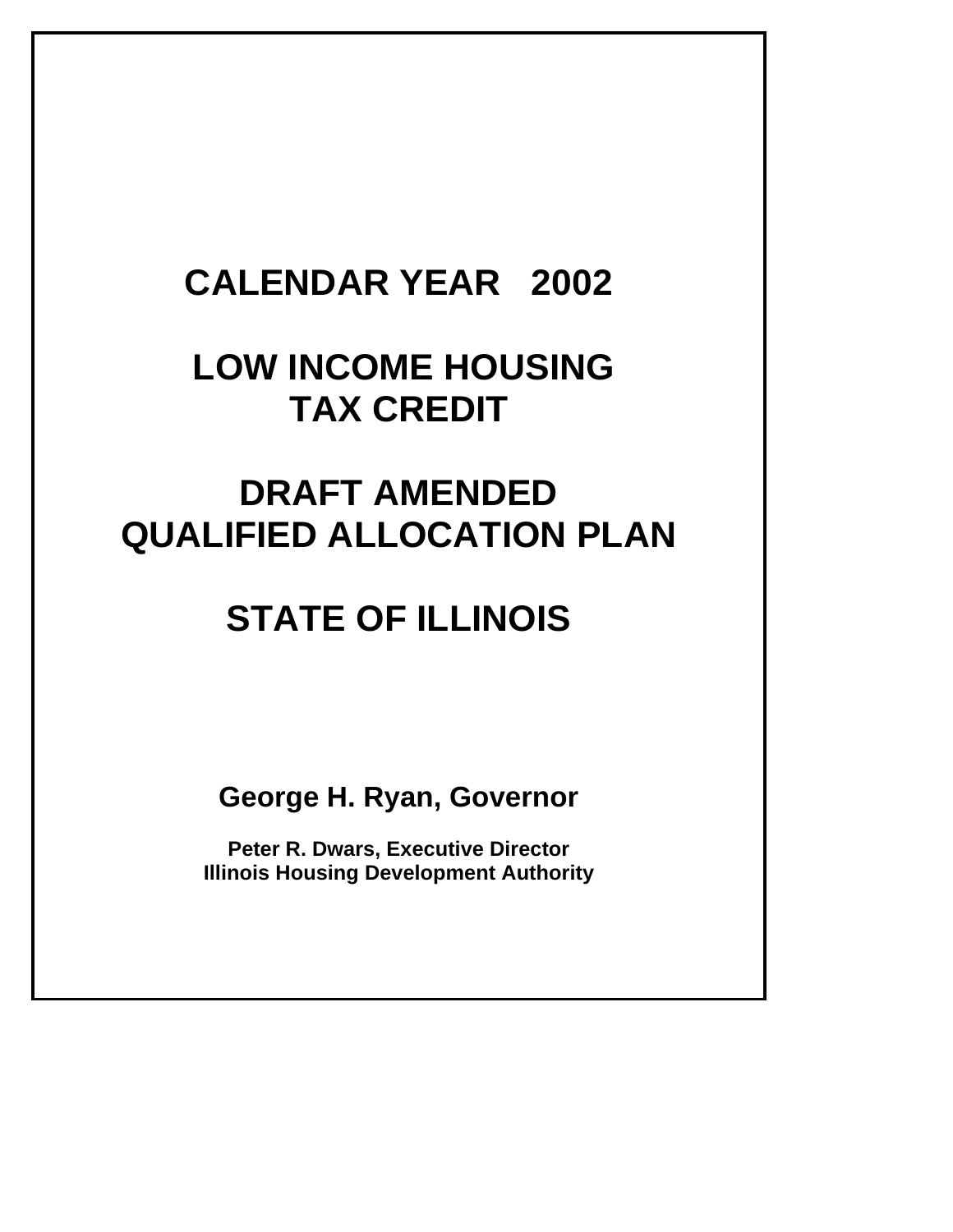**This page has been intentionally left blank.**

J:\WEBSITE\LOW\_INCOME\_HOUSING\RESOURCE\_FILES\QAP\ILLINOIS\_DRAFT\_02.DOC 3 July 24, 20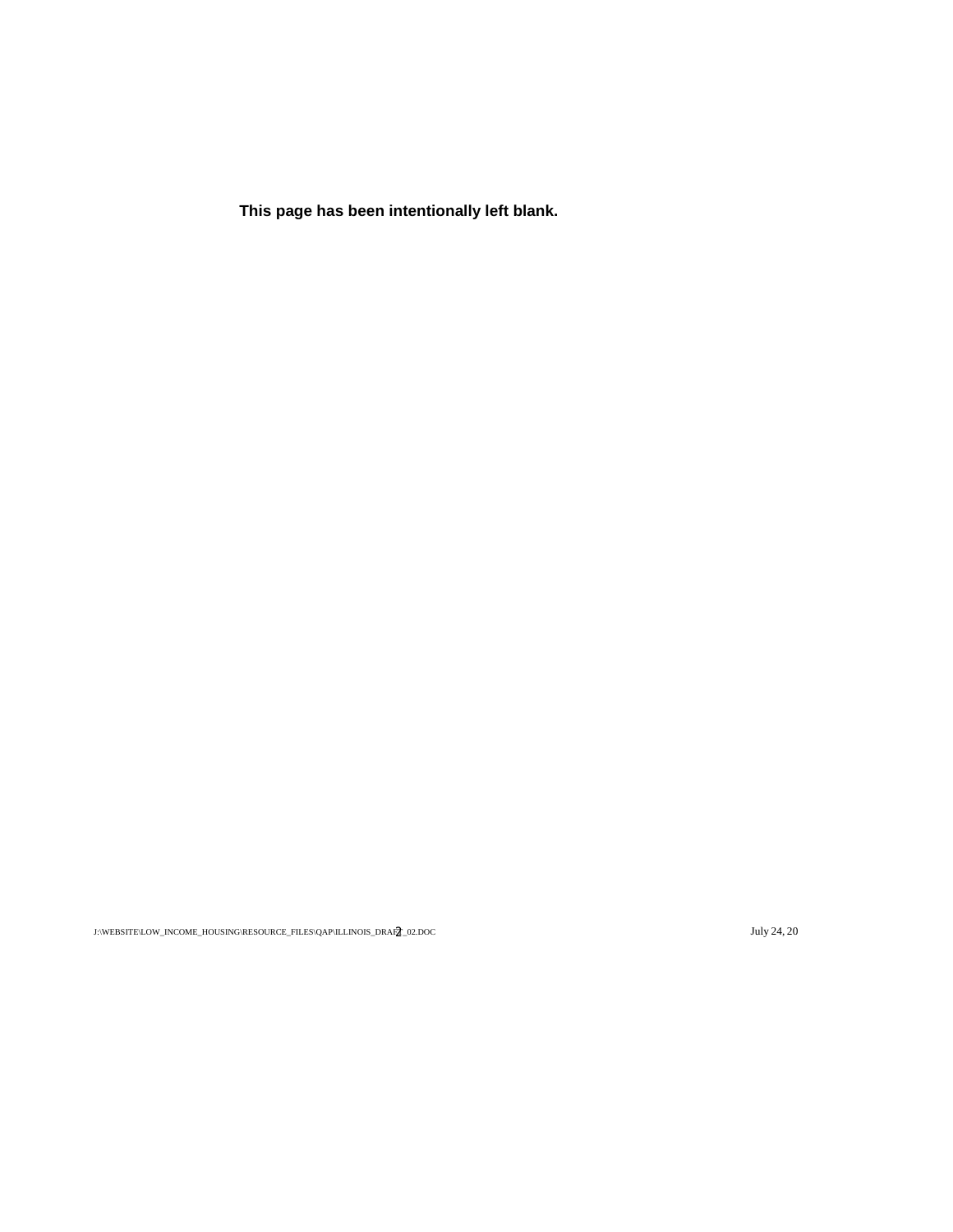### **CY 2002**

#### **LOW INCOME HOUSING TAX CREDIT QUALIFIED ALLOCATION PLAN FOR THE STATE OF ILLINOIS**

#### **(SUBJECT TO PUBLIC COMMENT)**

- I. DEFINITIONS
- II. APPLICATION PROCESS
	- A. MANDATORY SITE AND MARKET STUDY
	- B. RECEIPT OF APPLICATION
	- C. REVIEW OF APPLICATION
		- 1. MANDATORY APPLICATION REQUIREMENTS
		- 2. COMPETITIVE REVIEW
			- a. NONPROFIT SET-ASIDE
			- b. PRESERVATION SET-ASIDE
			- c. SMALL PROJECT SET-ASIDE
			- d. LARGE PUBLIC HOUSING AUTHORITY SET-ASIDE
			- e. SCORING CATEGORIES
	- D. MANDATORY PROJECT STANDARDS
- III. RESERVATION OF TAX CREDITS
- IV. ALLOCATION OF TAX CREDITS
	- 1. CARRYOVER ALLOCATIONS
	- 2. ALLOCATION/ISSUANCE OF IRS FORM(S) 8609
	- 3. PROJECTS WITH TAX-EXEMPT BOND FINANCING
- V. REVOCATION OF RESERVATION/CANCELLATION OF CARRYOVER ALLOCATION
- VI. COMPLIANCE MONITORING<br>VII. GENERAL PROVISIONS
- **GENERAL PROVISIONS**
- ATTACHMENTS:
	- 1 SITE AND MARKET STUDY FORMAT #1\*<br>2 SITE AND MARKET STUDY FORMAT #2\*
	- SITE AND MARKET STUDY FORMAT #2\*
	- 3 SITE AND MARKET STUDY FORMAT #3\*
	- 4 PHYSICAL NEEDS ASSESSMENT FORMAT
	- 5 2002 SCHEDULE OF FEES<br>6 LIST OF QUALIFIED CENS
	- LIST OF QUALIFIED CENSUS TRACTS AND DIFFICULT DEVELOPMENT AREAS
	- 7 LIST OF NON-RURAL MUNICIPALITIES
	- 8 PER UNIT COST LIMITATIONS
	- 9 SAMPLE CALCULATION OF ANNUAL TAX CREDIT AMOUNT
	- 10 TABLES FOR MAXIMUM INCOME AND RENT LEVELS Contact the Authority for updated income and rent level tables prior to submitting your Tax Credit Application.

\*See page 9 for details on which format applies to a given project.

J:\WEBSITE\LOW\_INCOME\_HOUSING\RESOURCE\_FILES\QAP\ILLINOIS\_DRAFT\_02.DOC 3 July 24, 20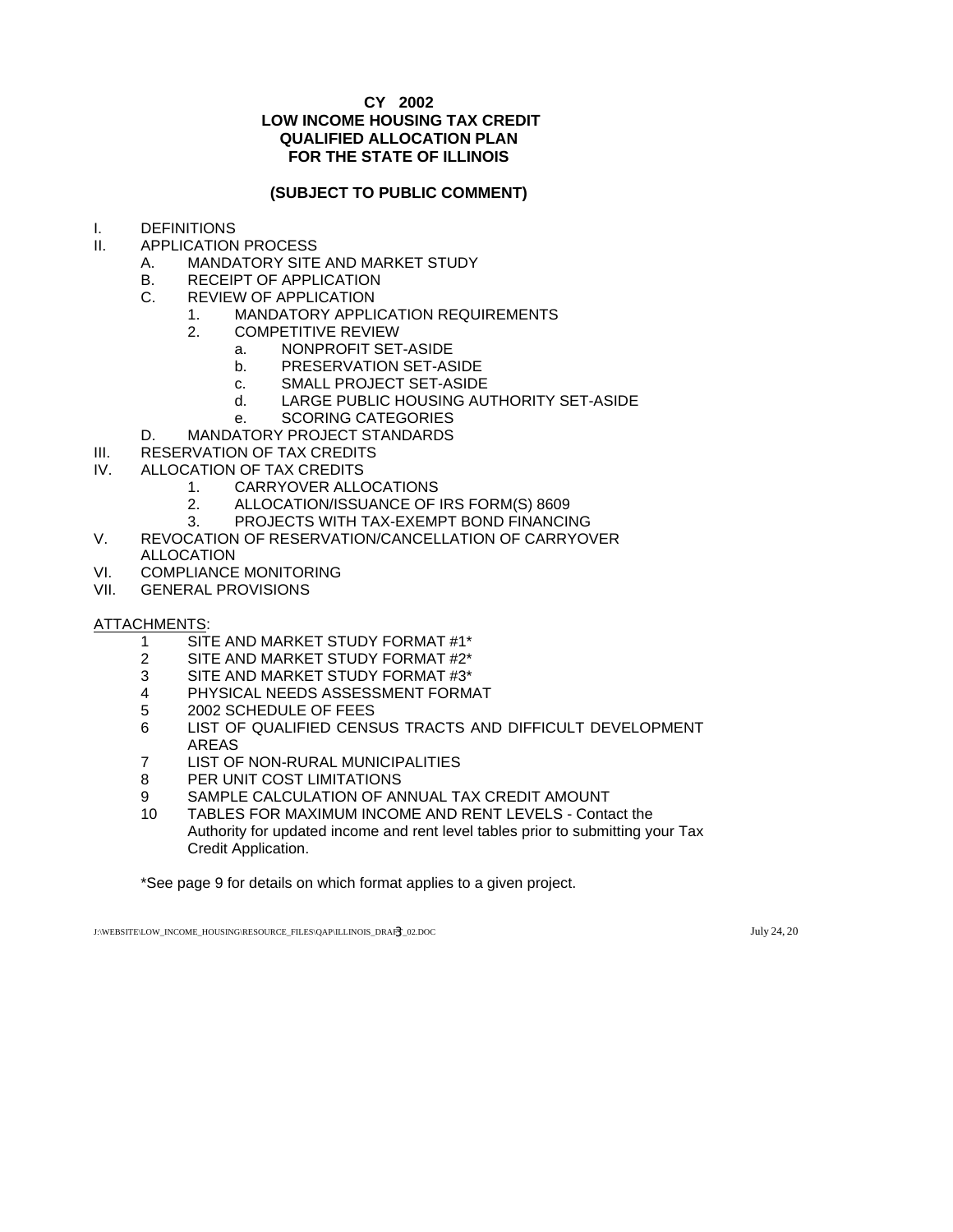**This page has been intentionally left blank.**

J:\WEBSITE\LOW\_INCOME\_HOUSING\RESOURCE\_FILES\QAP\ILLINOIS\_DRAFT\_02.DOC 4 July 24, 20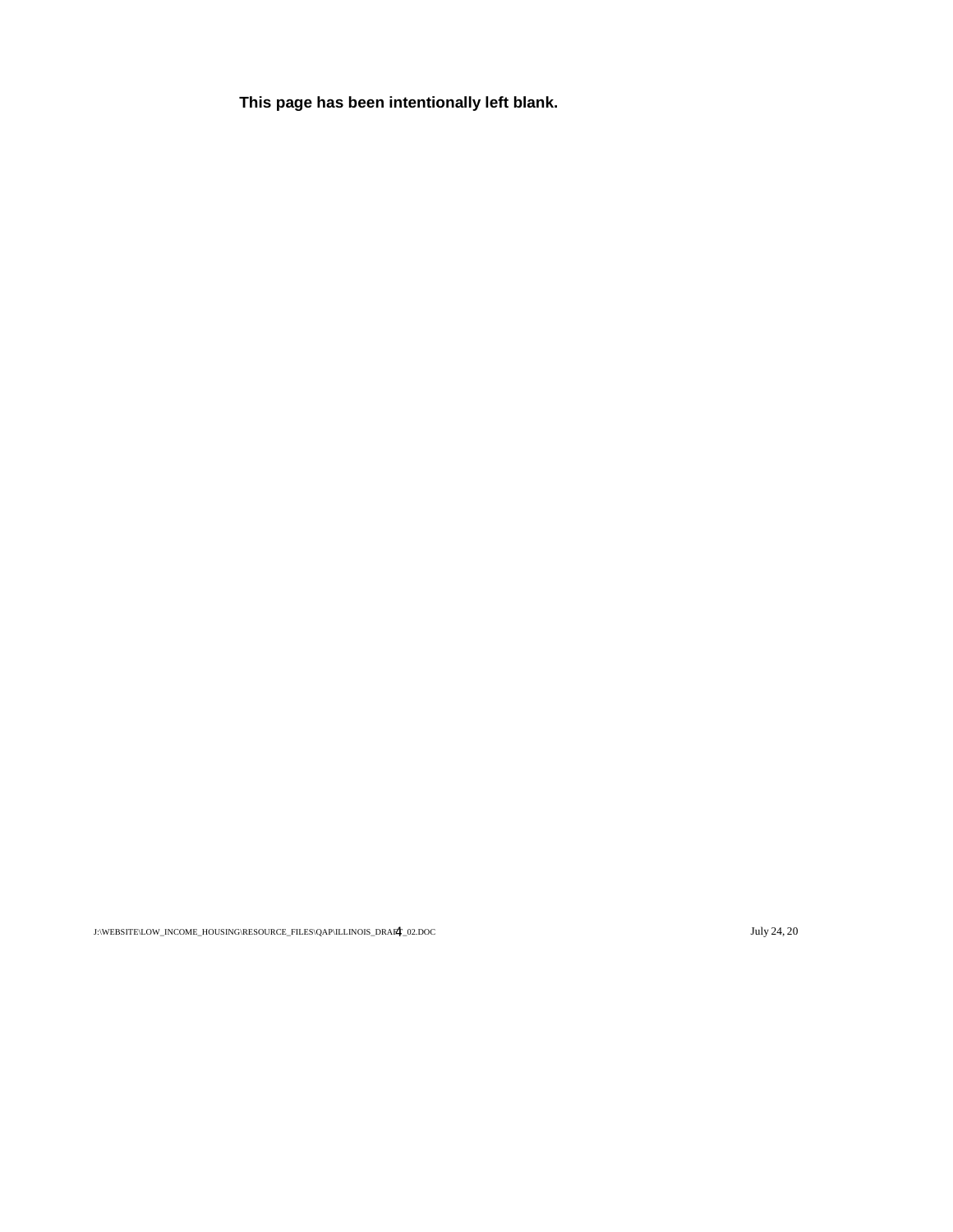### **I. DEFINITIONS**

The following capitalized terms used in this Allocation Plan shall have the following definitions:

| a. | "Allocation"                                 | shall mean the award of Tax Credits to a Project<br>pursuant to Section 42. An Allocation may be<br>made pursuant to (i) a Carryover Allocation<br>Letter for a Project not in service or (ii) the<br>issuance of IRS Form(s) 8609 for a Project which<br>is placed in service in the year of the Allocation<br>and which did not previously receive a Carryover<br>Allocation with respect to such Tax Credits. |
|----|----------------------------------------------|------------------------------------------------------------------------------------------------------------------------------------------------------------------------------------------------------------------------------------------------------------------------------------------------------------------------------------------------------------------------------------------------------------------|
| b. | "Allocation Plan"                            | shall mean the Authority's Low Income Housing<br>Tax Credit Qualified Allocation Plan.                                                                                                                                                                                                                                                                                                                           |
| с. | "Application"                                | shall mean an application in the form prescribed<br>by the Authority for Tax Credits for a Project<br>submitted to the Authority by an Owner, including<br>required supporting documentation.                                                                                                                                                                                                                    |
| d. | "Application Period"                         | shall mean the time during which the Authority<br>will accept and review Applications for Tax<br>There are two Application Periods<br>Credits.<br>planned for the Calendar Year 2002 with<br>deadline dates of January 28, 2002 and May 1<br>2002, respectively.                                                                                                                                                 |
| е. | "Assisted Living"                            | will refer to developments for the frail elderly,                                                                                                                                                                                                                                                                                                                                                                |
|    |                                              | other than those approved under the Illinois<br>Department of Public Aid Supportive Living<br>Program.                                                                                                                                                                                                                                                                                                           |
| f. | "Authority"                                  | shall mean the Illinois Housing Development<br>Authority.                                                                                                                                                                                                                                                                                                                                                        |
| g. | "Authority Housing<br><b>Credit Ceiling"</b> | shall mean that portion of the State Housing<br>Credit Ceiling available for Allocation by the<br>Authority.                                                                                                                                                                                                                                                                                                     |
| h. | "Board"                                      | shall mean the Members of the Authority.                                                                                                                                                                                                                                                                                                                                                                         |
| i. | "Carryover Allocation"                       | shall mean the Allocation of a portion of the                                                                                                                                                                                                                                                                                                                                                                    |

J:\WEBSITE\LOW\_INCOME\_HOUSING\RESOURCE\_FILES\QAP\ILLINOIS\_DRAFT\_02.DOC 5 July 24, 20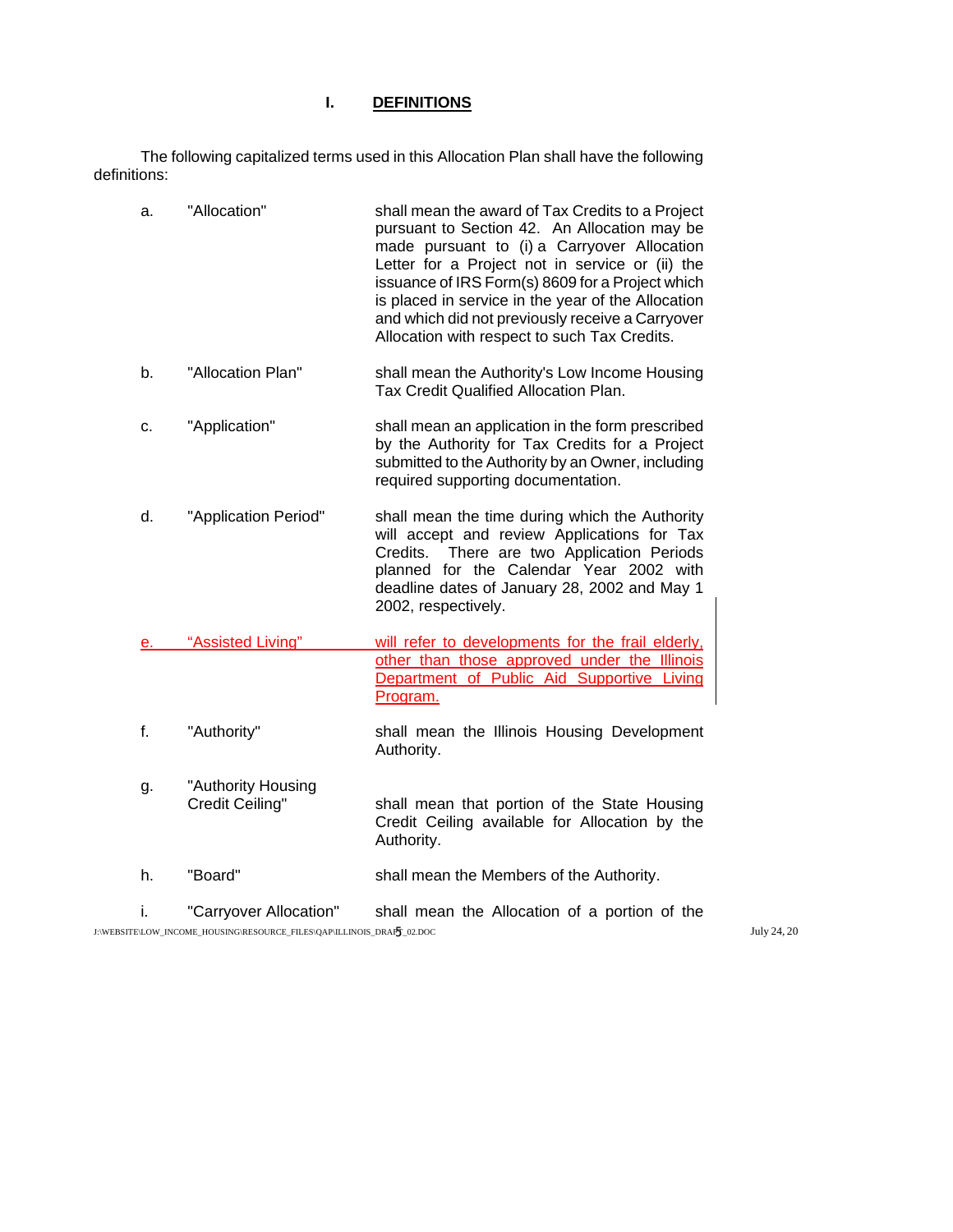|    |                                  | Authority Housing Credit Ceiling to a Project<br>which is not expected to be placed in service in<br>the year of the Allocation pursuant to the<br>provisions of Section 42(h)(1)(E) of the Code.                                                                                                                                                                                                                   |                                             |
|----|----------------------------------|---------------------------------------------------------------------------------------------------------------------------------------------------------------------------------------------------------------------------------------------------------------------------------------------------------------------------------------------------------------------------------------------------------------------|---------------------------------------------|
| j. | "Carryover Allocation<br>Letter" | shall mean the document from the Authority to an<br>Owner making a Carryover Allocation to that<br>Owner's Project and placing appropriate<br>conditions thereon.                                                                                                                                                                                                                                                   |                                             |
| k, | "Code"                           | shall mean the Internal Revenue Code of 1986<br>and the regulations, notices, revenue rulings and<br>other official pronouncements promulgated under<br>it, all as they may be amended from time to<br>time. "Compliance Period"<br>shall mean the<br>period, as defined in Section 42(i)(1) of the<br>Code, that a Project must comply with the<br>occupancy restrictions (both income and rent) of<br>Section 42. | Deleted: ¶<br>End of Section=<br>Deleted: ¶ |
| I. | "Consolidated Plan"              | shall mean a plan required by the U.S.<br>Department of Housing and Urban Development<br>("HUD") and established by the State or a local<br>government setting forth housing goals for the<br>State or the community, as applicable, and a<br>plan for realizing such goals.                                                                                                                                        |                                             |
| m. | "Credit Period"                  | shall mean with respect to any building in a<br>Project, the period of ten taxable years beginning<br>with the taxable year in which such building is<br>placed in service or (at the election of the Owner)<br>the following taxable year.                                                                                                                                                                         |                                             |
| n. | "Determination Letter"           | shall mean the letter from the Authority to an<br>Owner evidencing a determination by the<br>Authority that a Project utilizing tax-exempt bond<br>financing satisfies the requirements for the<br>allocation of Tax Credits under the Allocation<br>Plan.                                                                                                                                                          |                                             |
| о. | "Extended Use<br>Agreement"      | shall mean an agreement between the Authority<br>and the Owner, binding upon all successors to<br>the Owner, requiring that the Project comply with<br>the requirements of Section 42, the Allocation                                                                                                                                                                                                               |                                             |

J:\WEBSITE\LOW\_INCOME\_HOUSING\RESOURCE\_FILES\QAP\ILLINOIS\_DRAFT\_02.DOC **5** July 24, 20

 $\mathbf I$ 

 $\overline{\phantom{a}}$ 

ᆖ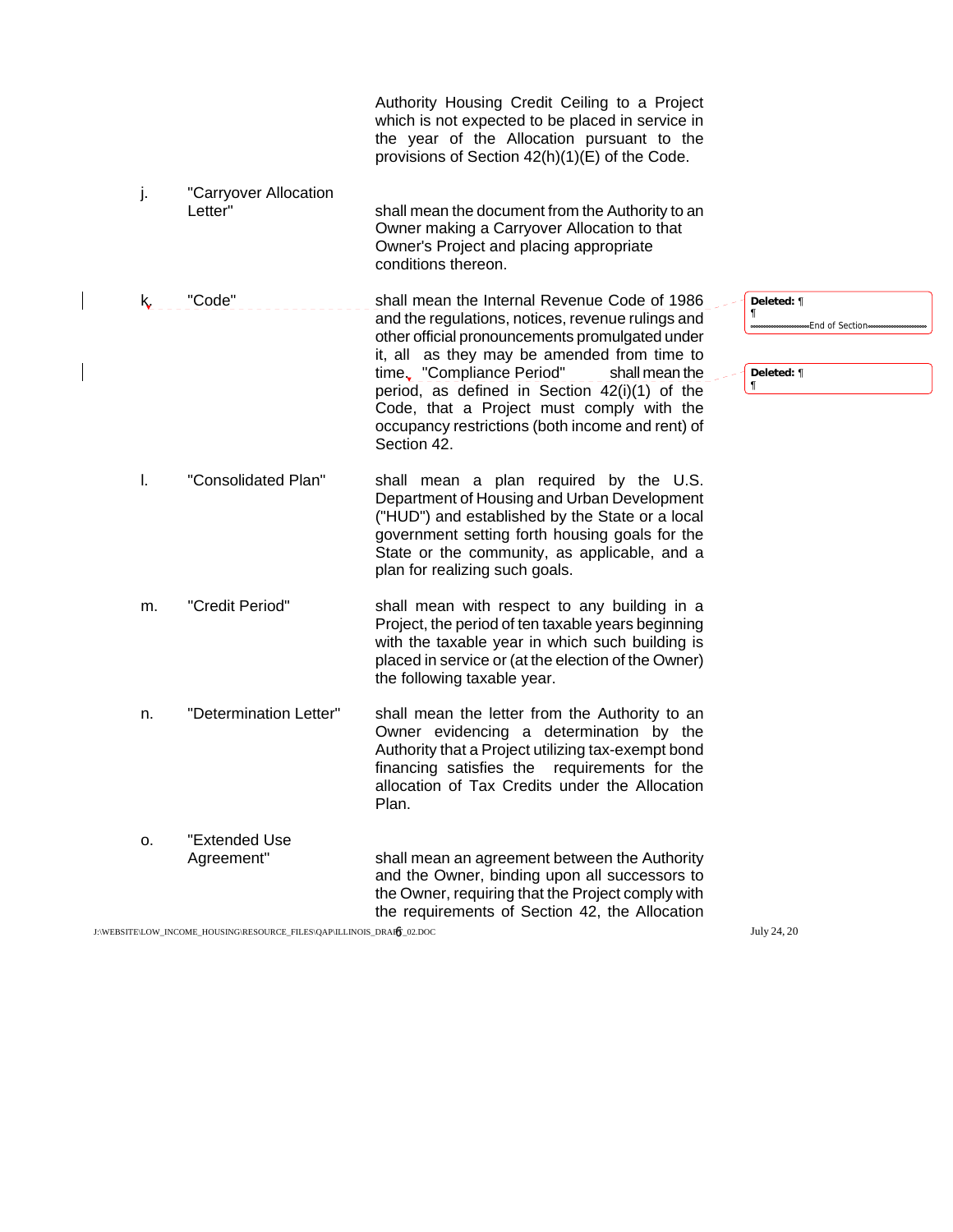Plan and the Authority.

| p. | "Extended Use Period"               | shall mean the period that a Project must comply<br>with the occupancy restrictions (both income and<br>rent) of Section 42, given an Owner's election or<br>indication on the Application, as set forth in the<br>Extended Use Agreement and as defined in<br>Section $42(h)(6)(D)$ of the Code and subject to<br>the requirements, terms and conditions set forth<br>in such Section $42(h)(6)(D)$ .                                                                                                                                                                                                             |                  |
|----|-------------------------------------|--------------------------------------------------------------------------------------------------------------------------------------------------------------------------------------------------------------------------------------------------------------------------------------------------------------------------------------------------------------------------------------------------------------------------------------------------------------------------------------------------------------------------------------------------------------------------------------------------------------------|------------------|
| q. | "Increase"                          | shall mean an increase in the amount of a<br>Reservation or Carryover Allocation.                                                                                                                                                                                                                                                                                                                                                                                                                                                                                                                                  |                  |
| r. | "IRS"                               | shall mean the Internal Revenue Service.                                                                                                                                                                                                                                                                                                                                                                                                                                                                                                                                                                           |                  |
| s. | "Large Public Housing<br>Authority" | shall mean a public housing authority with 2,500<br>or more units in its public housing inventory,<br>excluded vouchers and certificates administered<br>under the Section 8 rental assistance program.                                                                                                                                                                                                                                                                                                                                                                                                            |                  |
| t. | "Low Income"                        | shall mean a household income that is less than<br>or equal to 60% of the median income for the<br>area in which a Project is located.                                                                                                                                                                                                                                                                                                                                                                                                                                                                             | Deleted: ¶<br>ſ  |
| u. | "Low Income Tenant"                 | shall mean a tenant having a household income<br>Low Income.                                                                                                                                                                                                                                                                                                                                                                                                                                                                                                                                                       |                  |
| V, | "Multifamily"                       | shall mean a building with 5 or more units.                                                                                                                                                                                                                                                                                                                                                                                                                                                                                                                                                                        | <b>Formatted</b> |
| w. | "Nonprofit Applicant"               | shall mean an Owner of a Nonprofit Project.                                                                                                                                                                                                                                                                                                                                                                                                                                                                                                                                                                        |                  |
| х. | "Nonprofit Project"                 | shall mean a Project in which a qualified<br>nonprofit organization, as defined in Section 42,<br>which is not affiliated with or controlled by a for-<br>profit organization, has an ownership interest in<br>the Project either directly or through a wholly-<br>owned subsidiary, and has as one of its exempt<br>purposes the fostering of low income housing<br>within the meaning of Section 42(h)(5)(C); such<br>qualified nonprofit organization must materially<br>participate (as defined in the Code) in the<br>development and operation of the Project<br>throughout the Project's Compliance Period. |                  |
| у. | "Owner"                             | shall mean the duly formed, validly existing entity                                                                                                                                                                                                                                                                                                                                                                                                                                                                                                                                                                |                  |

J:\WEBSITE\LOW\_INCOME\_HOUSING\RESOURCE\_FILES\QAP\ILLINOIS\_DRAFT\_02.DOC 7 July 24, 20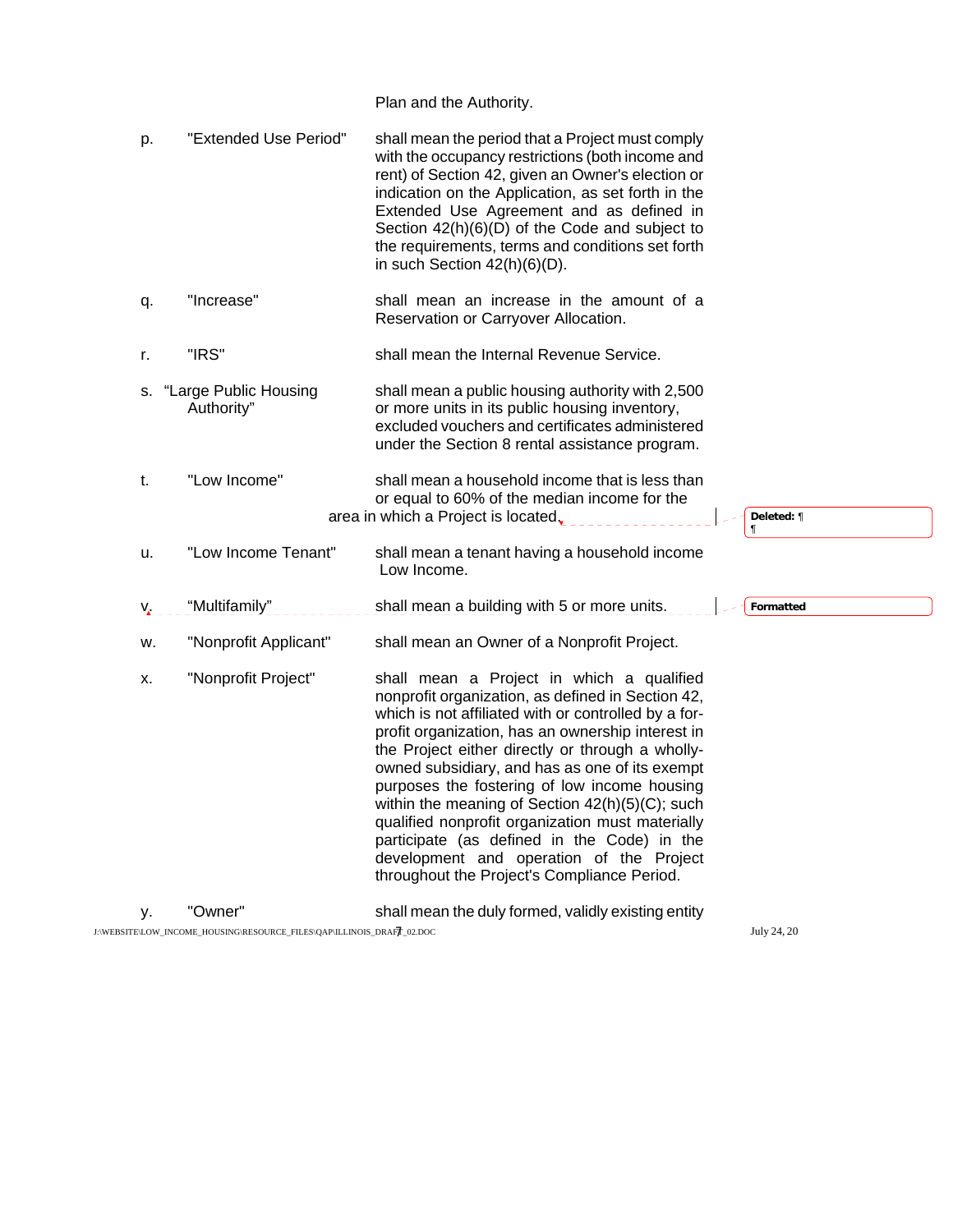(i) submitting an Application and (ii) identified on such Application, that has applied to receive or has received an Allocation of Tax Credits for a Project. The Owner of a Project may be changed from time to time provided that proper notice is given to the Authority and the Authority grants its prior consent for such a change of ownership. The Authority's consent does not imply that any such change is without consequence under Section 42. The Owner is solely responsible for satisfying itself as to the consequences of such a change of ownership under Section 42.

| Assessment" | shall mean an itemized assessment of<br>rehabilitation to be performed on an existing<br>building in the format included as Attachment 4,<br>by an architect or engineer approved by the |
|-------------|------------------------------------------------------------------------------------------------------------------------------------------------------------------------------------------|
|             | Authority.<br>_________________________________                                                                                                                                          |

- aa. "Project" shall mean a qualified low income housing project as defined in Section 42, and that which satisfies all of the requirements of the Allocation Plan and the Authority.
- ab. "Related Party" shall mean (i) a general partner, or a managing member of a general partner, of a limited partnership that is the Owner, or (ii) a managing member of a limited liability company that is the Owner; or (iii) a principal owner or officer of a corporation that is the Owner, or (iv) an individual or an entity of any nature whatsoever who controls or is created and controlled by, or under common control with an Owner or a general partner, managing member, or other principal of the Owner. The holder of a limited partnership interest is not, solely because of holding such interest, a Related Party.

J:\WEBSITE\LOW\_INCOME\_HOUSING\RESOURCE\_FILES\QAP\ILLINOIS\_DRAFT\_02.DOC **3** July 24, 20

z. "Physical Needs

**Deleted:** , as indicated on

**Attachment**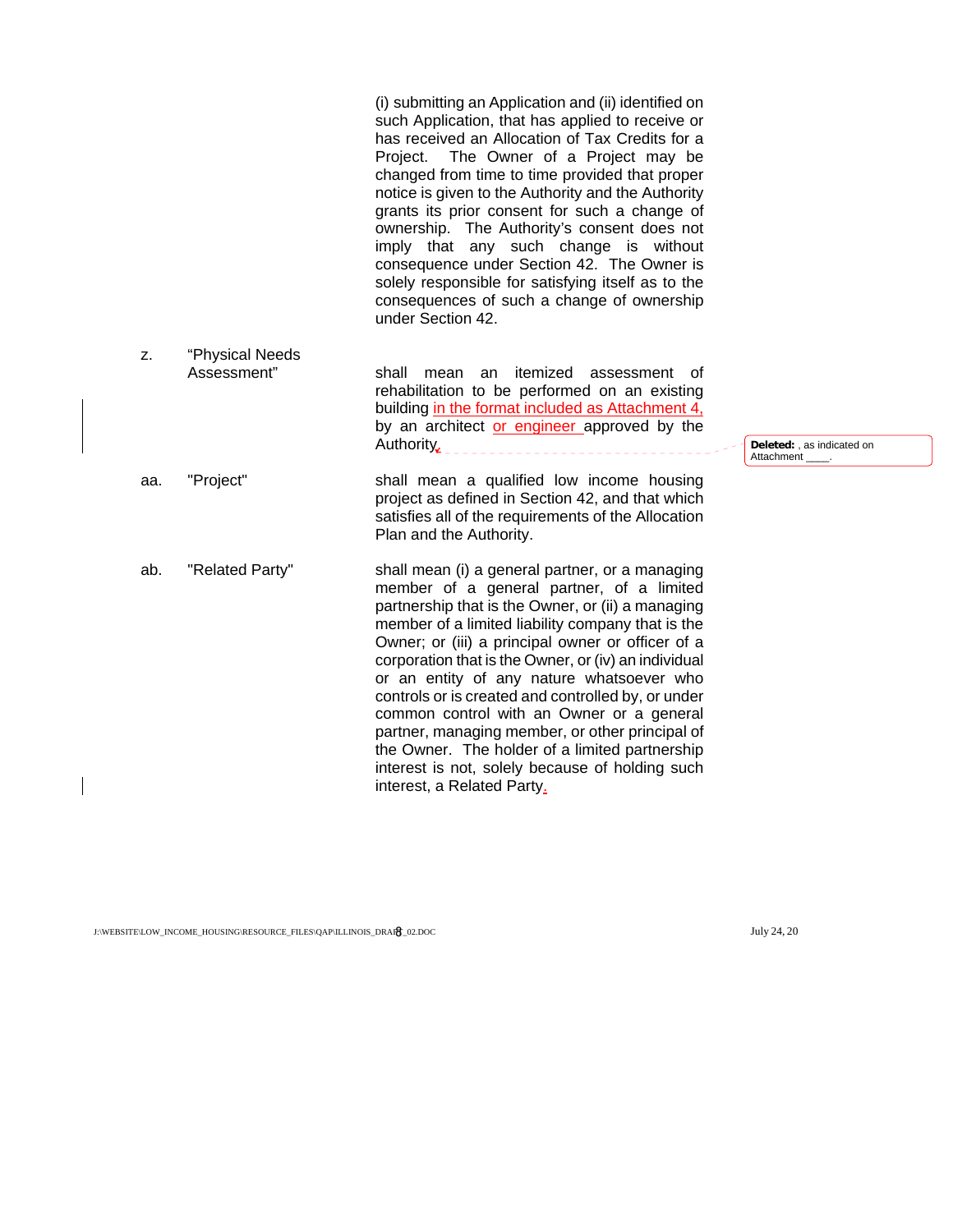| ac. | "Reservation"        | shall mean a reservation or a forward reservation<br>of Tax Credits for a Project, as evidenced by a<br>Reservation Letter.                                                                                                                                                                                                                                                                                                                                                                                                                                                                                                                                                                                                                                                                                                                                                                                                                                                                                                                                                                                          |
|-----|----------------------|----------------------------------------------------------------------------------------------------------------------------------------------------------------------------------------------------------------------------------------------------------------------------------------------------------------------------------------------------------------------------------------------------------------------------------------------------------------------------------------------------------------------------------------------------------------------------------------------------------------------------------------------------------------------------------------------------------------------------------------------------------------------------------------------------------------------------------------------------------------------------------------------------------------------------------------------------------------------------------------------------------------------------------------------------------------------------------------------------------------------|
| ad. | "Reservation Letter" | shall mean the letter from the Authority to an<br>Owner conditionally binding the Authority to<br>allocate Tax Credits in a specific amount for that<br>Owner's Project and placing<br>appropriate<br>conditions thereon.                                                                                                                                                                                                                                                                                                                                                                                                                                                                                                                                                                                                                                                                                                                                                                                                                                                                                            |
| ae. | "Section 42"         | shall mean Section 42 of the Code and the<br>regulations and revenue rulings promulgated<br>under it, all as they may be amended from time<br>to time.                                                                                                                                                                                                                                                                                                                                                                                                                                                                                                                                                                                                                                                                                                                                                                                                                                                                                                                                                               |
| af. | "Single Family"      | shall mean a building with one (1) to four (4)<br>Formatted<br>units.                                                                                                                                                                                                                                                                                                                                                                                                                                                                                                                                                                                                                                                                                                                                                                                                                                                                                                                                                                                                                                                |
| ag. | "Site Control"       | shall mean (i) a fee simple interest in, or a long<br>term lease of, the real estate on which a Project<br>is to be located, held by the Owner of the Project<br>(a long term lease must have a term that is the<br>longer of thirty-five years or exceeds the length<br>of the Compliance Period for the Project), or (ii) a<br>binding written agreement or option agreement<br>to purchase such real estate between the owner<br>of such real estate and such Owner, or (iii) such<br>other written evidence of an Owner's control of<br>the real estate on which a Project is to be located<br>as the Authority deems to be acceptable. A<br>commitment to enter into a binding agreement or<br>option agreement to purchase real estate does<br>not constitute Site Control. In the case of real<br>estate owned by a governmental entity, a letter<br>of intent, regardless of whether such letter<br>creates a legally enforceable right, from the<br>governmental entity to sell or donate the real<br>estate to such Owner or to enter a long term<br>lease with such Owner may qualify as Site<br>Control. |
| ah. | "Special Needs"      | shall mean homeless or displaced individuals;<br>persons with physical, mental or developmental<br>disabilities; persons with alcohol and substance<br>abuse problems, persons with AIDS and related<br>diseases;<br>persons<br>who<br>are<br>chronically                                                                                                                                                                                                                                                                                                                                                                                                                                                                                                                                                                                                                                                                                                                                                                                                                                                            |

J:\WEBSITE\LOW\_INCOME\_HOUSING\RESOURCE\_FILES\QAP\ILLINOIS\_DRAFT\_02.DOC July 24, 20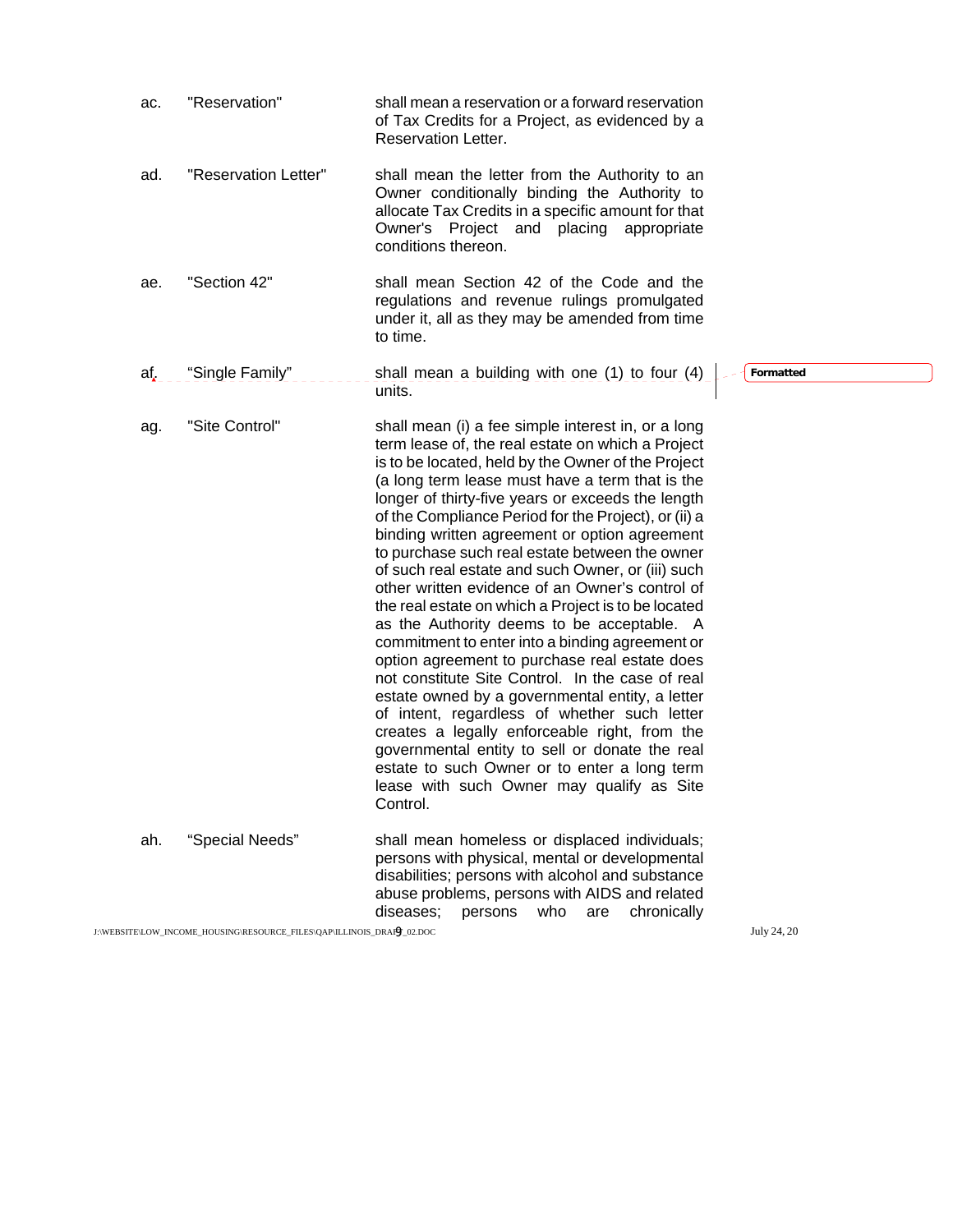unemployed, if the Owner intends to provide appropriate employment services to such persons; or other special needs populations, as determined by the Authority. Housing for the elderly does not qualify as special needs housing, unless it is an assisted/supportive living facility.

ai. "State" shall mean the State of Illinois. aj. "State Housing Credit Ceiling" shall mean the amount of Tax Credits available for Allocation in the State for any given calendar year, as defined in Section 42(h)(3). ak. "Supportive Living" shall mean proposals under the Supportive Living Program for the frail elderly, administered by the Illinois Department of Public Aid. aj. "Tax Credits" shall mean federal low income housing tax credits, as authorized by Section 42.

J:\WEBSITE\LOW\_INCOME\_HOUSING\RESOURCE\_FILES\QAP\ILLINOIS\_DRAFTQ02.DOC 10 July 24, 20 July 24, 20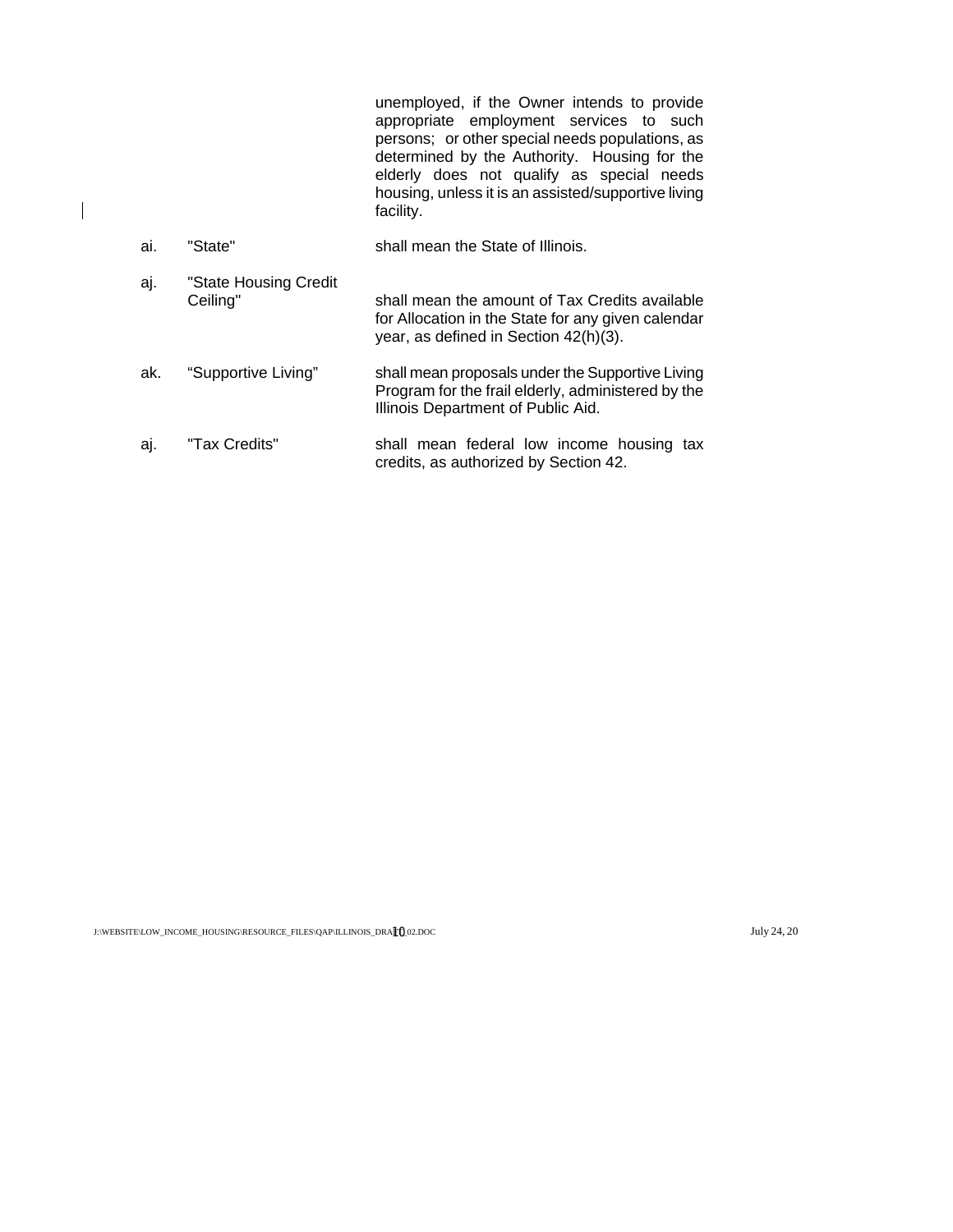#### **II. APPLICATION PROCESS**

#### A. MANDATORY SITE AND MARKET STUDY

Two original copies of a site and market study conducted by an independent/third party market evaluation professional, chosen from a list of Authority approved firms enclosed and available on the Authority's web site at www.ihda.org, must be submitted with an Application for Tax Credits. The author must have completed the site and market study within six months prior to the submission of an Application for Tax Credits. The scope of the site and market study must include, at a minimum, the criteria set forth in **Attachment 1, 2, or 3**. For further clarification of which format to utilize see the table below.

The one possible exception to the requirement  $\rho f$  utilizing an Authorityapproved firm is for the resubmission of projects for which an application was submitted for Tax Credits in calendar year 2001 but no reservation was received. In the case of these projects, the original author of the FY 2001 study who is not on the approved list may prepare the FY 2002 study for submission in the **first round** of 2002. The study must be updated to within six months of the application submission and be reflective of the proposed project. (Studies submitted under this exception will be expected to conform to the Authority's appropriate format, as described in Attachment 1, 2, or 3. Adherence to the prescribed format will be taken into consideration when assigning a score under this category.)

The Authority will determine whether a Project will be approved or denied, taking into consideration the results of the site and market study. In addition, the Authority will evaluate the strength of the market for a Project during the competitive review process as described in Section II.C.2.d.1. The Authority reserves the right to require additional information and/or an Authority-

J:\WEBSITE\LOW\_INCOME\_HOUSING\RESOURCE\_FILES\QAP\ILLINOIS\_DRA**ft1**\_02.DOC **11** July 24, 20

**Formatted:** Bullets and Numbering

**Deleted:** included here **Deleted:** as **Deleted: Attachment 1**

| Deleted: 2 |
|------------|
| Deleted: 3 |
| Deleted: 4 |

**Deleted:** to

**Deleted:** this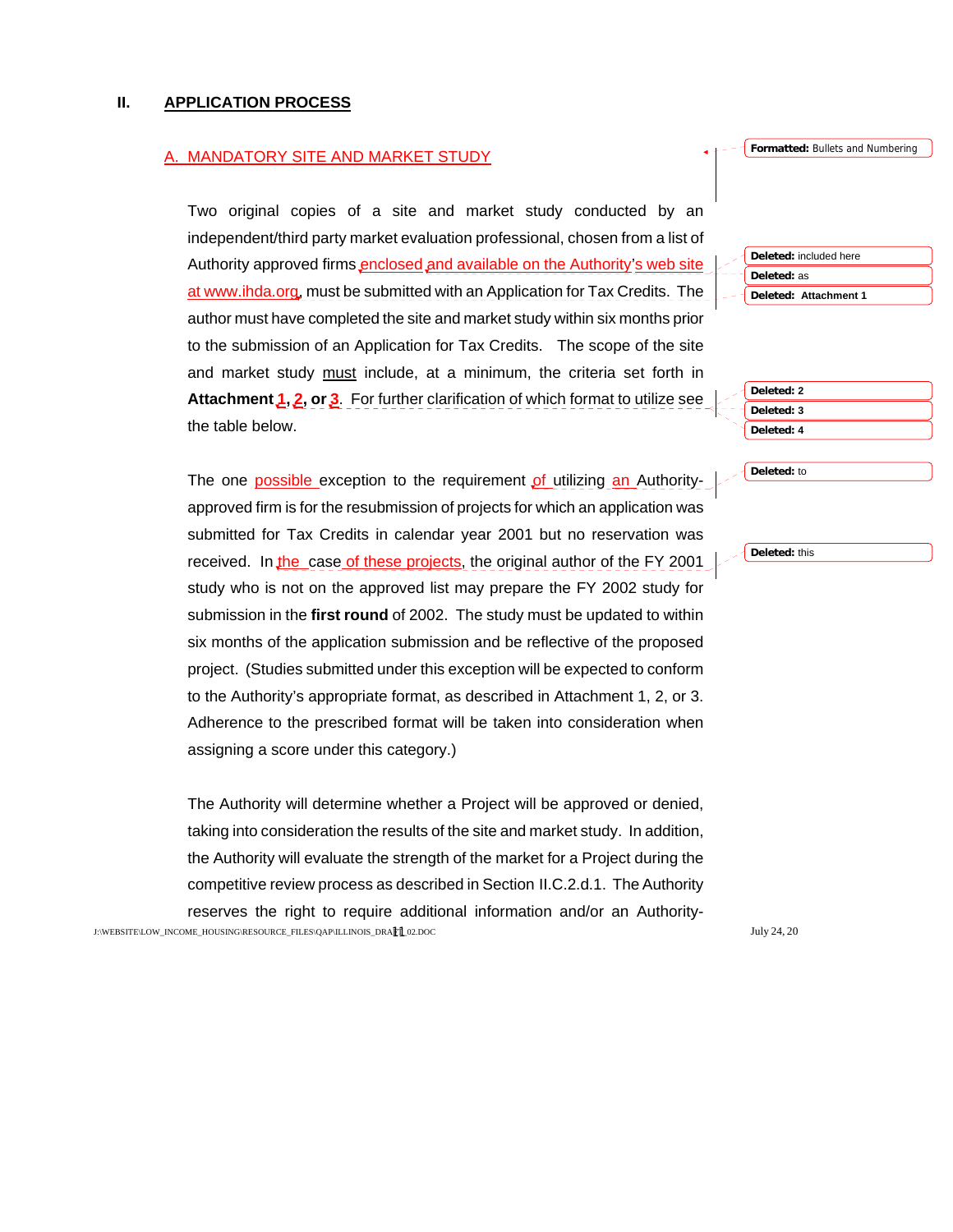commissioned site and market study paid for at the Owner's expense.

|                                                                                                                                                                      | Deleted: outlines<br>The following format for site and market studies will be required by project<br>Deleted: which of the<br>Deleted: attached |                  |
|----------------------------------------------------------------------------------------------------------------------------------------------------------------------|-------------------------------------------------------------------------------------------------------------------------------------------------|------------------|
|                                                                                                                                                                      |                                                                                                                                                 |                  |
| type:                                                                                                                                                                |                                                                                                                                                 |                  |
|                                                                                                                                                                      |                                                                                                                                                 | Deleted: y       |
| <b>Project Type</b>                                                                                                                                                  | <b>Site &amp; Market Format</b>                                                                                                                 | Deleted: formats |
| Rehab projects with significant (80% or more)<br>low income occupancy at the time of application.                                                                    | Attachment 1                                                                                                                                    |                  |
| Projects for special needs populations<br>as defined in Section I. ad.                                                                                               | Attachment 1                                                                                                                                    |                  |
| Projects of 12 units or less.                                                                                                                                        | Attachment 1                                                                                                                                    |                  |
| Supportive Living Facilities (regardless of size).                                                                                                                   | Attachment 2                                                                                                                                    |                  |
| Projects for which the Authority has commissioned<br>a study that has been completed within 6 months<br>of application and is reflective<br>of the proposed project. | No new study required                                                                                                                           |                  |
|                                                                                                                                                                      |                                                                                                                                                 |                  |
| All other projects                                                                                                                                                   | Attachment 3                                                                                                                                    |                  |

J:\WEBSITE\LOW\_INCOME\_HOUSING\RESOURCE\_FILES\QAP\ILLINOIS\_DRAFQ\_02.DOC 12 July 24, 20

 $\overline{\phantom{a}}$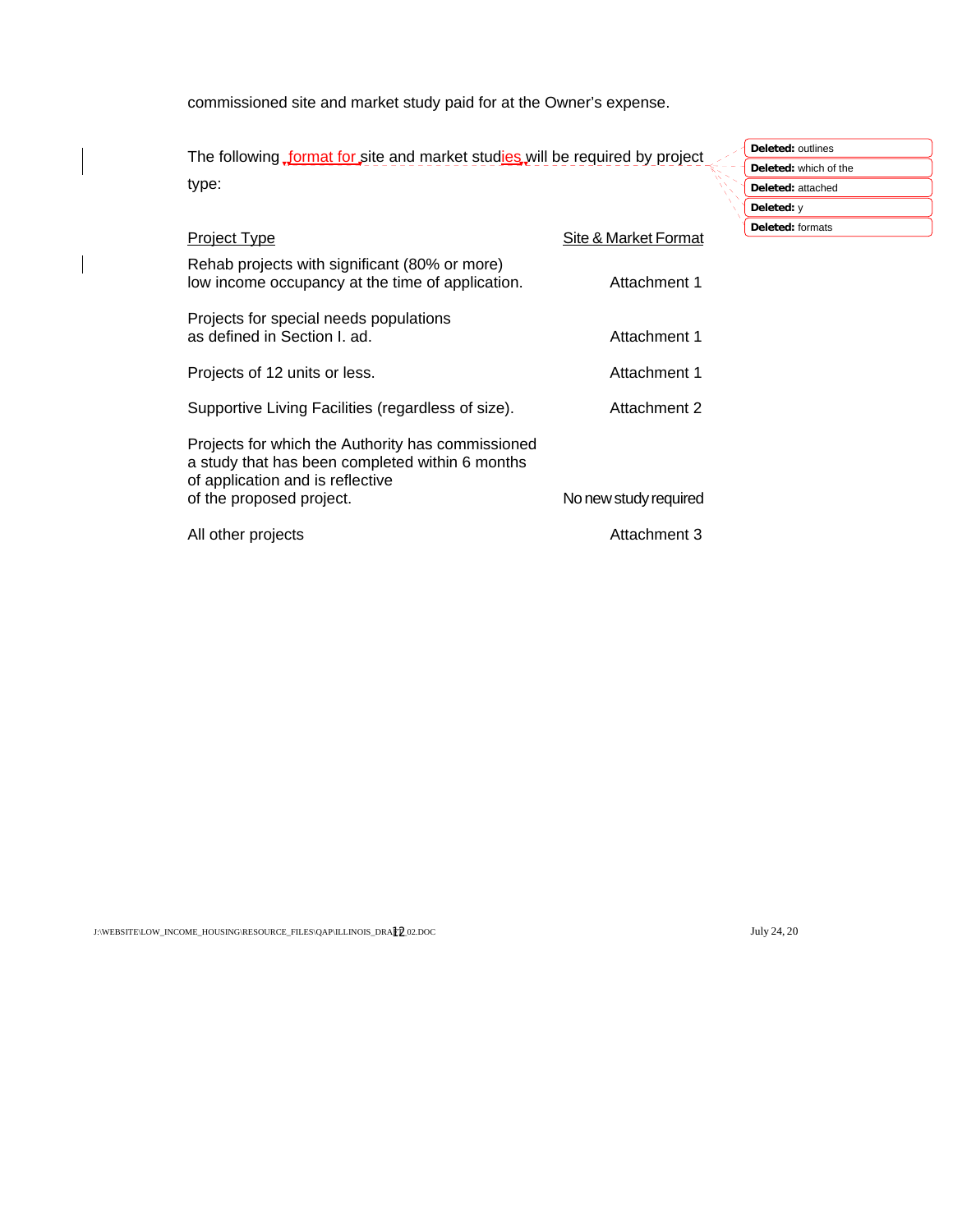#### **B. RECEIPT OF APPLICATION**

1. Application Period. There will be at least two Application Periods in calendar year 2002 during which the Authority will accept and review Applications. For a Project to be eligible for review for a Reservation in an Application Period, a complete originally executed Application, including the site and market study (as described in Section II.A.) for the proposed Project and all required supporting information **must** be received by the Authority by the deadline for that Application Period. Owners must submit the Application on original Authority forms or photocopies of such forms, and may not submit them by facsimile. For the convenience of Owners, the Application is available for downloading from the Authority's web site at www.ihda.org\multifamily financing\housing credits. Portions of the Application may also be made available on diskette in Excel or other computer readable format. Owners may obtain the diskette upon request to the Authority. If an Owner submits an Application on diskette, it must also submit a hard copy of the Application.

**Deleted:** , **Deleted:** ,

| Application<br>Period  | Application<br>Deadline<br>(close of business, 5p.m.) | <b>Board</b><br><b>Meeting Dates</b>       | Approximate % of<br>Tax Credits to be<br>Allocated | Deleted: Maximum<br>Deleted: _ |
|------------------------|-------------------------------------------------------|--------------------------------------------|----------------------------------------------------|--------------------------------|
| 1 <sup>st</sup> Period | January 28, 2002                                      | May 17, 2002<br>and/or<br>June 21, 2002    | 40%                                                |                                |
| $2nd$ Period           | May 1, 2002                                           | July 19, 2002<br>and/or<br>August 16, 2002 | 60%                                                |                                |

The Authority reserves the right to hold a third provisional application period. Please contact the Authority with inquiries regarding this application period.

*The Authority may adjust this schedule. The Board may also consider Applications on other meeting dates. The Board may also meet late in the year to consider Reservations for Allocations from (i) the Authority Housing Credit Ceiling component from the national pool of unused Tax Credit* 

J:\WEBSITE\LOW\_INCOME\_HOUSING\RESOURCE\_FILES\QAP\ILLINOIS\_DRAFT&02.DOC 13 July 24, 20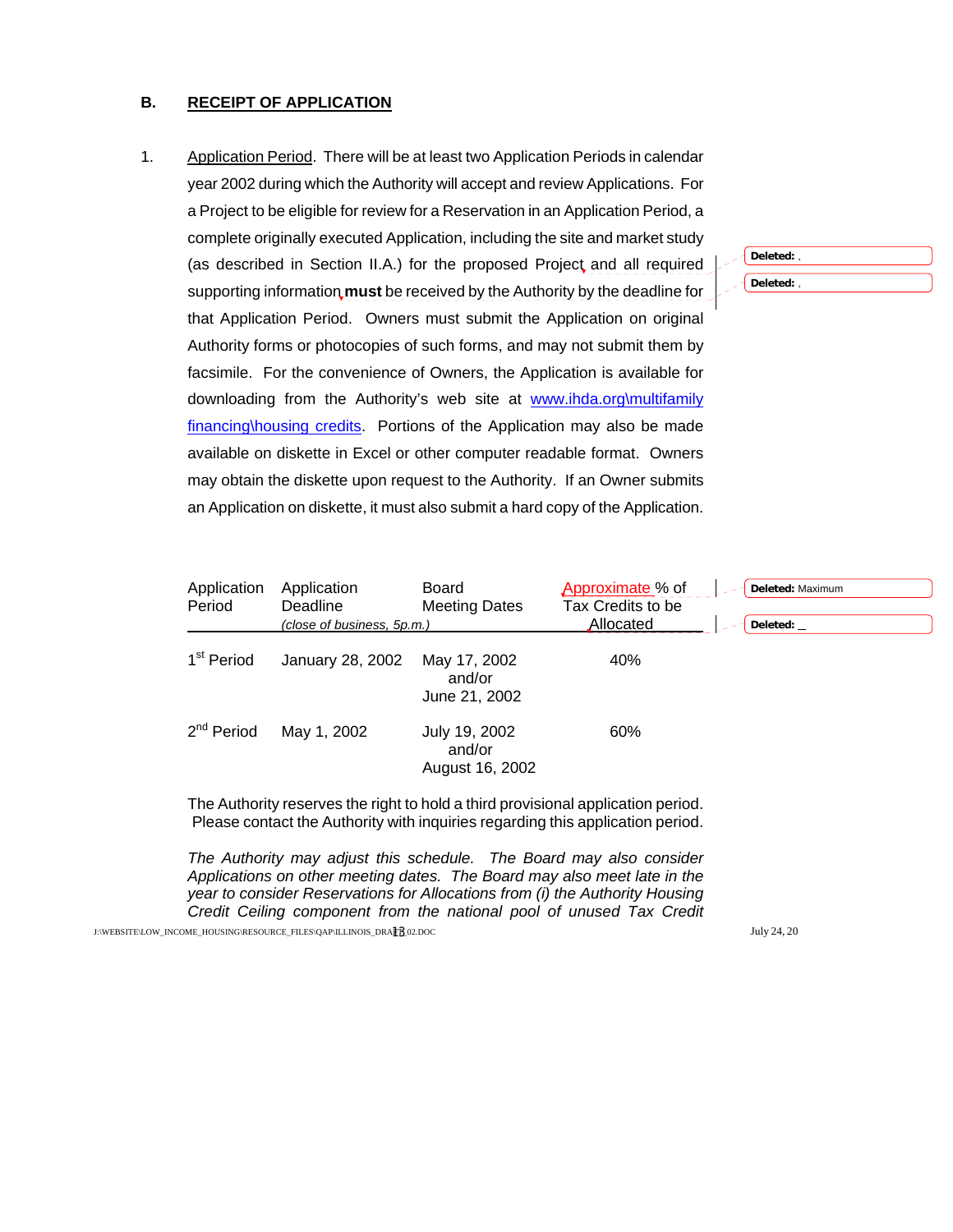*Allocation authority and (ii) Tax Credits returned or forfeited to the Authority. Applications that are not approved in one Application Period may be carried over for consideration in a subsequent Application Period provided that (i) the Application meets the criteria of the Allocation Plan and (ii) the Owner notifies the Authority in writing that it desires such continued consideration. The Authority will not carry over Applications from one Application Period to the next unless these conditions have been met. The Authority will not carry over Applications into the next calendar year under any circumstances.* 

J:\WEBSITE\LOW\_INCOME\_HOUSING\RESOURCE\_FILES\QAP\ILLINOIS\_DRA**ft1**\_02.DOC **14 July 24, 20** July 24, 20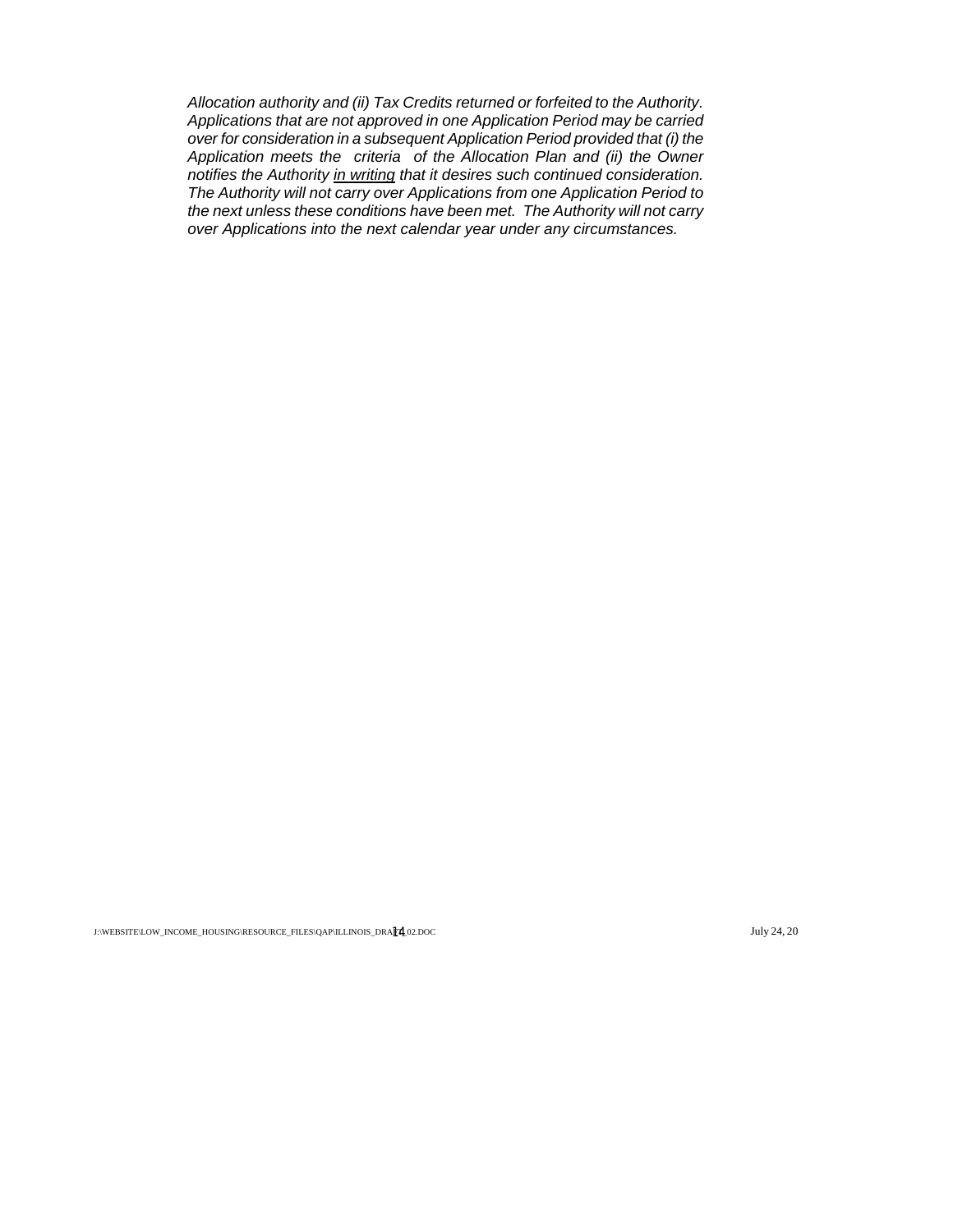- 2. Projects Located in Certain Home Rule Municipalities. The Authority may accept Applications during the first two Application Periods for Projects located in a home rule municipality that administers its own Tax Credit program, i.e., the City of Chicago, if (i) the Owner provides evidence with the application that it has applied directly to the City of Chicago's Department of Housing for housing assistance for the Project and such application is approved or currently under consideration and (ii) the Application conforms to the requirements of this Allocation Plan.
- 3. Sharing of Information with IRS and Other Governmental Entities. The Owners and Related Parties are hereby advised that the Authority and IRS and/or other appropriate governmental entities may exchange information submitted by the Owners and Related Parties of the Owners to the Authority, IRS and/or other governmental entities or generated by the Authority, IRS and/or other governmental entities in connection with their projects. In order to facilitate the sharing of information between the Authority and the IRS, the Owners and Related Parties of the Owners may be required to execute IRS Form 8821 upon the Authority's request at any time beginning with the Application Period through the Compliance Period for the Project.

J:\WEBSITE\LOW\_INCOME\_HOUSING\RESOURCE\_FILES\QAP\ILLINOIS\_DRAFT\DQ2DOC 15 July 24, 20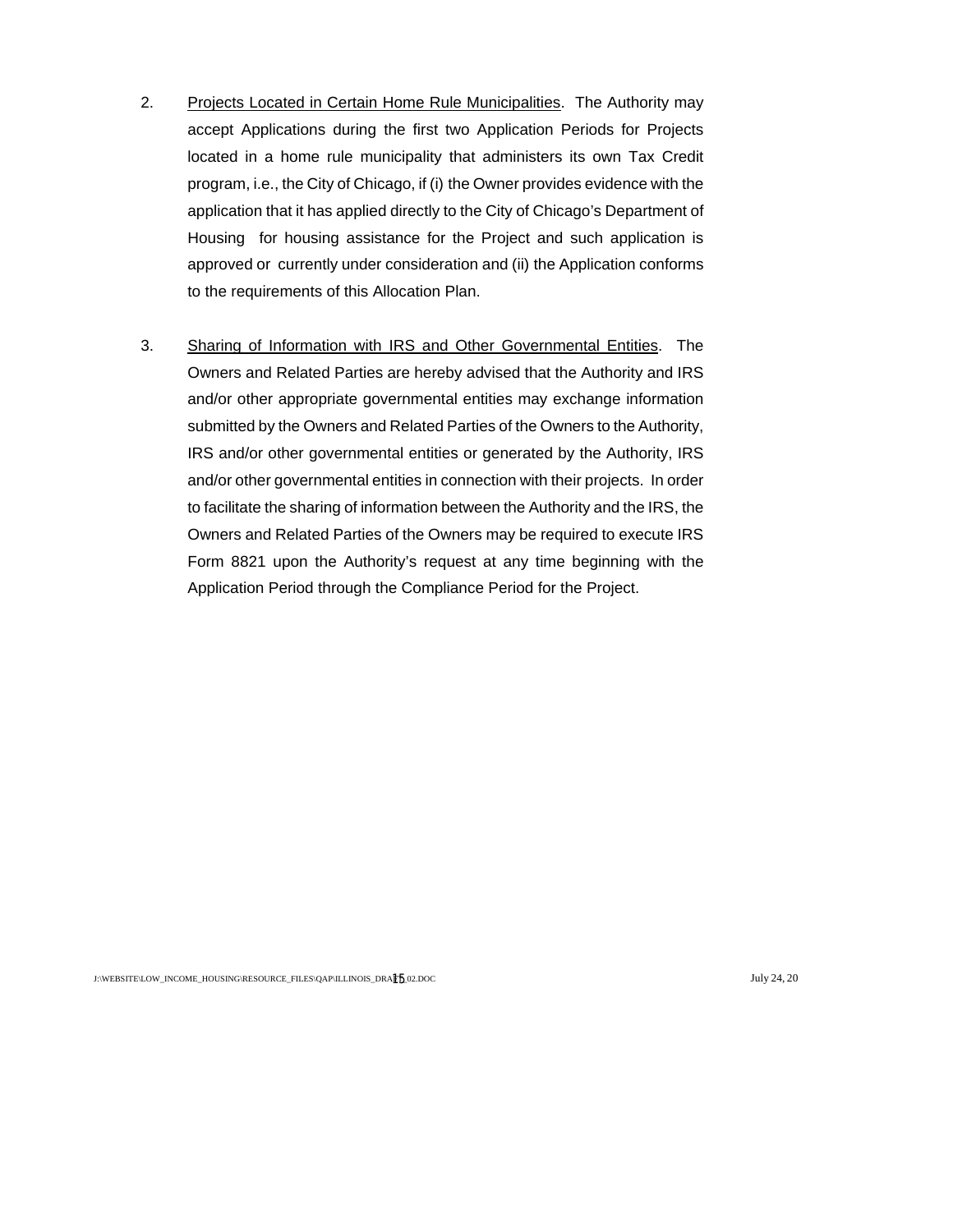- 4. Rural Housing Service Projects. The Owners and Related Parties of the Owners are hereby advised that the Authority and the Rural Housing Service of the rural development mission area in Illinois, an agency of the United States Department of Agriculture ("RHS") (formerly, Farmers Home Administration ("FmHA")) may exchange information submitted by the Owners and Related Parties of the Owners to the Authority and/or RHS or generated by the Authority and/or RHS in connection with their projects.
- 5. Disclosure of Information Pursuant to the FOIA. The Application and all of the supporting documentation submitted with the Application is subject to the Illinois Freedom of Information Act (5 ILCS 140) (the "FOIA") and all or part of such submission may be open to public inspection. Any claim that the information submitted is exempt from disclosure must (i) be made as part of the submission, (ii) identify each paragraph or document containing the information alleged to be exempt, (iii) reference the specific statutory basis for the claimed exemption (see Section 7 of the FOIA) and (iv) provide an explanation as to why the information meets the requirements for the exemption. IHDA will ultimately determine whether in fact such exemption does apply.
- 6. Conditions of Owner's Ineligibility. An Owner is ineligible to apply for or receive a Reservation, Determination Letter, Allocation or an Increase if it or a Related Party (i) is out of compliance with Section 42 in connection with any project located within or outside the State, or (ii) has a record of unsatisfactory prior performance in any Authority-sponsored program, including the negative results of any physical inspection performed by the Authority on previously approved Projects, as determined by the Authority, or (iii) has a record of significant financial delinquencies or defaults on Authorityfinanced loans, or (iv) has material instances of non-compliance with the requirements of Authority regulatory agreements or loan documents, or (v) has failed to pay any fee or expense due to the Authority in connection with

J:\WEBSITE\LOW\_INCOME\_HOUSING\RESOURCE\_FILES\QAP\ILLINOIS\_DRAFT\\$02.DOC 16 July 24, 20 July 24, 20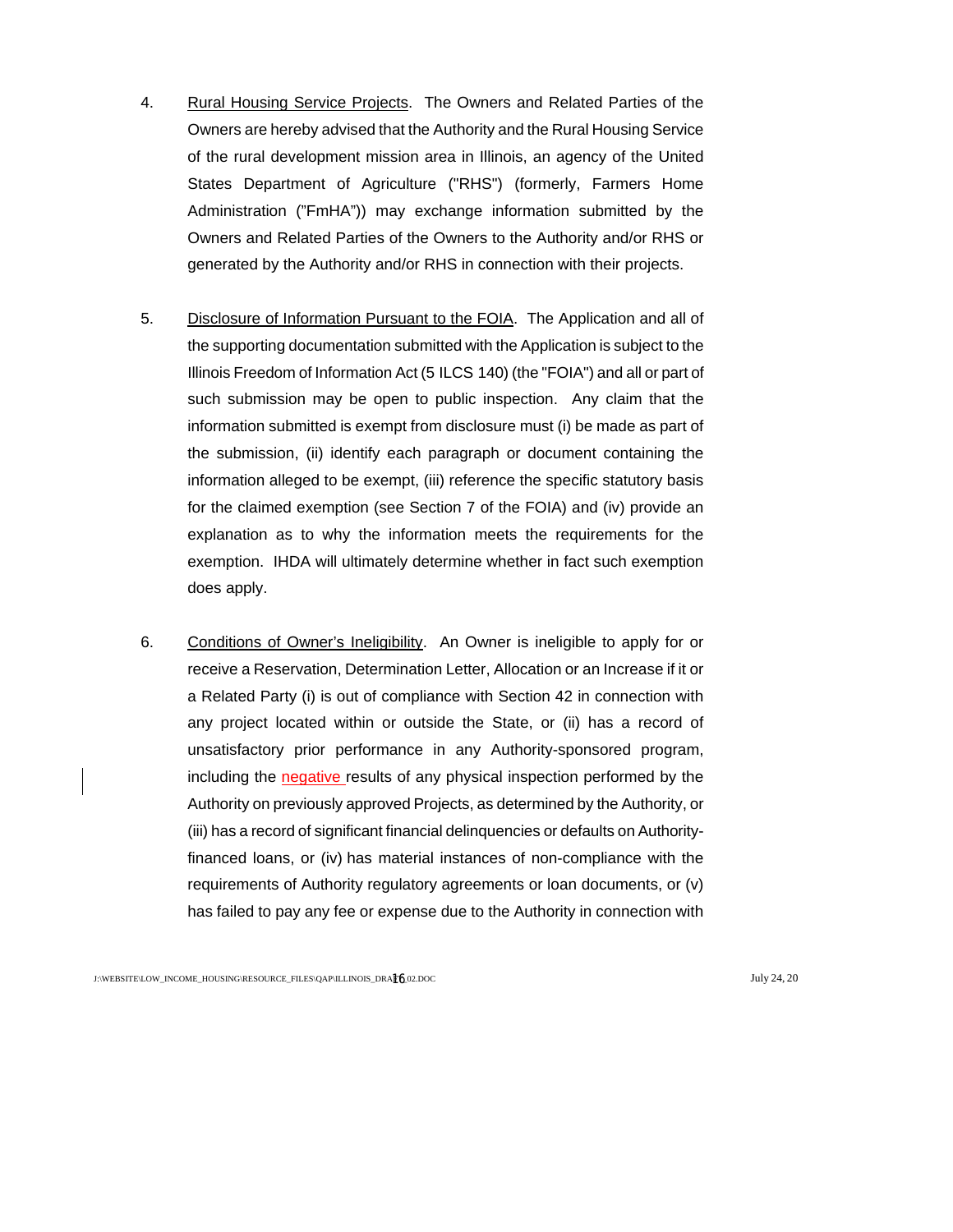any Authority-sponsored program, or (vi) has materially misrepresented facts on any application to participate in an Authority-sponsored program. Determinations of eligibility will be based on the Owner's previous history of participation in Authority-sponsored programs, as well as, any project operating under Section 42, both individually or through Related Parties, including, but not limited to, general or limited partnerships, joint ventures, limited liability corporations, or other ownership structures.

- 7. Acquisition Credits. An Owner who is applying for acquisition Tax Credits must submit prior to Board consideration, a written attorney's opinion that the Project qualifies for acquisition Tax Credits.
- 8. Application Fee. Each Owner must submit a non-refundable application fee with its Application (see **Attachment 5** to this Allocation Plan for a schedule of fees). The application fee must be sent to the Authority's lockbox (see **Attachment 5** for the address), and a copy of the check must be included with the Application. The application fee is \$500 for Projects with 25 or fewer units, and \$1,100 for Projects having more than 25 units. However, if the Application is submitted for consideration under the Nonprofit Set-Aside, as defined in Section II. C.2.a., and the Project is determined by the Authority to meet the requirements of a Nonprofit Project, the application fee is \$500 regardless of the number of units in the Project.
- 9. Notification to Elected Official. The Authority will send a notification letter of its receipt of an Application, along with copies of the relevant sections of the Application and a copy of this Allocation Plan, to the chief elected executive official (or an equivalent official) of the local jurisdiction in which the Project is to be located. That official will have thirty (30) days from the date of notification to submit written comments on the Project. A copy of this notification letter will be sent to the Owner and will serve as the Authority's confirmation of receipt of the Owner's Application.

J:\WEBSITE\LOW\_INCOME\_HOUSING\RESOURCE\_FILES\QAP\ILLINOIS\_DRAFT\_02.DOC 17 July 24, 20

# **Deleted: 6 Deleted: 6**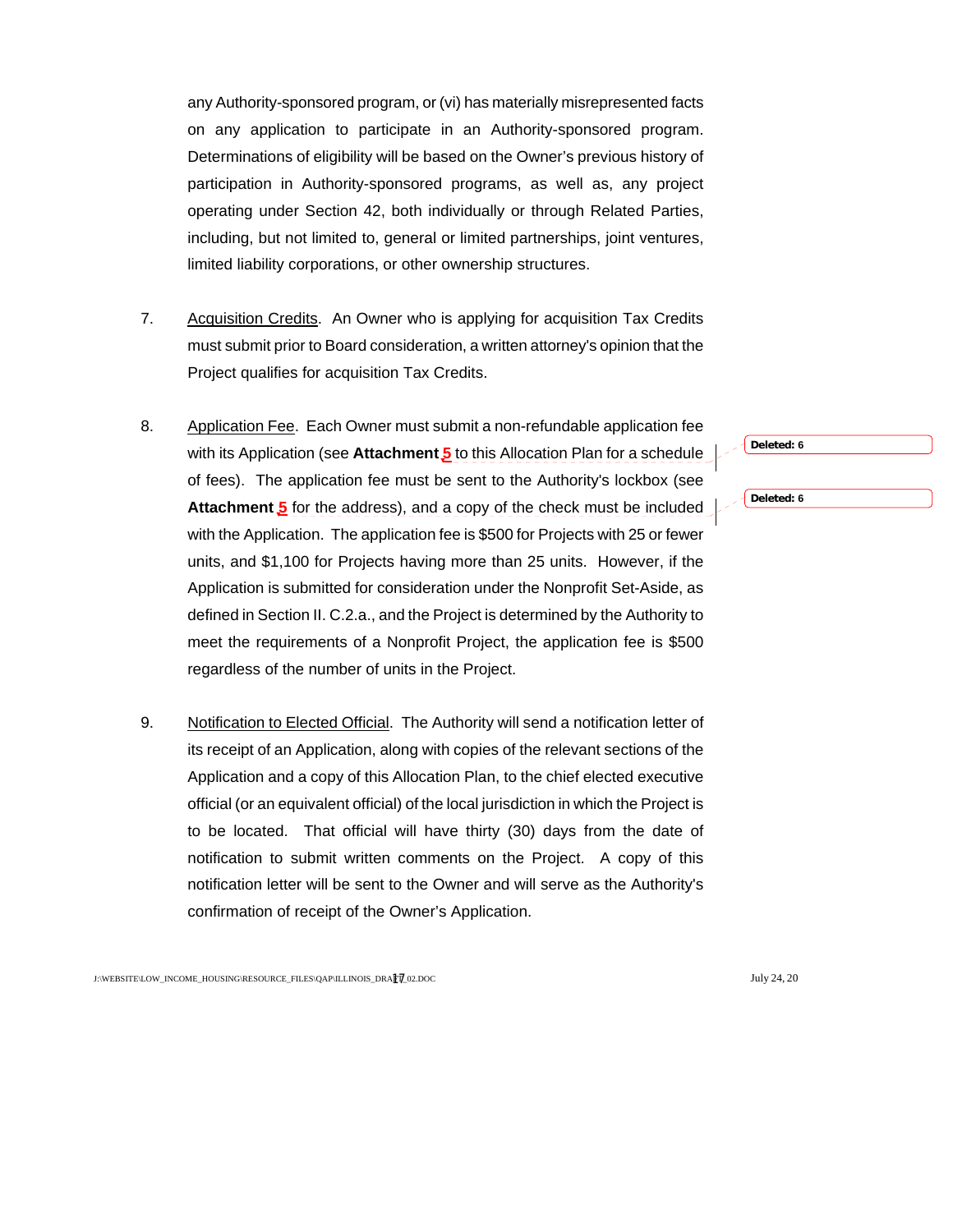10. Increase Requests. The Authority will consider requests for an Increase upon payment of an additional application fee (\$1,100 or \$500 depending on the type of Project, as specified in **Attachment 5**), subject to the availability of Authority Housing Credit Ceiling. The fee must be sent to the Authority's lockbox, and a copy of the check must be sent with the request for an Increase. The Authority will accept a request for an Increase at any time after it has issued a Reservation Letter for the Project, but no later than the end of the calendar year during which the Project is or will be placed in service. Tax Credits cannot be allocated to any building within a Project that has been placed in service during a calendar year preceding the year in which the Increase request is being made. The Owner must provide the Authority with copies of all certificates of occupancy issued as of the date of the Increase request. Because the Authority intends to reserve all remaining Tax Credits during the second  $(2^{nd})$  Application Period, it is advisable that Owners submit Increase requests by the second  $(2^{nd})$  Application Period deadline date to be considered.

The Authority will review Increase requests on a case by case basis. The Authority will grant an Increase only when the Increase is necessary to make a Project economically feasible and then only in extenuating circumstances, which must be documented to the satisfaction of the Authority; generally, the Authority will provide an Increase only for unforeseen increases in costs of the Project. The Owners are advised that if a request for an Increase calls into question the accuracy of the Owner's original Application submission or any related or subsequent documentation submitted, the Authority reserves the right to modify or revoke the Project's Reservation or Allocation. In determining a Project's qualification for an Increase, the Authority will closely examine the revised development budget to ensure that additional Tax Credits are not used to cover increases in the developer's fee. Developers should defer a substantial portion of their developer's fee, prior to requesting

J:\WEBSITE\LOW\_INCOME\_HOUSING\RESOURCE\_FILES\QAP\ILLINOIS\_DRAFTQ02.DOC 18 July 24, 20 July 24, 20

**Deleted: 6**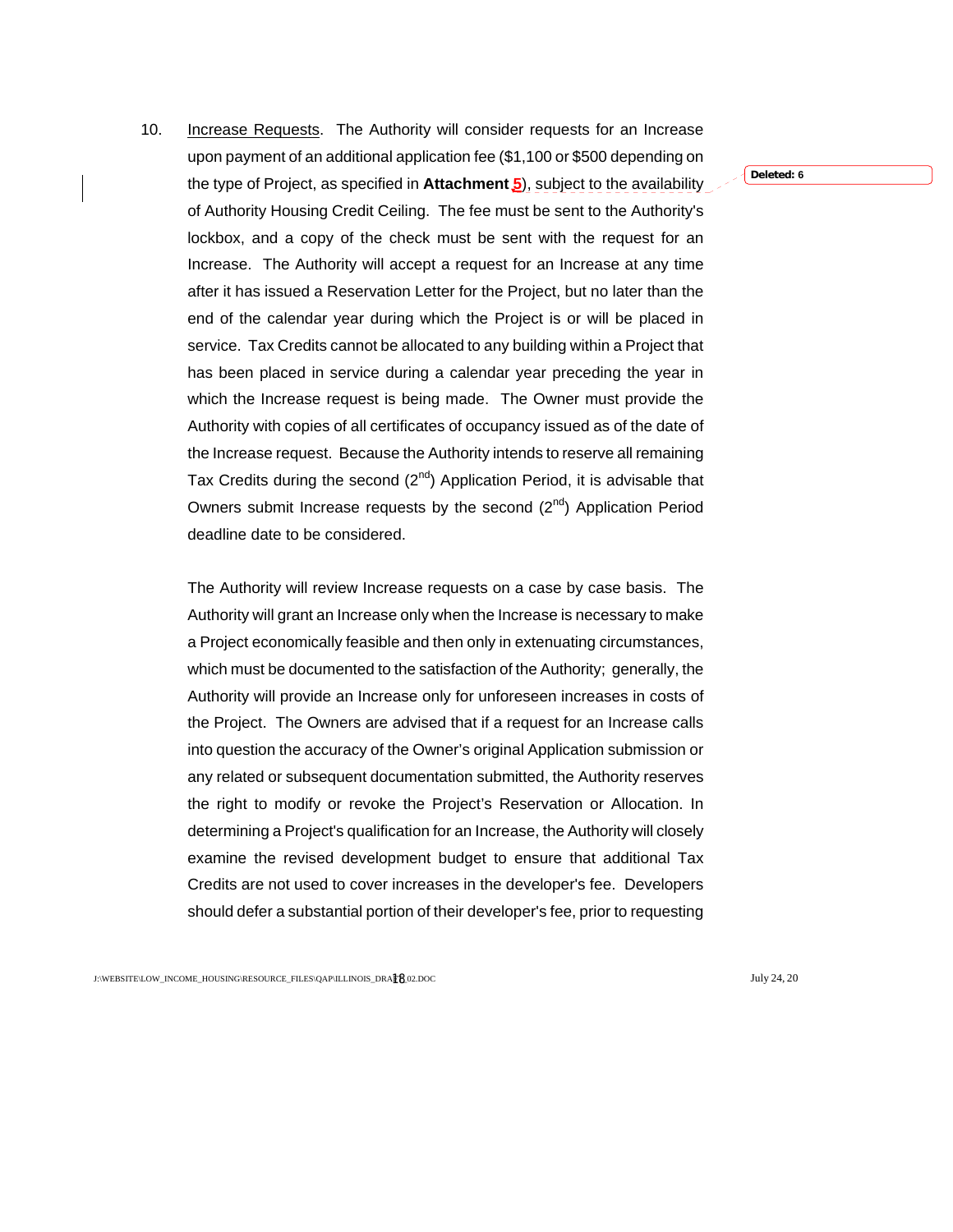an Increase. Depending upon the individual circumstances surrounding an Increase request, it is expected that a portion of the developer's fee, in an amount to be determined by the Authority, will remain deferred even after an Increase is granted. If the Authority has originally issued a Reservation Letter for the Project containing conditions, the Authority will not grant an Increase until those conditions have been met to the Authority's satisfaction.

 **The Authority will approve only one Increase per Project**.

For Increase requests, a current Application must be fully completed and accompanied by (i) a narrative detailing the reasons for the request and identifying the specific additional cost items, (ii) a letter from a third-party certified public accountant stating that he/she has reviewed the revised development budget giving the amounts of the revised total eligible basis and total project cost, (iii) the initial and most recent owner's and general contractor's sworn statements, or other comparable statements that are satisfactory to the Authority and (iv) copies of all certificates of occupancy issued as of the date of the Increase request.

11. Applications for Projects with Tax-Exempt Bonds. Pursuant to Section 42 (h)(4), Projects to be financed with tax-exempt bonds are not required to receive a Reservation from the Authority Housing Credit Ceiling. The Authority will accept Applications for Projects to be financed with tax-exempt bonds, whether or not the Authority is the issuer of such bonds, at any time during the calendar year 2002. Owners requesting a determination from the Authority whether such Project satisfies the requirements for an Allocation of Tax Credits pursuant to Section 42(m)(1)(D) must submit to the Authority a completed Application with appropriate documentation and a \$500 check for a nonprofit organization or a \$1,100 processing fee, which must be sent to the Authority's lockbox; a copy of the check must be included with the Application. In addition, such Applications must be accompanied with a site and market study described in Section II.A.. Such requests must be in

J:\WEBSITE\LOW\_INCOME\_HOUSING\RESOURCE\_FILES\QAP\ILLINOIS\_DRAFFQ02.DOC 19 July 24, 20 July 24, 20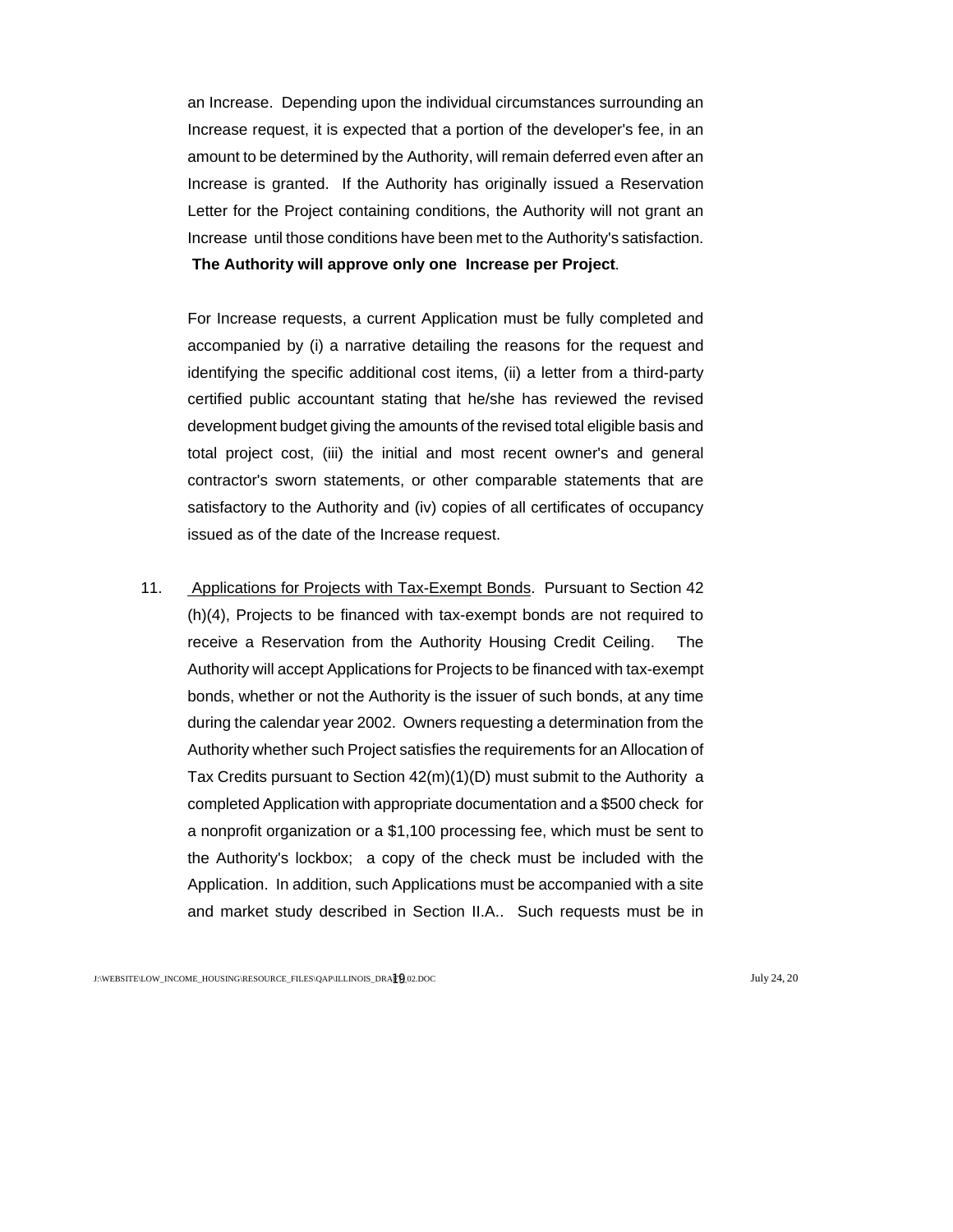compliance with Section 42 and all sections of the most recently approved Allocation Plan except Section II.C.2., Competitive Review, and Section IV.1., Carryover Allocations. In addition, the Authority will determine whether a Project to be financed with tax-exempt bonds, will be approved or denied taking into consideration the results of the site and market study submitted with the proposal. If the Project conforms with the applicable sections of the Allocation Plan, the Authority will so inform the Owner in a Determination Letter setting forth the estimated annual Tax Credit amount and the amount of the determination fee (see **Attachment 5**) due to the Authority (see Section III.12.) within 30 days of the complete application submission.

12. Authority's Determination of Awards Final. By submission of its application for Tax Credits, the Owner agrees to abide by the Authority's determination of Tax Credit award or denial, including the Authority's exercise of its discretion in scoring applications. The Owner understands and agrees that by submitting its application for Tax Credits, it waives any and all rights, claims or actions against the Authority that it may have or otherwise be entitled to in connection with its application and the Authority's subsequent approval or denial of said application. Specifically, the Owner agrees to refrain from initiating any legal action that seeks to reverse the Authority's decision related to an application and/or seeks expenses, costs or damages related to that decision.

**Deleted: 6**

J:\WEBSITE\LOW\_INCOME\_HOUSING\RESOURCE\_FILES\QAP\ILLINOIS\_DRAPTQ02.DOC 30 July 24, 20 July 24, 20 July 24, 20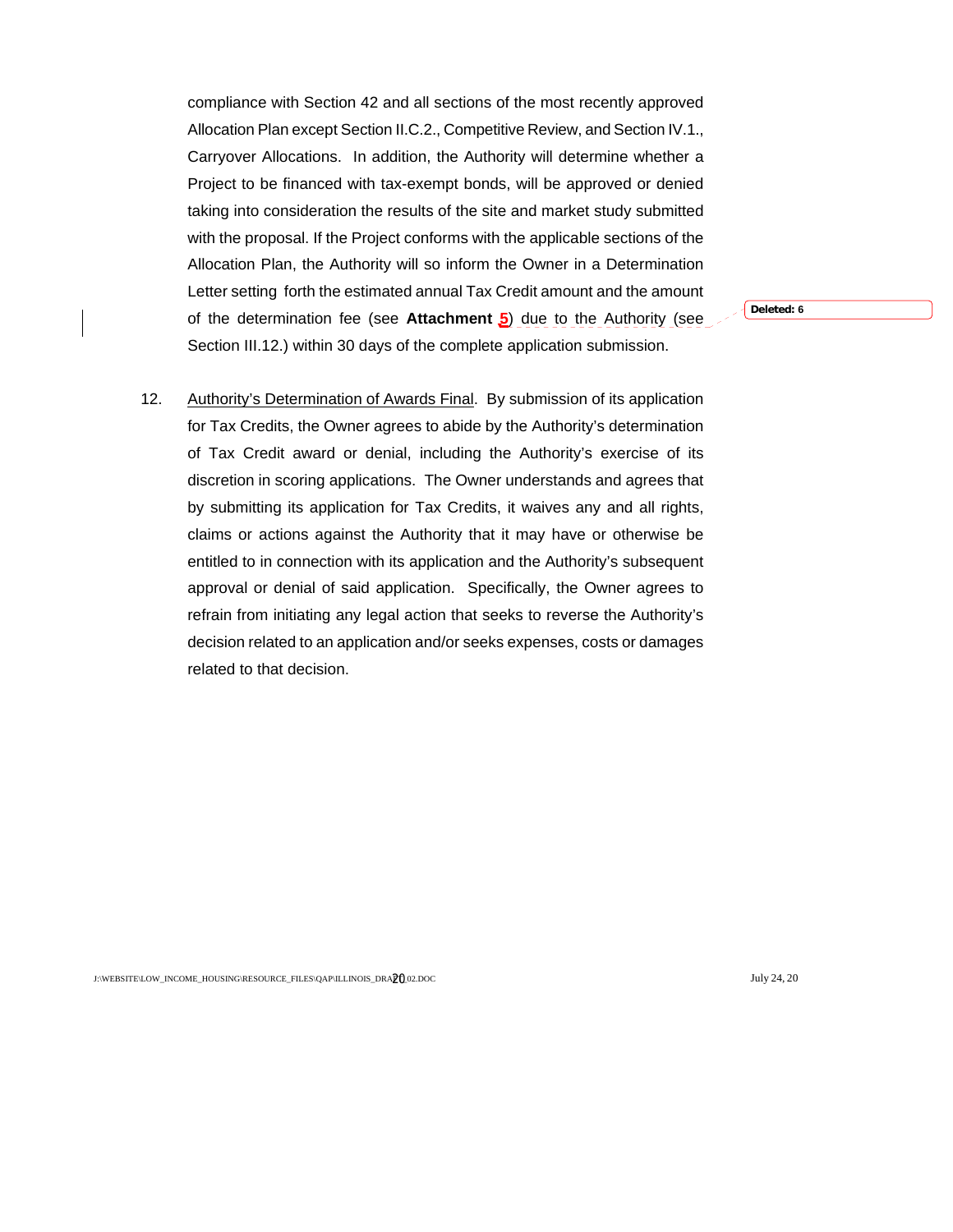#### **C. REVIEW OF THE APPLICATION**

#### **1. MANDATORY APPLICATION REQUIREMENTS**

Each Application must meet all of the following requirements as of the applicable Application deadline. A Project that fails to meet the mandatory application requirements shall be denied.

- a. Site Control. The Owner must have current Site Control for the Project that extends through the end of August 31, 2002. The Site Control document(s) must be in the name of the **Owner**. The Site Control document(s) must be executed by both the buyer and seller, where applicable, and must contain a legal description for the property. The seller identified in the document submitted to meet this Site Control requirement must hold title to the Project site.
- b. Evidence of Application for Financing. Evidence of application(s), in  $\downarrow$ the form of an executed acknowledgment letter(s) from the lender(s) and/or grantor(s), for all proposed debt financing, including any assumptions of debt, and grants for the Project must be attached to the Application. Each acknowledgment letter must contain evidence that, as of the Tax Credit application deadline date, the application is still under consideration. In instances involving financing to be obtained via a mortgage broker or banker, the acknowledgment letter must be from the actual lender, or in the case of HUD insured Projects, from HUD. For instance, HUD's Section 221(d)(3),Section 221(d)(4), and Multifamily Accelerated Processing programs would require an acknowledgment letter from HUD. Any financing to be provided by HUD that is subject to its Multifamily Accelerated Processing procedures may be evidenced by HUD's invitation to submit for firm commitment issued in connection with the Project. In addition, for Projects financed with tax-exempt bonds, evidence of bond volume cap having been obtained and acknowledgment letter(s) from the Project's bond issuer, credit enhancer and/or party at risk on the debt financing must also be submitted with the Application.

**Formatted:** Bullets and Numbering

J:\WEBSITE\LOW\_INCOME\_HOUSING\RESOURCE\_FILES\QAP\ILLINOIS\_DRAPT\_02.DOC 20 July 24, 20 July 24, 20

**Deleted:** b.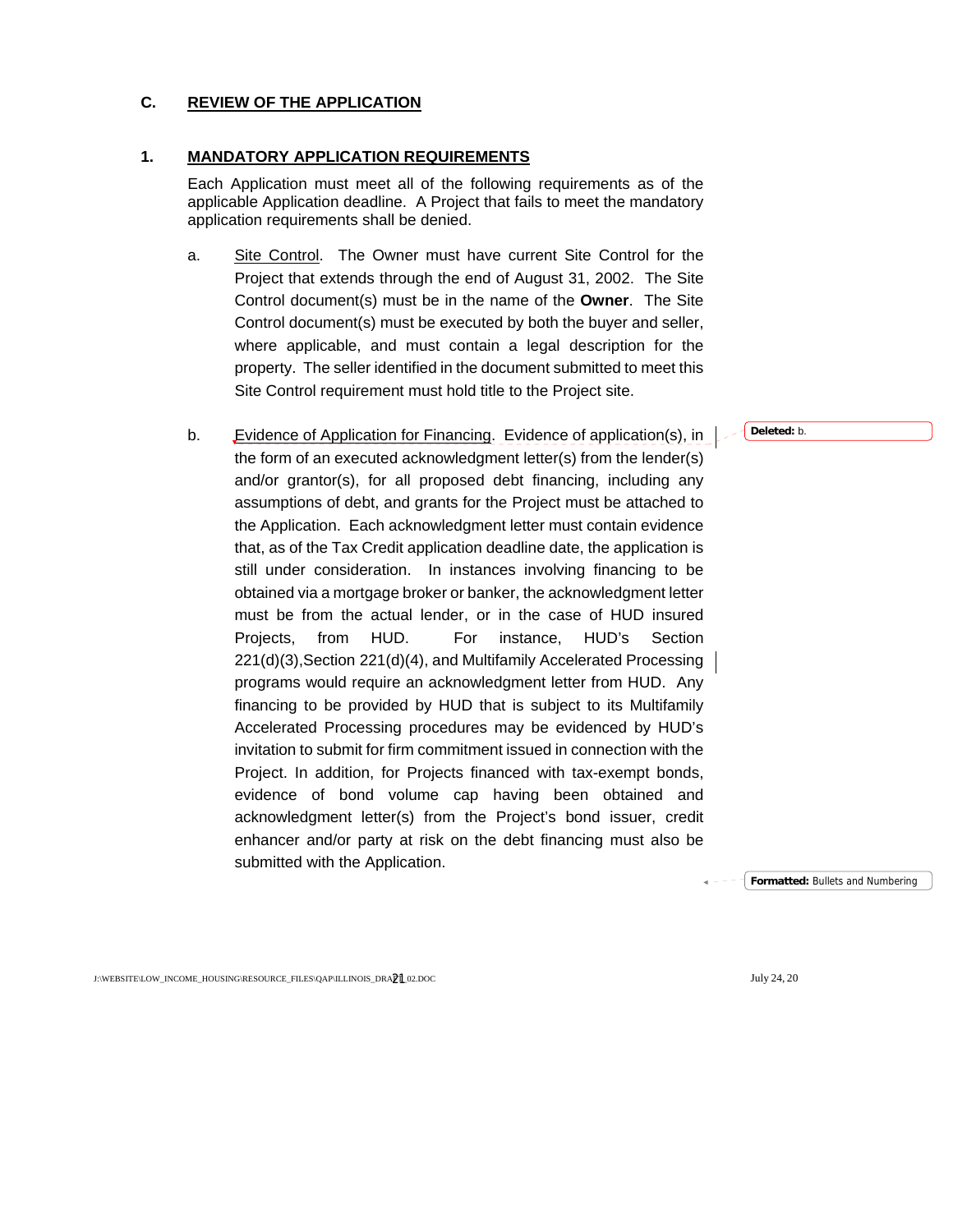- c. Public Housing Waiting List Preference. All Projects must give preferential treatment to Low Income Tenants whose names are on an appropriate public housing or Housing Choice Voucher (formerly known as Section 8) waiting list(s) maintained by the local public housing authority ("PHA"). The Owner must submit with the Application a written statement providing that the Owner will give preferential treatment to persons on the PHA's waiting list(s) and will make on-going efforts to request that the PHA make referrals to the Project, or place the relevant Project information on any listing the PHA makes available to persons on its waiting list(s).
- d. Certification of Consistency. The Project must address local housing needs and priorities, as documented in the State Consolidated Plan or a local Consolidated Plan. If the Project is located in an area covered by a local Consolidated Plan, a current certification of consistency from the appropriate local governmental entity must be submitted with the Application. If that local government withholds a certification of consistency, an Owner may request in writing that the Authority consider a waiver of this requirement, including a statement of the reason for the waiver. In such a case, the Authority will contact the local government to discuss the circumstances surrounding the withholding of the certification and, after such discussions, may grant such waiver requests. A list of jurisdictions with a local Consolidated Plan is included in the 2002 QAP information packet. Applications for Projects in all other areas will be reviewed for consistency at the Authority after receipt of the application.
- e. Minimize Displacement. For all rehabilitation Projects, the Owner must minimize involuntary displacement of current Low Income Tenants in the building(s) constituting the Project prior to rehabilitation, taking into consideration the safety of such tenants given the scope and nature of the proposed rehabilitation. If a building to be rehabilitated is wholly or partially occupied as of the date the Application is submitted, the Owner must submit with its

J:\WEBSITE\LOW\_INCOME\_HOUSING\RESOURCE\_FILES\QAP\ILLINOIS\_DRAPTQ 02.DOC 22 July 24, 20 July 24, 20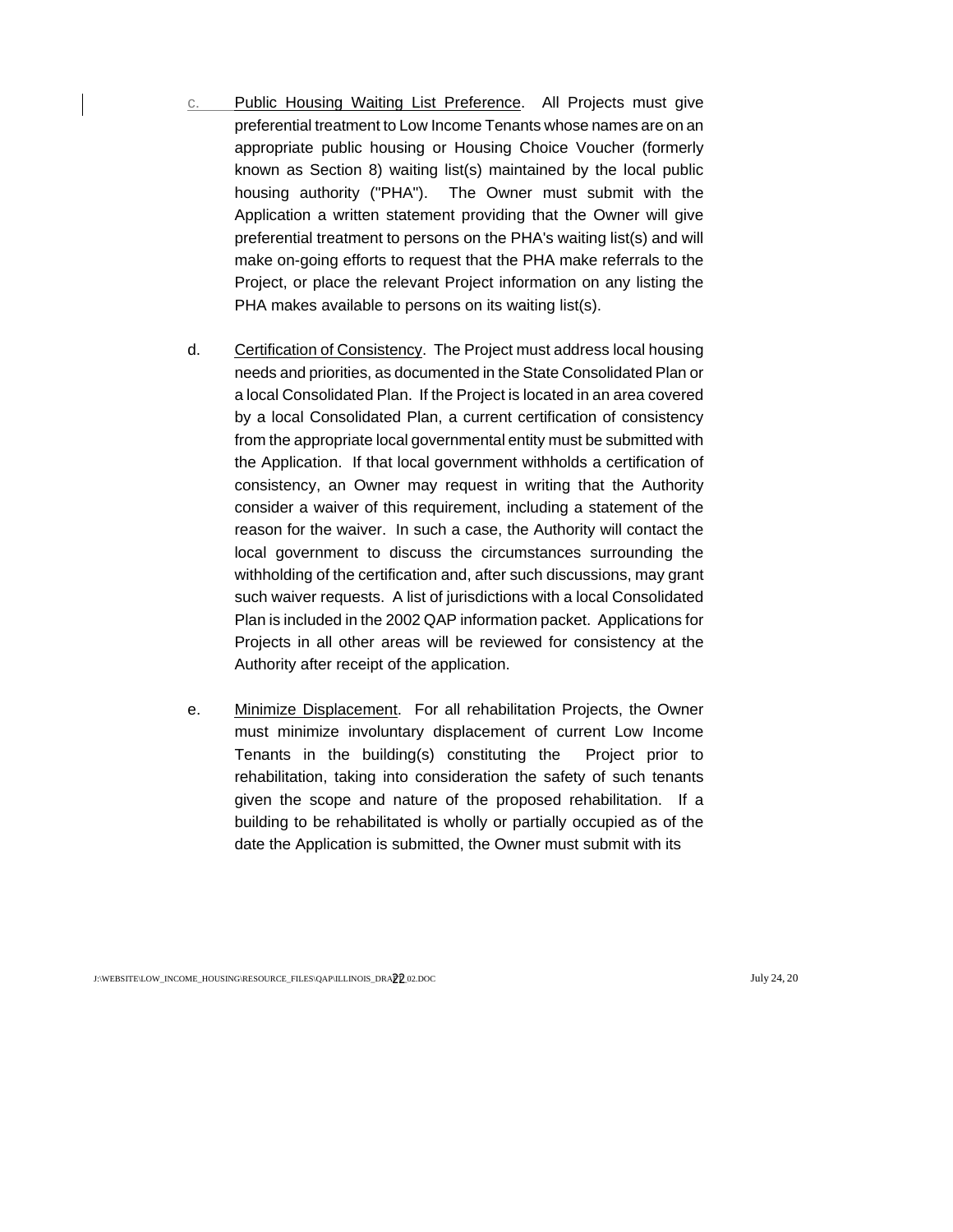Application a plan that states whether each current tenant will be required to relocate temporarily or permanently. The Authority reserves the right to require modifications to a plan to ensure that displacement is held to a minimum level.

- f. *Projects Involving Rehabilitation*: Owners of an occupied rehabilitation Project, regardless of the level of occupancy or the size of such Project, must submit with the Application (i) the current tenant income profile of the Project (ii) the current rent schedule for the Project (iii) a written explanation in any cases where the Project's proposed rents identified on the Application exceed the current rent levels, and (iv) information regarding any waiting lists maintained for the Project.
- In addition, the Authority will require a Physical Needs Assessment (PNA) to be submitted with the application. This assessment must be performed by an architect or engineer approved by the Authority, in the format prescribed in Attachment 4**.** All items identified as "Immediate" on the PNA must be completed as part of the rehabilitation. Other items identified as needing to be addressed within the reserve period may be performed as part of the rehabilitation, or the Owner may choose to provide adequate reserves to ensure that that items can be completed as they become necessary. Owners of rehabilitation Projects must also submit with the Application a General Contractor/Architect Cost Certification of rehabilitation work to be performed with the application. This scope of work will be compared to the physical needs assessment to ensure that all necessary items are being addressed. If the scope of work is insufficient, this may result in denial of the application.



**Deleted:** as listed in **Attachment 5**

**Deleted:** should also be performed.

J:\WEBSITE\LOW\_INCOME\_HOUSING\RESOURCE\_FILES\QAP\ILLINOIS\_DRAPEQ 02.DOC 23 July 24, 20 July 24, 20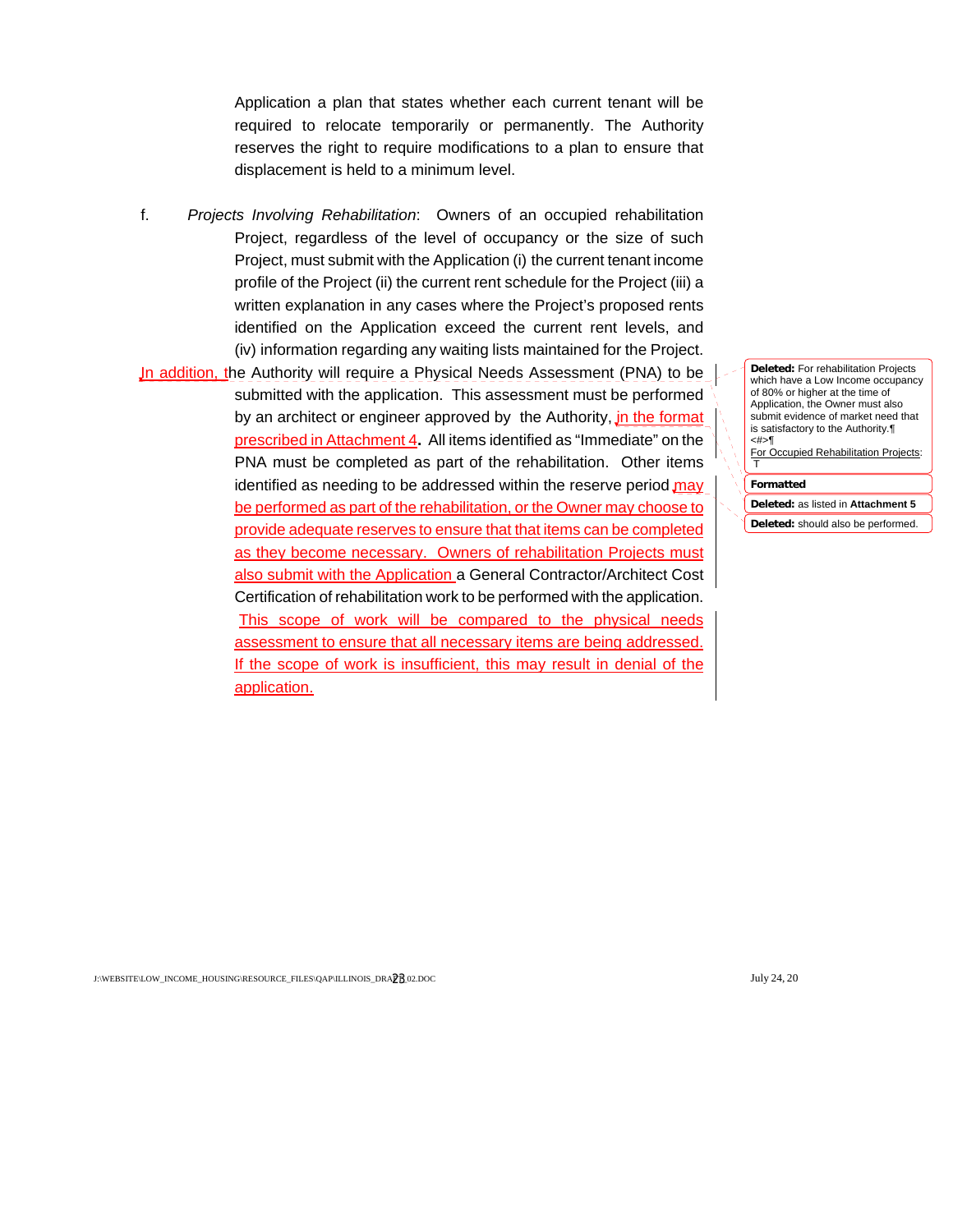#### **2. COMPETITIVE REVIEW**

a. Nonprofit Set-Aside. The Authority intends to reserve at least ten percent (10%) of Authority Housing Credit Ceiling for Nonprofit Projects (the "Nonprofit Set-Aside") as required under the Code. Nonprofit Projects will compete against one another for Reservations until the Nonprofit Set-Aside has been fully reserved for qualified Nonprofit Projects. After the Nonprofit Set-Aside has been fully reserved, Nonprofit Projects will compete with all other Projects for Reservations. The Authority will establish the minimum point threshold at which Projects will be approved for a Reservation under the Nonprofit Set-Aside. Any Project that applies pursuant to and qualifies for the Nonprofit Set-Aside and for which a Reservation is made will be counted toward the Section 42 10% set-aside requirement for nonprofits, regardless of which set-aside the Project is approved under for scoring purposes. Reservation Letters for all Projects that qualify for the Nonprofit Set-Aside will indicate approval as a Nonprofit Project and Owners will be required to meet the Section 42 nonprofit requirements even if such Projects are approved under another set-aside.

To qualify as a Nonprofit Project, the Owner, a general partner of the Owner with a 51% interest in the general partnership, or a managing member of the Owner of the Project must (i) be a qualified nonprofit organization (as defined in Section 42(h)(5)(C)), (ii) have an ownership interest in the Project either directly or through a wholly-owned subsidiary, (iii) be determined by the Authority not to be affiliated with or controlled by a for-profit organization, (iv) have as one of its exempt purposes the fostering of low income housing, and (v) materially participate (as defined in the Code at 26 C.F.R. § 1,469-5T) in the development and operation of the Project throughout the Compliance Period. Documentation of the applicable entity's nonprofit status and written narrative evidencing sufficient material participation to comply with the Code, as indicated on the Application checklist, must be submitted with the Application. **Nonprofit Applicants must meet the requirements of this section as of the Application deadline**, and must maintain such status throughout the Compliance Period. Nonprofit Projects that do not meet all such requirements, as determined by the Authority, will compete with all other Projects.

J:\WEBSITE\LOW\_INCOME\_HOUSING\RESOURCE\_FILES\QAP\ILLINOIS\_DRAPT\_02.DOC 24 July 24, 20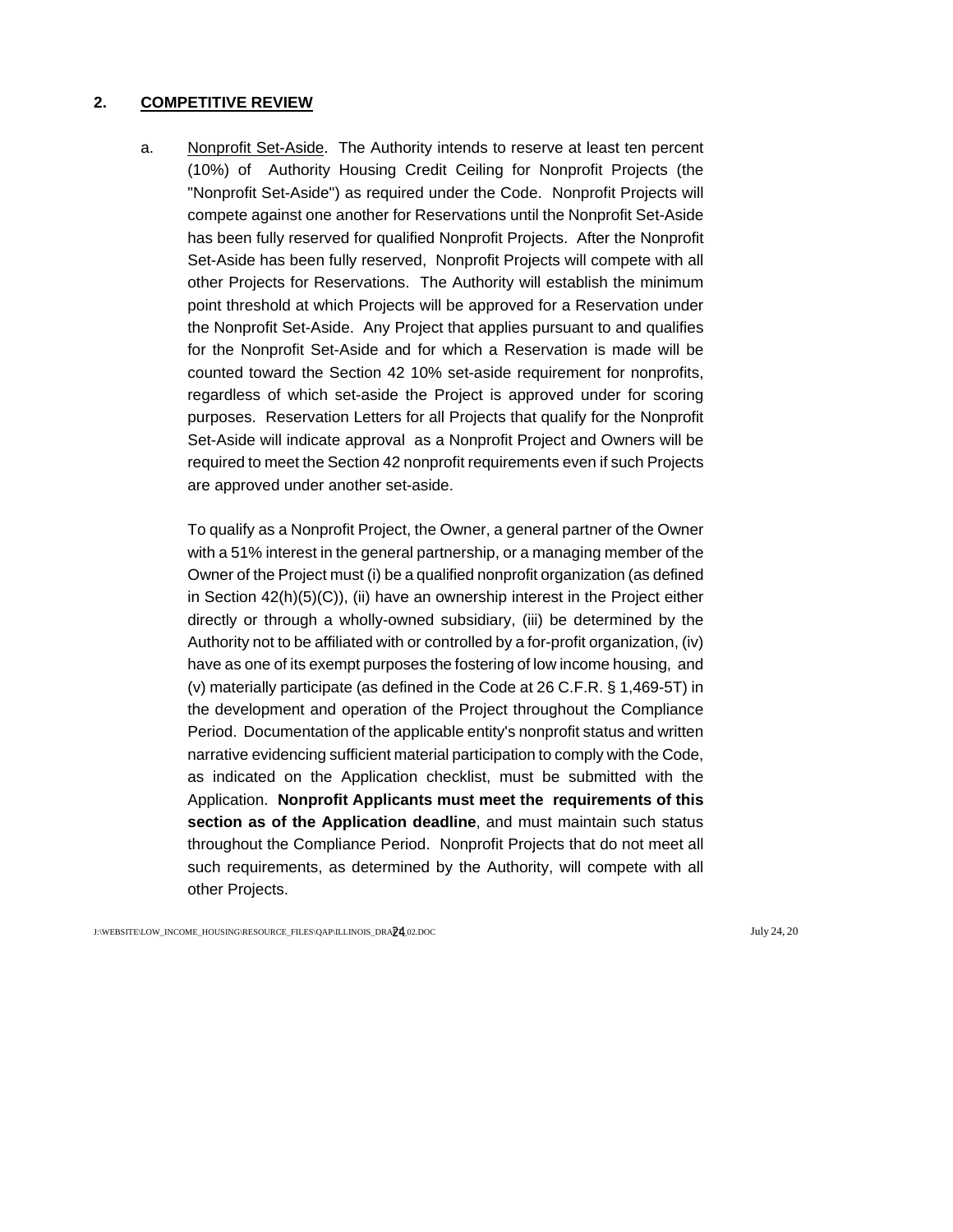If a Project qualifies for an Allocation under the Nonprofit Set-Aside and the Nonprofit Applicant ceases to be involved in the Project before issuance of IRS Form(s) 8609 with respect to the Project, the Reservation or Carryover Allocation for the Project will be withdrawn or canceled and the Tax Credits returned to the Authority unless another qualified nonprofit entity, as defined in Section 42, and satisfactory to the Authority is substituted for the withdrawing Nonprofit Applicant.

**The remainder of this page has been intentionally left blank.**

J:\WEBSITE\LOW\_INCOME\_HOUSING\RESOURCE\_FILES\QAP\ILLINOIS\_DRAPED\_02.DOC 25 July 24, 20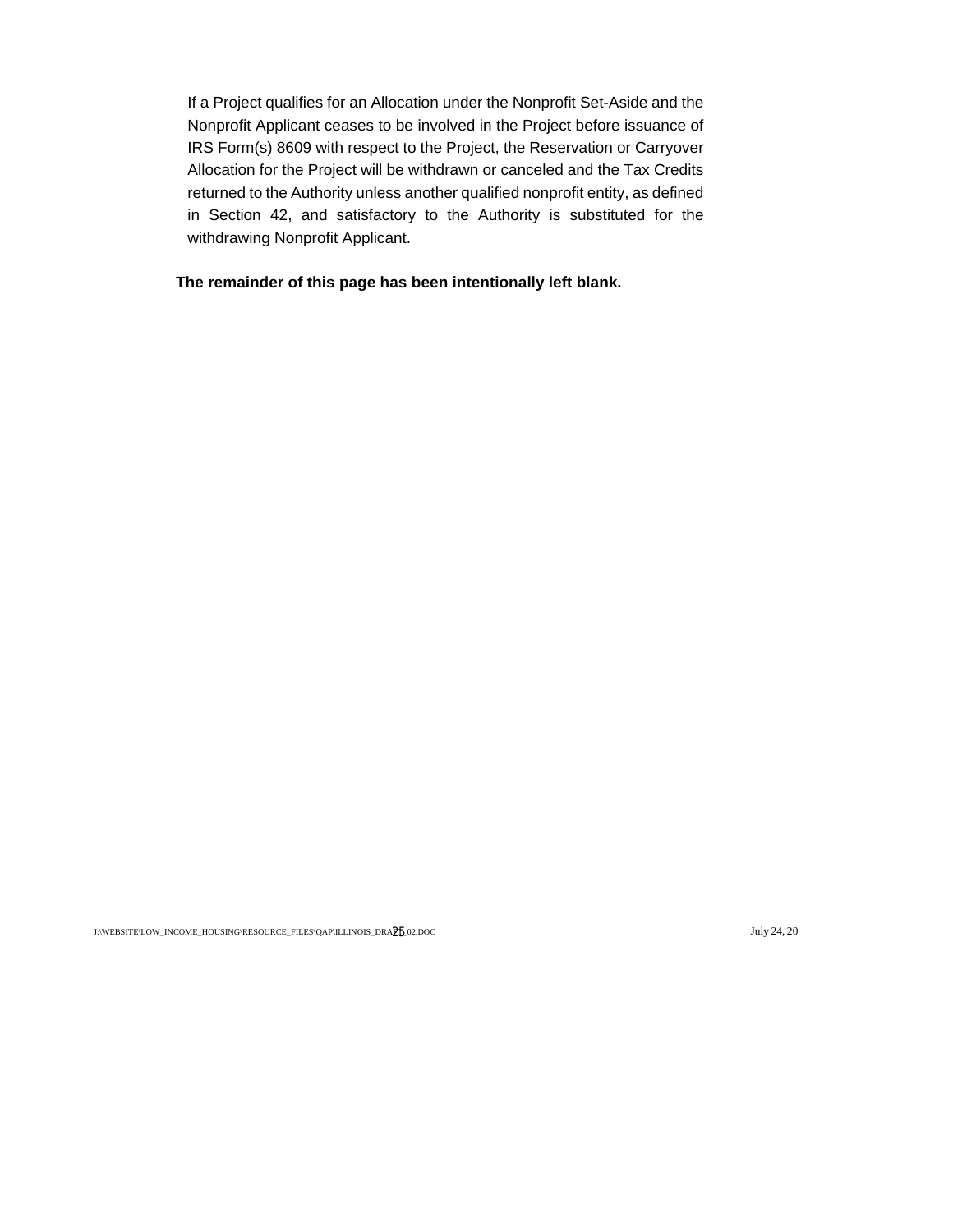b. Preservation Set-Aside. The Authority will set aside **\$2,500,000** of the Authority Housing Credit Ceiling targeted for Projects that involve the rehabilitation of currently occupied low income housing developments whose eligibility for conversion to market rate housing is imminent, e.g., two to three years, or Projects otherwise in danger of being lost as affordable housing due to the need for substantial rehabilitation (the "Preservation Set-Aside"). It must be likely that such eligible Projects will be eliminated from the low income housing stock of the State as determined by the Authority. In determining whether a Project qualifies for the Preservation Set-Aside, the Authority will take into consideration the following types of information: source and terms of existing financing on the Project, the extent to which the rent levels will remain affordable, the appropriateness of the level of rehabilitation proposed given the Project's current condition, and any other information, such as current audited financial statements for the Project, that the Authority may require in determining a Project's eligibility for consideration under the Preservation Set-Aside. Such Projects shall include, but not be limited to, as determined by the Authority, the following: (1) preservation-eligible projects under Title II Emergency Low Income Housing Preservation Act of 1987 ("ELIHPA") or Title VI Low Income Housing Preservation Act of 1990 ("LIHPRHA"), (2) projects with expiring Section 8 contracts, regardless of whether the Owner has given notice of its intent to allow such contracts to expire, (3) projects with HUD-held mortgages, and (4) qualifying projects originally funded by RHS.

Such Projects will be scored in the same manner as other Projects, but will compete against each other until funds in the Preservation Set-Aside are fully reserved. Once the funds in the Preservation Set-Aside are fully reserved, all remaining preservation Projects will compete with all other Projects. If the funds in the Preservation Set-Aside are not fully reserved during the second  $(2^{nd})$  Application Period, the unreserved amount will be available for Reservations for other Projects. To qualify for a Reservation under the Preservation Set-Aside, Projects must receive a minimum number of points, which will be established by the Authority. Notwithstanding the language within this set-aside section, the Authority may limit the number of Projects or

J:\WEBSITE\LOW\_INCOME\_HOUSING\RESOURCE\_FILES\QAP\ILLINOIS\_DRA**P6**\_02.DOC 26 July 24, 20 July 24, 20

**Deleted:** ,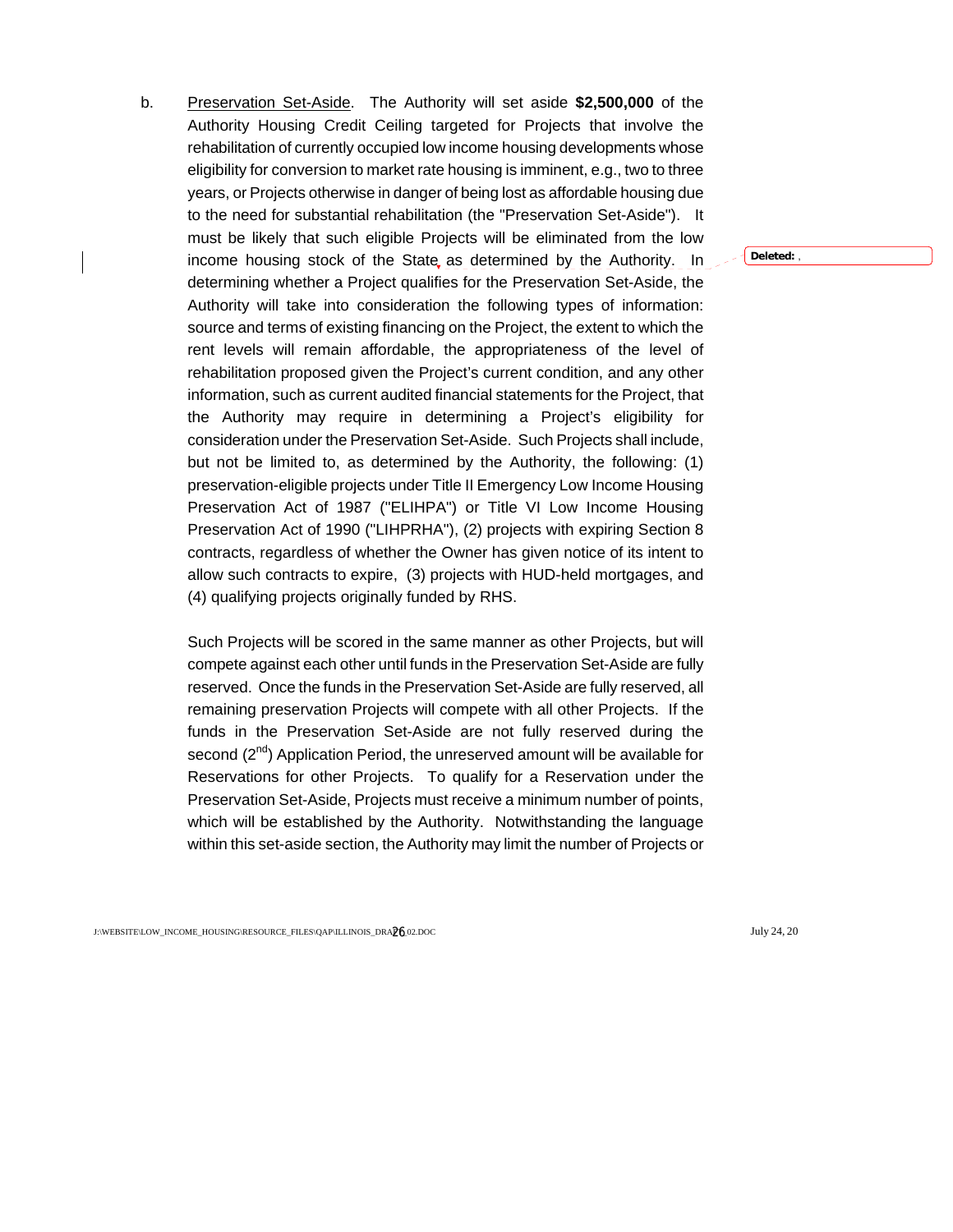amount of Tax Credits awarded to Projects qualifying under this Preservation Set-Aside, regardless of the Project's score and how its score relates to all other Projects. The Authority will determine whether a Project qualifies for this Preservation Set-Aside.

As set forth in Section II.C.1.f., the Authority will require a Physical Needs Assessment to be submitted with the application. This assessment must be performed by an architect or engineer approved by the Authority, in the format prescribed and attached here as Attachment 4.

c. Small Project Set-Aside. The Authority will set aside **\$1,250,000** of the

- Authority Housing Credit Ceiling targeted for Projects of **42** total units or fewer (the "Small Project Set-Aside"). A Project which is a phase of a larger Project does not qualify for consideration under this set-aside unless the total units of all phases is equal to or less than 42. Whether a Project is considered a phase of a larger project will be determined by the Authority, but generally applies to Projects being considered within a given calendar year. Projects competing under the Small Project Set-Aside will be scored in the same manner as other Projects, but will compete against each other until funds in the Small Project Set-Aside are fully reserved. Once the funds in the Small Project Set-Aside are fully reserved, all remaining small Projects will compete with all other Projects. If the funds in the Small Project Set-Aside are not fully reserved during the second  $(2^{nd})$  Application Period, the unreserved amount will be available for Reservations for other Projects. To qualify for a Reservation under the Small Project Set-Aside, Projects must receive a minimum number of points, which will be established by the Authority.
- d. Large Public Housing Authority Set-Aside. The Authority will reserve \$3,000,000 for large public housing authorities, as defined herein, undertaking the redevelopment of existing public housing projects in need of repair or replacement. In order to qualify, the Large Public Housing Authority must demonstrate that the subject Project is likely to be eliminated from the low income stock of the State if not rehabilitated or replaced in a timely manner. The application must also contain a certification from the public housing authority executive director that the project is eligible for this setaside.

J:\WEBSITE\LOW\_INCOME\_HOUSING\RESOURCE\_FILES\QAP\ILLINOIS\_DRAPT\_02.DOC 27 July 24, 20

**Deleted:** For all occupied rehabilitation projects,

**Deleted:** as listed in **Attachment 5**, and all items included in this assessment will be required to be completed. ¶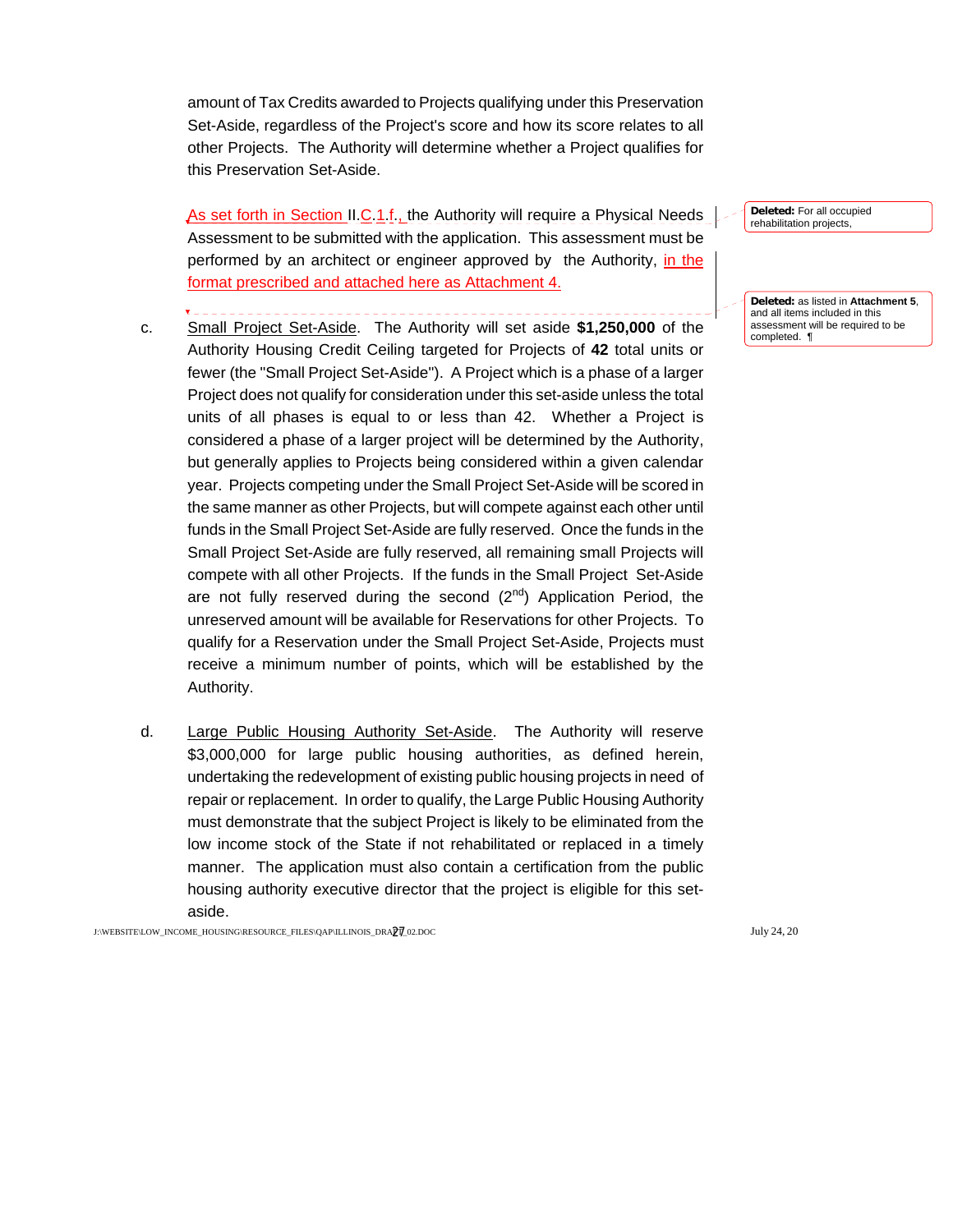Such Projects will be scored in the same manner as other Projects, but will compete against each other until funds in the Large Public Housing Authority Set-Aside are fully reserved. Once the funds in the Large Public Housing Authority Set-Aside are fully reserved, all remaining eligible Public Housing Authority Projects will compete with all other Projects.

*NOTE*: *Projects which qualify for more than one set-aside:* If a Project qualifies for more than one set-aside and the Owner wishes to be considered under more than one set-aside, the Owner must indicate all relevant set-asides on the Application. Such Projects will be considered by the Authority in the following set-aside order: Preservation Set-Aside, Nonprofit Set-Aside, and Small Project Set-Aside. If a Project is not approved under the set-aside under which it is initially considered, it may be considered under another qualifying set-aside. The Authority reserves the right during the second  $(2^{nd})$  Application Period to redistribute unused Tax Credit amounts within any one or more of the Authority's Set-Asides to another Set-Aside which may result in exceeding the individual Set-Aside limits set forth in the Allocation Plan.

e. Scoring Categories. The Authority will evaluate Applications on the basis of materials submitted as of the applicable Application deadline date. However, if the Authority discovers a correctable administrative error in an Application, the Owner will be notified of such an error and will have seven (7) business days from the date of such notice to provide the Authority with a written correction to such an error. Any modifications to the original Application that result in changes to the criteria on which selection decisions were made or that would impede the Project's ability to proceed may result in a rejection of the Application. Owners must notify the Authority in writing of any changes to the Application or the Project that occur during the review process prior to Loan Committee consideration. If the Authority becomes aware of any changes to a Project during the review process, the Authority may remove relevant points. As noted, relevant scoring items will be made part of the Extended Use Agreement. The Authority will exempt from the scoring process (i) a Project that has received a partial or full Reservation in the previous year, (ii) those Projects requesting an Increase, and (iii) Projects financed with tax-exempt bonds. The Authority may grant Increases prior to Reservations. The Authority will establish the minimum point thresholds at

**Deleted:** ¶

**Deleted:** ,

J:\WEBSITE\LOW\_INCOME\_HOUSING\RESOURCE\_FILES\QAP\ILLINOIS\_DRAPE\DOC 20.DOC 30 July 24, 20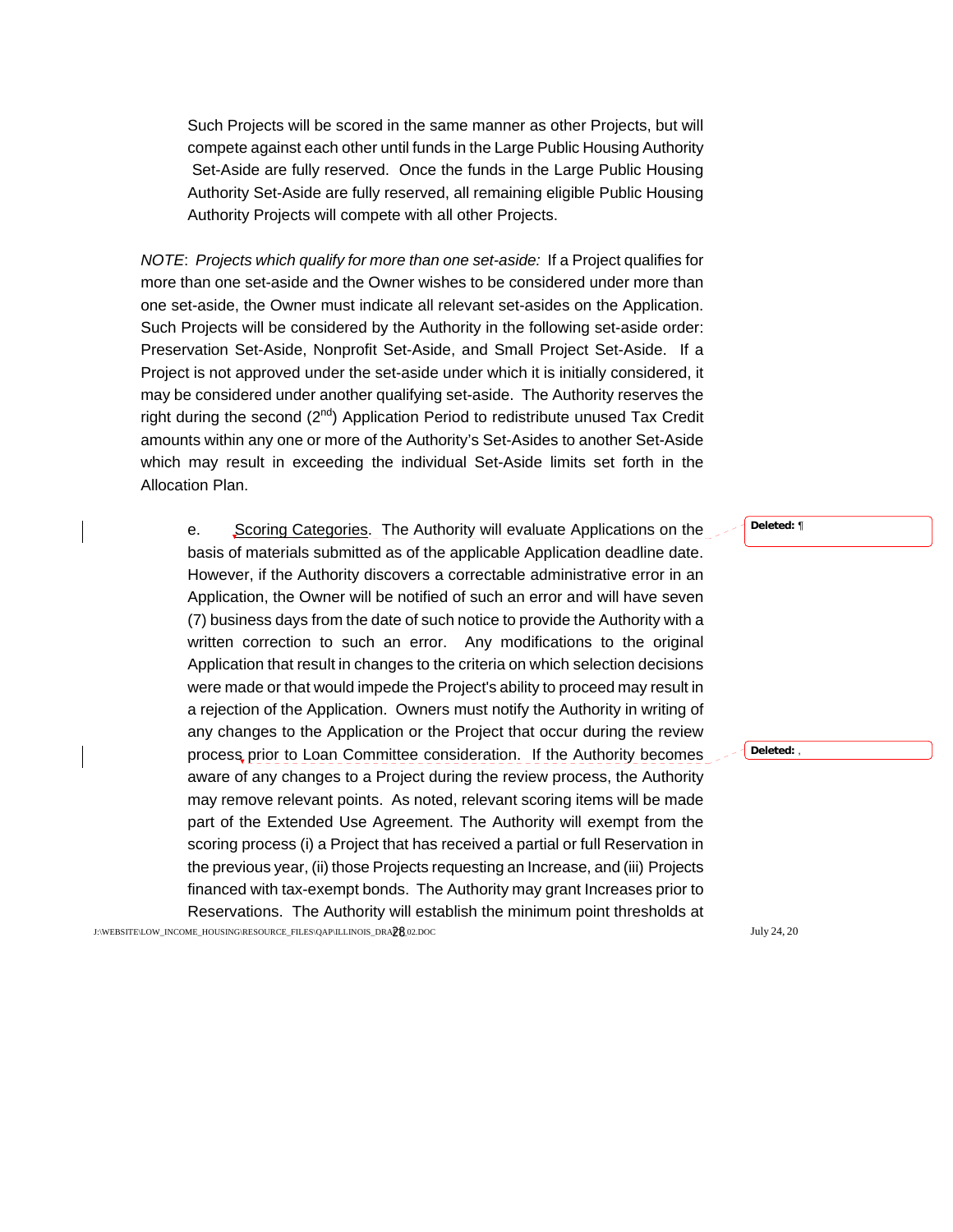which Projects will be approved for a Reservation in each Application Period.

If two Projects have the same number of points and only one Project will be awarded a Reservation, the Authority will use the following criteria, in the order noted, to determine a tie breaker; (1) the Authority will select the Project that will serve tenants with the lower maximum income regardless of the size of the Project; (2) the Authority will select the Project with the higher percentage of its Low Income units at the lowest income level; (3) the Authority will select the Project with the longest Extended Use Period; (4) the Authority will select the Project that is located within a qualified census tract (see **Attachment 6**) and contributes to a concerted community revitalization plan; and if a tie still results, (5) the Authority will select the one that is, in the Authority's judgment, the one more ready to proceed in a timely manner.

- 1. Project Market Evaluation (Maximum 15 points) The Authority will take into account the site and market study as required under Section II.A.. In determining how many points to award a Project based on the site and market study, the Authority may take into account such factors as:
	- (i) Project design and amenities;
	- (ii) the appropriateness and marketability of the Project location;
	- (iii) local demand and need for the type of Project proposed;
	- (iv) the impact on area affordable and market-rate rental housing; and
	- (v) the affordability and appropriateness of the proposed rents.

The Authority may deny an Application for Tax Credits irrespective of its point ranking if it determines that the proposed Project would have a severely adverse impact on a particular market area or other developments in the area. In making determinations under this section, the Authority may take into account other awards of Tax Credits to Projects during the current and any prior allocation year.

J:\WEBSITE\LOW\_INCOME\_HOUSING\RESOURCE\_FILES\QAP\ILLINOIS\_DRAPTQ\_02.DOC 29 July 24, 20 July 24, 20

**Deleted:** shown here if a further **Deleted:** is needed, to determine which Project will receive a Reservation

**Deleted: 8**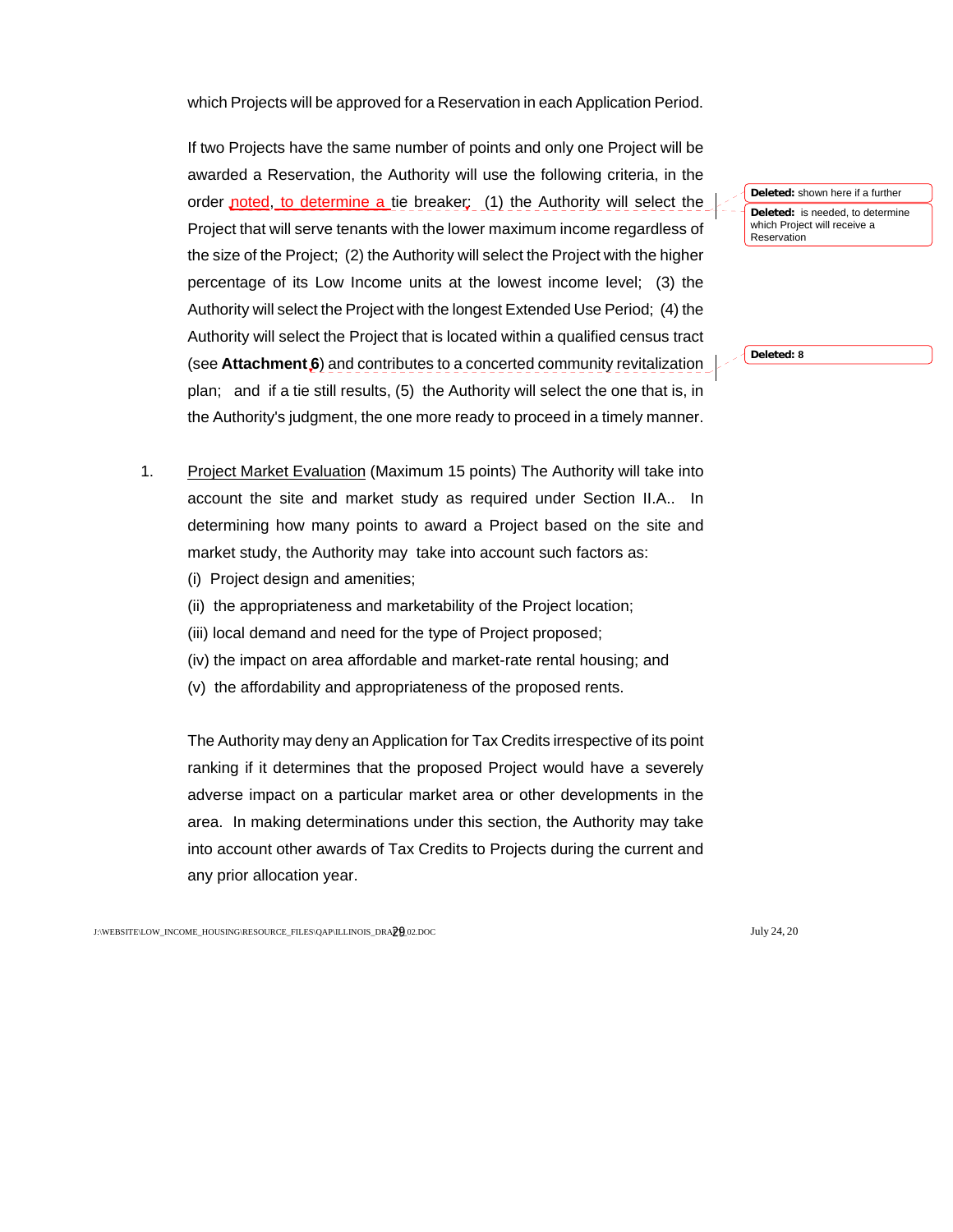2. Homeownership/Longer Extended Use Period (Maximum 2 points) The Authority will award two points to a Project with a longer binding Extended Use Period of 31 or more years. The Extended Use Agreements for Projects that are awarded points under this scoring category will include the Extended Use Period specified on the Application.

Alternatively , two (2) points will be awarded to projects that include a feasible plan to provide affordable homeownership opportunities to qualifying tenants at the expiration of the Compliance Period with the application. This plan must include the manner in which an owner will ensure that units are purchased by low income tenants throughout the designated Extended Use Period. A plan to convert the project to a cooperative or condominium may be considered under this category, though other homeownership options may also be proposed. Any financial assistance to be offered to tenants must also be included, including the intended source of this assistance.

3. Lowest Income Tenants/Lowest Rents (Maximum 5 points) If the Project will serve tenants with maximum household incomes lower than Low Income and will maintain rents for units at a level not to exceed 30% of the maximum income selected, points will be awarded as follows:

> 20% or more of the Units Occupied by Households With Incomes at or Below\*: Points 50% 3 40% 5

\*percentages are of the median income at the time of application for the area in which the Project is to be located

See **Attachment 10** for the maximum rent levels. The rent levels (base rents plus tenant-paid utility costs) must be reflected in the Application and must be equal to or less than the maximum rent associated with the appropriate percentage of median income for the area in which the Project is located. The low income tenant election (separate from the minimum setaside election) must be specified in the Application and will be incorporated in the Extended Use Agreement.

J:\WEBSITE\LOW\_INCOME\_HOUSING\RESOURCE\_FILES\QAP\ILLINOIS\_DRA**FQ**02.DOC 30 July 24, 20 July 24, 20

**Deleted: 12**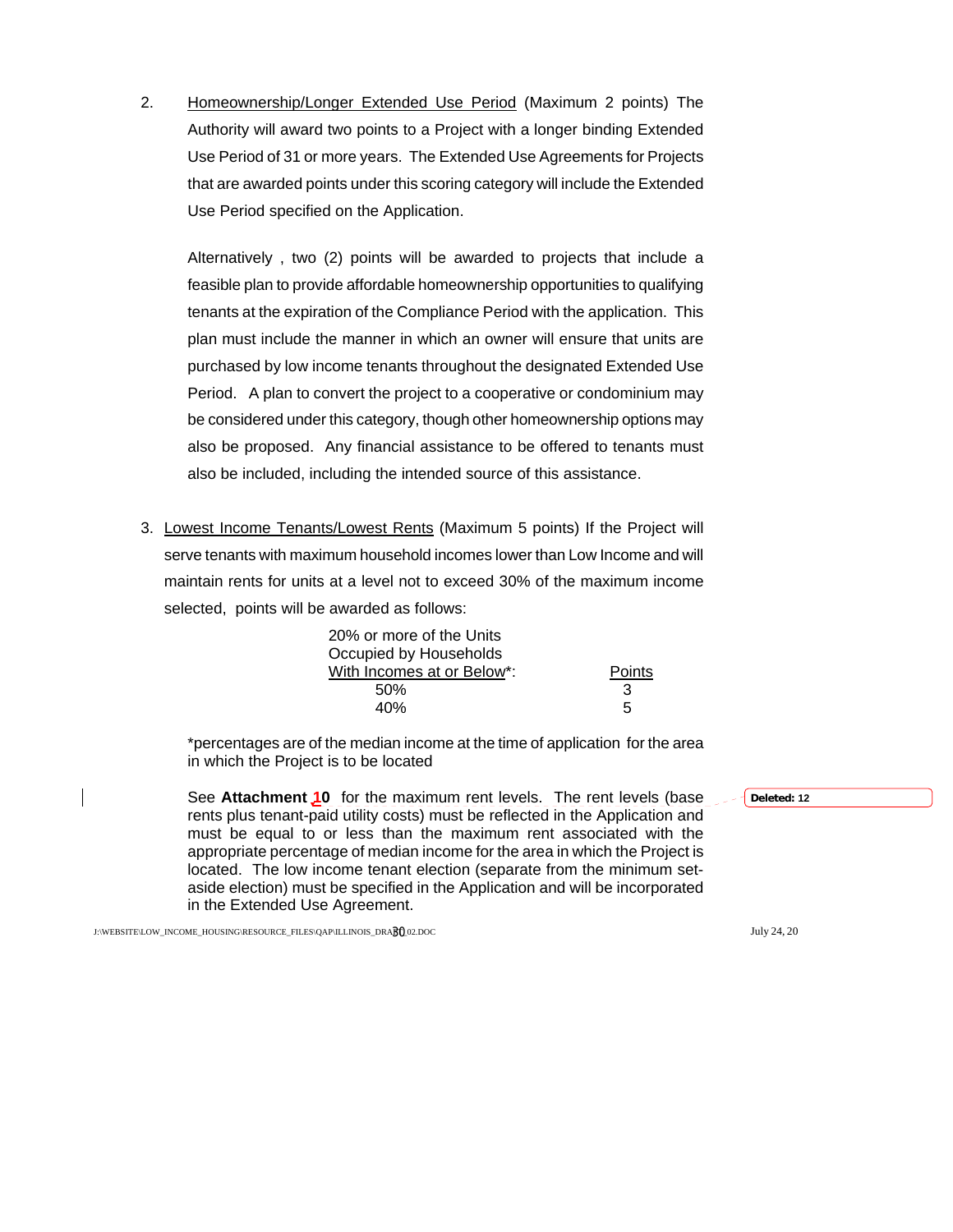4. Mixed Income (3 points) Three points will be awarded if 10% or more of the Project's total units are market-rate units. Market rate units are those rental units that are part of the Project but that will not be reserved for Low Income Tenants, e.g., non-Tax Credit units, or units for which Tax Credits will not be claimed.

*NOTE*: The Authority encourages Owners to disperse all Low Income Units evenly among the buildings in a mixed income, multi-building Project, and to disperse these units within each building in a manner acceptable to the Authority. Under Section 42, the low income percentage (applicable fraction) must be established building by building no later than the date such buildings are placed in service and may not be changed.

- 5. Participation in a Housing Choice Voucher Conversion Program. (1 point) One point will be awarded if evidence of an application for the Project to participate in a program developed to convert Housing Choice tenant-based vouchers to project-based vouchers is submitted with the Application. Such a program must be developed and implemented through an existing cooperative agreement among one or more public housing authorities in Illinois. This cooperative agreement, if applicable, along with a letter from the appropriate public housing authority(ies) indicating their intention to provide project-based assistance to the development, including the number of units to be provided, must be submitted with the application in order for points to be awarded.
- 6. Evidence of Fixed Rate/Long Term Financing (10 points) Ten points will be awarded if the Owner provides written evidence of commitments for at least ninety percent (90%) of the permanent financing, including grants and approvals of assumptions of debt, for the Project, which commitments are, in the determination of the Authority of sufficient certainty that they will provide the financing for the Project, assuming that various conditions are met. The written

**Formatted Deleted: Deleted:** 

J:\WEBSITE\LOW\_INCOME\_HOUSING\RESOURCE\_FILES\QAP\ILLINOIS\_DRA**31**\_02.DOC 31 July 24, 20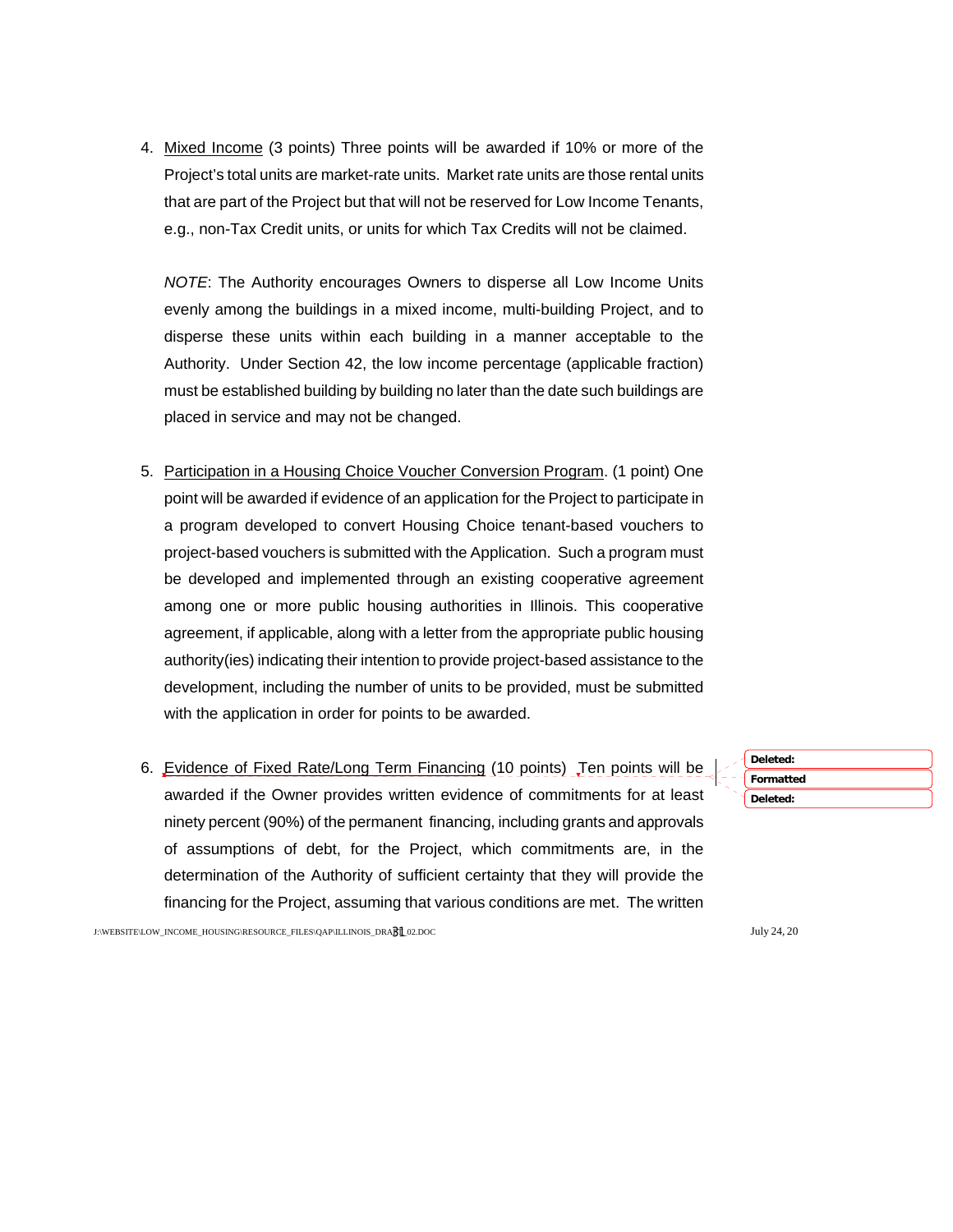evidence of commitment must set forth (i) the amount of the loan, (ii) a term of 20 years or more, (iii) the amortization period, (iv) a fixed interest rate (which may be adjusted under specified terms and conditions), and (v) the expiration date of the commitment. Commitments for the first application period must extend through the end of June, 2002; those for the second application period must extend through the end of September, 2002. Financing fees may not exceed 200 basis points, plus such other applicable costs associated with Federal Housing Administration (FHA) financing. In instances involving financing to be obtained via a mortgage broker or banker, the commitment letter must be from the actual lender.

A commitment may not be subject to further discretionary review (e.g., approval of a loan committee) or denial by the lender/grantor, with the following exceptions: (i) in those instances where HUD insurance is proposed, an invitation to submit for firm commitment issued under the Multifamily Accelerating Processing procedures by HUD is acceptable; and (ii) for permanent subordinate financing of \$750,000 or less sought from a governmental entity, evidence of application is acceptable, if the application is still under consideration (has not been denied). For sources that meet criterion (ii) above, an Owner must submit written evidence of application from the proposed funding agency, including (i) the proposed amount, (ii) the proposed fixed interest rate, and (iii) the proposed term. The Authority will work directly with the proposed funding source to determine the status of the application. If, during the Authority's review of the Tax Credit Application, the financing is denied, the Applicant will be notified and given seven (7) days from the date of notice to provide a revised financing plan. If no alternate commitments are provided, the Application will be deemed financially infeasible, and subject to denial. For grants, the Owner must supply with the Application written evidence from the grantor indicating the amount of the grant that has been, or will be, awarded.

J:\WEBSITE\LOW\_INCOME\_HOUSING\RESOURCE\_FILES\QAP\ILLINOIS\_DRA**FQ**\_02.DOC 32 July 24, 20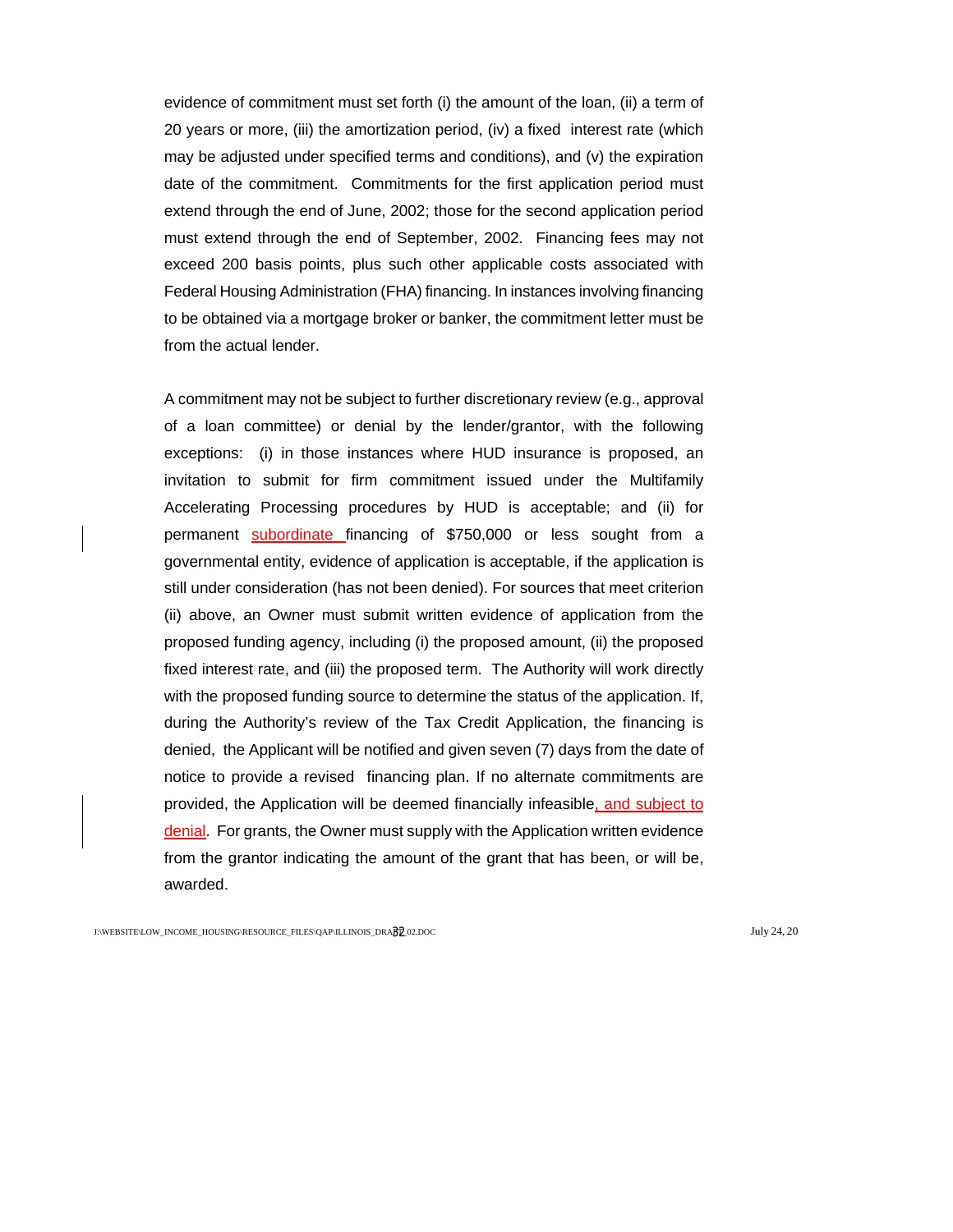#### 7. Project Location (Maximum 5 points)

- a. *Rural Areas*: (5 points) Projects located in rural areas will be awarded five points. Points will be awarded for Projects located within any municipality NOT specifically identified in **Attachment 7.** Points will not be awarded under this category for Projects larger than 60 total units.
- b. *Suburban Areas*: (5 points) Projects located within the Chicago Primary Metropolitan Statistical Area (the "Chicago PMSA") as defined by the U.S. Census Bureau, excluding those within the boundaries of the City of Chicago, will be awarded five points. The Chicago PMSA includes the counties: Cook, DeKalb, DuPage, Grundy, Kane, Kendall, Lake, McHenry and Will.
- c. *Illinois Workforce Advantage Program*: (5 points) Projects located in the following areas will receive points under this category: the cities of Harvey and East St. Louis; Alexander, Hardin, Johnson, Massac, Pope, Pulaski, and Union counties; and the Humboldt Park, North Lawndale, and Englewood neighborhoods of Chicago. If located in rural areas as defined in **Attachment 7**, projects must be limited to 60 or fewer total units. A map of the Humboldt Park, North Lawndale, and Englewood neighborhoods is available upon request to the Authority at 312/836-8578.

J:\WEBSITE\LOW\_INCOME\_HOUSING\RESOURCE\_FILES\QAP\ILLINOIS\_DRABE\BO2.DOC 33 July 24, 20

**Deleted: 9**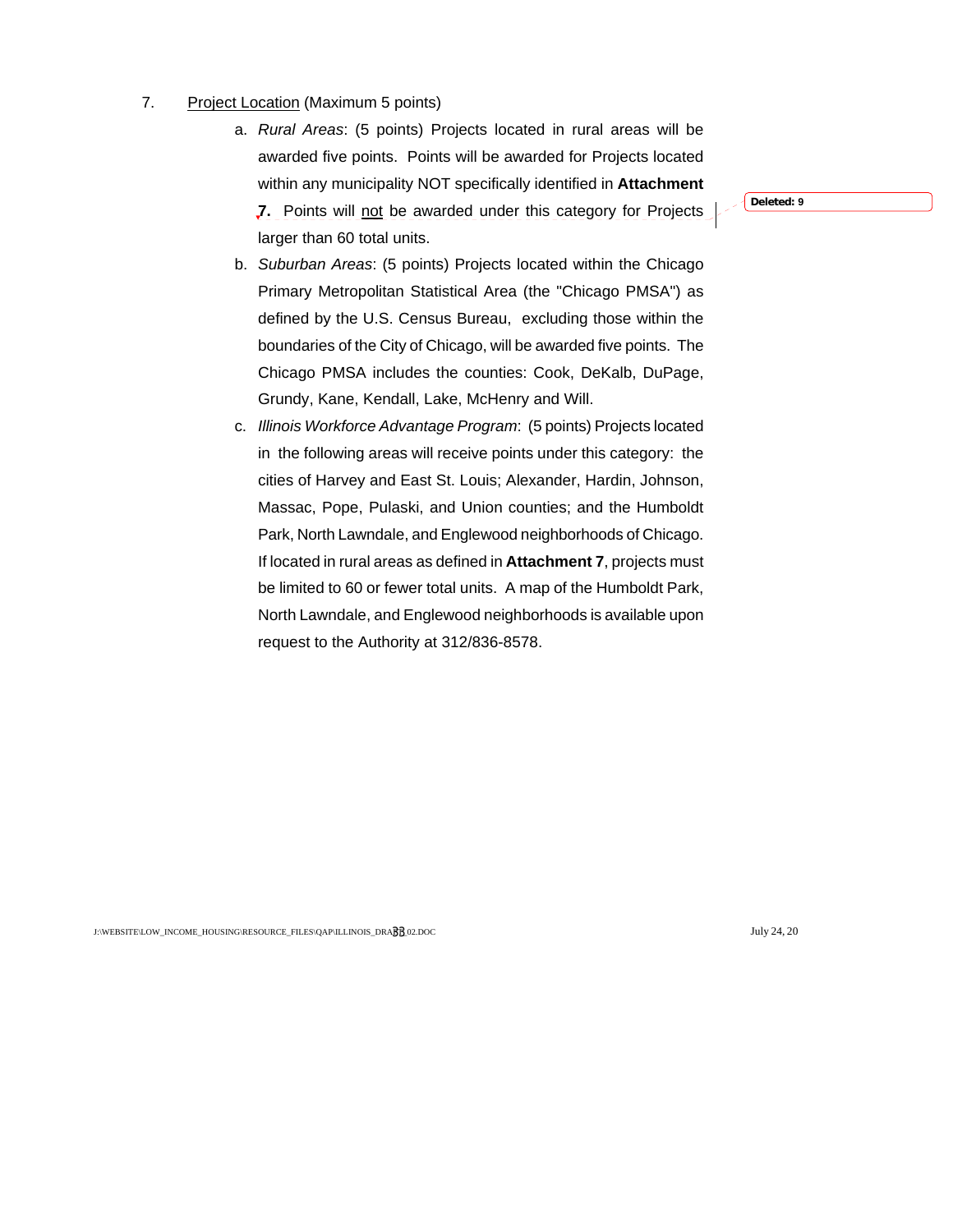- 8. Zoning (Maximum 5 points) If the Project's site is currently zoned for its proposed use or efforts have been made by its Owner to obtain the appropriate zoning, the Authority will award points as follows:
	- 5 points The Application includes evidence that zoning is appropriate for the site, such as a building permit or a zoning map with letter of **certification** from the local zoning administrator. For projects located in the City of Chicago, a certification from an attorney that zoning is appropriate for the intended use will suffice. The certification submitted, whether from a local zoning administrator or attorney, must contain (i) the location of the proposed site (e.g., address or street crossings), (ii) the current zoning type (i.e., multifamily residential), (iii) a statement that the current zoning is appropriate for the proposed Project and no zoning variation requests are pending that would alter this, and  $(iv)$  that no further action is required prior to the issuance of a building permit, other than a review of final plans and drawings for the proposed Project by the local zoning administrator or chief elected official, if the municipality does not have a zoning administrator.
	- 2 points The Project's Application includes evidence from the local zoning administrator or appropriate elected official that an application for a change in zoning is in process and that no actions other than any one or more of the following need occur before the Project's site receives proper zoning approval: (i) issuance of special use permits, which permits have been applied for, (ii) appropriate action by a municipal council and a meeting to consider such action has been scheduled, or (iii) appropriate action by a planning and/or zoning commission and a meeting to consider such action has been scheduled. If the site of the Project is to be annexed by a municipality but annexation has not been completed, as of the date of the Application, no points will be awarded in this category.
	- 0 points No points will be awarded if an Application includes no evidence that the location of the proposed site is currently zoned appropriately for the proposed Project and provides no evidence that efforts have begun to obtain such proper zoning. If the site of the Project is to be annexed by a municipality but annexation has not

J:\WEBSITE\LOW\_INCOME\_HOUSING\RESOURCE\_FILES\QAP\ILLINOIS\_DRA**31**\_02.DOC 34 July 24, 20

| Deleted: explanation<br>Deleted: , or if not obtainable, | Deleted:,       |
|----------------------------------------------------------|-----------------|
|                                                          |                 |
|                                                          |                 |
|                                                          |                 |
|                                                          |                 |
|                                                          | Deleted: inform |

**Deleted:** also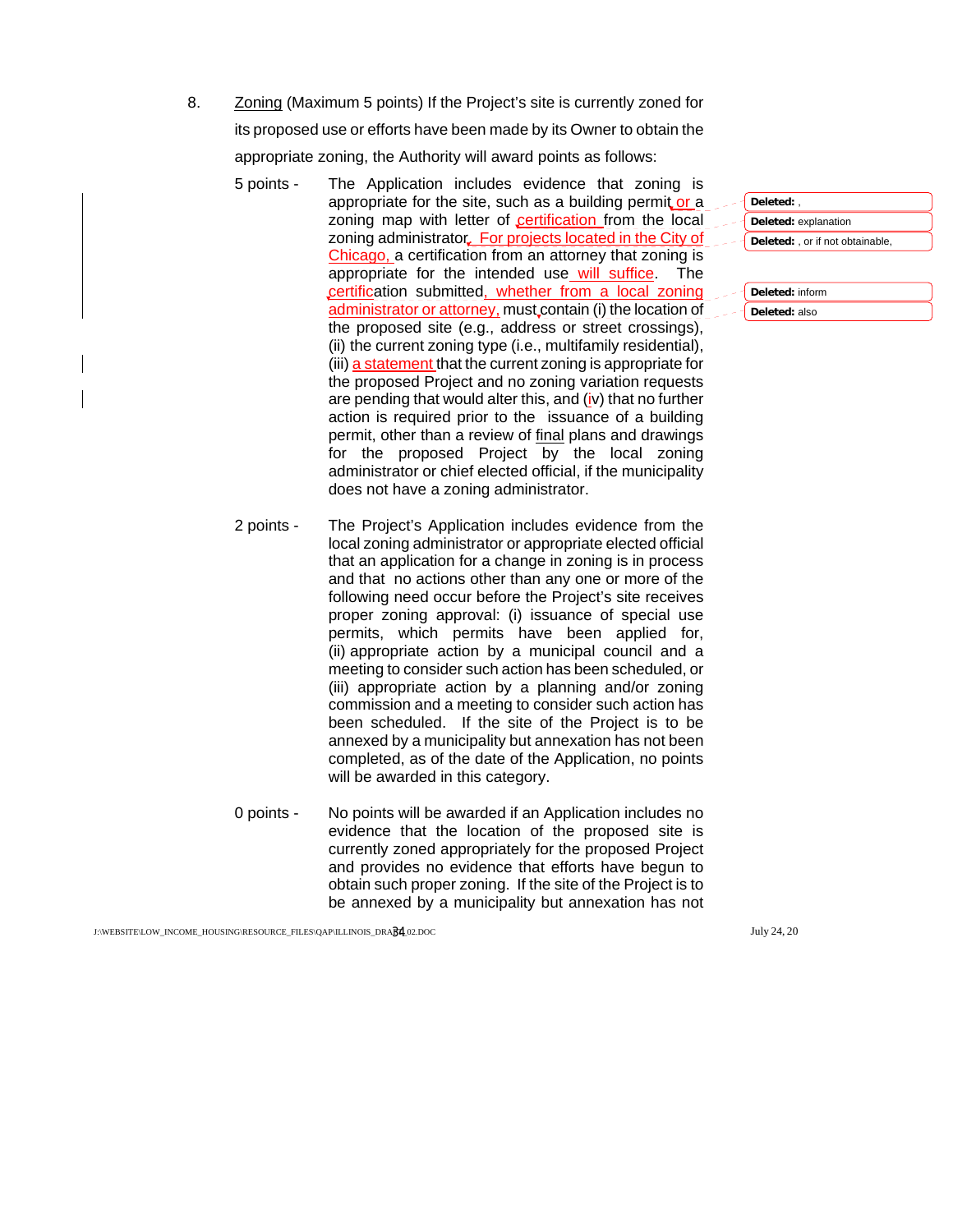been completed as of the date of the Application, no points will be awarded in this category.

- NOTE: Owners submitting applications for Tax Credits in the first round of competition (January 28, 2002) may submit evidence of zoning by 5:00 p.m. on February 11, 2002 in order to be considered for points under this category.
- 9. Plans and Drawings (3 points) Three points will be awarded if the Owner submits with the Application all of the following: (i) exterior architectural drawing of the Project (elevation), (ii) a schematic floor plan of the Project that shows the unit configuration and floor plan of the units, (iii) a site plan that shows the general layout of the site, and (iv) photographs of the site. The plans must evidence that the project will fully comply with fair housing requirements, as set forth in the Fair Housing Amendments Act of 1988.

**Deleted:** defined

10. Developer Record (Maximum 7 points) The Authority will award points for the development record of the Owner, the general partner of the Owner or principals of the general partner or managing member of the Owner or principals of the managing member, based on the information provided on the previous participation form attached to the Application and as determined by the Authority, as follows:

- 7 points The Owner, the general partner of the Owner or principals of the general partner or the managing member of the Owner or principals of the managing member have satisfactory experience in developing affordable housing projects and have completed and placed in service at least one affordable housing project of similar size, scope and type (i.e., elderly, frail elderly, special needs, homeless).
- 4 points The Owner, the general partner or principals of the general partner or the managing member of the Owner or principals of the managing member have satisfactory experience in developing affordable housing projects and have completed and placed in service at least one affordable housing project of different size, scope and/or

J:\WEBSITE\LOW\_INCOME\_HOUSING\RESOURCE\_FILES\QAP\ILLINOIS\_DRA**85**\_02.DOC 35 July 24, 20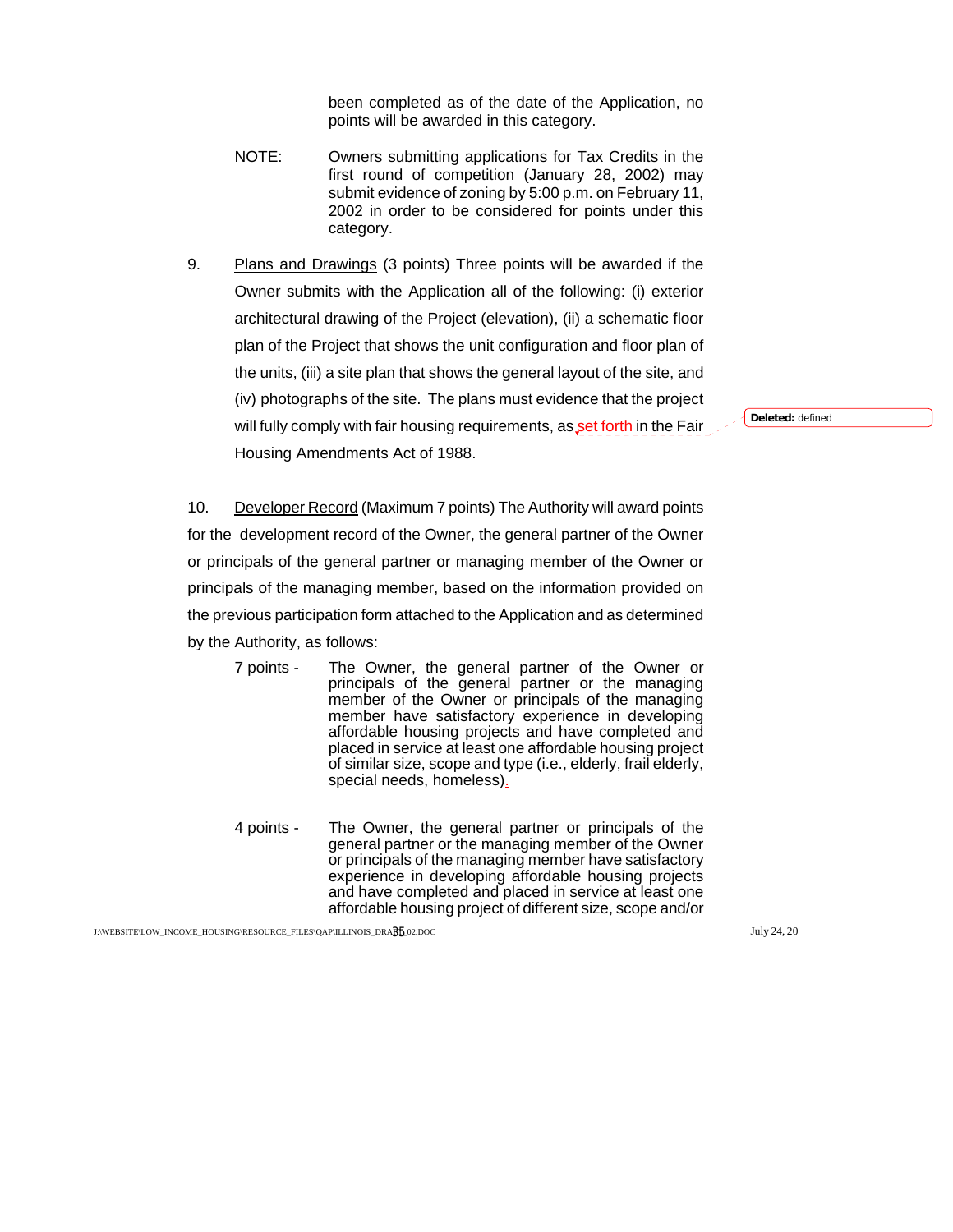type, or have experience in market-rate housing or commercial development and have completed at least one market-rate housing development or one commercial development.

- 0 points The Owner, the general partner or principals of the general partner or the managing member of the Owner or principals of the managing member have little or no development experience, or the Authority has had unfavorable past experience with the Owner, the general partner of the Owner or one or more of the principals of the general partner or the managing member of the Owner or one or more of the principals of the managing member.
- 11. Targeting of Units (Maximum 8 points) *NOTE:* Points will be awarded, if applicable, in only one of these subcategories.

*a. Mixed Populations/Special Needs Component* (5 points) Five points will be awarded if the Owner will actively target at least 20% of the Project's total units special needs populations, as defined is Section (I)(ad). of this Qualified Allocation Plan . Housing for the elderly does not qualify as special needs housing, unless it is a supportive living facility (see below). All of the special needs units counted toward satisfying this 20% test must be for Low Income tenants. The specific Low Income special needs population must be identified in the Application, and a brief marketing plan which references any intended services to be provided along with their sources of funding must be submitted with the Application. The Authority will determine whether the targeted population specified by an Applicant qualifies as "special needs." The Project's Extended Use Agreement will reflect this special needs targeting as an additional use restriction.

 *b. Rehabilitation Projects Targeting Persons with Physical Disabilities* (5 points) Five points will be awarded if an Owner of a rehabilitation Project commits to serve persons with physical disabilities by rehabilitating 5% of the total units in the Project as **accessible**, and an additional 15% of the total units in the rehabilitation Project as **adaptable** as these terms are defined in the Illinois Accessibility Code (71 III. Adm. Code 400 et seq.). These projects must also meet requirements of the Environmental Barriers Act (410 ILCS 25/1 et seq.) and Americans with Disabilities Act (42 U.S.C. 3601 et seq.), if applicable. The proportion of accessible and adaptable units which must be reserved for Low Income tenants must be consistent with the Project's

J:\WEBSITE\LOW\_INCOME\_HOUSING\RESOURCE\_FILES\QAP\ILLINOIS\_DRA**§6**\_02.DOC 36 July 24, 20 July 24, 20

**Deleted:** .ad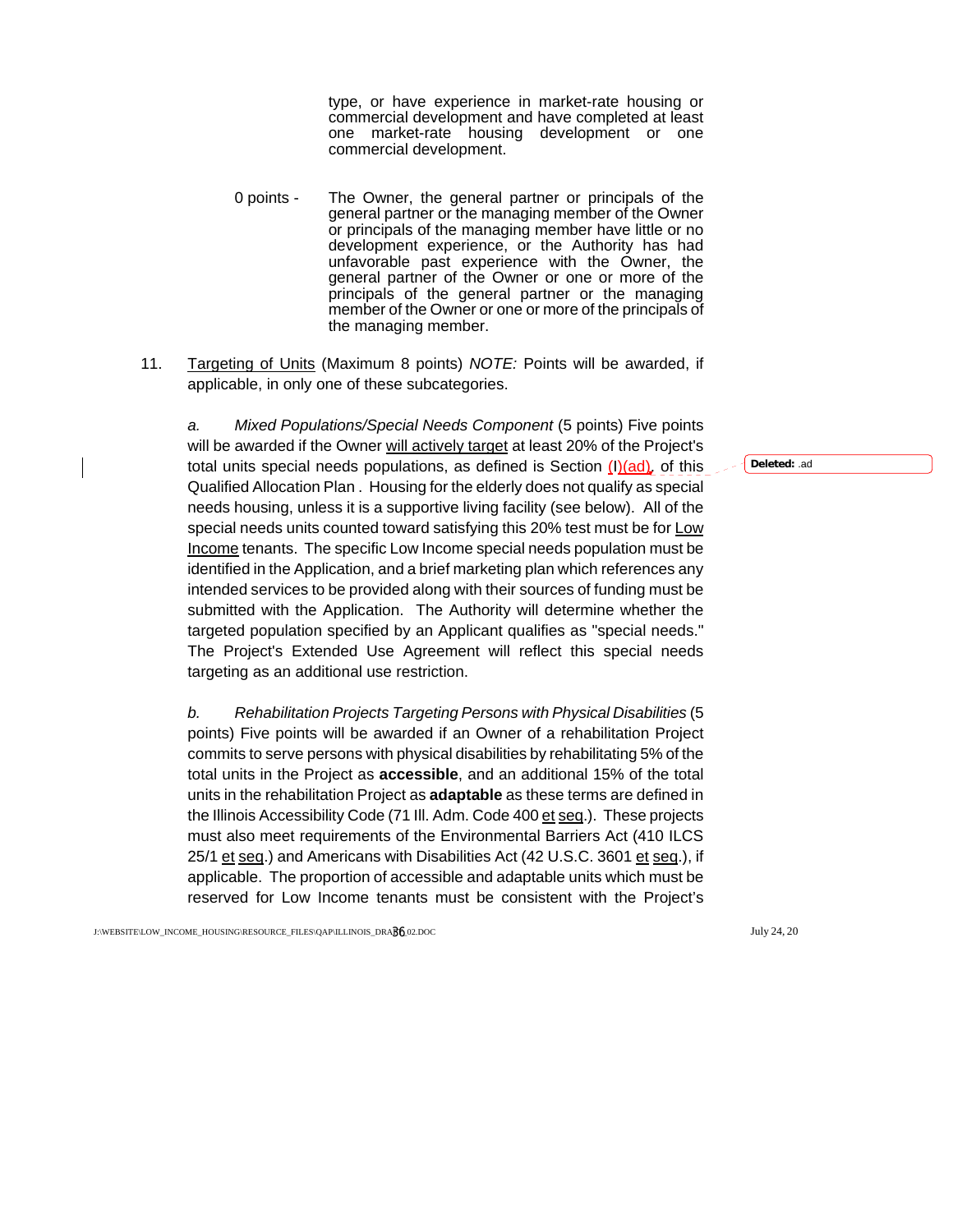applicable fraction. An independent architect's certification confirming the Project's number of accessible and adaptable units as defined in the Illinois Accessibility Code and indicating that design requirements contained in the Fair Housing Amendments Act of 1988 will be met must be submitted with the Application. The Project's Extended Use Agreement will reflect this special needs targeting as an additional use restriction.

**Deleted:** */*

*d. Supportive Housing for Special Needs and Assisted/Supportive Living Facilities for the Elderly* (7 points) Supportive housing developments for special needs populations AND assisted/supportive living facilities for the frail elderly may qualify for seven points if 100% of the total units in the Project will be reserved for special needs populations or for the frail elderly AND a comprehensive service plan, that is satisfactory to the Authority, is submitted with the Application that identifies (i) the services to be provided, (ii) the sources of funding for such services, (iii) the physical space that will be used to provide such services, and (iv) the contracted health care operator or services provider and their experience. Projects accessing the Illinois Department of Public Aid's Supportive Living Program must have written approval from that department in order to be awarded points under this category. Projects accessing the Illinois Department on Aging's Community Care Program for services will not be required to submit an executed contract with a service provider. Instead, a letter from the intended provider indicating the services to be provided will be considered adequate documentation. The Project's Extended Use Agreement will reflect this special needs targeting as an additional use restriction. The Authority reserves the right to require, prior to Board consideration, an attorney's opinion, which meets the Authority's satisfaction, regarding such Project's qualification for Tax Credits.

J:\WEBSITE\LOW\_INCOME\_HOUSING\RESOURCE\_FILES\QAP\ILLINOIS\_DRA**§7**\_02.DOC 37 July 24, 20 July 24, 20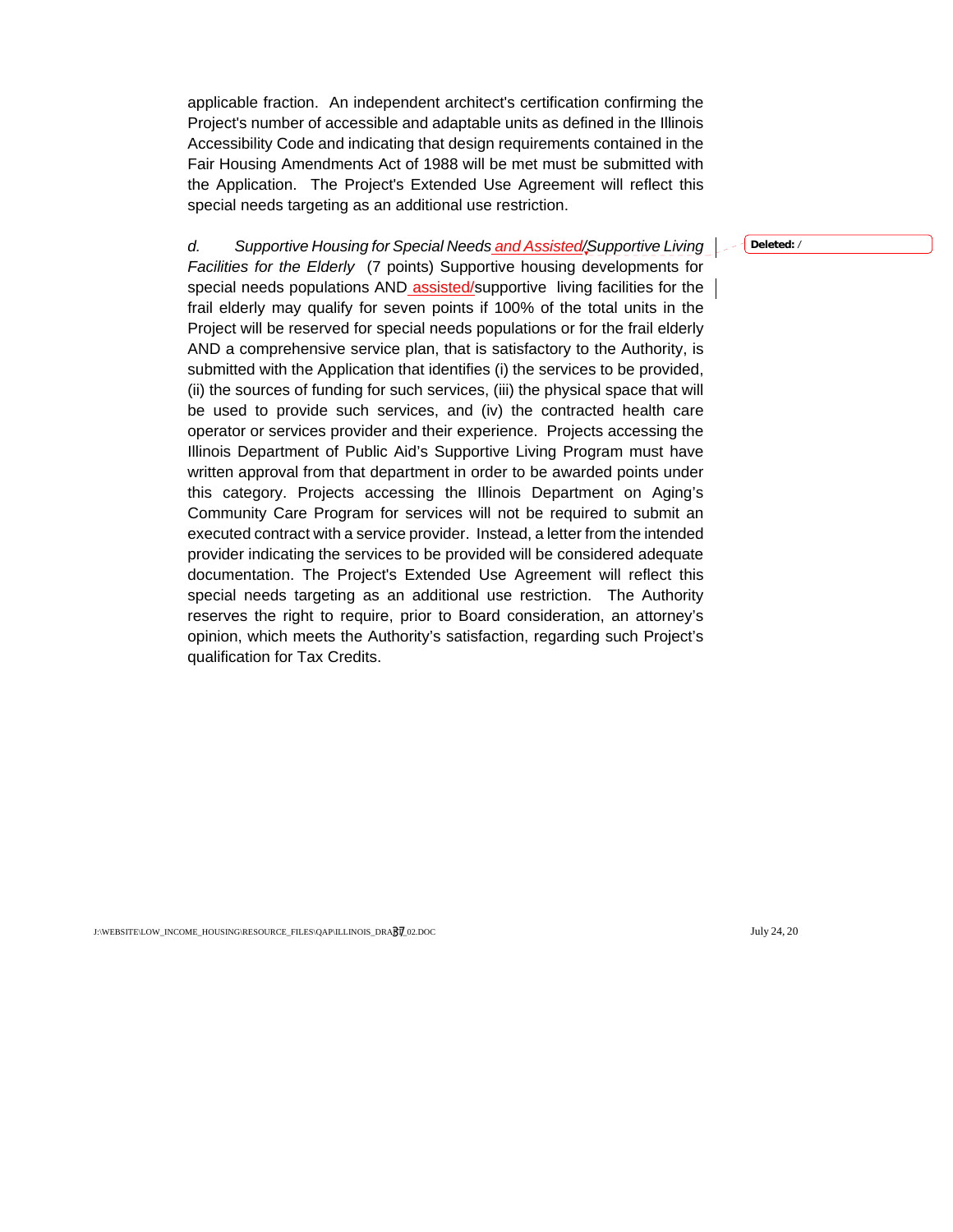*e. Families with Children* (Maximum 8 points) Eight points will be awarded if the Project contains units with three or more bedrooms that are targeted to Low Income families with children, including individuals with children, as follows:

| Percentage of Total Units<br>with 3 or More Bedrooms Targeted to |        |
|------------------------------------------------------------------|--------|
| Low Income Families with Children                                | Points |
| 20% to 30%                                                       | 8      |
| 10% to 19%                                                       | 5      |

Single Family projects, as defined in Section I., may exceed 30% of units with three (3) or more bedrooms and still receive the maximum points. New construction multifamily projects (as defined in Section I) that exceed 30% of the units with three (3) bedrooms will receive no points under this category. The Application must identify the number of three or more bedroom units targeted to Low Income families with children. The Project's Extended Use Agreement will reflect this targeting as an additional use restriction. Please note that the percentage for targeting is applied to the total number of units in the Project. However, all of the units counted toward the minimum percentage must be for Low Income families with children, i.e. if in a mixed income development, the market rate three or more bedroom units could not count toward the above minimum percentages.

12. Community Support (3 points) Three points will be awarded if the Owner submits with the Application a letter of support from the chief elected executive official of the municipality in which the Project is to be located.

> *Chicago Projects*: For Projects to be located in the City of Chicago, a letter of support from the local alderperson for the Project area may be submitted in place of a letter from the mayor.

J:\WEBSITE\LOW\_INCOME\_HOUSING\RESOURCE\_FILES\QAP\ILLINOIS\_DRA**FQ**\_02.DOC 38 July 24, 20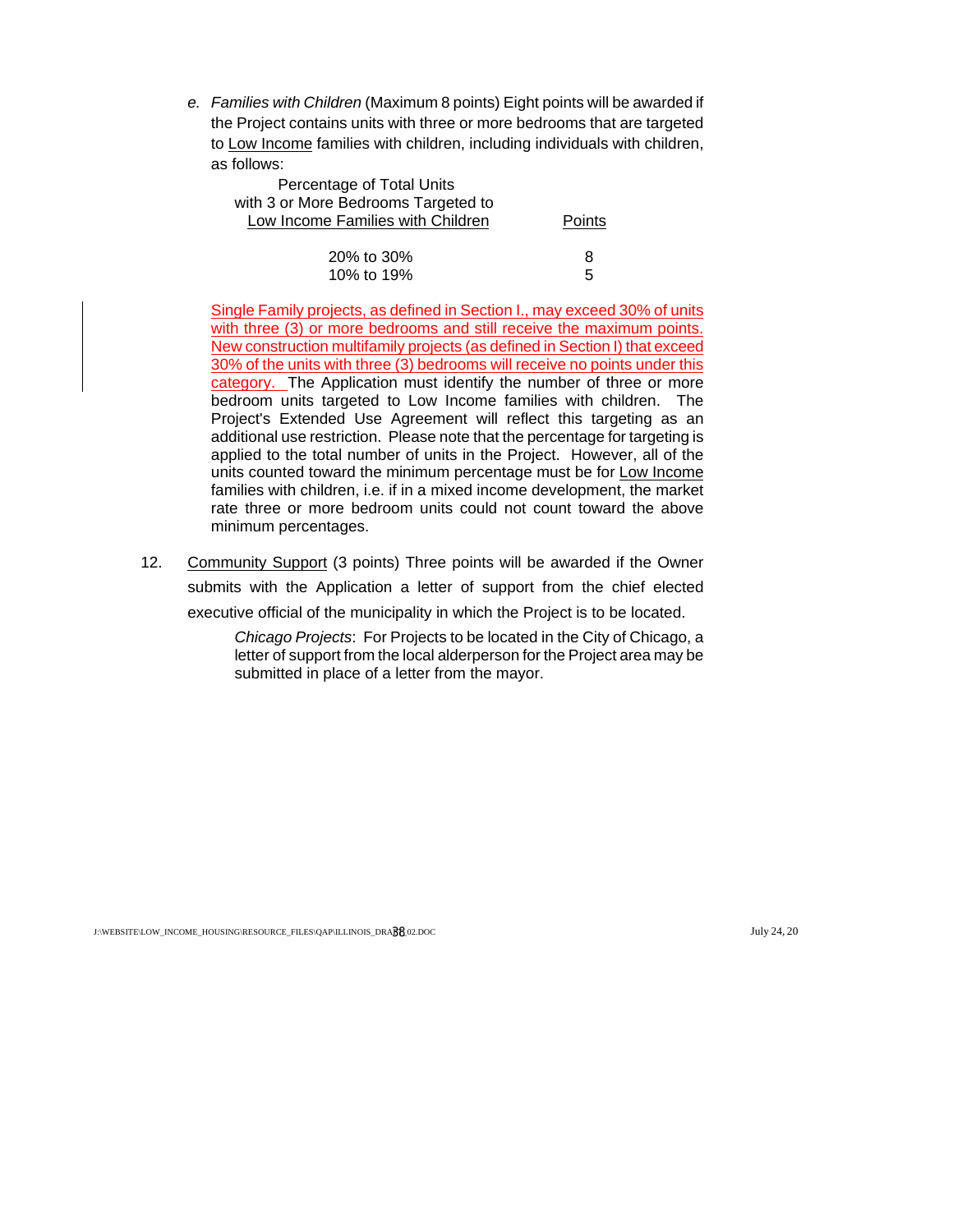13. Community Impact (2 points) Two points will be awarded to a Project that provides a written statement with its Application detailing its adherence to at least three of the following five smart growth principles in planning the Project, or if the Project includes the use of existing housing as part of a community revitalization plan approved by the local government in which the Project is located.

*Smart Growth Principles*:

1) Reducing Traffic Congestion

- 2) Preservation of Open Space
- 3) Reinvestment and Redevelopment
- 4) Quality of Life
- 5) Local Government Partnership

For additional guidance, a copy of "Illinois Tomorrow: Balanced Growth for a Better Quality of Life" is available on request by calling 312/836-8578.

14. Minority Participation (2 points) The Project will be awarded two points if a minority- or female-owned business is the Owner, the general partner or the managing member of the Owner. Points will be awarded only if the minorityor female-owned business has at least a 51% controlling interest in the Owner, the general partner or managing member of the Owner. To qualify as a minority- or female-owned business, minorities or females, as applicable, must have a minimum 51% controlling interest in the business entity.

> *Profit Organizations:* Evidence of the minority- or female-owned business's current certification by the Illinois Business Enterprise Council for Minorities, Females and Persons with Disabilities must be submitted with the Application.

*Nonprofit Organizations*: A nonprofit organization qualifies as minorityor female-owned if a minimum of 51% of the members of the board of directors of the nonprofit are minorities or females, as applicable. For nonprofit organizations, a list of its board members indicating those members who are minority and/or female must be provided with the Application.

**Formatted Deleted:** ¶

J:\WEBSITE\LOW\_INCOME\_HOUSING\RESOURCE\_FILES\QAP\ILLINOIS\_DRA**89**\_02.DOC 39 July 24, 20 July 24, 20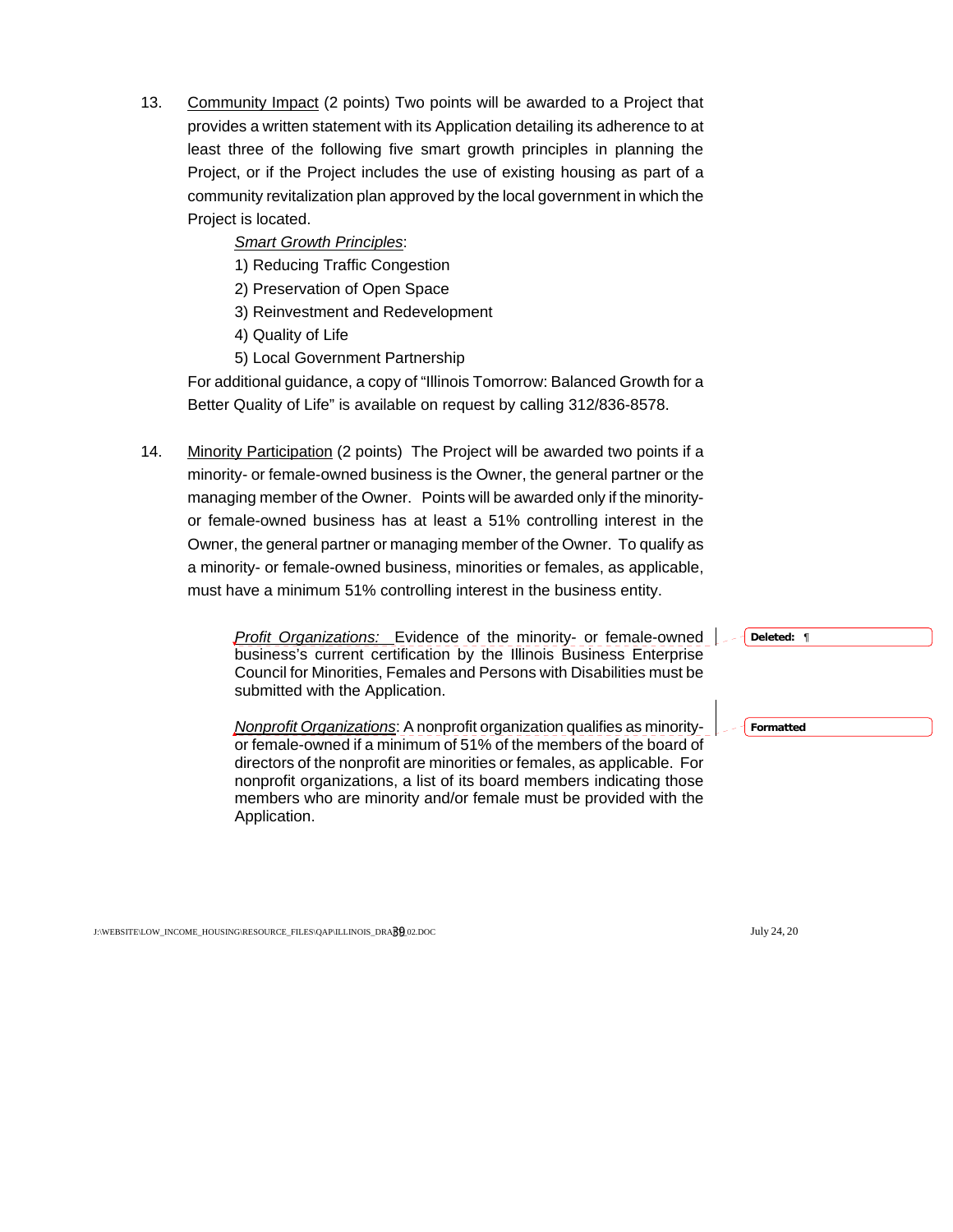| 15. |           | Project Design/Amenities (Maximum 5 points) Up to five points may be          |                                                                            |
|-----|-----------|-------------------------------------------------------------------------------|----------------------------------------------------------------------------|
|     |           | awarded to a Project with desirable design elements and/or amenities          |                                                                            |
|     |           | (appropriate to the tenant population to be served) in the following manner:  |                                                                            |
|     | 1 point - | brick exterior of 50% or greater                                              |                                                                            |
|     | 1 point - | community space of at least 1200 square feet                                  |                                                                            |
|     | 1 point - | playground/tot lot area, fitness facility, or swimming pool                   |                                                                            |
|     | 1 point - | energy efficient construction that exceeds Authority efficiency               |                                                                            |
|     |           | standards for new construction, available upon request from                   |                                                                            |
|     |           | the Authority,                                                                | Deleted: (i.e., windows, furnaces,<br>water saving devices or other energy |
|     | 1 point - | other innovative design/amenities not listed above, as reviewed               | efficient measures deemed<br>appropriate by the Authority                  |
|     |           | and approved by the Authority                                                 | Deleted: ¶                                                                 |
| 16. |           | Surrounding Site Amenities (Maximum 5 points) Up to five points may be        |                                                                            |
|     |           | awarded to a Project located upon a site that is within one mile of the       |                                                                            |
|     |           | following amenities, which must be appropriate to the tenant population to be |                                                                            |
|     | served.   |                                                                               | Deleted: :                                                                 |
|     | 1 point - | being part of a transit-oriented development strategy (located                |                                                                            |
|     |           | within 2 blocks) of a regular bus route, next to a rapid transit              |                                                                            |
|     |           | system stop, etc.); points may be awarded where van or dial-a-                |                                                                            |
|     |           | ride service is provided to a Project's tenants                               |                                                                            |
|     | 1 point - | the site is within appropriate distance (see above) of parks or               | Deleted: 1 mile                                                            |
|     |           | recreational facilities accessible to the general public                      |                                                                            |
|     | 1 point - | the site is within appropriate distance (see above) of grocery                | Deleted: 1 mile                                                            |
|     |           | pharmacy or medical facilities                                                |                                                                            |
|     | 1 point - | the site is within, appropriate distance (see above) of public                | Deleted: 1 mile                                                            |
|     |           | schools                                                                       |                                                                            |
|     | 1 point - | the site is <i>within appropriate distance</i> (see above) of other           | Deleted: near                                                              |
|     |           |                                                                               |                                                                            |
|     |           | desirable amenities not listed above, as reviewed and                         |                                                                            |

category. For non-rural areas, the amenity must be within one-half (1/2) mile of the project to receive points. **Attachment 7** designates current non-rural areas. All other areas will be considered rural for purposes of this category. The Authority will use this Attachment, updated to reflect the 2003 designation, to delineate rural and non-rural areas. 17. Local Nonprofit Organization Participation (2 points) Two points will be awarded to a Project if an Illinois domiciled, qualified nonprofit organization



awarded to a Project if an Illinois domiclied, qualified nonprofit organization a beliefed: -<br>Duly 24, 20 July 24, 20 July 24, 20 July 24, 20 July 24, 20 July 24, 20 July 24, 20 July 24, 20 July 24, 20 July 24, 20 July 24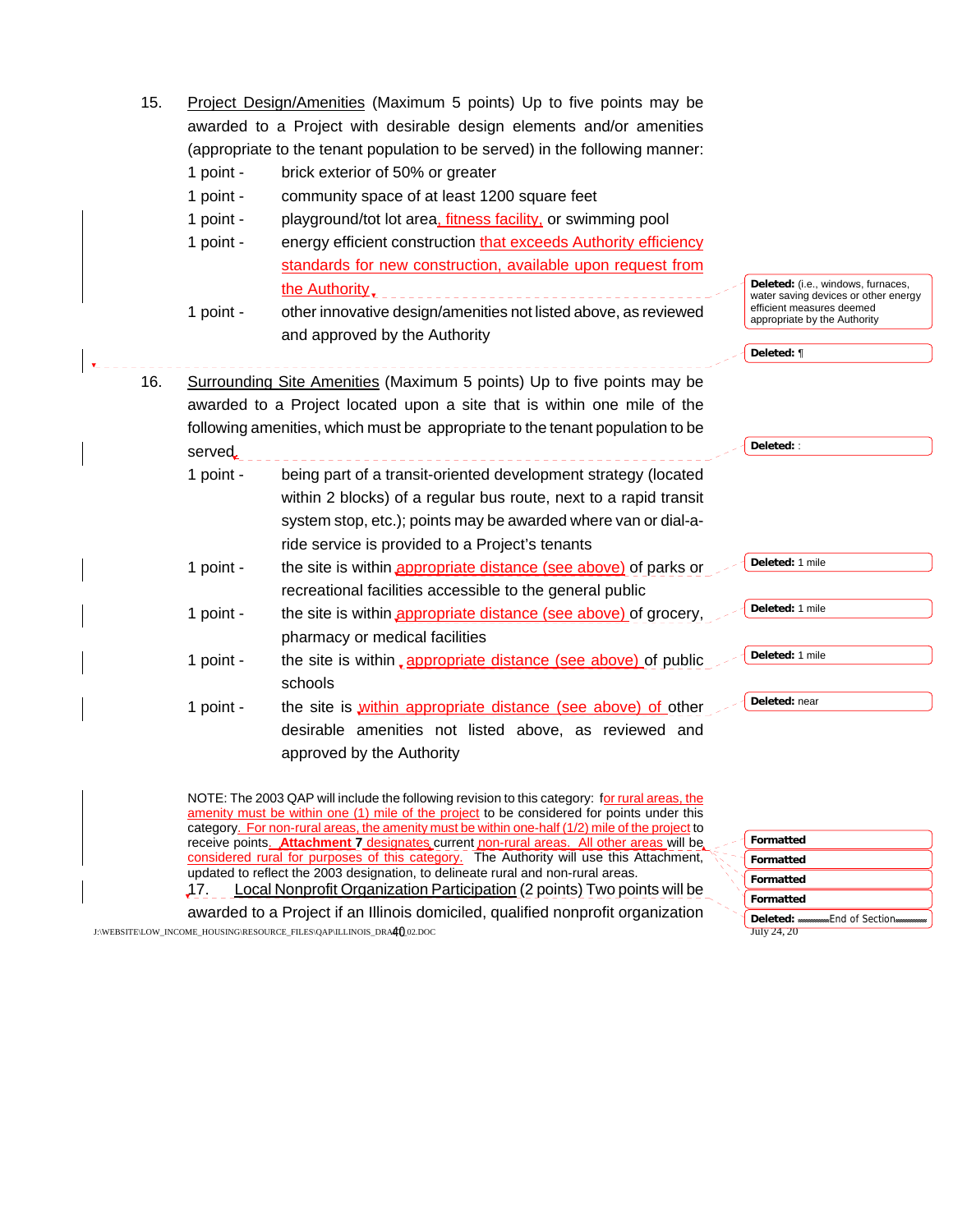(see Section II.C.2.a. for the definition of a qualified nonprofit organization) has at least a 51% controlling interest in the Owner, the general partner or the managing member of the Owner, and materially participates in the development and management of the Project. Material participation (as defined in 26 C.F.R. § 1,469-5T) will be reviewed by the Authority's Loan Committee, and points will be awarded based on the Authority's determination as to the material nature of the nonprofit participation.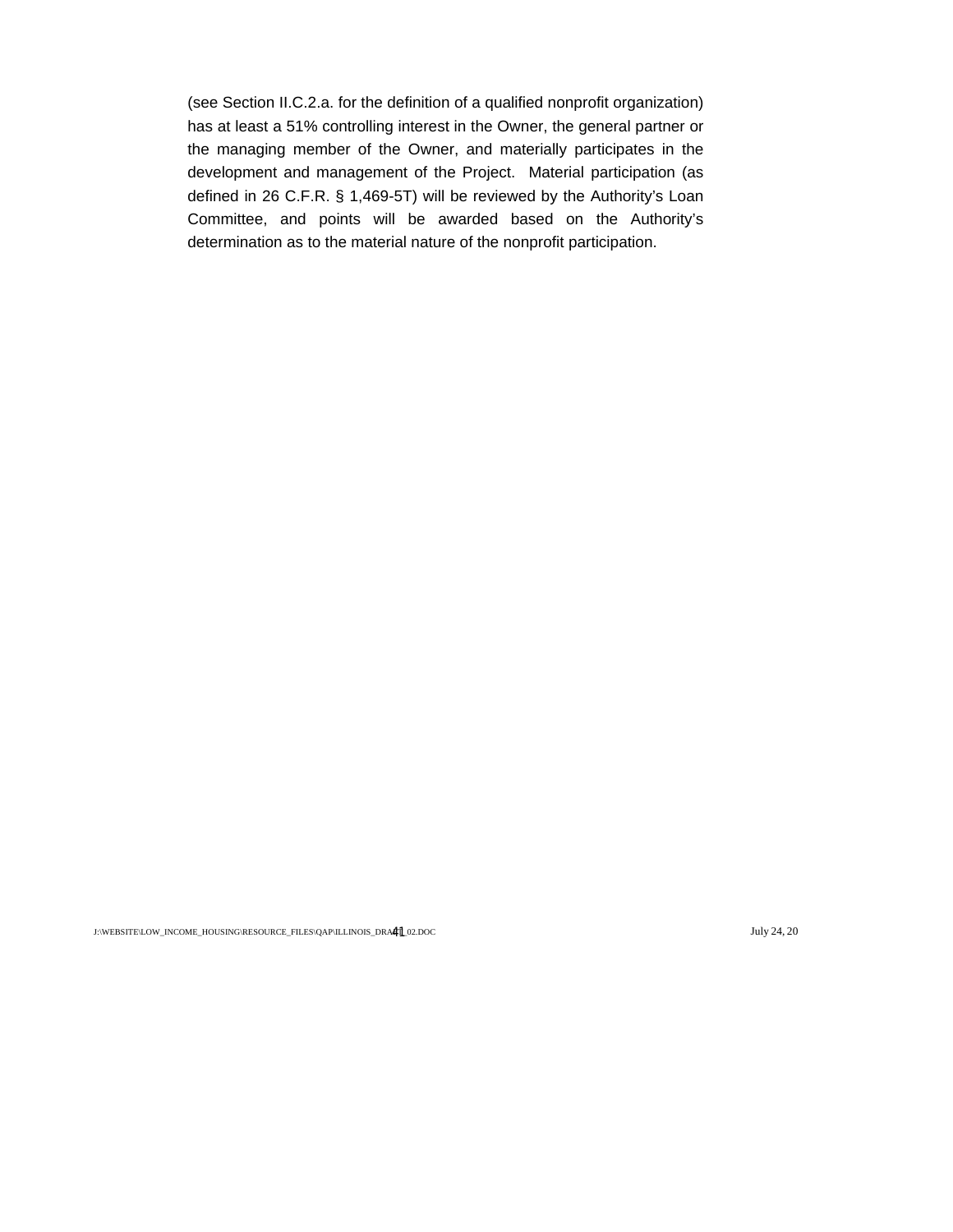**This page has been intentionally left blank.**

J:\WEBSITE\LOW\_INCOME\_HOUSING\RESOURCE\_FILES\QAP\ILLINOIS\_DRAFTQ\_02.DOC 42 July 24, 20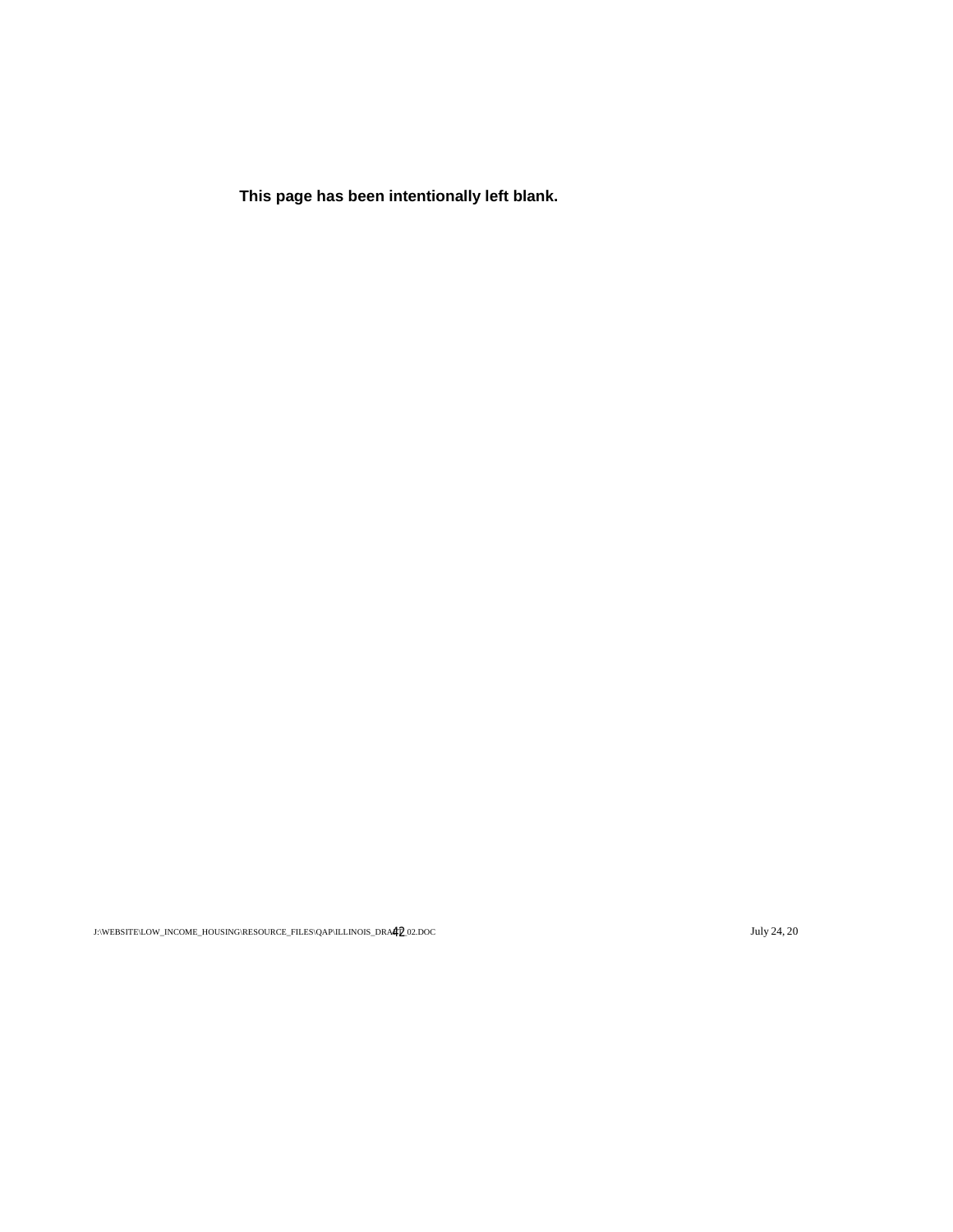## D. **MANDATORY PROJECT STANDARDS**

The Authority will evaluate Applications, which meet both the mandatory application requirements and relevant score threshold, according to the following standards. The Authority reserves the right to reject an Application or to require modifications to an Application that does not meet these minimum criteria.

- a. Ability to Proceed. The Project must be able to proceed in a timely fashion, as determined by the Authority. If the Owner has applied for financing from the Authority and the Authority has denied, at any time, the Owner's application, this may be grounds for denial of Tax Credits if the Authority determines that the Project is unable to proceed.
- Financial Feasibility. The Project must be financially feasible, as  $\downarrow$ determined by the Authority. If the Owner has applied for financing from the Authority and the Authority has denied, at any time, the Owner's application, the Tax Credit department will utilize information from reviews performed by other Authority departments for the basis of denial of Tax Credits. If the owner utilized unsound underwriting assumptions the Authority may deny tax credits.
- c. Sources/Uses. Total sources of funds identified in the Application must equal the total uses identified in the Project's development budget of the Application.
	- d. General Contractor/Architect Cost Certification. An Owner must submit with its Application a general contractor's or architect's certification  $\downarrow$ detailing the scope of work and confirming the costs reflected in the development budget in the Application.
	- e. Fair Housing Act Design Requirements Certification. An Owner of a new construction Project must submit with its Application a certification performed by a licensed third party architect which certifies that its proposed Project will be constructed in compliance with the design and construction requirements set forth in Section 100.205 of the Fair Housing Amendments Act of 1988 regulations (24 CFR 100.205).

**Formatted Deleted:** ¶

| eleted: = |
|-----------|
| eleted: = |

J:\WEBSITE\LOW\_INCOME\_HOUSING\RESOURCE\_FILES\QAP\ILLINOIS\_DRA**4f{**Q.02.DOC 43 July 24, 20 July 24, 20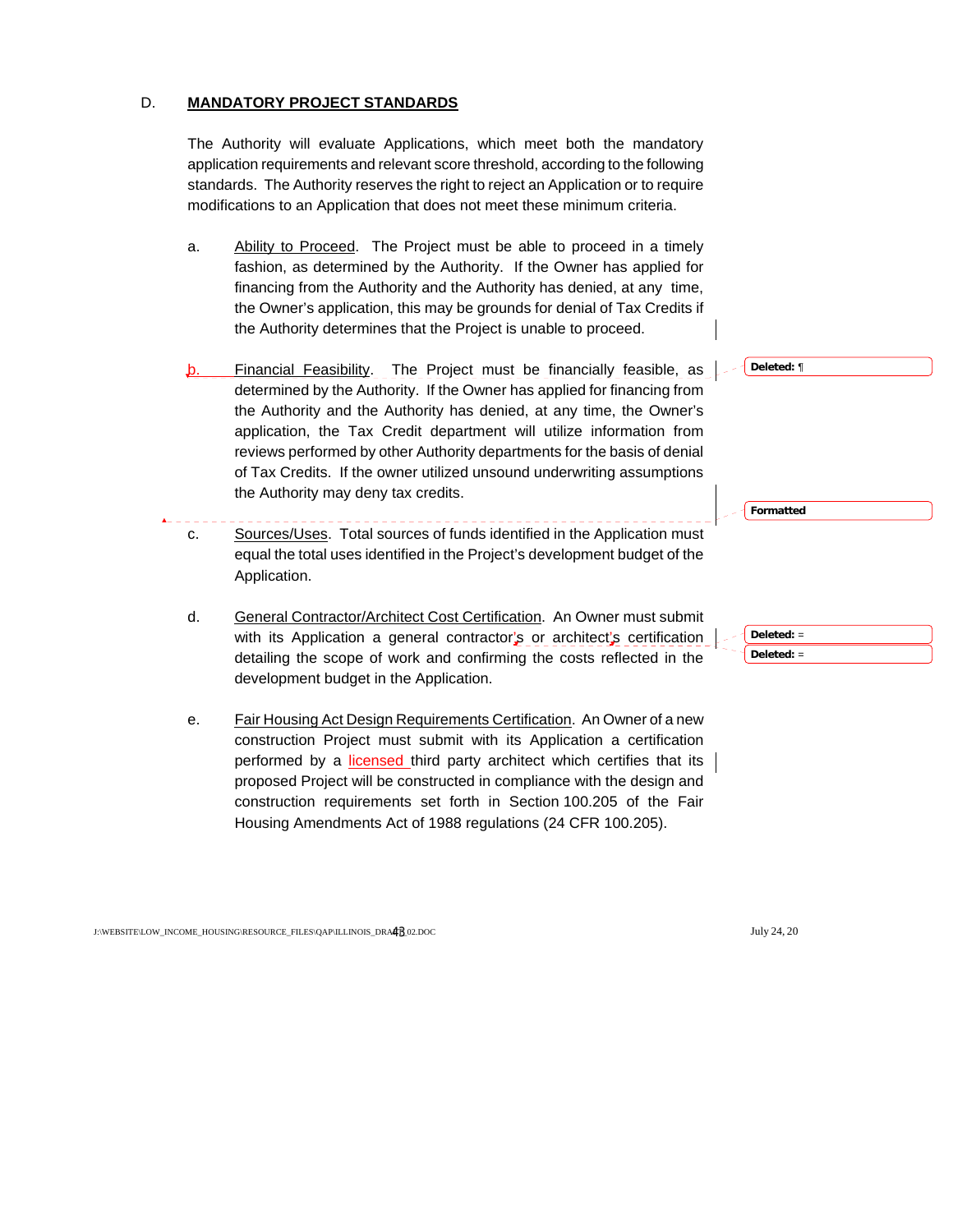- f. Per-Unit Cost Limitations. The Authority will use the per-unit cost limitations listed in **Attachment 9** of this Allocation Plan as a guideline in evaluating Projects. The square footage of units will also be reviewed for reasonableness. The Authority may waive the per-unit cost limit requirement for a Project if the Owner submits with its Application a written request that explains in a manner satisfactory to the Authority the reasons for exceeding these limits.
- g. Minimum Rehabilitation Standards. In addition to meeting rehabilitation requirements under Section 42, Projects involving rehabilitation must meet the Authority's minimum threshold requirements of **\$6,000** of rehabilitation costs per unit, unless the Authority has granted a waiver as discussed under the Preservation Set-Aside. Rehabilitation work must address all jtems identified as "Critical" or "Immediate" in the physical needs assessment required to be submitted with the application. The Owner may also choose to complete items identified in the assessment as five (5) to seven (7) year needs, or may budget adequate reserves to ensure that these items will be completed when needed.

Owners of an occupied rehabilitation Project, regardless of the level of occupancy or size, must submit with the Application (i) the current tenant income profile of the Project, (ii) the current rent schedule for the Project, (iii) a written explanation in any cases where the Project's proposed rents identified on the Application exceed the current rent levels, and (iv) information regarding any waiting lists maintained for the Project.

J:\WEBSITE\LOW\_INCOME\_HOUSING\RESOURCE\_FILES\QAP\ILLINOIS\_DRA**41**\_02.DOC 44 July 24, 20 h. Fee Limits. The Authority will use the following limits in determining a Project's eligible fees: Fee Percentage Developer Fee and Overhead (combined)-New construction, rehabilitation costs and all acquisition-related costs 12%\* Contractor Profit 6%\*\* Contractor Overhead 2%\*\* General Requirements 6%\*\* **Deleted:** basis

**Deleted:** In addition, r **Deleted:** critical, immediate and 5 to

7 year

**Deleted: 10**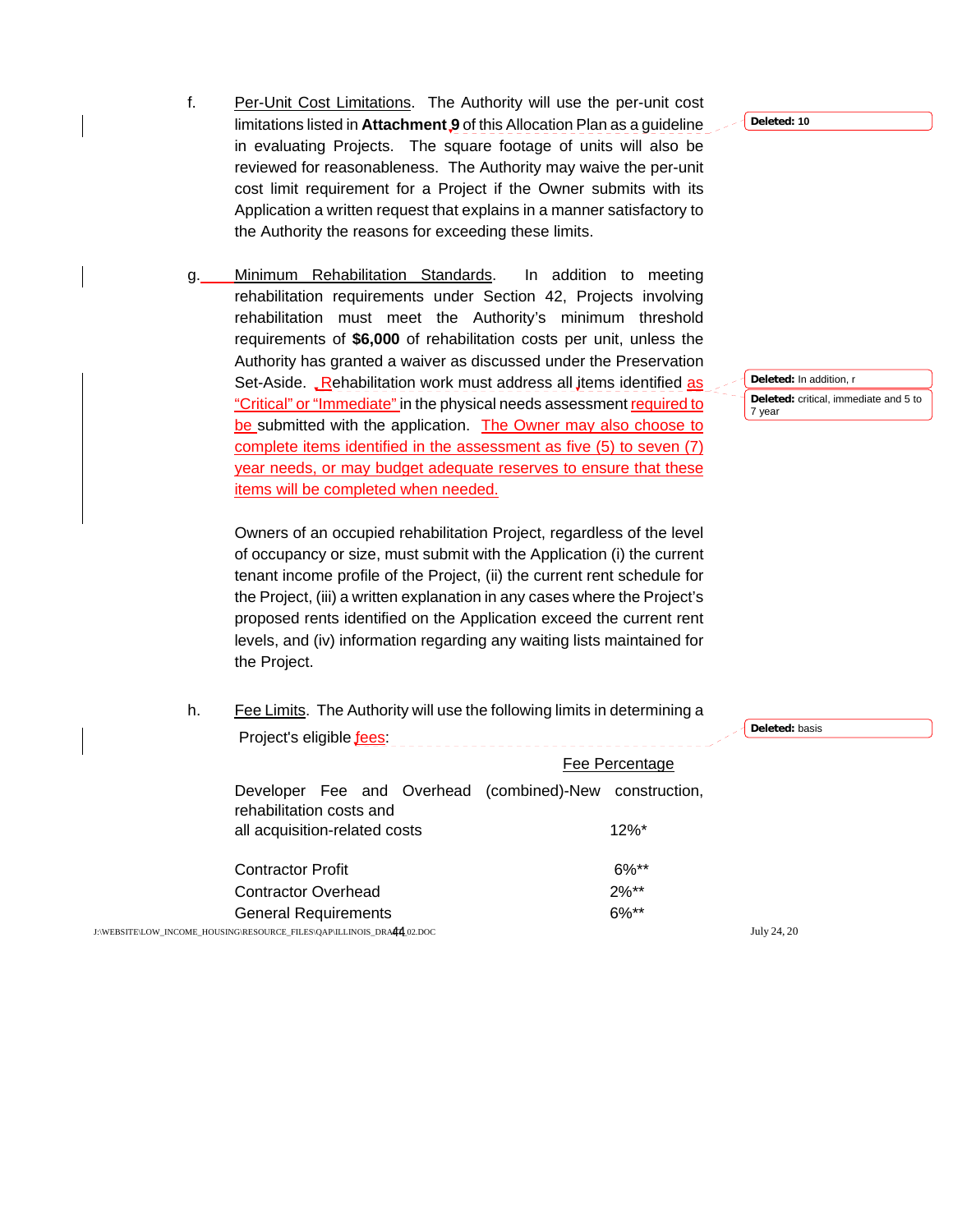The following items will be deducted from total development costs in determining the total amount upon which the developers fee will be based: after the proposed developer's fee, consultant's fee, syndication costs, operating reserves (including operating period real estate taxes, operating period insurance, initial deposit to replacement, debt service reserves, and other required operating period reserves) have been subtracted from the total costs. The Authority may modify this percentage for Applications for Projects that are small, socially desirable or difficult to develop. Requests for exceptions must (i) be in writing, (ii) be submitted with the Application, and (iii) provide justification for the variance.

Of construction costs. Construction costs include the following Application line items: Site Improvements, Demolition, Other Site Preparation Costs, Rehab/Construction (Residential), and Accessory **Buildings** 

**Identity of Interest**. The Owner must indicate on the Application any identity of interest between the general contractor and the Developer/Owner or a Related Party.

- i. Rents. The proposed rents for the Project must be within the Tax Credit requirements (as set forth in **Attachment 10**), and must be reasonable for the market area. It must be demonstrated that the low income rent levels identified on the Application can be maintained for the full term of the Compliance Period. For those Projects which will be utilizing rental assistance contracts with terms that are shorter than the Compliance Period, it must be demonstrated how the targeted income population can continue to be served after termination of the rental assistance contract.
- j. Debt Service Coverage Ratio. The Project must demonstrate that it can maintain a minimum debt service coverage ratio of 1.1 on all debt.

**Deleted: 2**

Deleted: Of the indicated costs,

**Deleted:** , and cost of building

acquisition

**Deleted:** ¶

J:\WEBSITE\LOW\_INCOME\_HOUSING\RESOURCE\_FILES\QAP\ILLINOIS\_DRA**4f\_**02.DOC 45 July 24, 20 July 24, 20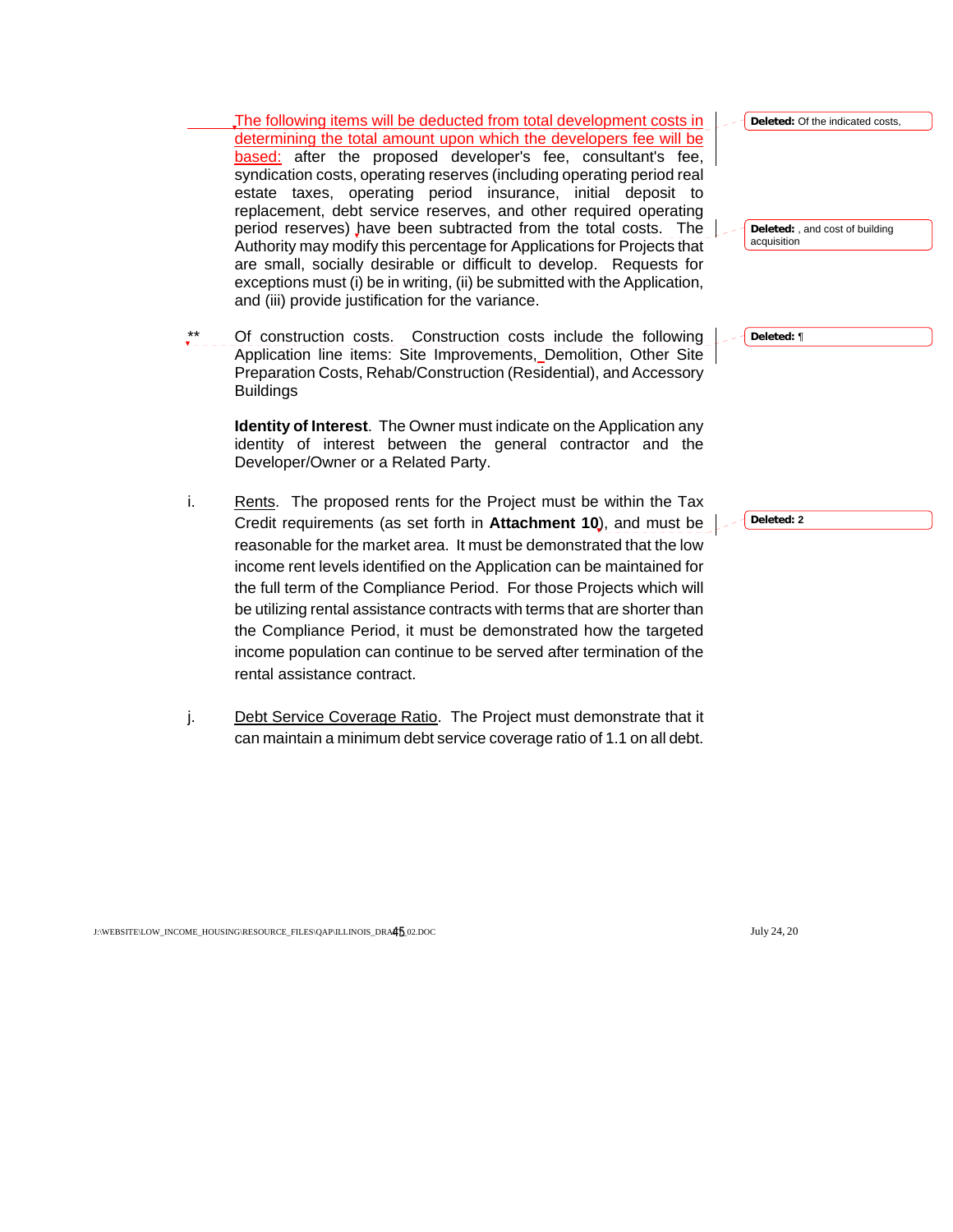k. Replacement Reserves. Minimum annual replacement reserve levels are as follows:

| Elderly and <b>Assisted/Supportive Living Projects</b> | \$200/unit |
|--------------------------------------------------------|------------|
| Non-Elderly Projects:                                  | \$250/unit |
| Special Needs and Supportive Housing Projects:         | \$250/unit |

- l. Project Reserves. Minimum Project reserves (those included in the development budget) must equal three months of effective gross income.
- m. Operating Expenses. Per unit annual operating expenses should fall within a range of \$2,700 and \$4,500, excluding Project reserves. Operating expenses for Supportive Living Facilities will be reviewed on a case-by-case basis, but should correspond to underwriting guidelines utilized by the senior lender. For Supportive Living Facilities and any Project with operating expenses that fall outside the referenced range, a written explanation with supporting documentation must be provided with the Application.
- n. Vacancy Rate. A vacancy rate of 7% should be used for all projects, with the exception of independent elderly (non-assisted/supportive living) projects, which may utilize a 5% vacancy rate, and Supportive Living Facilities, which must use an 8% vacancy rate. If a different vacancy rate is used, a written explanation must be submitted with the Application.
- o. Grants/Federal Subsidies. For Projects with any type of grant funds or federal subsidies, a third-party certified public accountant's opinion or attorney's opinion will be required, prior to Board consideration, with regard to the treatment of such funds relating to (i) their inclusion or exclusion from eligible basis and (ii) the Project's qualifications for the 9% Tax Credits.
- p. HOME Program Projects. Projects utilizing below-market rate funds from the federal HOME Program which intend to meet the 40% at 50% test in order to preserve the 9% Tax Credit level must reserve 40% of the **total** units in **each building** which benefits from HOME monies as **both** rent and income restricted to the area's 50% income

J:\WEBSITE\LOW\_INCOME\_HOUSING\RESOURCE\_FILES\QAP\ILLINOIS\_DRA**46**\_02.DOC **46 July 24, 20** July 24, 20

**Deleted:** For all projects other than Supporitve Living Facilities, p

**Deleted:** should have annual operating expenses that fall within a range of \$4,500 to \$6,500.

**Deleted:** . For elderly projects other than Supportive Living Facilities, a vacancy rate of 5% may be used. Supportive Living Facilities should use a 7% vacancy rate.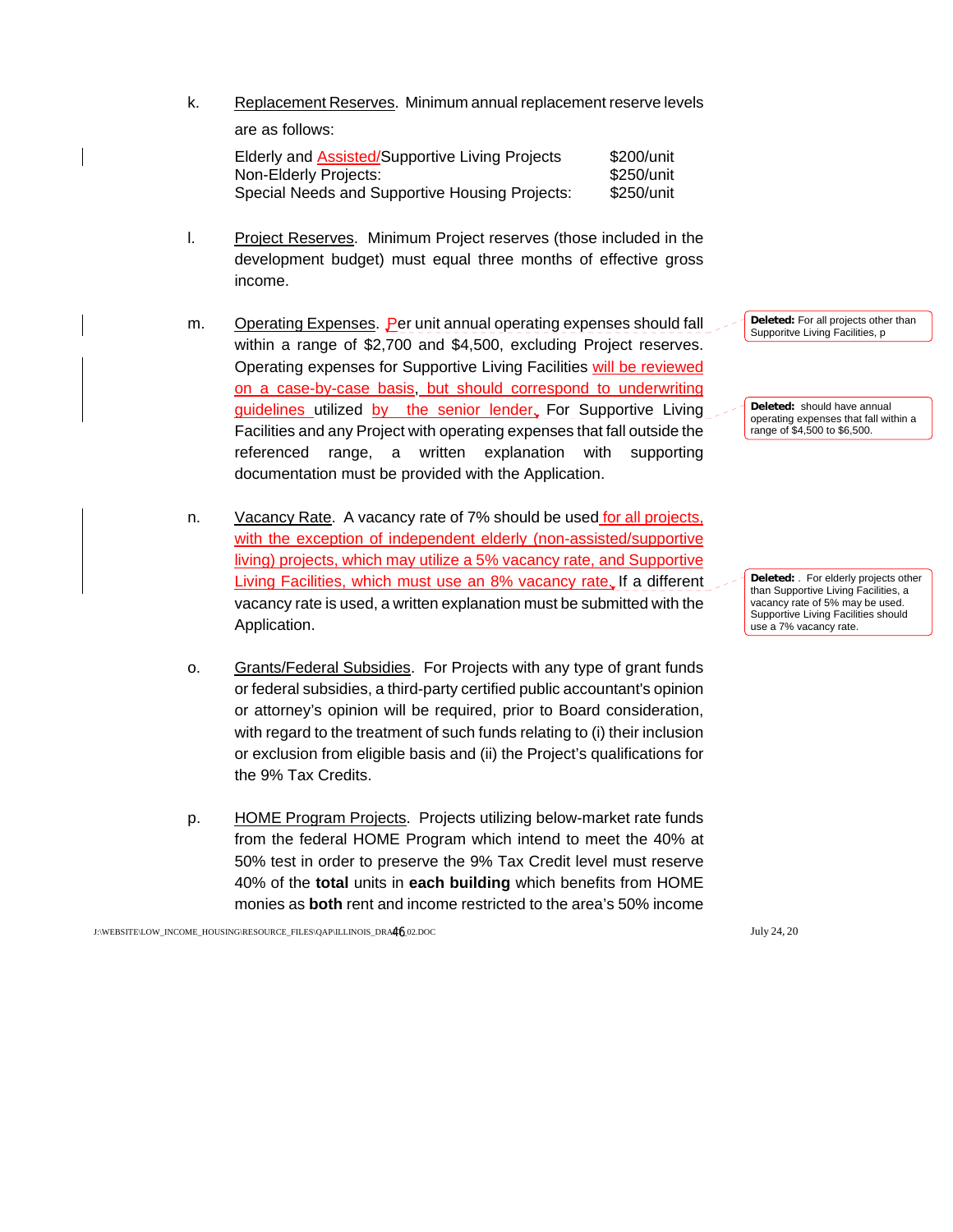levels and corresponding 50% rent levels.

- q. Large Projects. For a Project for which Tax Credits are requested in an amount which exceeds 10% of the per capita portion of the 2002 Authority Housing Credit Ceiling, the Authority reserves the right to take actions which include, but are not limited to, (i) approving the Project as proposed, (ii) reducing the amount of Tax Credits awarded to the Project, (iii) downsizing or otherwise modifying the Project, i.e., reducing the number of units, (iv) providing a multi-year reservation of Tax Credits, and/or (v) denying the Project Tax Credits.
- r. Tax Credit Calculation. The Authority will determine the amount of Tax Credits that the Project is eligible to receive using both the qualified basis (using 8.5% as the standard applicable percentage) and equity gap methods (see Attachment 9 for a sample calculation  $\downarrow$ of both of these calculation methods). The amount of Tax Credits that will be awarded will not exceed the amount necessary to make the Project economically feasible, as determined by the Authority.
	- s. Property Management. The Authority will evaluate the Owner's selection of a property management organization for a Project and reserves the right to require that the Owner select a different property management organization. The Authority may make an evaluation of the Owner's selection of property management organization for a Project from the date of Application through the Project's Extended Use Period.

**Deleted: 1**

J:\WEBSITE\LOW\_INCOME\_HOUSING\RESOURCE\_FILES\QAP\ILLINOIS\_DRAFT\_02.DOC 47 July 24, 20 July 24, 20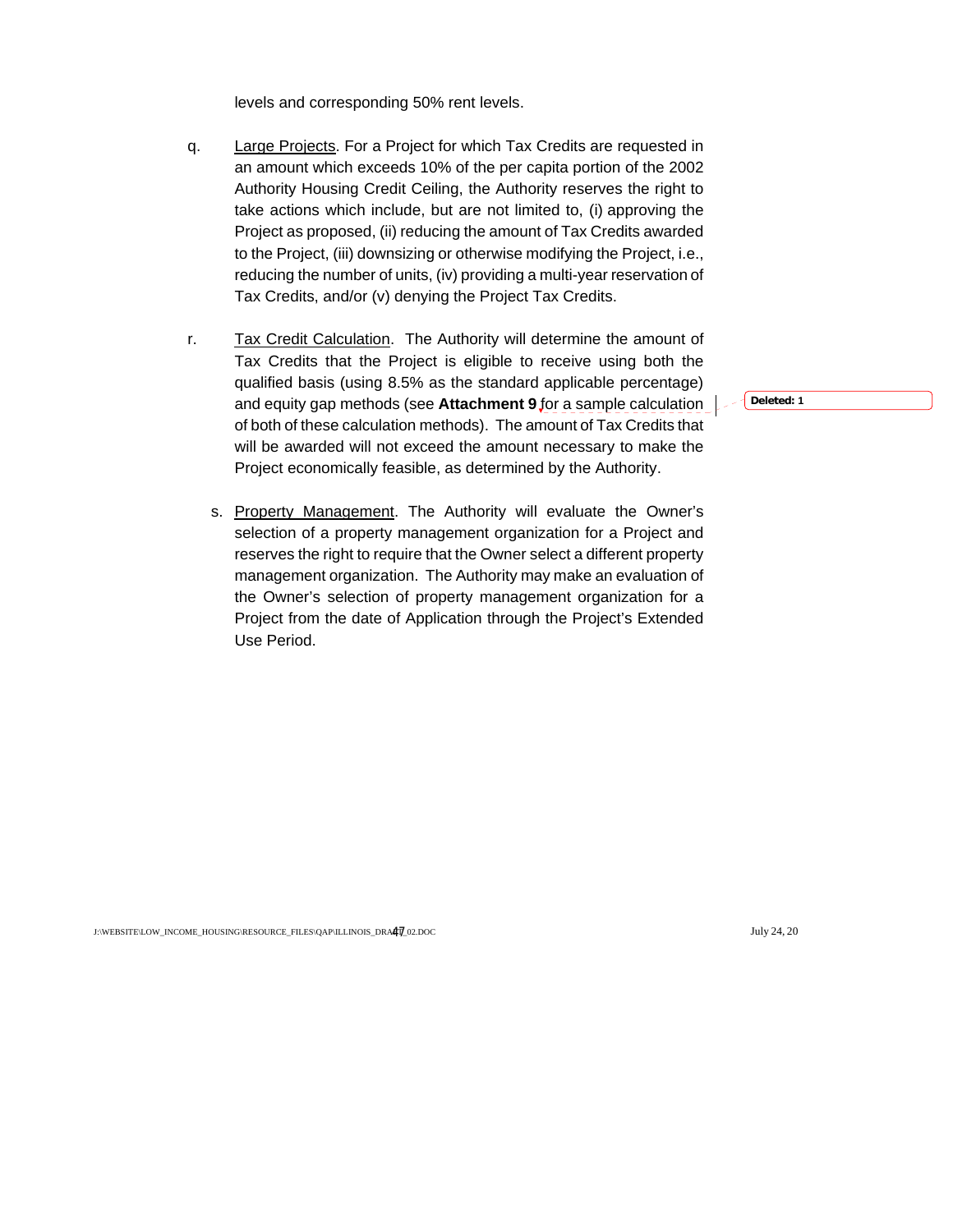**This page has been intentionally left blank.**

J:\WEBSITE\LOW\_INCOME\_HOUSING\RESOURCE\_FILES\QAP\ILLINOIS\_DRA**4**{{\$\at\anglesource}}\resource\_files\} and y 24, 20 July 24, 20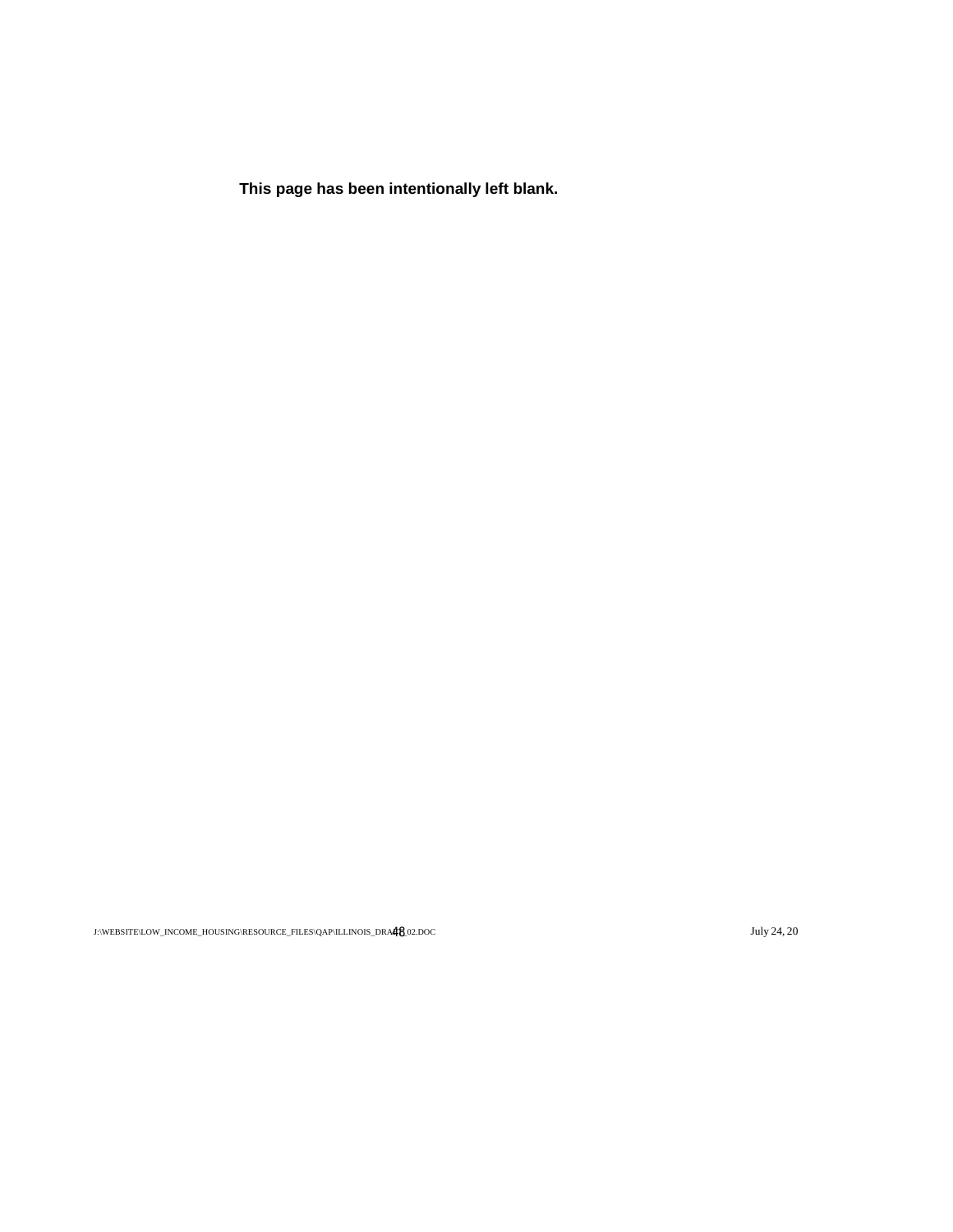# **III. RESERVATION OF TAX CREDITS**

- 1. Approval Process. After the Authority has reviewed, scored and underwritten the Applications for the Application Period, the Authority's Loan Committee will consider qualified Applications and prepare recommendations for the Board. Recommendations for Reservations will be presented to the Board for approval on a regularly scheduled basis (see Section II.B.1. for Board meeting dates) unless extenuating conditions exist, as determined by the Authority. **The Authority will require, prior to Board consideration, an 8 1/2 x 11 colored rendering of the building(s) elevation and photographs of the site and surrounding area.**
- 2. Limit on Reservations Made During the First Application Period. It is anticipated that no more than 40% of the Authority Housing Credit Ceiling will be used for Reservation during the first (1<sup>st</sup>) Application Period.
- 6. Forward Reservations. The Authority may make Reservations for Allocations from the 2003 Authority Housing Credit Ceiling ("Forward Reservations") in an amount not to exceed 15% of the per capita portion of the 2002 Authority Housing Credit Ceiling. This limit may be exceeded if the lowest scoring Project to be approved for a Reservation is eligible for a Reservation amount that would make the aggregate amount of Forward Reservations exceed the 15% limit. Projects approved for a Forward Reservation of 2003 Tax Credits must meet all Carryover Allocation requirements for calendar year 2002.
- 7. Partial Reservations. If a Project in the second  $(2^{nd})$  or third  $(3^{rd})$  Application Period is recommended for a Reservation by the Board and there is an insufficient amount of Authority Housing Credit Ceiling for the full amount of the recommended Reservation, the Authority may make a Reservation for an Allocation for that Project partially from the next year's Authority Housing Credit Ceiling. However, the Carryover Allocation Letter for that Project will reflect only the amount available from the current year's Authority Housing Credit Ceiling.

J:\WEBSITE\LOW\_INCOME\_HOUSING\RESOURCE\_FILES\QAP\ILLINOIS\_DRA**4Q**\_02.DOC **49 July 24, 20** July 24, 20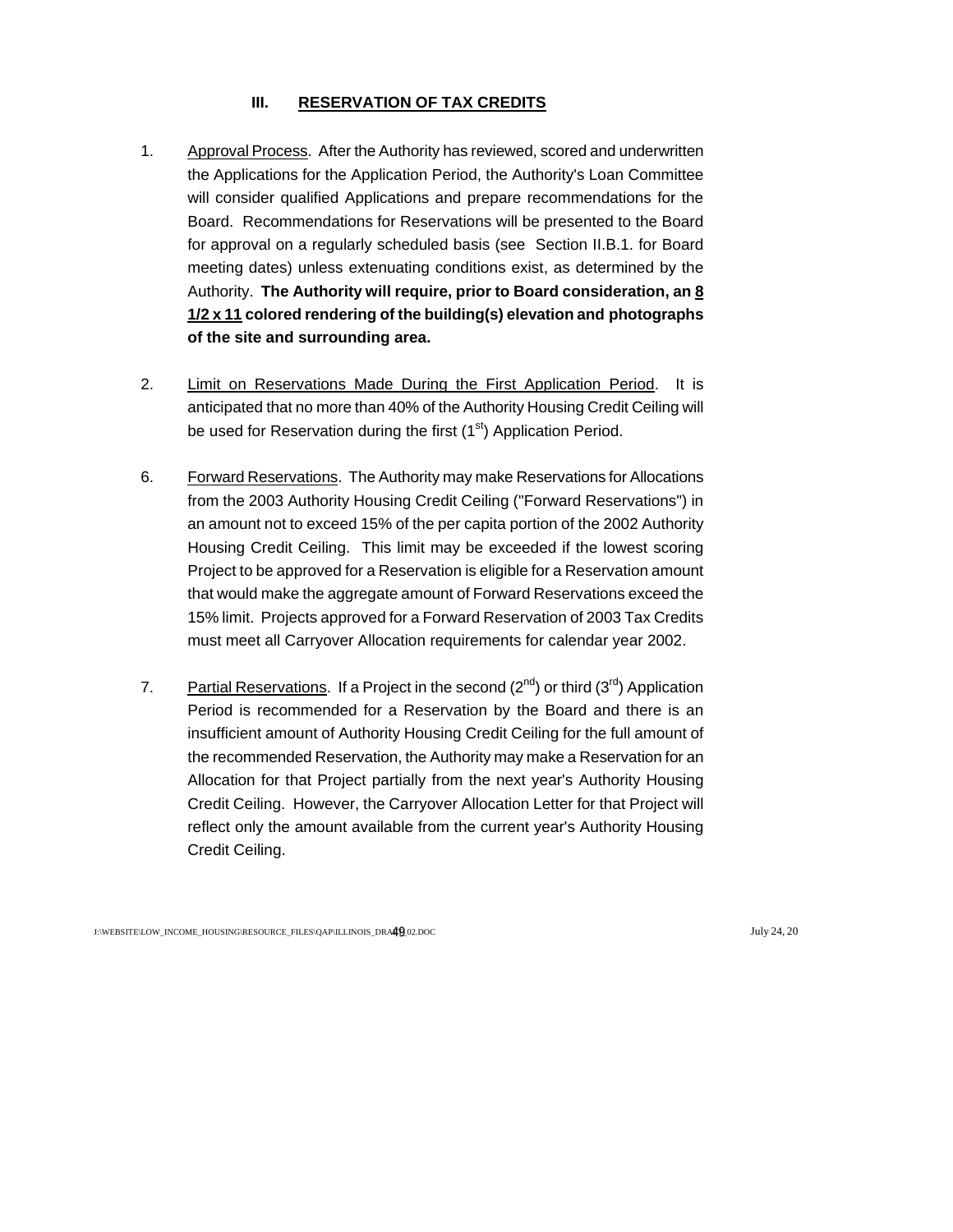- 8. Insufficient Availability of Credits. Qualifying Projects that do not receive Reservations during the final Application Period may be considered for a Reservation if either (i) a Reservation is for any reason returned to the Authority, or (ii) the Authority Housing Credit Ceiling is increased from the national pool of unused Tax Credit Allocation authority or from returned Tax Credits. If additional credits become available, the Authority's Loan Committee will review applications scored in the Final Application Round, and determine which is best able to proceed. The Authority may also use any additional Authority Housing Credit Ceiling either for Increases prior to Reservations, for Projects with a Forward Reservation, or may carry the Authority forward to the next calendar year.
- 6. Conditional Reservation Letter. Upon Board approval of a Reservation for a Project, the Authority will issue a Reservation Letter to the Owner stating (i) the amount of the Reservation, (ii) the amount of the reservation fee, (iii) the date by which the executed Reservation Letter and reservation fee must be submitted to the Authority and (iv) any special conditions that must be satisfied in connection with the Reservation. Failure to return the reservation fee and the executed Reservation Letter by the stated date may result in forfeiture of the Reservation for the Project.
- 7. Special Conditions. The Authority may extend the time for meeting any special conditions set forth in the Reservation Letter. The Owner must submit a written request for an extension of time detailing the necessity of such extension to the Authority. A processing fee, as described in Attachment 5, may be required by the Authority.
- 8. Election of Tax Credit Rate. Owners may elect the Tax Credit rate in effect during either (1) the month in which the Authority issues a Reservation Letter; or (2) the month during which the Project is placed in service. To elect the first alternative, the Owner must execute the Reservation Letter by the end of the month in which the Reservation Letter is issued. In addition, the Owner must execute, and have notarized, the election rider to the Reservation Letter no later than the fifth day of the month following the month in which the Reservation Letter is issued.

J:\WEBSITE\LOW\_INCOME\_HOUSING\RESOURCE\_FILES\QAP\ILLINOIS\_DRA $50$ .02.DOC 50 July 24, 20 July 24, 20

**Deleted: 6**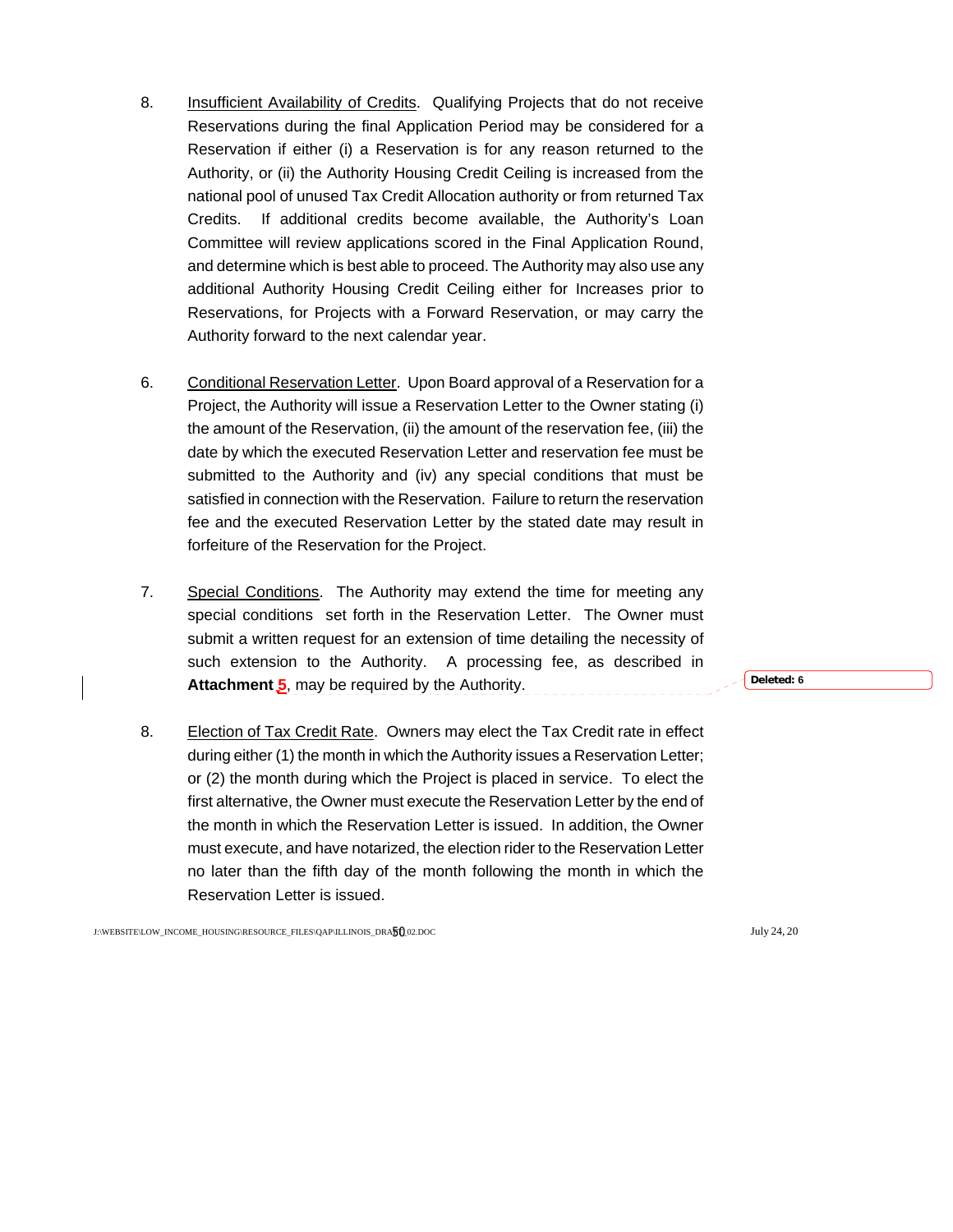- 9. Reservation Fee. The Authority will charge a non-refundable reservation fee of 6.5% of the amount of Reservation for the Project; however, the minimum reservation fee is \$500.
- 10. Modifications. Any modification or change of any nature to Projects that have received Reservations, including, but not limited to, changes in ownership, changes in the Project characteristics or changes in the factors on which scoring decisions were made, will result in a reevaluation of the Application, and may result in revocation of the Reservation Letter. Any modification must conform with Section 42. Requests for a modification of a Project must be made in writing, and must state the reason for the modification. A processing fee, as described in **Attachment 5**, may be required by the Authority. The Authority will notify the  $\downarrow$ Owner in writing of the results of its review. The Owner's failure to notify the Authority of any change or modification to a Project may result in the revocation of the Reservation Letter.
- 11. Extended Use Agreement Requirements. The Authority shall require that an Owner enter into an Extended Use Agreement with the Authority before the Authority issues an IRS Form(s) 8609 to a Project which sets forth, among other things, a Project's income and occupancy restrictions. The Extended Use Agreement must be recorded by the Owner **prior to all other documents** evidencing or securing the financing provided in connection with the Project, in the office of the Recorder of Deeds in the county where the Project is located as a restrictive covenant on the real estate on which the Project is located.
- 12. Determination Letter and Fee for Tax-Exempt Bond Projects. For Projects to be financed with tax-exempt bonds for which the Owners are requesting an Allocation of Tax Credits pursuant to Section 42 (h)(4), the Authority will prepare a Determination Letter in place of a Reservation Letter if the Authority determines that such Project satisfies the requirements of the Allocation Plan. The Authority will charge a non-refundable determination fee of 6.5% of the annual Tax Credit amount, or a minimum of \$500, identified in the Determination Letter issued for the Project. If a Project qualifies for

J:\WEBSITE\LOW\_INCOME\_HOUSING\RESOURCE\_FILES\QAP\ILLINOIS\_DRA $\overline{\mathbf{51}}$ \_02.DOC 51 July 24, 20

**Deleted: 6**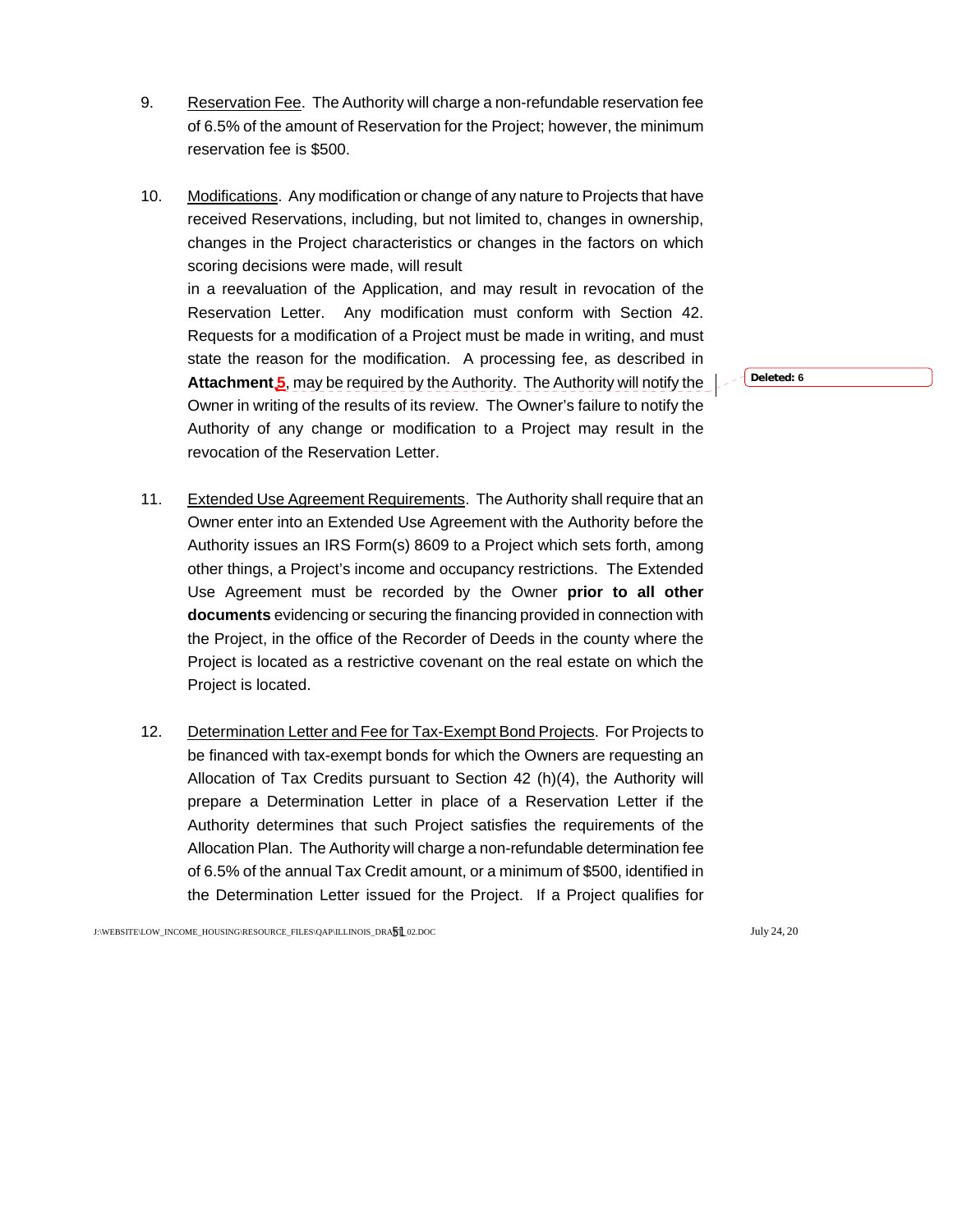additional Tax Credits based on the final cost certification, an additional fee equal to 6.5% of the additional annual Tax Credit amount allocated must be paid to the Authority prior to issuance of IRS Form(s) 8609.

13. Subsidy Layering Review. The Authority will review Projects that require a subsidy layering review under HUD guidelines in accordance with appropriate HUD standards. The Authority will perform this review for only those Projects for which it approves a Reservation, and will charge a \$500 fee for this service. This review is generally performed at the time of the loan closing and may be performed again at the final Allocation (prior to issuance of Form 8609(s)). The Owner must indicate on the Application whether subsidy layering is applicable to the Project. Owners should plan on allowing for a minimum of 4 to 6 weeks for such a review to be completed, once all documentation has been received.

J:\WEBSITE\LOW\_INCOME\_HOUSING\RESOURCE\_FILES\QAP\ILLINOIS\_DRA**52** 02.DOC 52 July 24, 20 July 24, 20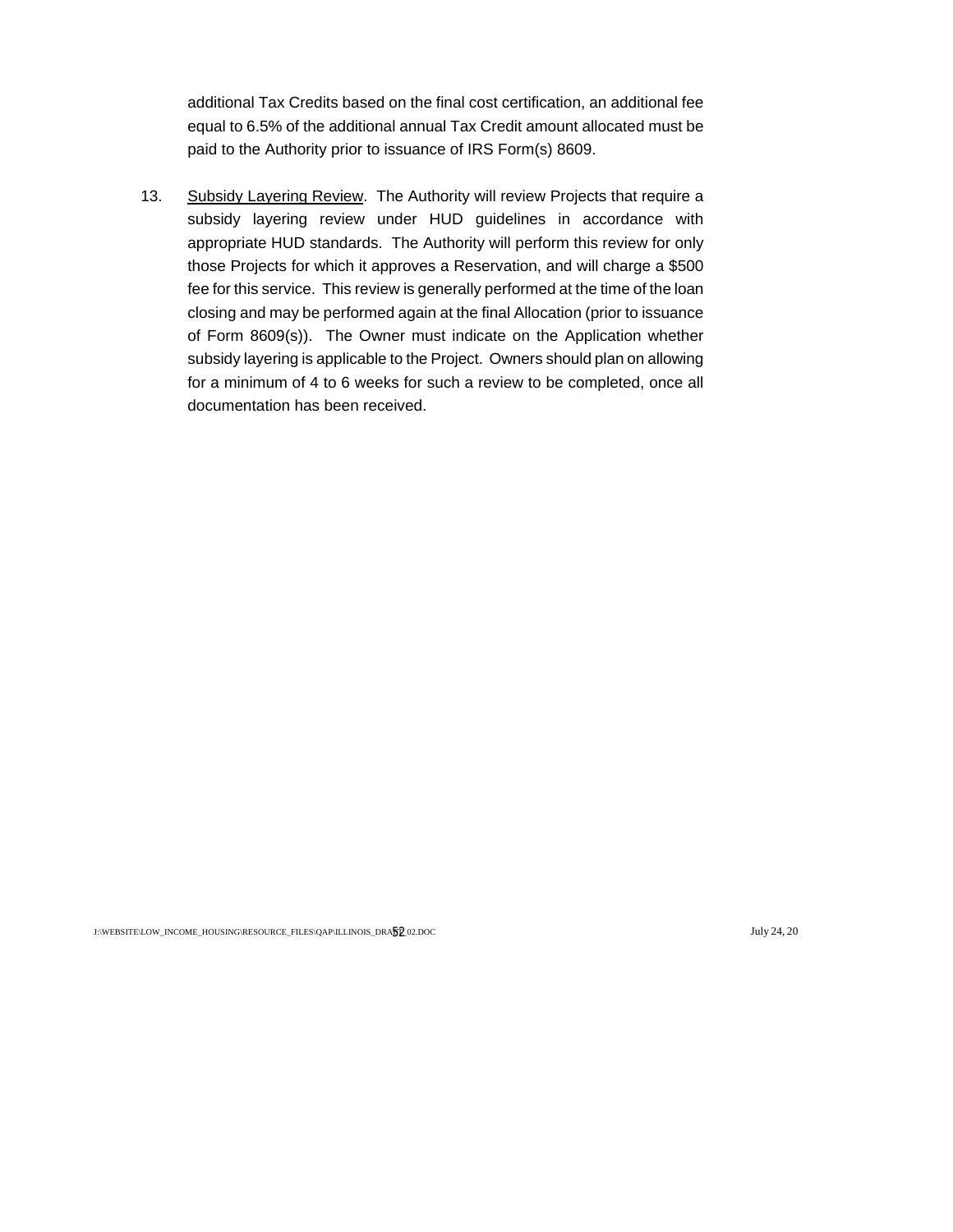# **IV. ALLOCATION OF TAX CREDITS**

- **1. CARRYOVER ALLOCATIONS**. For Projects that will not be placed in service during the year in which a Reservation Letter is issued, the Authority will grant a Carryover Allocation if the Project is expected to be placed into service no later than the end of the second year following the year in which a Carryover Allocation is made. The Authority shall grant a Carryover Allocation if the Project satisfies the following criteria:
	- a) The Owner must submit an executed Carryover Allocation Letter, with completed exhibits, to the Authority by **November 1, 2002**, or in the case of Projects receiving an allocation after June 30, 2002, no later than 6 months of receiving the allocation, determined by the date of Reservation. As part of a request for a Carryover Allocation, the Owner must demonstrate to the satisfaction of the Authority that more than 10% of the reasonably expected basis in the Project has been incurred by November 1, 2001. Projects approved for a Reservation after June 30, 2002, will be required to meet the 10% test by a date to be specified by the Authority, but must provide an estimate of their reasonably expected basis and percentage to be expended by the specified carryover date before the end of the Calendar Year.
	- b) The costs incurred in meeting the 10% test must be certified, in a format specified by the Authority, by an independent, third-party certified public accountant or an attorney;
	- c) The evidence of Site Control in the Owner's name must be satisfactory to the Authority and must extend at least through December 31, 2002 or the date of carryover certification, whichever is later;
	- d) Requests for extensions of the deadline for Carryover Allocations must be submitted to the Authority in writing and must indicate the reason for the extension;
	- e) The Authority will not issue a Carryover Allocation Letter until all outstanding fees owed to the Authority in connection with the Application and the Reservation for the Project and any other fees or debt service owed to the Authority in connection with any Authority program have been paid;

J:\WEBSITE\LOW\_INCOME\_HOUSING\RESOURCE\_FILES\QAP\ILLINOIS\_DRA**58**\_02.DOC 53 July 24, 20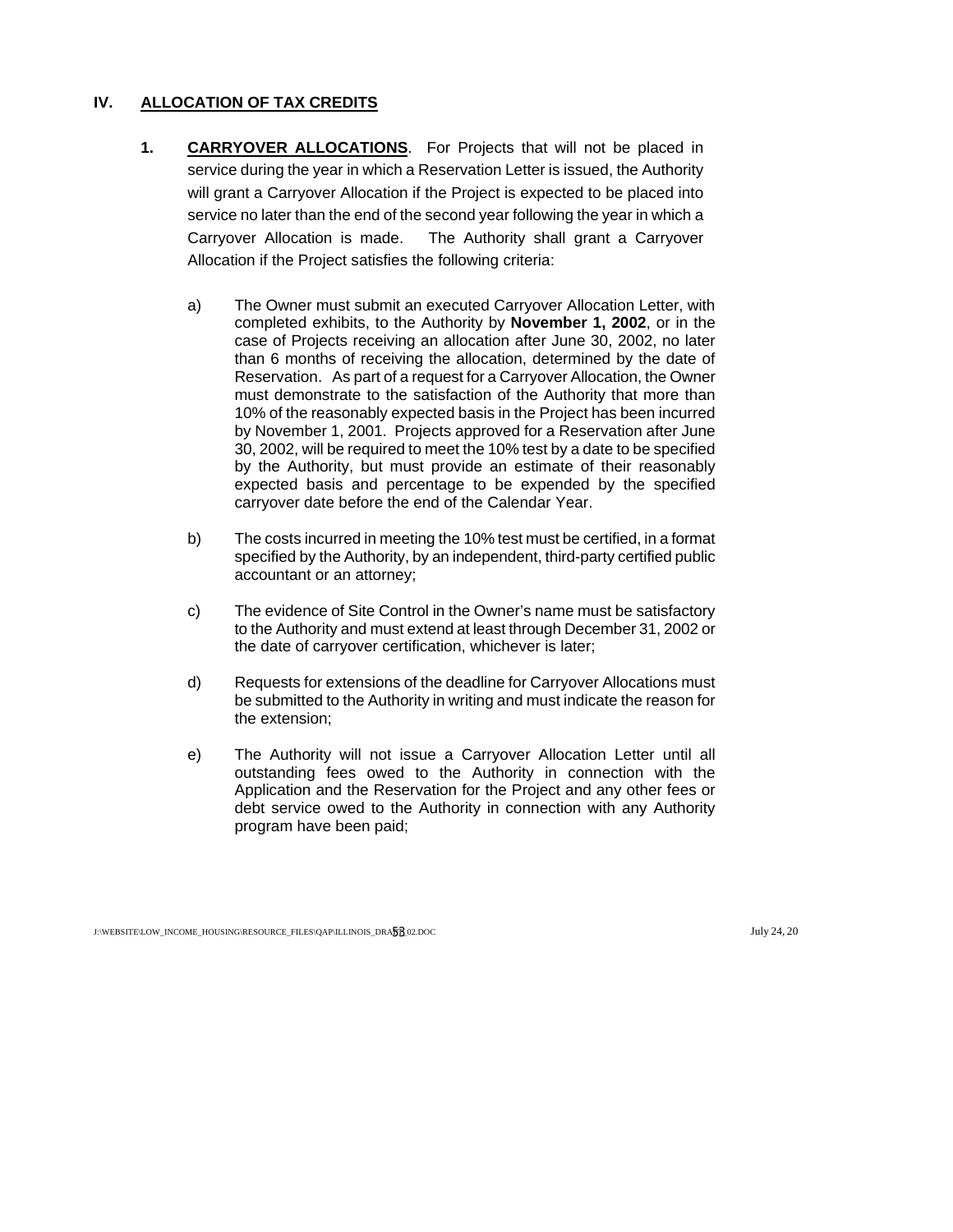- f) The Owner must submit any other information required by the Authority;
- g) All conditions and requirements of Section 42(h)(1)(E) of the Code and the applicable regulations must be met; and
- h) Modifications of Projects which have received Carryover Allocations will be subject to the same procedures, conditions and approval requirements (including possible cancellation of the Carryover Allocation) as Projects which have received Reservations, together with such additional requirements as the Authority may determine appropriate.

J:\WEBSITE\LOW\_INCOME\_HOUSING\RESOURCE\_FILES\QAP\ILLINOIS\_DRA**51**\_02.DOC 54 July 24, 20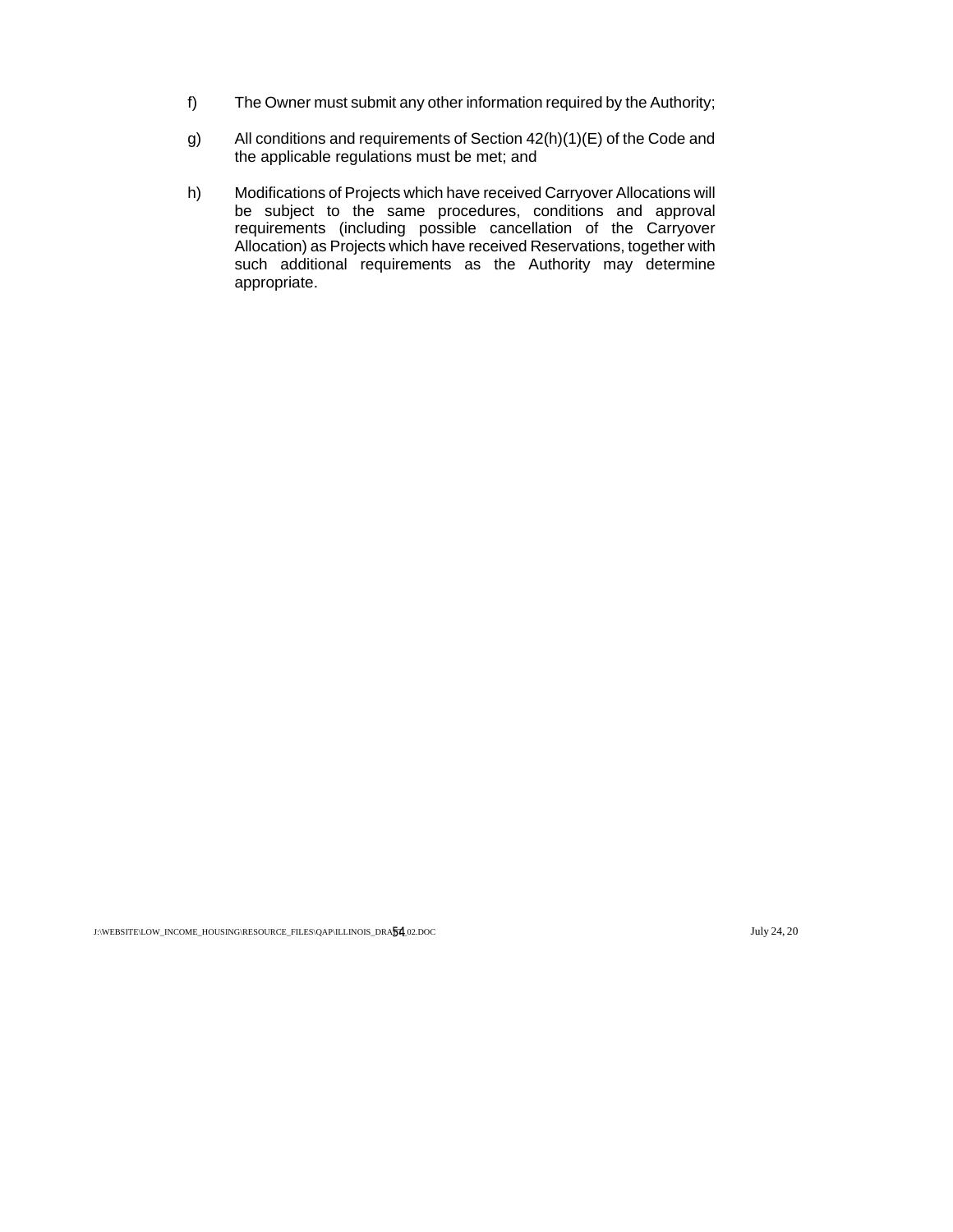**2. ALLOCATION/ISSUANCE OF IRS FORM(S) 8609.** An Owner must notify the Authority when a Project has been placed in service. The Authority will issue IRS Form(s) 8609, contingent upon the Owner submitting all documentation listed on the Authority's final Allocation checklist set forth below to the Authority's satisfaction, and upon the Authority's final financial feasibility analysis based on such documentation. It is the Authority's policy to not issue Form(s) 8609 for Projects with multiple buildings until all of the buildings in the Project have been placed in service. The Authority may suspend this policy for extenuating circumstances. Project owners shall be required to submit a copy of the executed first year's filing of IRS Form(s) 8609 for inclusion in the Authority's permanent project records.

Projects Placed Into Service During Calendar Year 2002. For Projects receiving a Reservation during 2002 that will be placed into service during the 2002 calendar year, the Authority will make the Allocation by issuing IRS Form(s) 8609 prior to the end of the 2002 calendar year. Owners of these Projects must provide the Authority all final Allocation checklist items no later than November 1, 2002.

Projects Placed Into Service After Calendar Year 2002. For Projects receiving a Reservation during 2002 that will be placed into service after the end of the 2002 calendar year, the Authority will issue a Carryover Allocation. Such Projects must be placed into service no later than the end of the second year following the year in which a Carryover Allocation is made. The Owner must notify the Authority when a Project has been placed into service, and all final Allocation checklist items must be submitted to the Authority no later than three months after the end of the first year for which the Owner intends to claim Tax Credits for the Project.

J:\WEBSITE\LOW\_INCOME\_HOUSING\RESOURCE\_FILES\QAP\ILLINOIS\_DRA**55**\_02.DOC 55 July 24, 20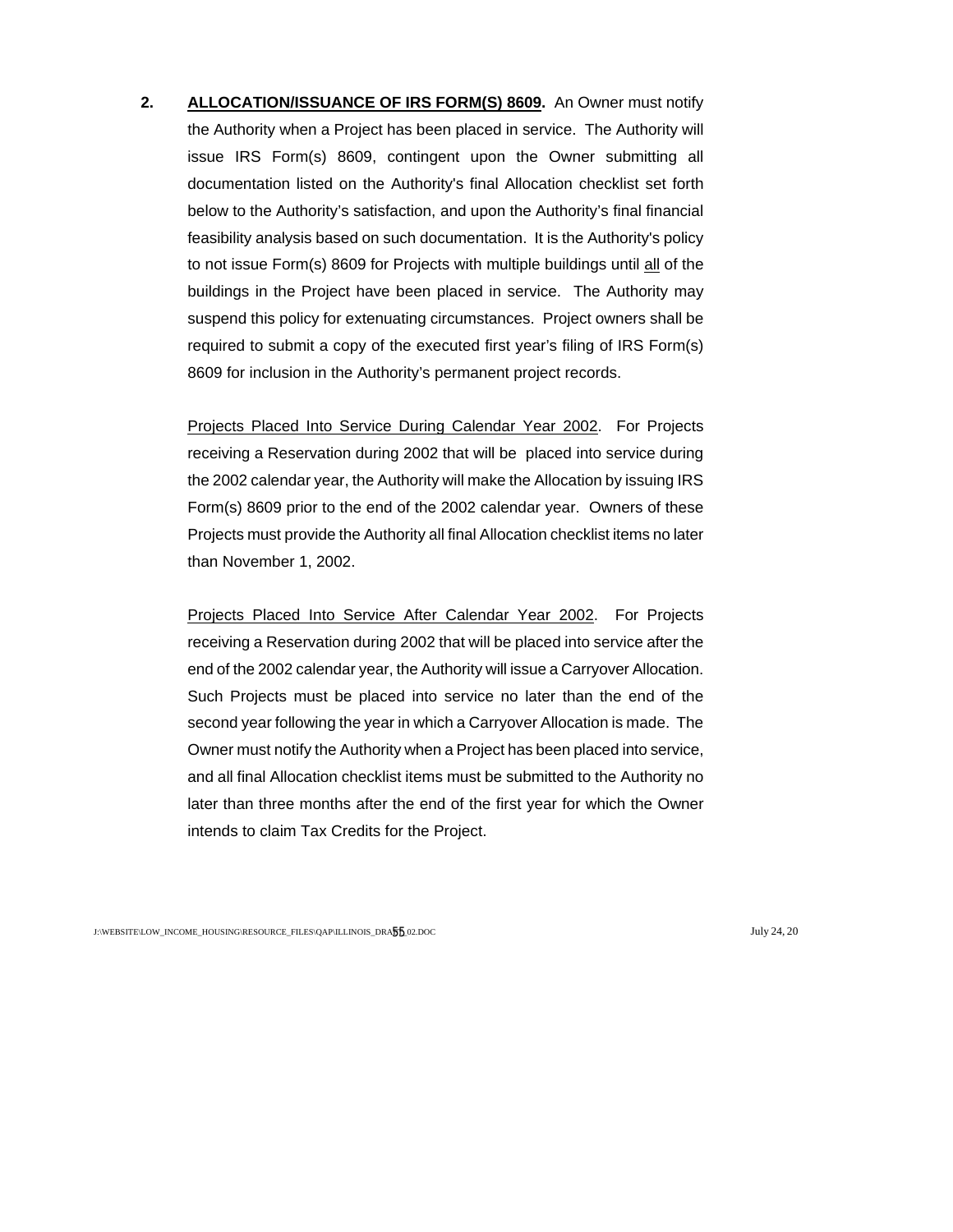Upon receipt of all required documentation listed on the final Allocation checklist, the Authority will send Form(s) 8609 to the IRS, with a copy to the Owner. All required items must be submitted in a manner acceptable to the Authority.

The final Allocation checklist items include, but are not limited to, the following:

- a) Executed, completed Owner Certification Form(s).
- b) An independent third-party certified public accountant's opinion, based on such accountant's audit of a Project, that certifies, in a format specified by the Authority, to the total development **costs**, total **eligible basis** and all **sources** of financing used for the Project.
- c) An occupancy permit from the municipality in which the Project is located or, in the case of rehabilitation Projects, other information in form and substance acceptable to the Authority that demonstrates that the Project has been placed in service.
- d) A signed Reservation Letter, payment of the required reservation or determination fee and evidence that all special conditions have been met.
- e) A fully executed Carryover Allocation Letter with appropriate exhibits, if applicable.
- f) A signed Compliance Monitoring Agreement.
- g) A completed Final Financing Form, with evidence of permanent financing, i.e., promissory notes. **The total sources of funds on the Final Financing Form must equal total actual costs.**
- h) Evidence of ownership of the Project by the Owner; if title is held in a land trust, the Owner must submit the land trust agreement showing that the Owner is the sole beneficiary of the trust.
- i) A copy of the recorded Extended Use agreement.
- j) Copy of Owner's final title insurance policy evidencing the proper recording of the Extended Use Agreement (before all other documents evidencing or securing the financing provided in connection with the Project).

J:\WEBSITE\LOW\_INCOME\_HOUSING\RESOURCE\_FILES\QAP\ILLINOIS\_DRA**56** 02.DOC 56 July 24, 20 July 24, 20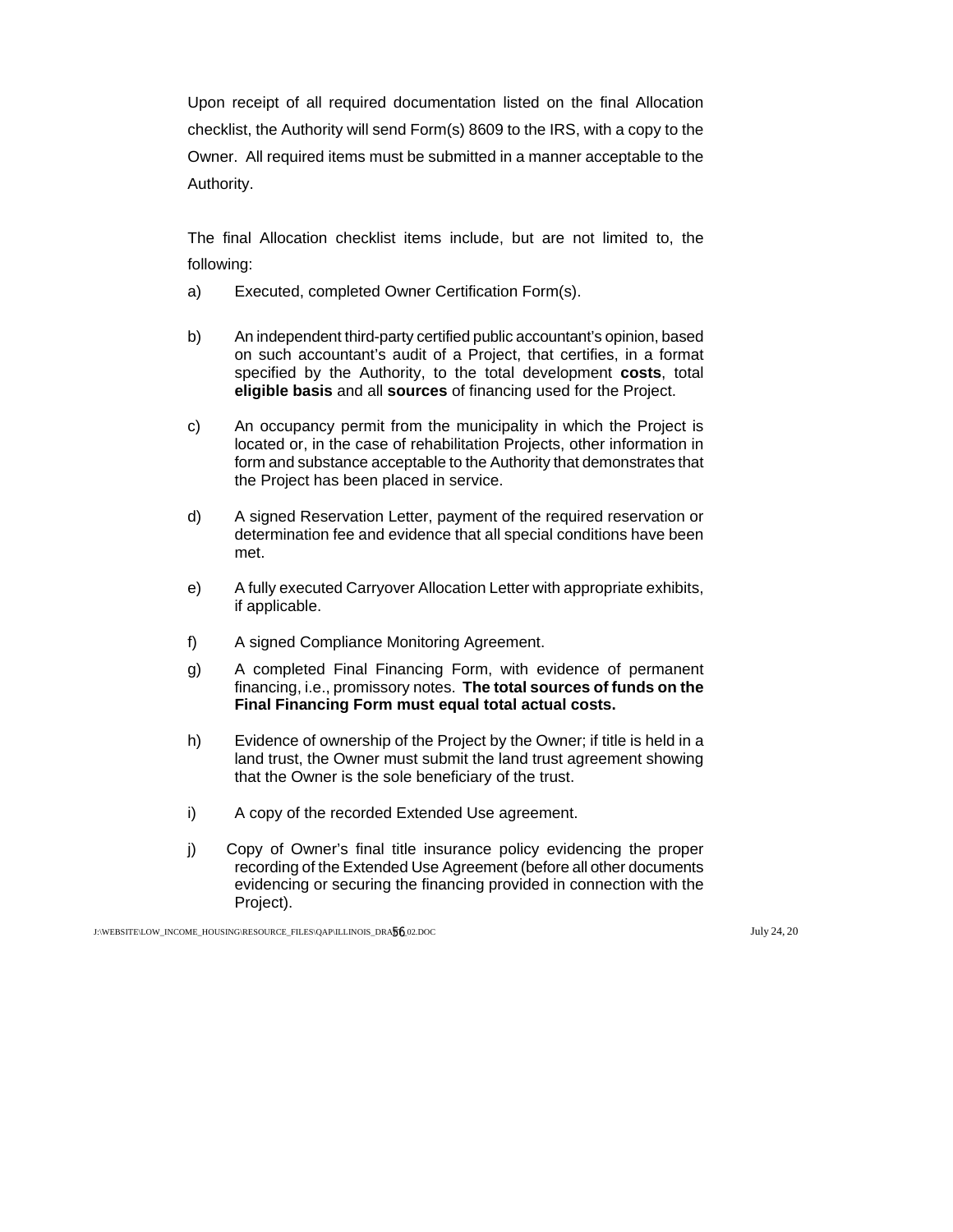- k) Copies of the Owner's organizational documents, including an executed copy of the partnership agreement or limited liability company operating agreement, certified by the managing general partner or managing member, as applicable. The equity contribution on the Final Financing Form must be equal to the contribution shown in the partnership agreement before an 8609 will be issued.
- l) Color photograph of completed Project.
- m) Site location map.
- n) Any other documents that the Authority may require in determining the amount of Tax Credits to be allocated to the Project and the Project's conformance with the requirements of Section 42.

This checklist may be modified from time to time and a Project's Owner must contact the Authority for an updated checklist prior to requesting Form(s) 8609.

**PROJECTS WITH TAX-EXEMPT BOND FINANCING**. The Authority will issue Form(s) 8609 for Projects that qualify under Section 42(h)(4) of the Code once all of the items requested in the Determination Letter have been submitted to the Authority to its satisfaction.

J:\WEBSITE\LOW\_INCOME\_HOUSING\RESOURCE\_FILES\QAP\ILLINOIS\_DRA $\overline{\mathbf{57}}$ \_02.DOC 57 July 24, 20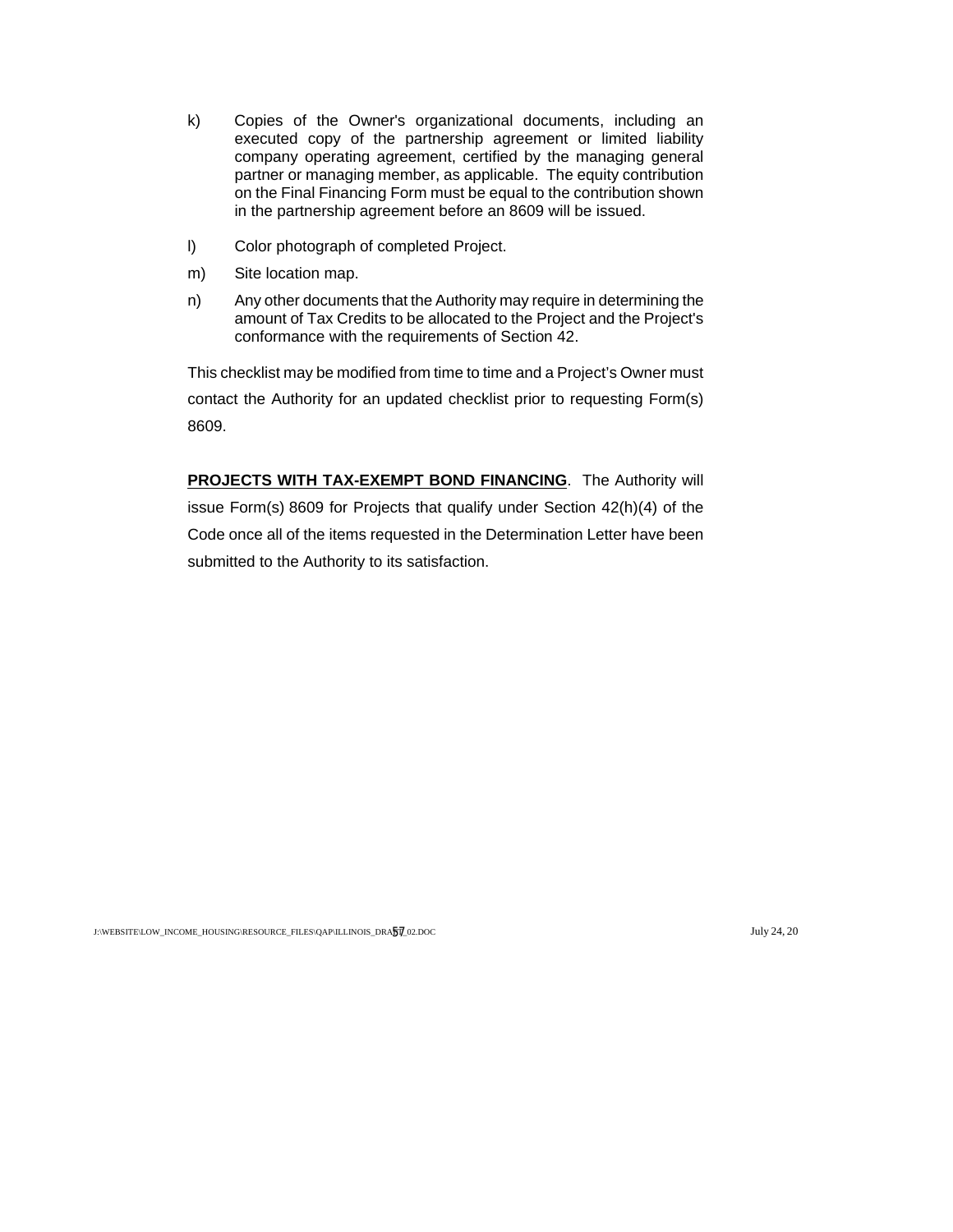**This page has been intentionally left blank.**

J:\WEBSITE\LOW\_INCOME\_HOUSING\RESOURCE\_FILES\QAP\ILLINOIS\_DRA $\overline{58}$ .02.DOC 58 July 24, 20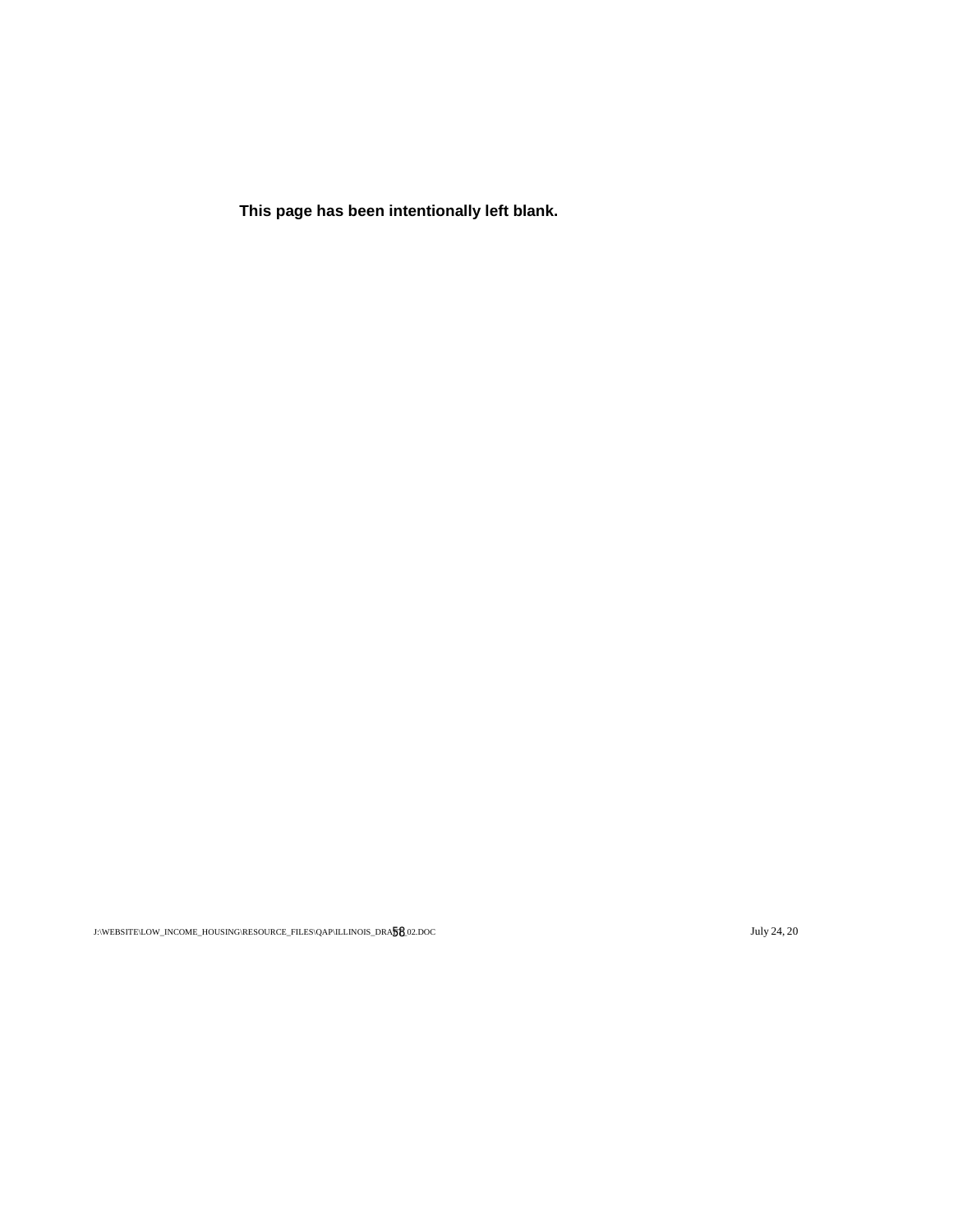# **V. REVOCATION OF RESERVATION/CANCELLATION OF CARRYOVER**

**ALLOCATION**. Prior to issuance of IRS Form(s) 8609, the Authority may revoke Reservation or cancel a Carryover Allocation for a Project under the conditions set below, or under such other conditions as may be determined by the Authority and set forth in the Reservation, the Carryover Allocation Letter or other appropriate documents.

 If a Reservation is revoked or a Carryover Allocation canceled, all fees paid to the Authority in conjunction with the Application, the Reservation, the Carryover Allocation or modification of the Project will be retained by the Authority.

- a) The Owner modifies the Project in any way without prior approval from the Authority. Such changes include, but are not limited to, changes in the ownership structure of the Project, changes in Project characteristics, changes in or loss of financing, or changes in the criteria on which scoring decisions were made.
- b) The Authority determines that the Project is unable to proceed.
- c) The Authority determines that the Owner will fail to meet the Authority's requirements for a Carryover Allocation, including any conditions set forth in the Reservation or the Carryover Allocation Letter.
- d) The Authority determines that the Project will fail to be placed into service by the time required by the Carryover Allocation Letter.
- e) The Owner fails to provide to the Authority all items in the final Allocation checklist in a timely manner (see the requirements under Section IV.2.).
- f) The Owner or a Related Party of such Owner is out of compliance with Section 42 in connection with any Project, unless the Authority determines to permit the applicable party to terminate any association with the Project.
- g) The Owner or a Related Party of such Owner has outstanding compliance violations for any Project that have not been resolved to the Authority's satisfaction.
- h) The Owner or a Related Party of such Owner is delinquent under any loan or grant made by the Authority in connection with any Authority program and is not a party in good standing to a workout agreement

J:\WEBSITE\LOW\_INCOME\_HOUSING\RESOURCE\_FILES\QAP\ILLINOIS\_DRA**59** 02.DOC 59 July 24, 20 July 24, 20 July 24, 20 July 24, 20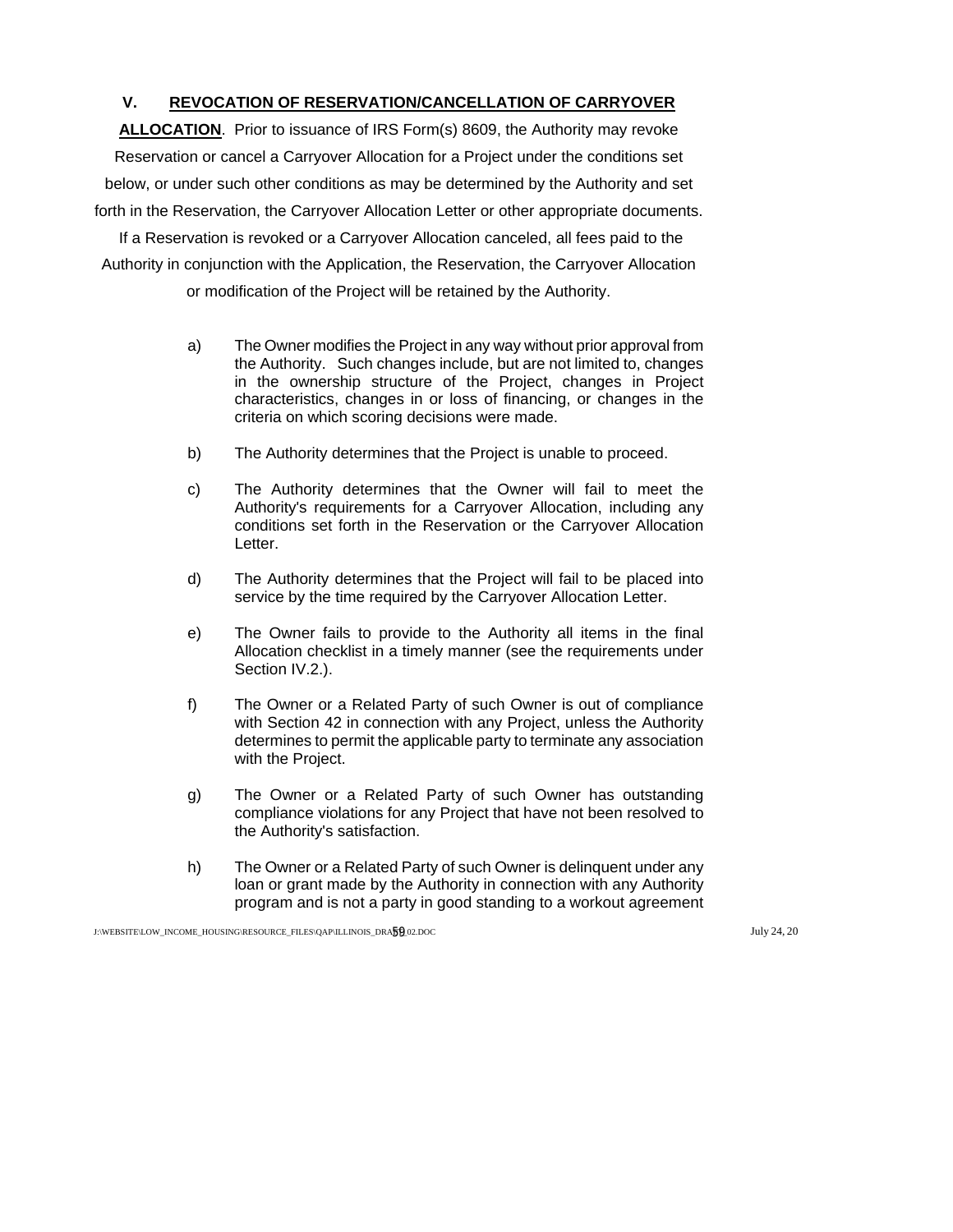with the Authority or has not satisfied any other requirements of the Authority in connection with that delinquency.

- i) The Owner or a Related Party of such Owner has an outstanding expense owed to the Authority in connection with any Authority program.
- j) The Authority has reason to believe that the Owner has materially misrepresented facts or has provided false information to the Authority in connection with the Project or in connection with any other Authority Program.
- k) The Owner is bankrupt or in a financial situation that jeopardizes the Project's completion and/or continued operation.
- l) The nonprofit participant in a Nonprofit Project withdraws or is removed, and is not replaced by another qualified nonprofit entity.

J:\WEBSITE\LOW\_INCOME\_HOUSING\RESOURCE\_FILES\QAP\ILLINOIS\_DRA**60**\_02.DOC **50 July 24, 20** July 24, 20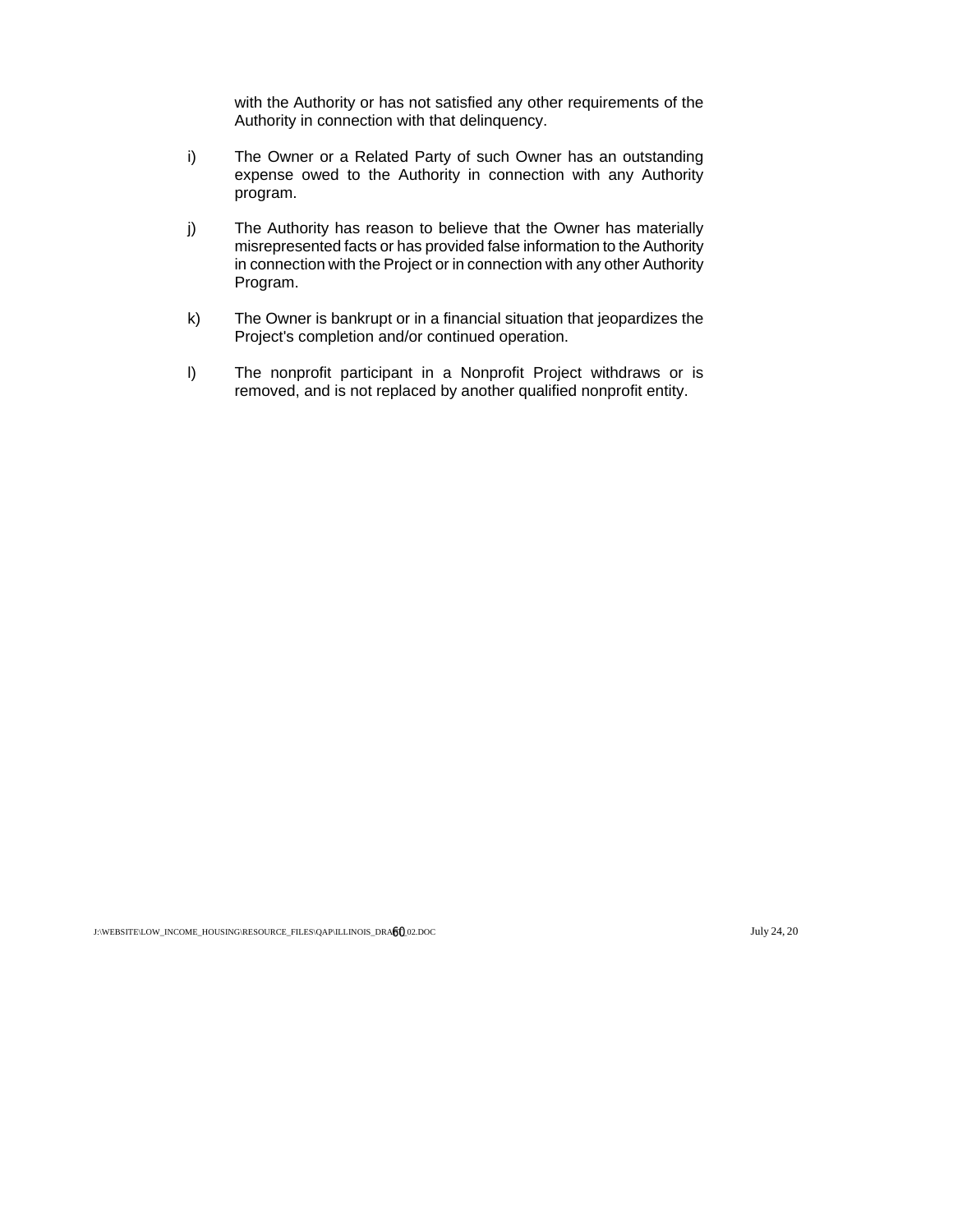## **VI. COMPLIANCE MONITORING**

- 1. Compliance Monitoring Procedures. Section 42(m)(1)(B) requires that the Authority establish procedures for (i) monitoring Projects for noncompliance with the provisions of Section 42 and (ii) reporting to the IRS any noncompliance found by the Authority. The Authority's obligation to monitor for compliance with the requirements of Section 42 does not make the Authority liable for an Owner's noncompliance nor does the Authority's failure to discover any noncompliance excuse such noncompliance. Furthermore, the Authority makes no representations or warranties in connection with any written or oral advice given by its staff to an Owner regarding compliance with Section 42 and the applicable Treasury regulations, rulings and issuances. The IRS is responsible for the proper interpretation and application of such rules. The Authority's monitoring activities include, but are not limited to, the following:
	- a. Review of the Owner's annual submission of a certification regarding compliance with Section 42 requirements;
	- b. Review of the Owner's submission of tenant certification/recertification forms, accompanied by supporting documentation; and
	- c. Periodic review of the physical conditions of the Project.

The monitoring and reporting requirements referenced in this section apply to all Projects, regardless of the date of Allocation of Tax Credits. In addition, it should be noted that the Authority's specific monitoring and reporting requirements are subject to change for a variety of reasons. Therefore, Owners are encouraged to contact the Authority regarding these issues when an Allocation of Tax Credits is made.

2. Compliance Monitoring Fee. The Authority charges an annual compliance

**Deleted:** *Note*: On January 1, 2001, new federal compliance monitoring regulations will become effective. The Authority=s compliance reference guide, described in Section VI.3., will be updated to detail these new requirements.¶

J:\WEBSITE\LOW\_INCOME\_HOUSING\RESOURCE\_FILES\QAP\ILLINOIS\_DRA**61**\_02.DOC **61 July 24, 20** July 24, 20

**Deleted:** =

**Deleted:** =

**Deleted:** =

**Deleted:** =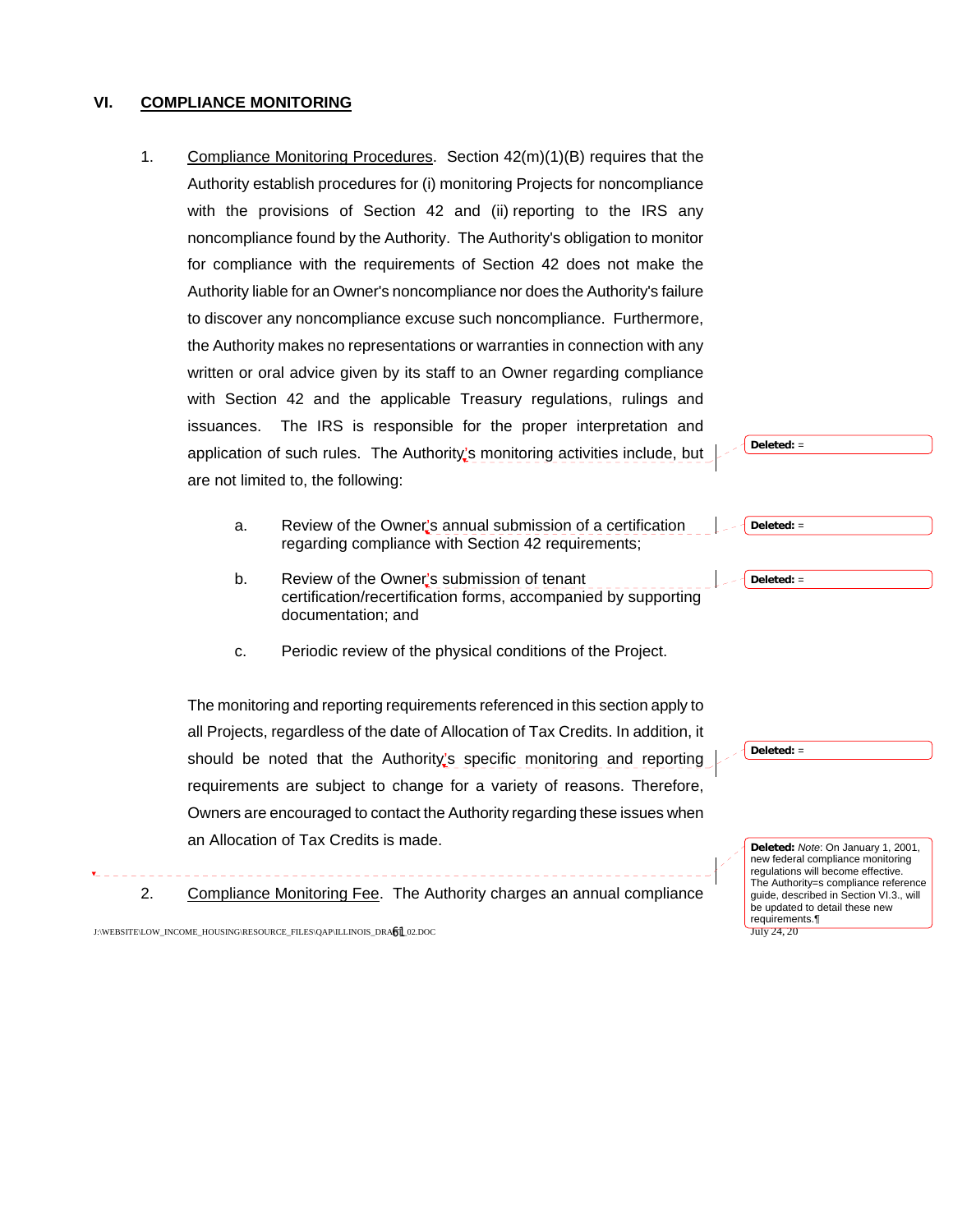monitoring fee associated with compliance monitoring. This fee is in addition to the application and/or reservation fee. The current monitoring fees are listed in **Attachment 5** and are subject to change.

**Deleted: 6**

3. Compliance Reference Guide. The Authority's monitoring procedures and reporting requirements are set forth in more detail in the "Low Income Housing Tax Credit Compliance Reference Guide," a copy of which is available upon request. Please direct requests to:

> Technical Services Department Illinois Housing Development Authority 401 North Michigan Ave., Suite 900 Chicago, Illinois 60611 Fax 312/832-2187

4. Compliance With the Fair Housing Act. The Owners are advised that compliance with the general public use requirement for Tax Credit Projects requires compliance with the Fair Housing Act, 42 U.S.C. Sections 3601 through 3619. Noncompliance with the Fair Housing Act by an Owner will constitute noncompliance with the general public use requirement, and shall be reported by the Authority as such to the Internal Revenue Service.

J:\WEBSITE\LOW\_INCOME\_HOUSING\RESOURCE\_FILES\QAP\ILLINOIS\_DRA**62**\_02.DOC **62 July 24, 20** July 24, 20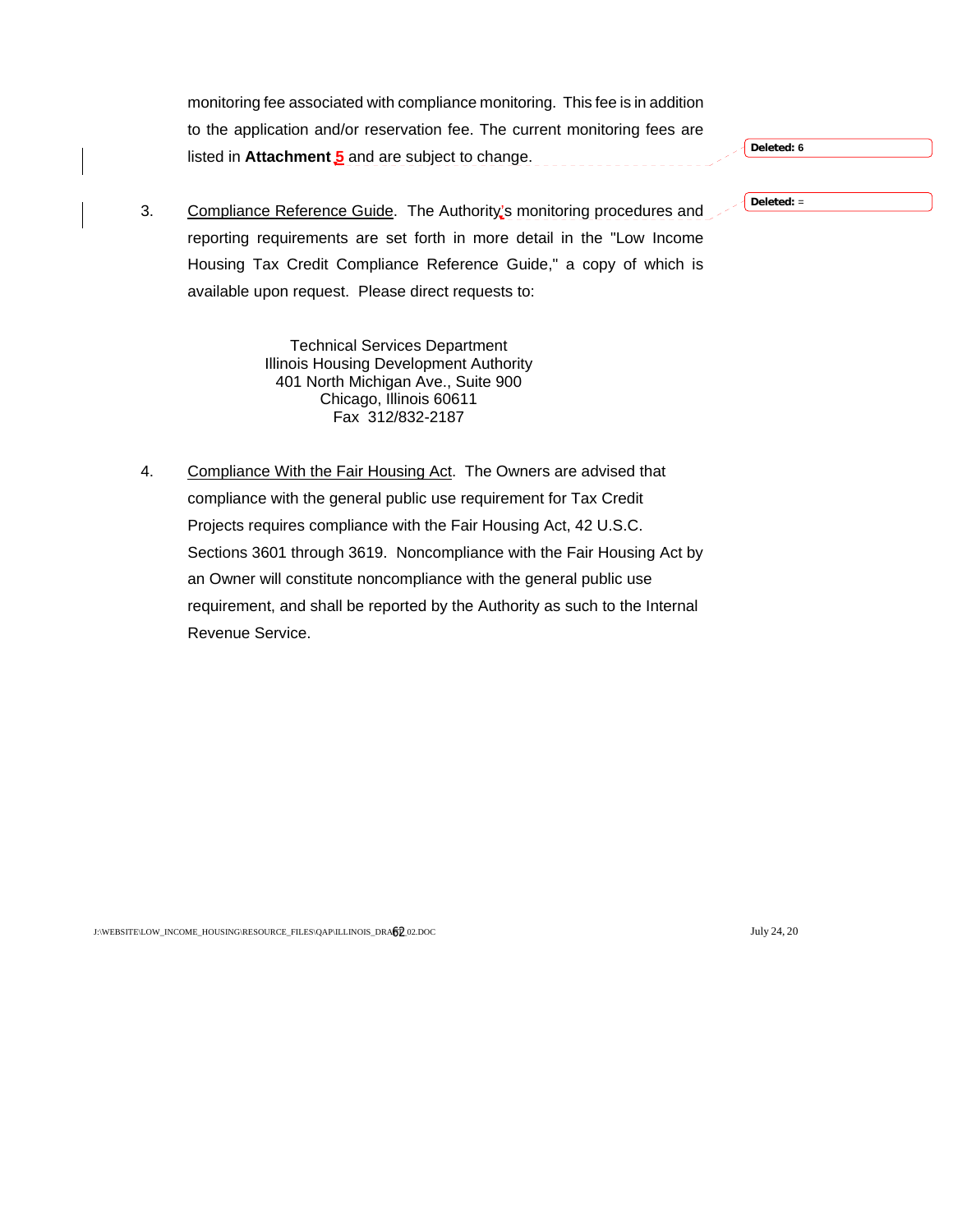# **VII. GENERAL PROVISIONS**

- 1. Code Changes Affecting This Plan. If, as a result of changes in the Code or otherwise, the IRS finds that any part of this Allocation Plan is not in compliance with Section 42, only that non-compliant part shall be considered as being out of compliance with Section 42.
- 2. Amendments/Waivers to This Allocation Plan. The Authority's procedures under this Allocation Plan are subject to change without notice. Except as required by Section 42, the Board may amend this Allocation Plan at any time and may waive the application of any or all requirements of this Allocation Plan.
- 3. Compliance with Federal and State Laws. The Authority's review of an Application is solely for its own purposes and the Owner of a Project may not rely upon the Authority's review as evidence of such Project's compliance with Federal or State law. The Authority's Allocation of Tax Credits for a Project shall not constitute a representation or warranty that the Project complies with Section 42 or any other laws and regulations governing Tax Credits including, but not limited to, the Fair Housing Act, 42 U.S.C. § 3601 et seq. The Owner is responsible to ensure that the Project complies with such laws and regulations. If the IRS disallows the Tax Credits for a Project, those Tax Credits may revert to the Authority for Reservation and Allocation to other Projects.
- 4. Employee Liability. No Member, officer, agent or employee of the Authority shall be personally liable concerning any matters arising out of or in connection with the review of an Application for, or a Reservation or Allocation of, Tax Credits, or the monitoring of a Project for compliance with Section 42.

J:\WEBSITE\LOW\_INCOME\_HOUSING\RESOURCE\_FILES\QAP\ILLINOIS\_DRA**6 B**. 02.DOC **53 July 24, 20** July 24, 20 July 24, 20

**Deleted:** '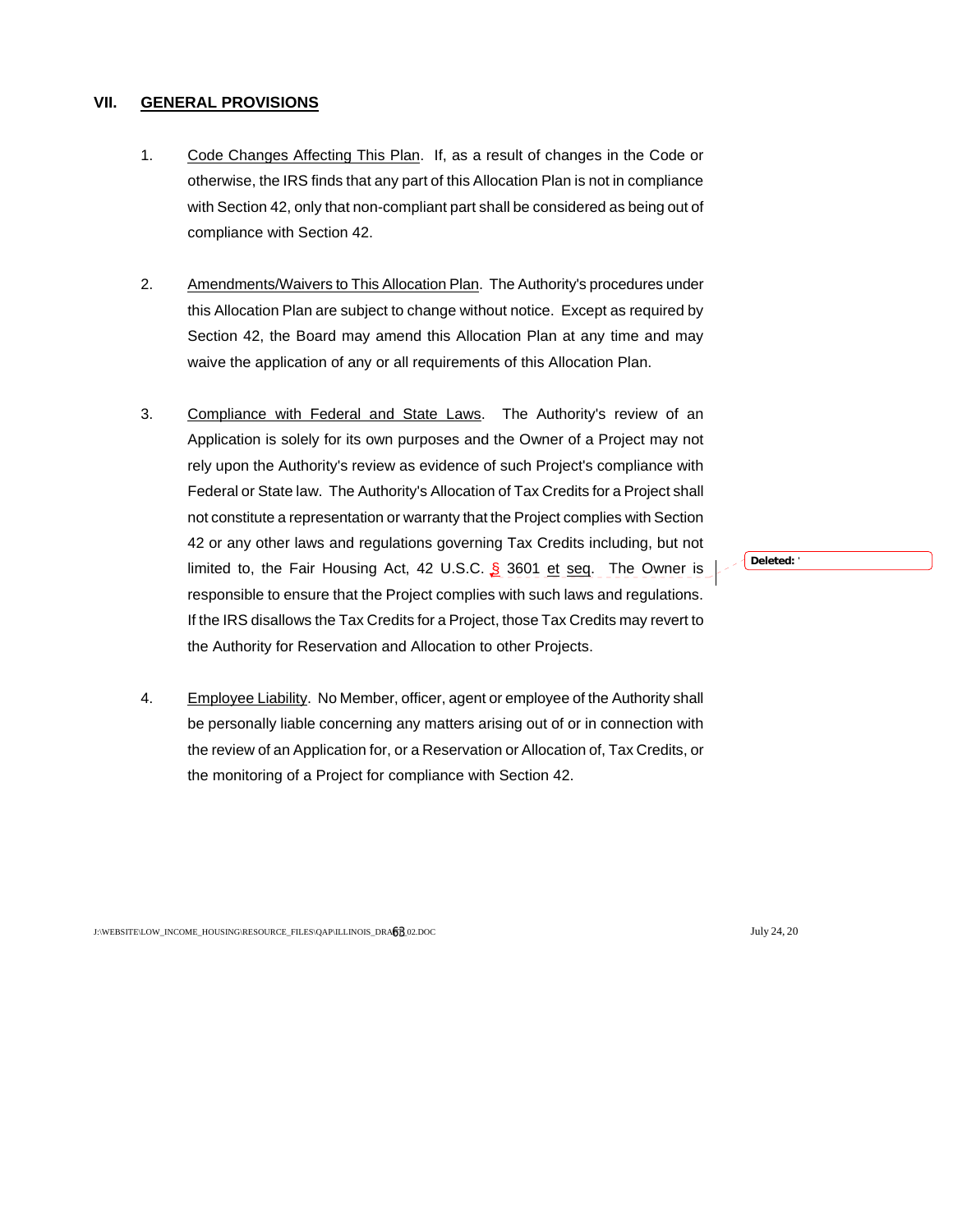- 5. IRS Authority. The Authority on behalf of itself, its Members, officers, agents and employees disclaims any and all liability that may arise in connection with the Allocation of Tax Credits for a Project and the disallowance or recapture of Tax Credits by the IRS.
- 6. Governor's Approval. This Allocation Plan shall go into effect when it has been approved by the Governor of the State.
- 7. Outside Legal Counsel. When the Authority deems it necessary to consult with outside legal counsel regarding Project-specific issues, such Project's Owner will be notified and will be responsible for payment for such legal services.
- 8. Notification to Owner. The Authority will send Reservation Letters and Carryover Allocation Letters by overnight courier. All other notices, demands, requests or communication may be sent by United States mail, postage prepaid, and will be deemed received three business days after proper deposit with the United States Postal Service.

J:\WEBSITE\LOW\_INCOME\_HOUSING\RESOURCE\_FILES\QAP\ILLINOIS\_DRA**671**\_02.DOC **64 July 24, 20** July 24, 20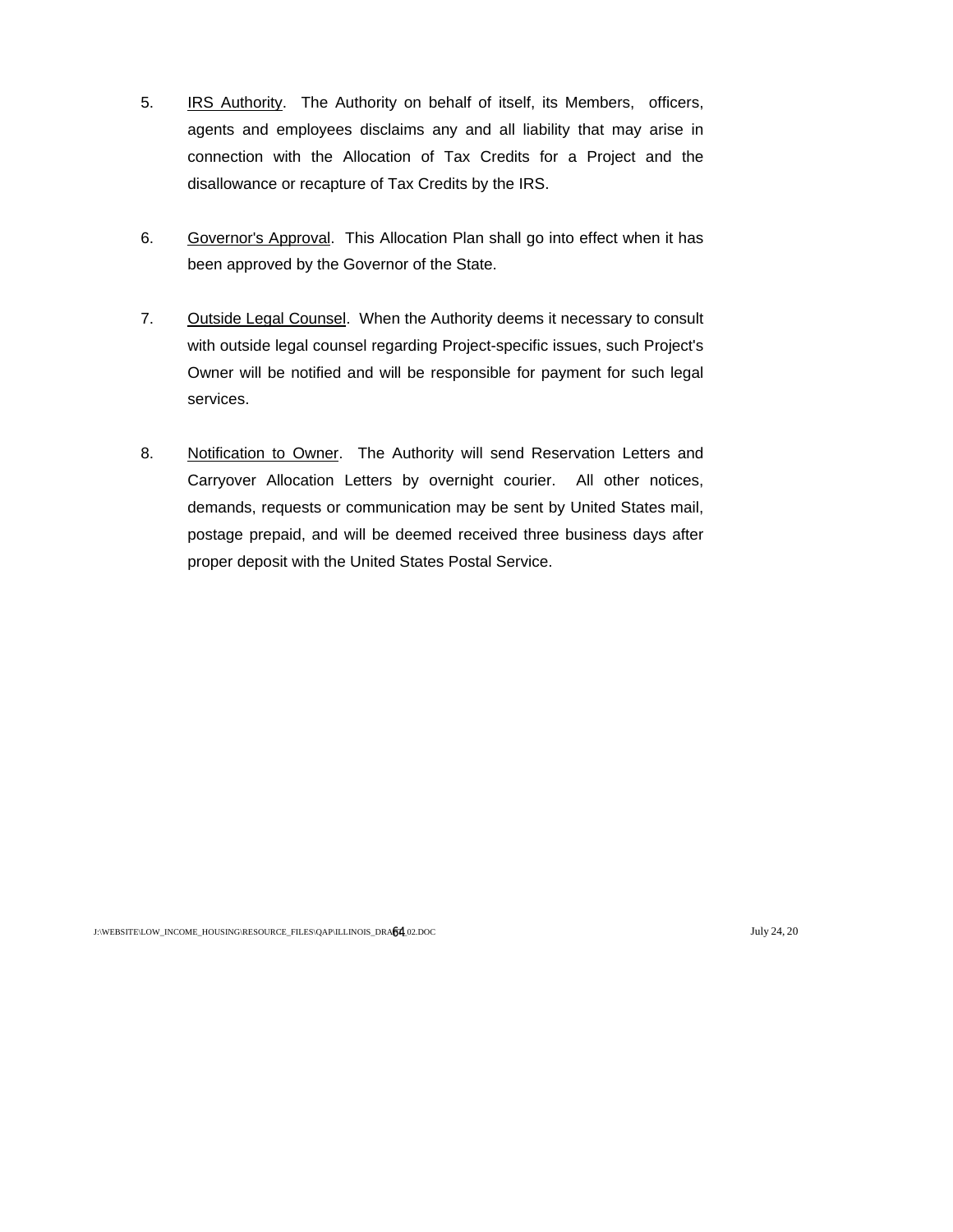## ATTACHMENT I

## **ILLINOIS HOUSING DEVELOPMENT AUTHORITY Site and Market Study Format For Properties 12 Units or Less, Acquisition/Rehab (with more than 80% occupancy) or Special Needs Populations**

## I. PROPOSED DEVELOPMENT

## A. Developer

Provide the name and address of developer or sponsor.

## B. General Description

Describe the proposed project in terms of project type (*e.g. moderate rehabilitation or new construction; congregate, elderly, family*) and Parking: Provide the number and type of parking spaces proposed. Evaluate the source of IHDA financing (*Low-Income Housing Tax Credit, Risk share, HOME, Affordable Housing Trust Fund*).

## C. General Location

Provide the name of city or community in which the site is located, street address (*if available*), nearest major intersection, distance from downtown Chicago (*if site is located in the Chicago metropolitan area*) or distance from downtown of closest major city (*if other than Chicago*).

## D. Description of Site Improvements

- 1. Buildings: Describe the number of buildings, stories and type (*high-rise with elevator, walk-up, town home, etc.*). Evaluate the appropriateness of the building design for the market and the intended tenant base.
- 2. Development Amenities: Describe the development amenities proposed for the property. Determine whether or not the amenities are appropriate and sufficient for the market and the intended tenant base.
- 3. Construction/Rehab: Describe the construction type of the buildings or in the case of Acquisition/Rehab projects list the rehabilitation to be performed (*e.g. brick, vinyl sided, concrete*). Note any problems the proposed construction type or façade, or the planned rehabilitation may have with market acceptance.

J:\WEBSITE\LOW\_INCOME\_HOUSING\RESOURCE\_FILES\QAP\ILLINOIS\_DRAFT\_02.DOC 65

November 1, 2001

 $\mathbf{I}$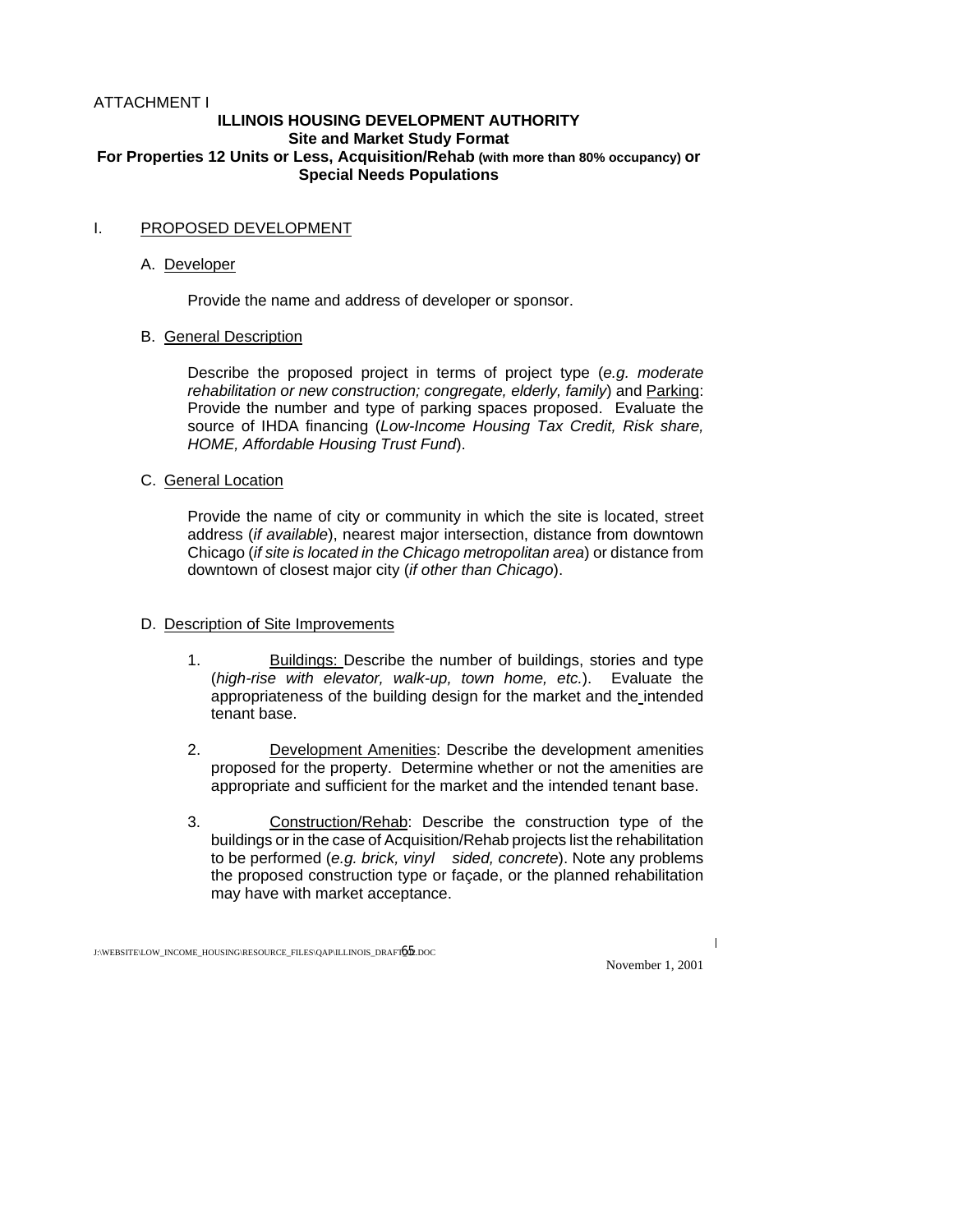## E. Apartment Details

Describe the proposed project at the unit level including: unit types, number of units, square footage and proposed rents for both market rate and income restricted/affordable units. It should be noted if the proposed rents do or do not include tenant paid heating, cooling, cooking expenses. Describe the unit amenities. Evaluate the appropriateness of the proposed unit mix, unit size, rents and amenities for the market and the targeted tenant population.

F. Tenant Displacement (for Acquisition/Rehab projects only)

Evaluate the current tenant households to determine the extent to which any or all may be displaced due to the planned acquisition/rehab. Discuss your evaluation.

## II. FIELD OBSERVATIONS

- A. Site (for Acquisition/Rehab projects only)
	- 1. Access to Site: Note the street(s) which will provide access to the site and evaluate the accessibility of the site in terms of local public transportation, parking and major thoroughfares.
	- 2. Site Marketability: Describe and evaluate the location of the site in terms of its visibility and marketability.
- B. Adjacent Land
	- Adjacent Land Use: Detail the use of land located directly north, south, west and east of the site. Possible environmental problems and objectionable adjacent land use should be noted.
	- Neighborhood Description: Describe the neighborhood in which the development will be located and evaluate the appropriateness of the proposed project within that setting.

## III. MARKET AREA CHARACTERISTICS:

A. Market Area

Define the primary and any secondary market area for the property. Include a description of how the market was determined (*ex. geographic boundaries, population surveys, etc.*).

J:\WEBSITE\LOW\_INCOME\_HOUSING\RESOURCE\_FILES\QAP\ILLINOIS\_DRAFT\_02.DOC 66

November 1, 2001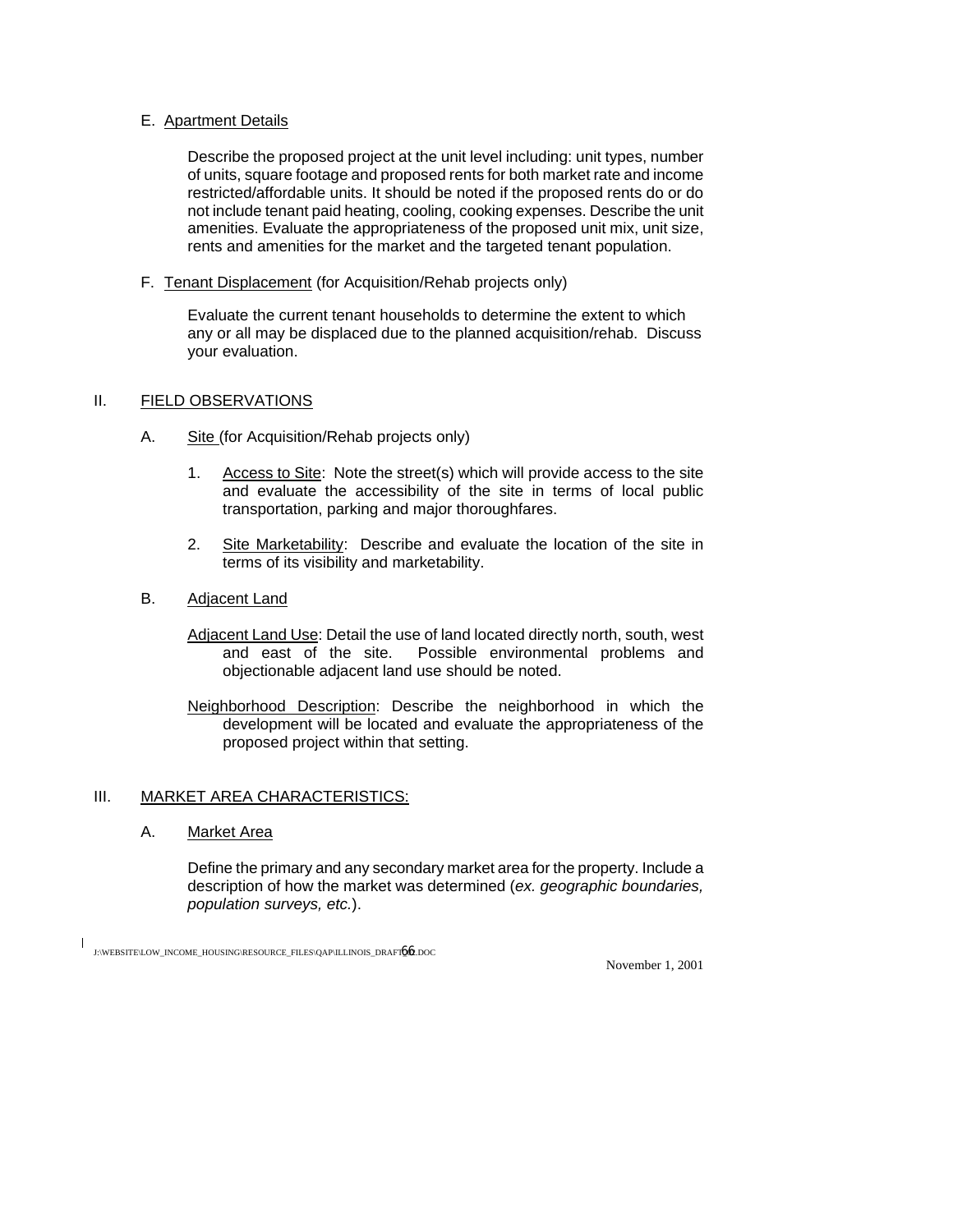B. Population/Demographic Characteristics (for Acquisition/Rehab projects only)

Include the most current population/household data (*typically from the Census)* for both the defined primary and secondary market areas. Provide the percentage increase or decrease from the previous Census and any future projections.

The following data should be included in this demographic analysis: general population, number of households, and population and households by age (for elderly projects).

# IV. HOUSING MARKET CHARACTERISTICS

- A. Comparable Analysis
	- 1. Comparable Properties: Present a narrative description of each comparable in the rental market. Include information regarding the unit and development amenities offered, the condition of the property and occupancy information when available. A detailed summary of these developments in table format (*as shown in Exhibit 1*) should also be included.
	- 2. Comparison of Market Area Rental Market: Provide a comparison summary of the proposed development and the competing market-area rental developments detailed above. The summary is to include rent, square footage and unit composition comparisons. If no comparable developments exist within the market area, the mean gross rent for the area and the census tract in which the site is located should be examined. A final statement of the proposed property's position in the rental market compared to the current rental market should be made. This statement should also indicate whether this position is acceptable and give reasons for the proposed developments acceptability.
	- 3. Proposed Project and Market Rate Property Data (For projects with deep subsidy only i.e. Section 8 or Section 515): Provide data pertaining to the proposed project's current contract rents by unit type. Additionally, provide both a narrative and table discussion of comparable market-rate properties in terms of location, development size, amenities, and current rent levels by unit type.

J:\WEBSITE\LOW\_INCOME\_HOUSING\RESOURCE\_FILES\QAP\ILLINOIS\_DRAFT\_02.DOC 67

November 1, 2001

 $\mathbf{I}$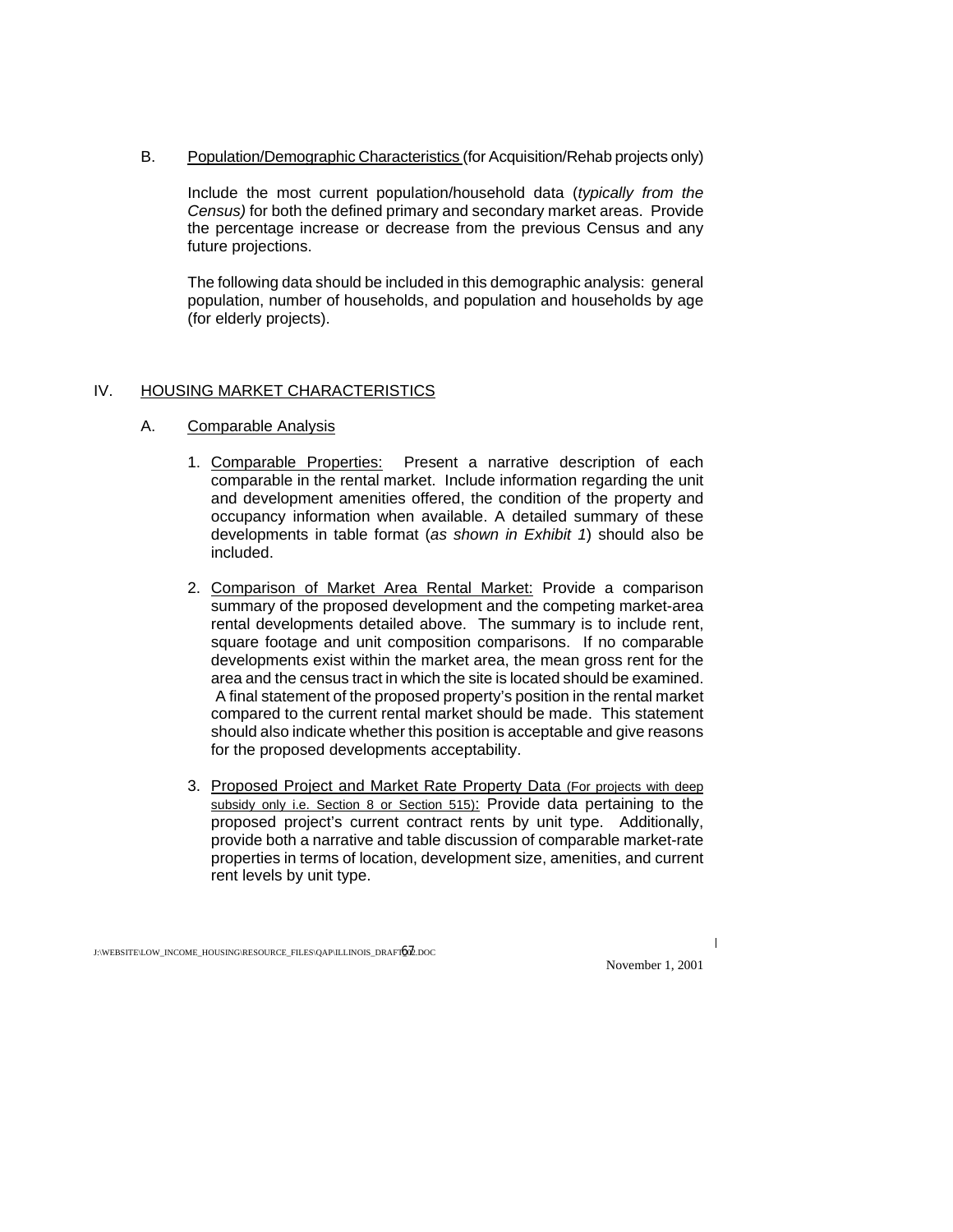V. AFFORDABILITY/DEMAND (This section is not required for occupied projects with deep subsidies i.e. Section 8)

## A. Affordable Rent Analysis

Calculate what percentage of a household's monthly income will be required for rent, utilizing maximum income limits and proposed rents. Provide a range of affordability, based on annual income by calculating the minimum monthly income a household can make and still afford the proposed rent. Please indicate the percentage of household income used to determine the minimum annual income affordability. Note: historically the Authority has considered 35% of monthly household income for family households and 45% of monthly income for elderly households as a reasonable threshold for affordability. This data should be presented in table format, using the following example.

**Formatted**

J:\WEBSITE\LOW\_INCOME\_HOUSING\RESOURCE\_FILES\QAP\ILLINOIS\_DRAFT\_02.DOC 68

 $\begin{array}{c} \hline \end{array}$ 

November 1, 2001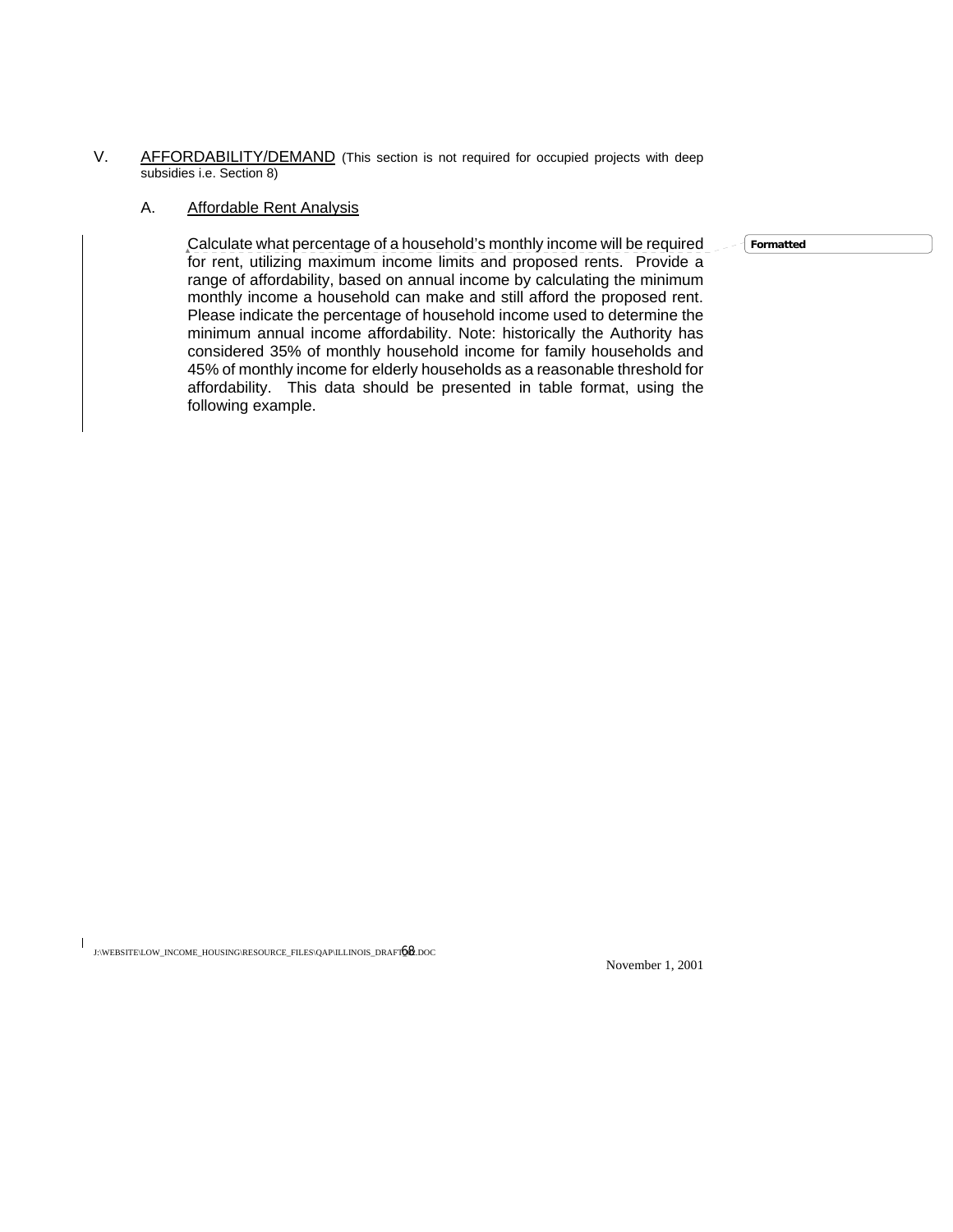| 1 Person  | 2 Person  | 3 Person  | 4 Person  |
|-----------|-----------|-----------|-----------|
| Household | Household | Household | Household |

#### *Very Low Income Units*

(X% median income)

#### 1 BR Units

Maximum Income Limit for Household Size Proposed Monthly Rent Plus Utilities Rent as % of Maximum Monthly Income Minimum Income Needed for Affordability (Based on X % of Monthly Income)

#### 2 BR Units

Maximum Income Limit for Household Size Proposed Monthly Rent Plus Utilities Rent as % of Maximum Monthly Income Minimum Income Needed for Affordability (Based on X % of Monthly Income)

#### *Low Income Limits*

(X% median income)

#### 1 BR Units

Maximum Income Limit for Household Size Proposed Monthly Rent Plus Utilities Rent as % of Maximum Monthly Income Minimum Income Needed for Affordability (Based on X % of Monthly Income)

## 2 BR Units

Maximum Income Limit for Household Size Proposed Monthly Rent Plus Utilities Rent as % of Maximum Monthly Income Minimum Income Needed for Affordability (Based on X % of Monthly Income)

> B. Housing Need (This section need only be performed for those projects that will serve a special needs population)

Discuss the demand/need for a project targeting the proposed special needs population. This should include, but not be limited to, information garnered from area service providers, which assist the proposed project's target population.

J:\WEBSITE\LOW\_INCOME\_HOUSING\RESOURCE\_FILES\QAP\ILLINOIS\_DRAFT\_02.DOC 69

November 1, 2001

 $\begin{array}{c} \hline \end{array}$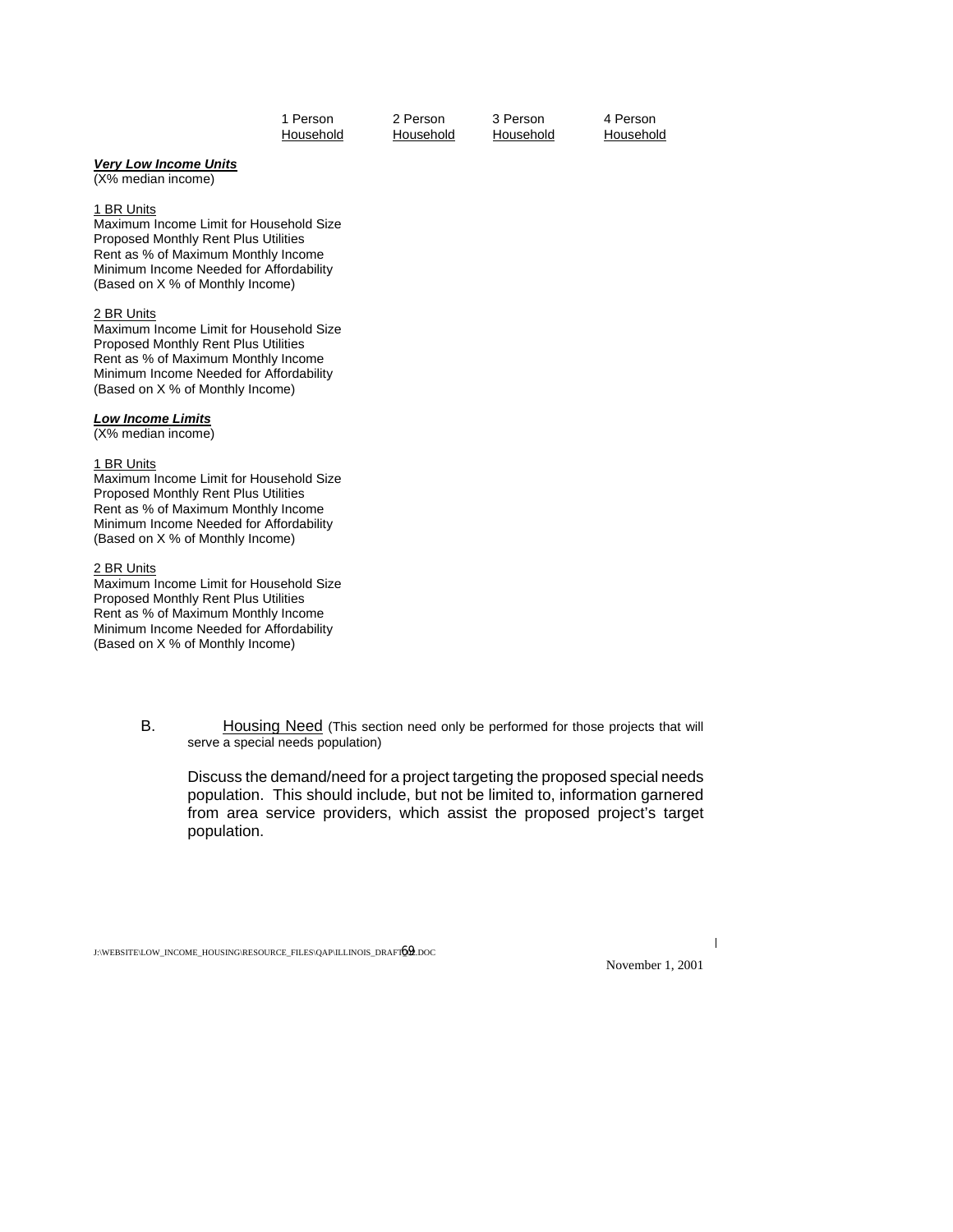## VI. CONCLUSIONS AND RECOMMENDATIONS

## A. Conclusions

Provide strengths and weakness of the proposed property in terms of the area's rental market and the income restricted population to be served. Assess the demand for housing based on the current absorption rates and vacancy figures of existing developments. In addition, provide an evaluation of how the proposed property is positioned in the marketplace taking into consideration unit mix, bedroom size, square footage and rents to the market average and to the most comparable existing development(s).

## B. Recommendations

 Based on the findings summarized in the conclusion, provide recommendation regarding whether to accept the property as proposed, accept the property with changes or to decline the property. If a change is recommended, state the reason for the change and provide an alternative that would fit the market. If the recommendation is to decline a property, provide justification for this conclusion.

*(Generally, recommended changes involve a reconfiguration of the proposed amenities, unit mix, unit type, square footage or rents. Most recommendations to decline a property occur when the recommended changes are too numerous or the market conditions do not support the property).*

## VII. APPENDIX

Include both a site map and a map of the primary and secondary market areas denoting the subject property and comps. Also include: color photographs of the site and comparable developments; the market area comparable survey (*see Exhibit 1);* and other affordable housing list (*see Exhibit 2*).

J:\WEBSITE\LOW\_INCOME\_HOUSING\RESOURCE\_FILES\QAP\ILLINOIS\_DRAFT\_02.DOC 70

November 1, 2001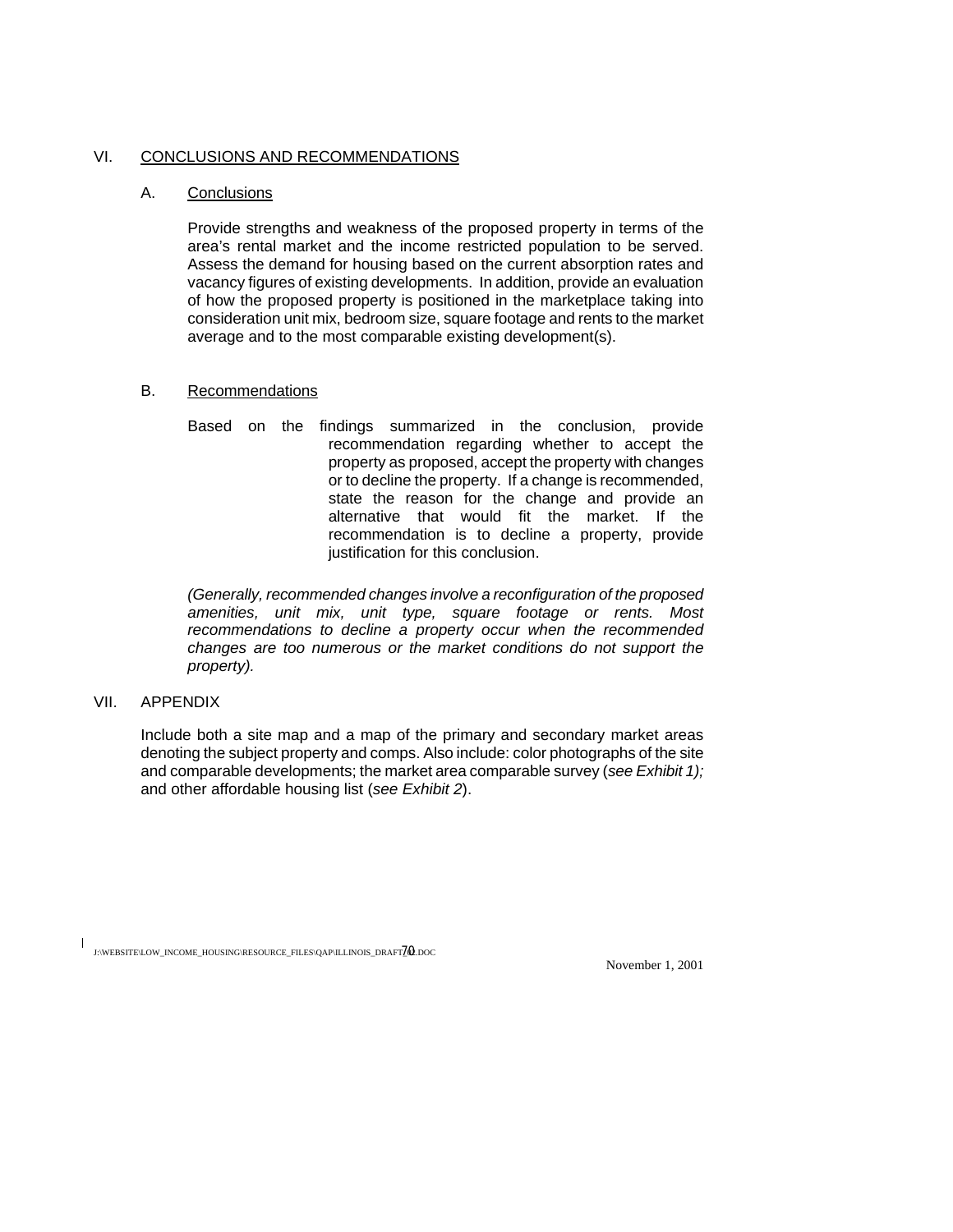## **EXHIBIT** 1

# **Comparable Properties**

| Development<br>Name/Address          |                 | Year<br><b>Built</b> | Total<br>Units | Unit<br><b>Type</b> | <b>Units By</b><br><b>Type</b> | Rent<br>Range | Sq. Ft.<br>Range | Rent/Sq.<br>Ft. Range |           |  |
|--------------------------------------|-----------------|----------------------|----------------|---------------------|--------------------------------|---------------|------------------|-----------------------|-----------|--|
| <b>Main Street Apts.</b>             |                 | 1999                 | 99             | 1 BR                | 33                             | \$693         | 650              | \$1.06                |           |  |
| 123 Main Street                      |                 |                      |                | $2$ BR              | 33                             | \$836         | 857              | \$0.97                |           |  |
| Your Town, IL                        |                 |                      |                | 3 BR                | 33                             | \$970         | 1,026            | \$0.95                |           |  |
| <b>Phone Number:</b>                 | $123 -$<br>1234 |                      |                |                     |                                |               |                  |                       |           |  |
| Occupancy:                           | 100%            |                      |                |                     |                                |               |                  |                       |           |  |
| <b>Utilities:</b>                    | Incl.           |                      |                |                     |                                |               |                  |                       |           |  |
| <b>Amenities:</b>                    | Pool            |                      |                |                     |                                |               |                  |                       |           |  |
| <b>Comments:</b>                     | Good<br>Cond.   |                      |                |                     |                                |               |                  |                       |           |  |
| Weighted<br>Average Rent/Sq.<br>Ft.: |                 |                      |                |                     |                                |               |                  |                       |           |  |
|                                      |                 |                      |                |                     |                                |               |                  |                       | Formatted |  |

J:\WEBSITE\LOW\_INCOME\_HOUSING\RESOURCE\_FILES\QAP\ILLINOIS\_DRAFT\_02.DOC 71

November 1, 2001

 $\bar{1}$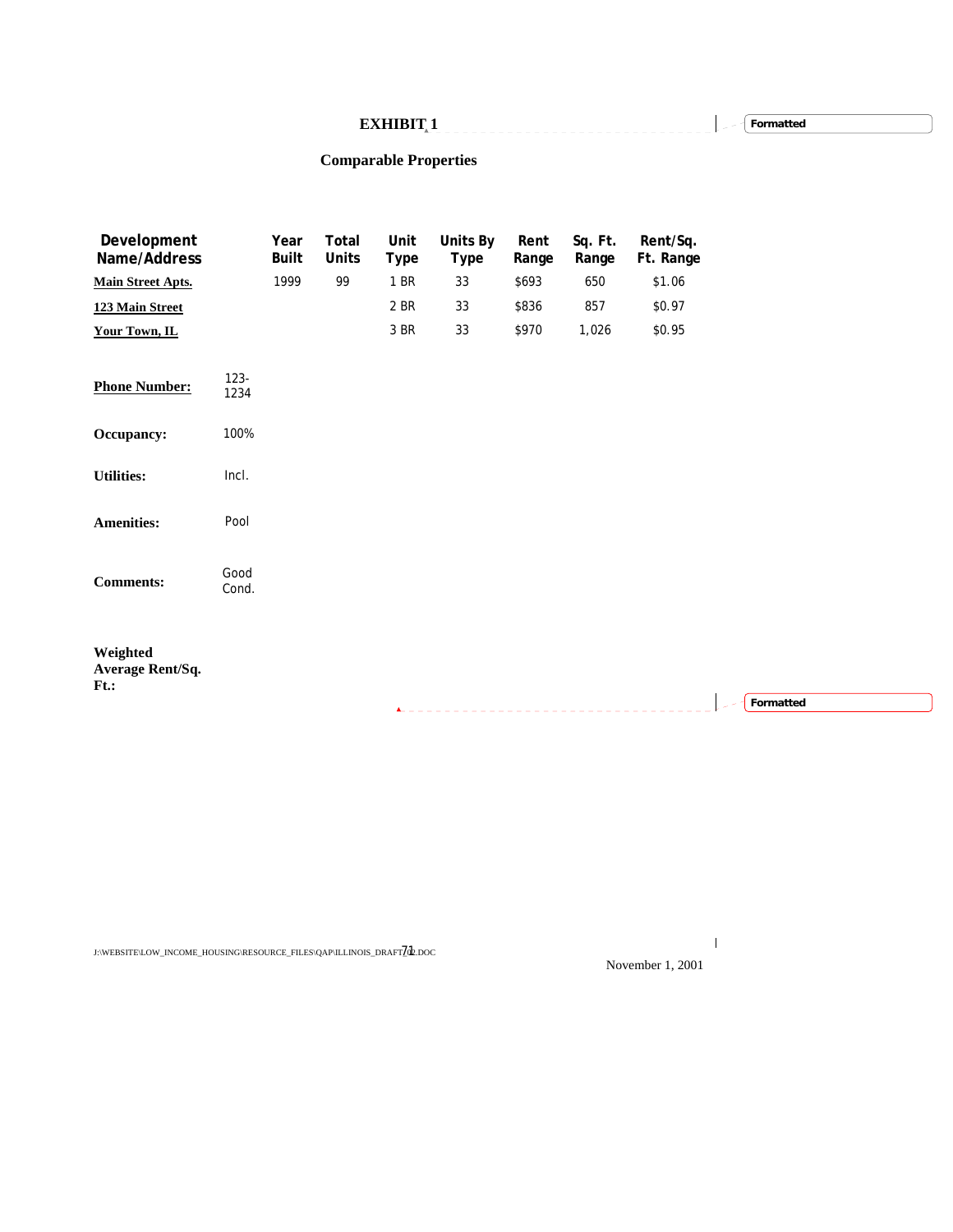# **EXHIBIT 2**

 $\overline{\phantom{a}}$ 

 $\mathbf{l}$ 

## **Formatted**

# **Sample format for the Summary of Market Area Affordable Housing**

| <b>Development</b><br><b>Name/Address</b><br><b>City/Zip Code</b> | County             | <b>Phone</b><br><b>Number</b> | <b>Tenant Base</b> | <b>Bedroom</b><br><b>Types</b> | <b>Affordable</b><br><b>Housing</b><br>Program | <b>Total</b><br><b>Number</b><br>of Units |
|-------------------------------------------------------------------|--------------------|-------------------------------|--------------------|--------------------------------|------------------------------------------------|-------------------------------------------|
| City<br>Apartments                                                | McClean            | 123-1234                      | Elderly            |                                | Section 8                                      | 100                                       |
|                                                                   |                    |                               |                    |                                |                                                |                                           |
| <b>Low Income</b>                                                 | <b>Development</b> | <b>Overall</b>                | <b>Tenant</b>      | <b>Comments</b>                |                                                |                                           |
| <b>Units</b>                                                      | <b>Condition</b>   | <b>Occupancy</b>              | <b>Demographic</b> |                                |                                                |                                           |
| 100                                                               | Adequate           | 100%                          | 50% of<br>median   | none                           |                                                |                                           |
|                                                                   |                    |                               |                    |                                |                                                |                                           |

J:\WEBSITE\LOW\_INCOME\_HOUSING\RESOURCE\_FILES\QAP\ILLINOIS\_DRAFT\_02.DOC 72

November 1, 2001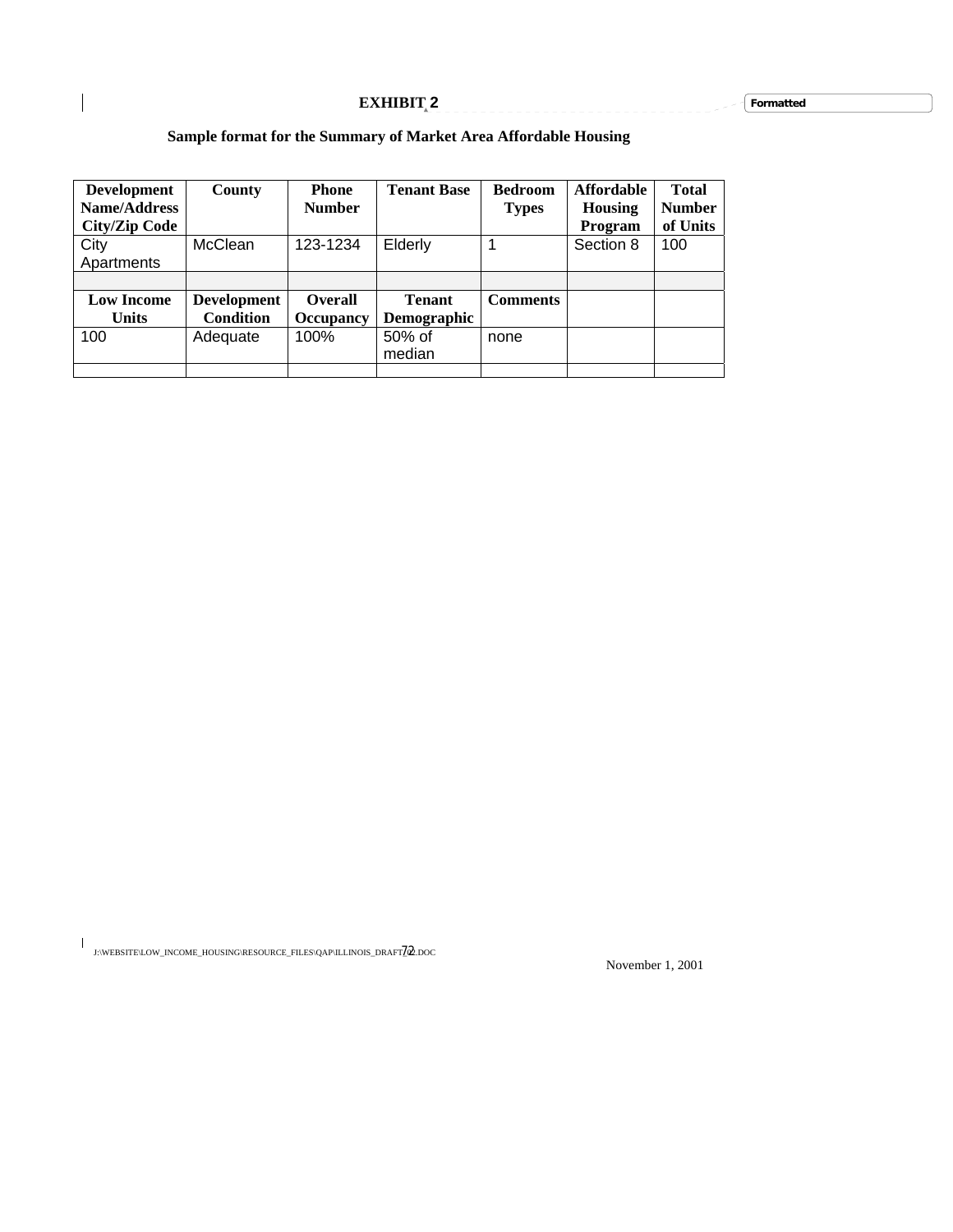## **ILLINOIS HOUSING DEVELOPMENT AUTHORITY Site and Market Study Format For Supportive Living Facilities**

## I. PROPOSED DEVELOPMENT

## G. Developer

Provide the name and address of developer or sponsor.

## H. General Description

Describe the proposed project in terms of project type (*e.g. moderate rehabilitation or new construction*) and source of IHDA participation (*Low-Income Housing Tax Credit, Risk share, HOME, Affordable Housing Trust Fund*).

## I. General Location

Provide the name of city or community in which the site is located, street address (*if available*), nearest major intersection, distance from downtown Chicago (*if site is located in the Chicago metropolitan area*) or distance from downtown of closest major city (*if other than Chicago*).

## J. Site Description

Describe the site in terms of size (*square feet or number of acres*), topography and vegetation covering of site. Evaluate the proposed project's layout in relation to the site's physical attributes and the appropriateness of the site's location for the intended tenant base.

## K. Description of Site Improvements

- 1. Buildings: Describe the number of buildings, stories and type (*high-rise, mid-rise, etc.*). Evaluate the appropriateness of the building design for the intended tenant base.
- 2. Development Amenities: Describe the development's amenities. Determine whether or not these are appropriate and sufficient for the intended tenant base.
- 3. Supportive Services: Describe the supportive services to be offered at the development. Determine whether these services are appropriate and sufficient for the intended tenant base.

J:\WEBSITE\LOW\_INCOME\_HOUSING\RESOURCE\_FILES\QAP\ILLINOIS\_DRAFT\_02.DOC 73

November 1, 2001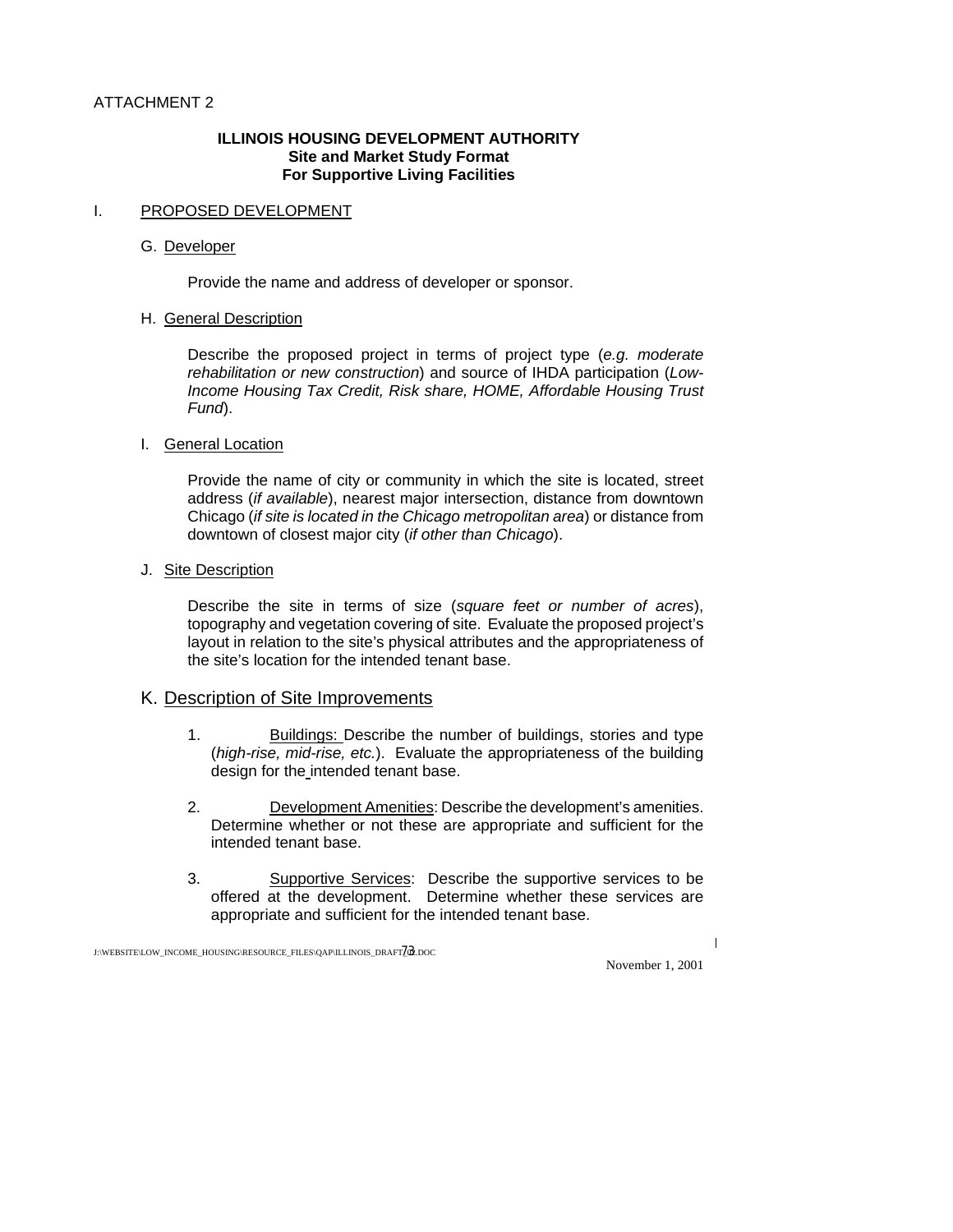## L. Apartment Details

Describe the proposed project at the unit level including: unit types, number of units, square footage and proposed rents for both market rate and income restricted/affordable units.

## II. FIELD OBSERVATIONS

- A. Site
	- 1. Access to Site: Note the street(s) which will provide access to the site and evaluate the accessibility of the site in terms of local public transportation, parking and major thoroughfares.
	- 2. Site Marketability: Describe and evaluate the location of the site in terms of its visibility and marketability.

## III. MARKET AREA CHARACTERISTICS:

## A. Market Area

Define the primary and any secondary market area for the property. Include a description of how the market was determined (*ex. geographic boundaries, population surveys, etc.*).

## B. Area Services

Describe and evaluate the availability of area services (particularly medical) as related to the intended tenant base.

## C. Population/Demographic Characteristics

Include the most current demographic data (*typically from the Census)* for both the defined primary and secondary market areas for the intended tenant base (*typically those 75 years old or older*). Provide the percentage increase or decrease from the previous Census and any future projections.

The following data should be included in this demographic analysis: general population, number of households, population and households over age 75, and distribution of households by income. Indicate the source of the demographic data.

J:\WEBSITE\LOW\_INCOME\_HOUSING\RESOURCE\_FILES\QAP\ILLINOIS\_DRAFT\_02.DOC 74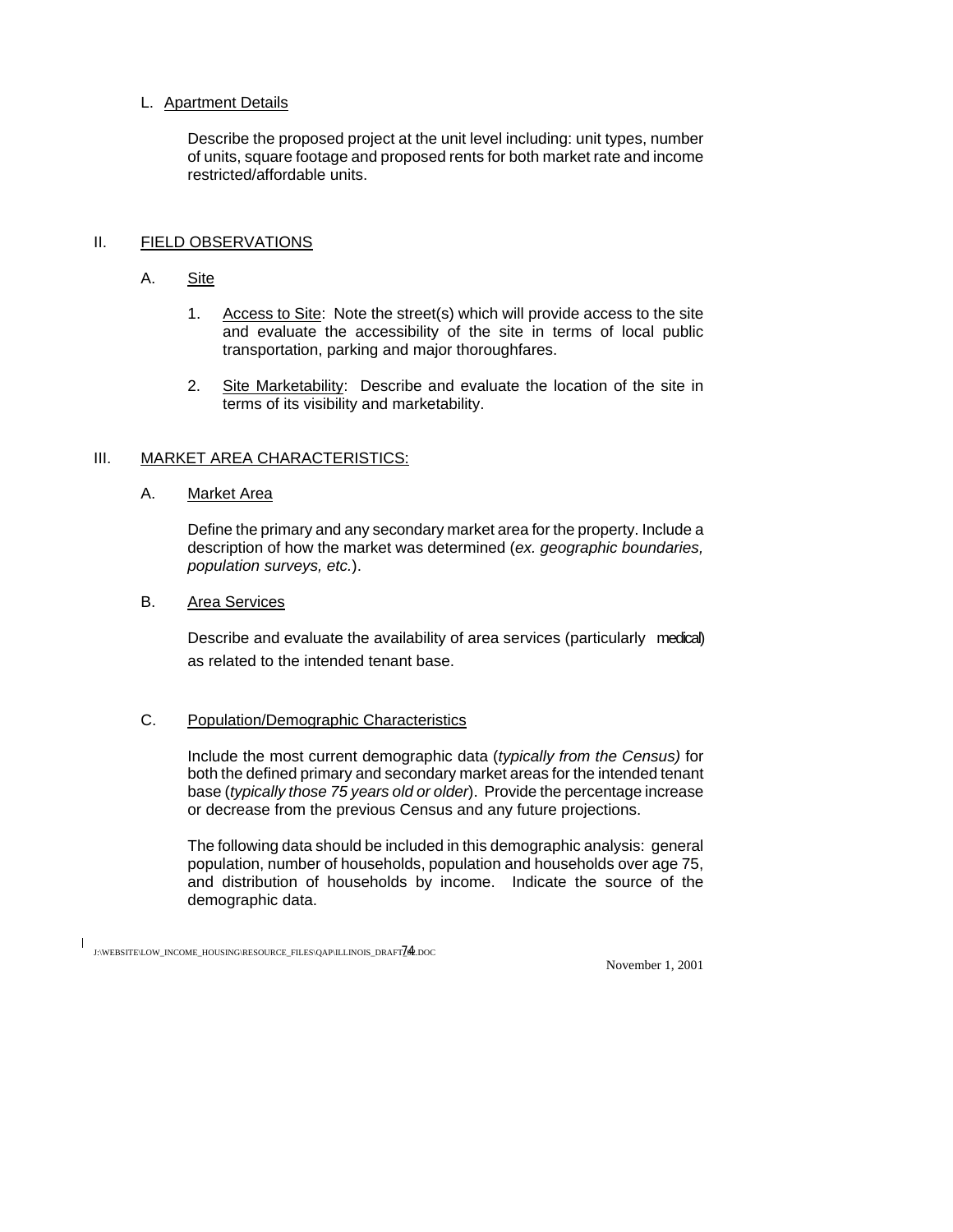## IV. HOUSING MARKET CHARACTERISTICS

## A. Comparable Analysis

- 1. Comparable Properties: Present a narrative description of each supportive living facility in the market area. Include information regarding the unit and development amenities/services offered, the condition of the property and occupancy information when available. A detailed summary of these developments in table format should also be included.
- 2. Comparison of Market Area Rental Market: Provide a comparison summary of the proposed development and the competing market-area developments detailed above. The summary is to include rent, square footage and unit composition comparisons. If no comparable developments exist within the market area, the mean gross rent for the area should be examined. A final statement of the proposed property's position in the market compared to the current available options should be made. This statement should also indicate whether this position is acceptable and give reasons for the proposed development's acceptability.

## V. POTENTIAL MARKET

**Formatted**

## A. Penetration Rate

Calculate the penetration rate for each income strata (*market rate, 80%, 60%, 50%, etc.*) proposed. Penetration rate is calculated as follows: divide the number of the proposed units, within each income strata, by the total number of income/age eligible (75+) households. The number of households should be based on those households at the minimum annual income as determined above, in Section A, up to the maximum income level for a given income strata. Also calculate an overall penetration rate for the property based on the total number of proposed units. Indicate if the penetration rates are at acceptable percentages and why. Note: historically the Authority has considered 5% – 7% penetration rate to be a reasonable maximum penetration rate for a given income strata/property.

**In addition** to IHDA's penetration rate analysis explained above, differing methodologies of penetration rate analysis may be utilized in the report and presented at this point. Please thoroughly explain the methodology used and any benchmark figures utilized.

J:\WEBSITE\LOW\_INCOME\_HOUSING\RESOURCE\_FILES\QAP\ILLINOIS\_DRAFT\_02.DOC 75

November 1, 2001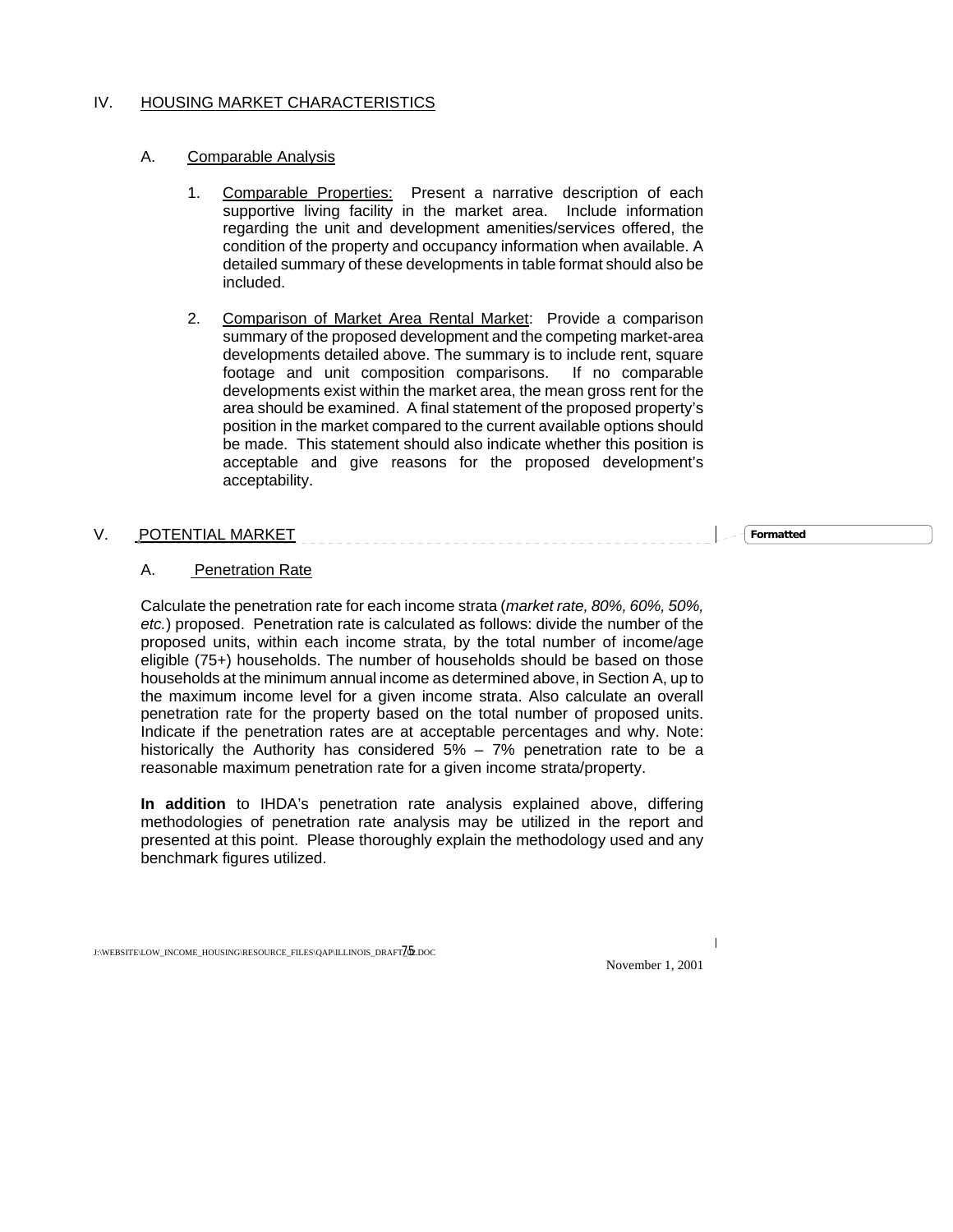## C. Absorption Rate

Project the amount of time expected to achieve stabilized occupancy (95%) at the proposed development based on the average number of units leased per month at comparable supportive living properties. If this information is not available explain why the data was not available.

## VI. IMPACT ON OTHER AFFORDABLE HOUSING AND MARKET RATE HOUSING

## A. Impact on Other IHDA Independent Elderly or Supportive Living Properties

Evaluate the impact the proposed property will have on the occupancy of existing IHDA elderly or supportive living properties in the market area. Discuss whether or not the proposed property will significantly reduce the tenancy of established IHDA properties and provide attributing factors for your conclusion. **A list of all IHDA properties is available on 3 ½ inch floppy in both Lotus and EXCEL format. For a copy of the disk, email your request to lsomers@ihda.org or call (312) 836-5374. Similar data is also available on the IHDA web page @ www.ihda.org. To access this information choose Rental Info. on the home page.** 

## VII. CONCLUSIONS AND RECOMMENDATIONS

## A. Conclusions

Provide strengths and weakness of the proposed property in terms of the area's market and the income restricted population to be served. Assess the demand for housing based on the current absorption rates and vacancy figures of existing developments. In addition, provide an evaluation of how the proposed property is positioned in the marketplace.

## B. Recommendations

Based on the findings summarized in the conclusion, provide a recommendation regarding whether to accept the property as proposed, accept the property with changes or to decline the property. If a change is recommended, state the reason for the change and provide an alternative that would fit the market. If the recommendation is to decline a property, provide justification for this conclusion.

*(Generally, recommended changes involve a reconfiguration of the proposed amenities, unit mix, unit type, square footage or rents. Most recommendations to decline a property occur when the recommended changes are too numerous or the market conditions do not support the property).*

J:\WEBSITE\LOW\_INCOME\_HOUSING\RESOURCE\_FILES\QAP\ILLINOIS\_DRAFT\_02.DOC 76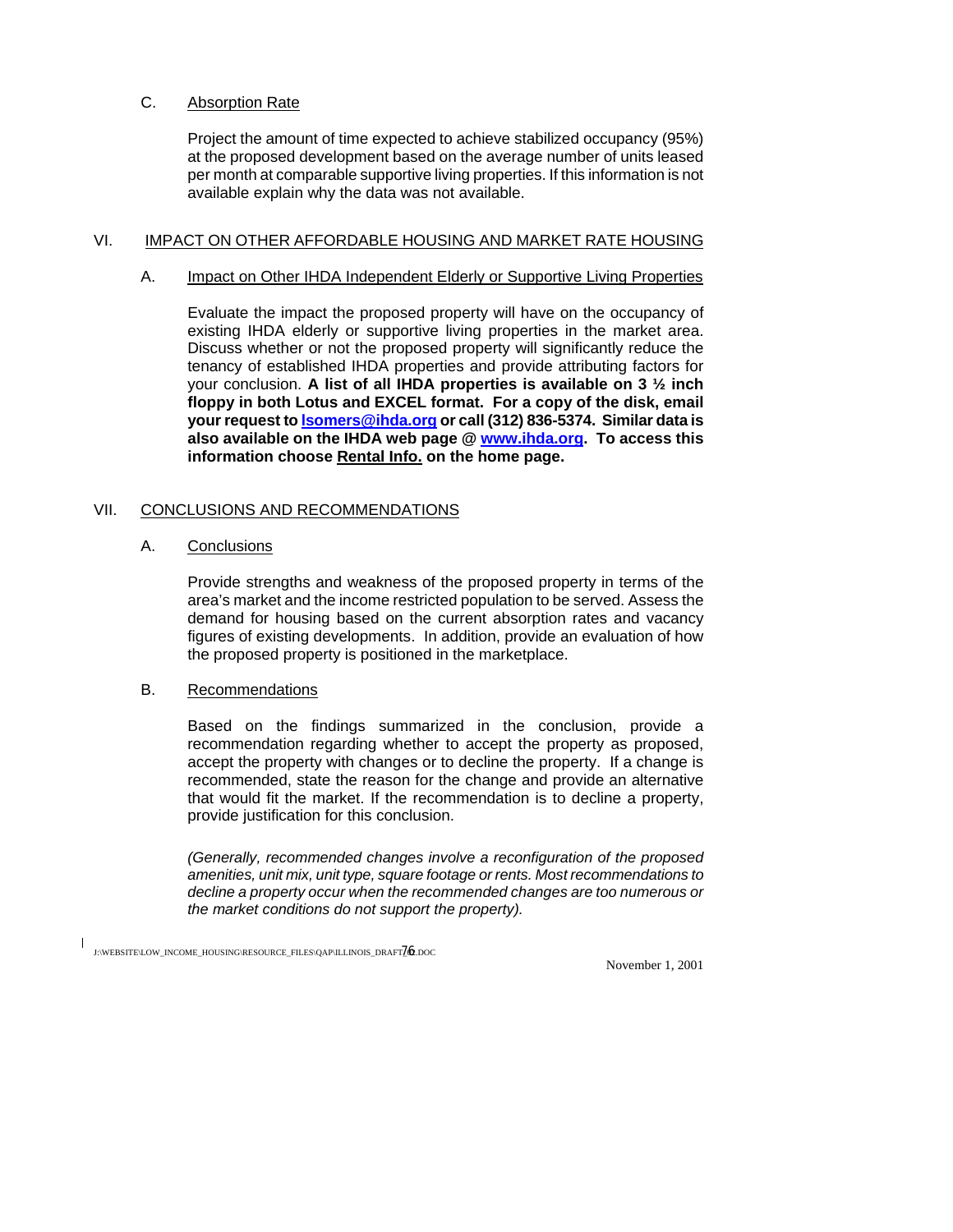## APPENDIX

Include a map of the primary and secondary market areas denoting the subject property and comps, a site map, color photographs of the site and comparable developments, the market area comparable survey.

J:\WEBSITE\LOW\_INCOME\_HOUSING\RESOURCE\_FILES\QAP\ILLINOIS\_DRAFT\_02.DOC 77

November 1, 2001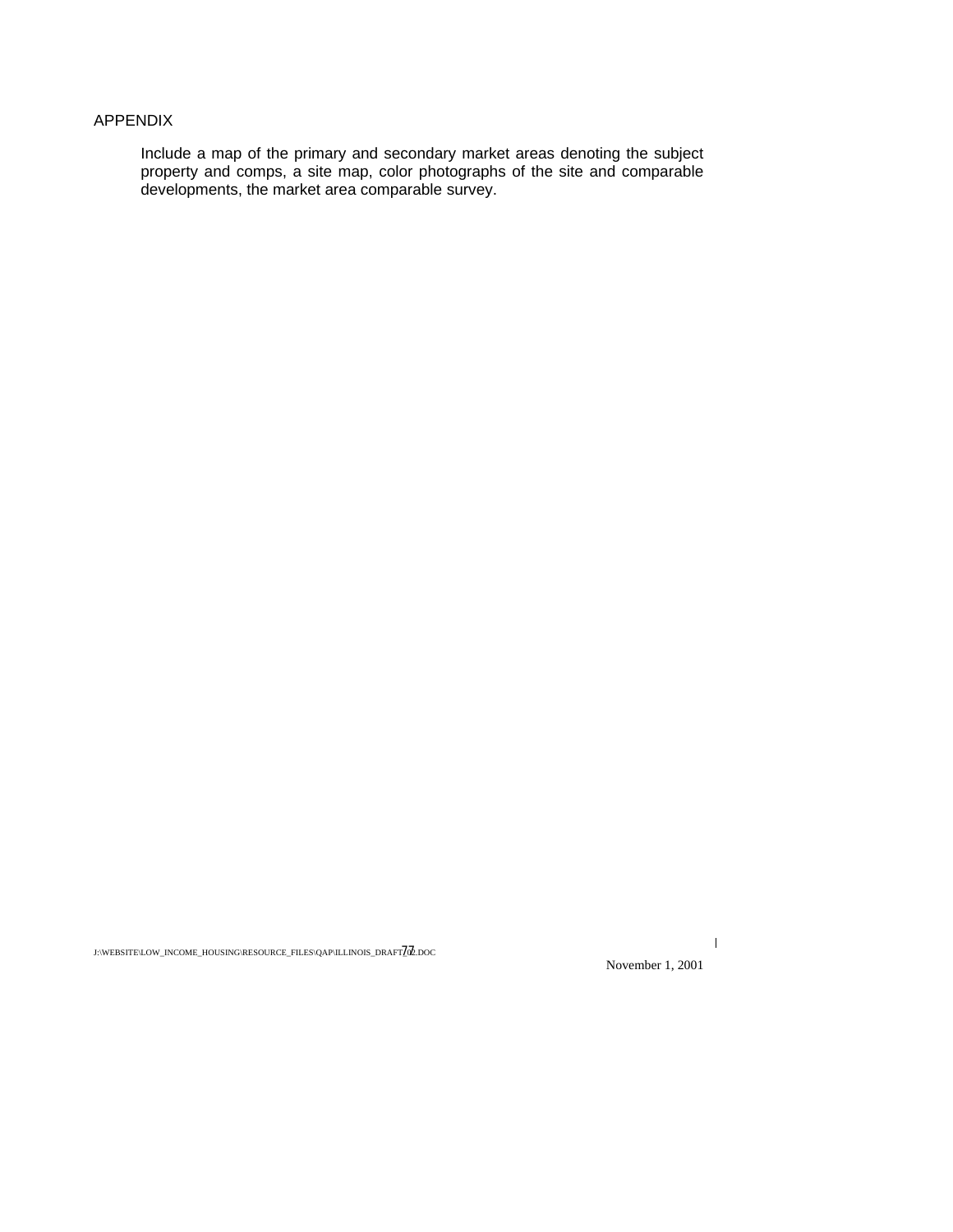## **EXHIBIT 1**

## **Comparable Properties**

| <b>Development</b><br><b>Name/Addres</b><br>s             |                 | Year<br><b>Built</b> | <b>Total</b><br><b>Units</b> | Unit<br><b>Type</b> | <b>Units</b><br>By<br><b>Type</b> | Rent<br>Range | Sq. Ft.<br>Range | Rent/Sq.<br>Ft. Range |
|-----------------------------------------------------------|-----------------|----------------------|------------------------------|---------------------|-----------------------------------|---------------|------------------|-----------------------|
| <b>Greenview SLF.</b><br>123 Main Street<br>Your Town, IL |                 | 1999                 | 100                          | 1 BR<br>2 BR        | 95<br>5                           | \$            |                  |                       |
| Phone<br>Number:                                          | $123 -$<br>1234 |                      |                              |                     |                                   |               |                  |                       |
| Occupancy:                                                | 100%            |                      |                              |                     |                                   |               |                  |                       |
| <b>Services:</b>                                          | 3<br>Meals      |                      |                              |                     |                                   |               |                  |                       |
| <b>Comments:</b>                                          | Good<br>Cond.   |                      |                              |                     |                                   |               |                  |                       |
| Weighted<br>Average<br>Rent/Sq. Ft.:                      |                 |                      |                              |                     |                                   |               |                  |                       |

J:\WEBSITE\LOW\_INCOME\_HOUSING\RESOURCE\_FILES\QAP\ILLINOIS\_DRAFT\_02.DOC 78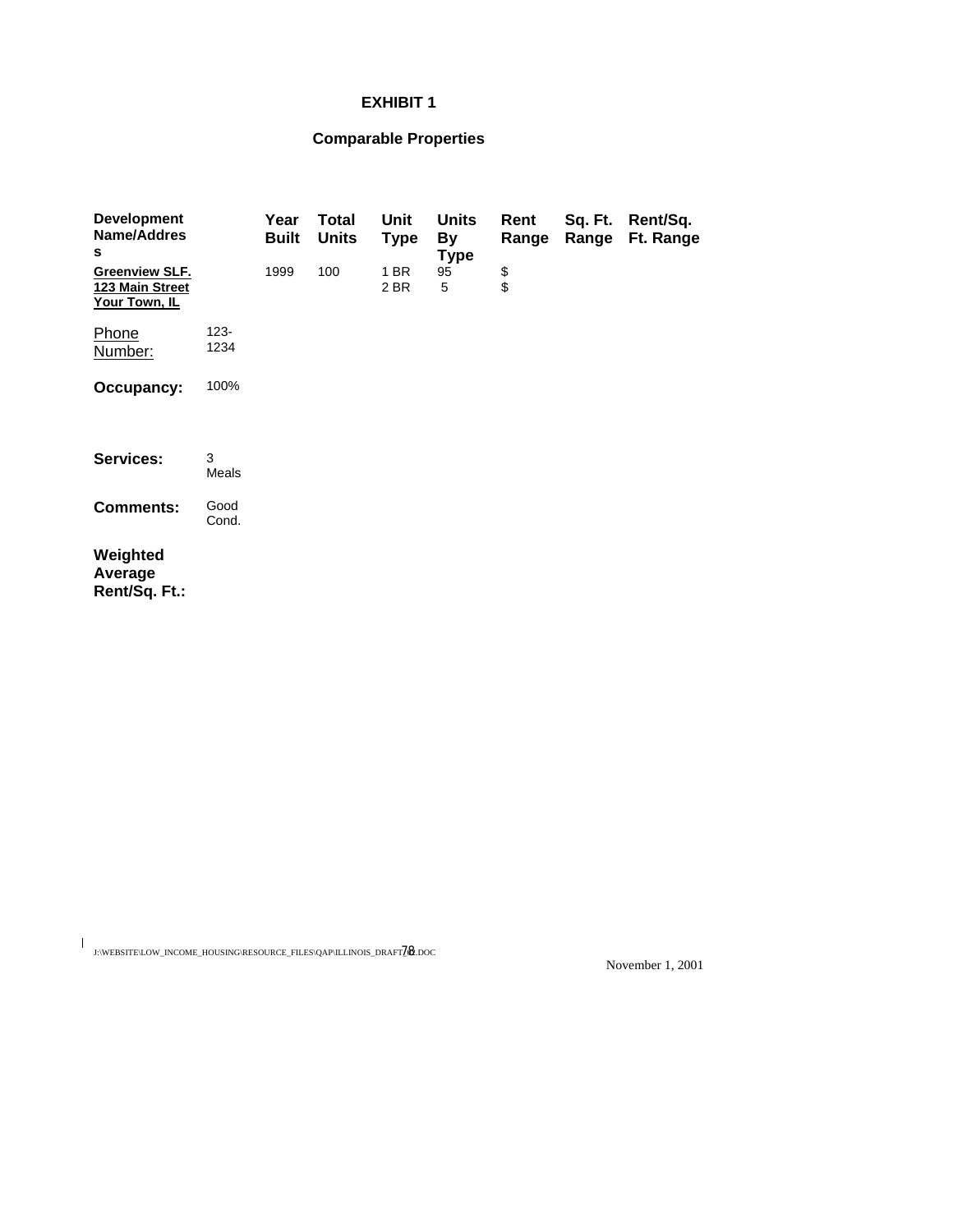## **EXHIBIT**<sub>2</sub>

\_\_\_\_\_\_\_\_\_\_\_\_\_\_\_\_\_\_\_\_\_\_\_\_

**Formatted**

## **Sample format for the Summary of Market Area Affordable Housing**

| <b>Development</b><br>Name/Address<br><b>City/Zip Code</b> | County             | <b>Phone</b><br><b>Number</b> | <b>Tenant Base</b> | <b>Bedroom</b><br><b>Types</b> | <b>Affordable</b><br><b>Housing</b><br>Program | <b>Total</b><br><b>Number</b><br>of Units |
|------------------------------------------------------------|--------------------|-------------------------------|--------------------|--------------------------------|------------------------------------------------|-------------------------------------------|
| City<br>Apartments                                         | McClean            | 123-1234                      | Elderly            |                                | Section 8                                      | 100                                       |
|                                                            |                    |                               |                    |                                |                                                |                                           |
| <b>Low Income</b>                                          | <b>Development</b> | <b>Overall</b>                | <b>Tenant</b>      | <b>Comments</b>                |                                                |                                           |
| <b>Units</b>                                               | <b>Condition</b>   | <b>Occupancy</b>              | Demographic        |                                |                                                |                                           |
| 100                                                        | Adequate           | 100%                          | 50% of<br>median   | none                           |                                                |                                           |
|                                                            |                    |                               |                    |                                |                                                |                                           |

J:\WEBSITE\LOW\_INCOME\_HOUSING\RESOURCE\_FILES\QAP\ILLINOIS\_DRAFT\_02.DOC 79

November 1, 2001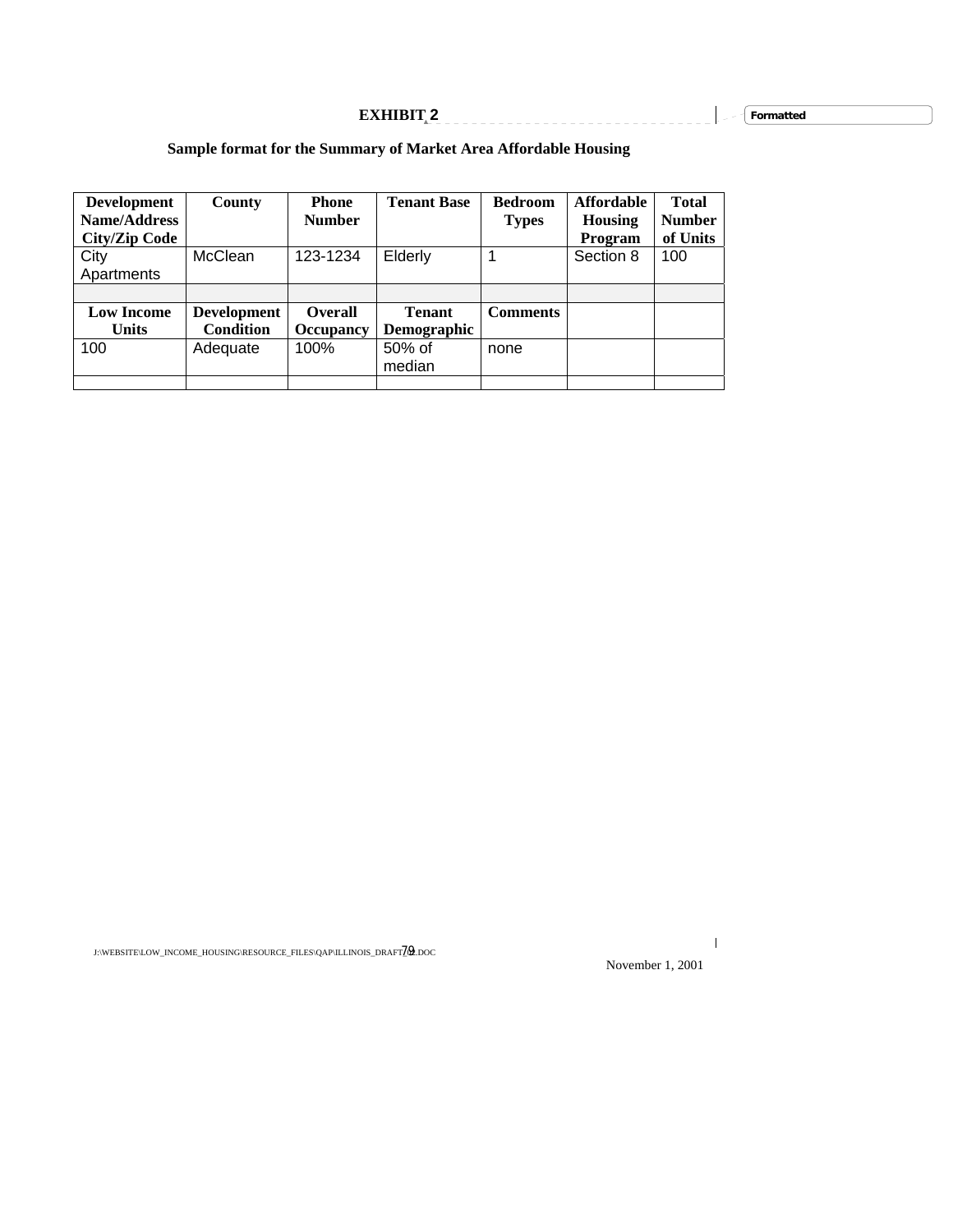## **ILLINOIS HOUSING DEVELOPMENT AUTHORITY Site and Market Study Format**

## I. PROPOSED DEVELOPMENT

## A. Developer

Provide the name and address of developer or sponsor.

## B. General Description

Describe the proposed project in terms of project type (*e.g. moderate rehabilitation or new construction; congregate, elderly, family*) and source of IHDA financing (*Low-Income Housing Tax Credit, Risk share, HOME, Affordable Housing Trust Fund*).

## C. General Location

Provide the name of city or community in which the site is located, street address (*if available*), nearest major intersection, distance from downtown Chicago (*if site is located in the Chicago metropolitan area*) or distance from downtown of closest major city (*if other than Chicago*).

## D. Site Description

Describe the site in terms of size (*square feet or number of acres*), topography and vegetation covering of site. Evaluate the proposed project's layout in relation to the site's physical attributes and the appropriateness of the site's location for the intended tenant base.

## E. Description of Site Improvements

- i. Buildings: Describe the number of buildings, stories and type (*high-rise with elevator, walk-up, town home, etc.*). Evaluate the appropriateness of the building design for the market and the intended tenant base.
- ii. Development Amenities: Describe the development amenities proposed for the property. Determine whether or not the amenities are appropriate and sufficient for the market and the intended tenant base.
- iii. Construction: Describe the construction type of the buildings (*e.g. brick, vinyl sided, concrete*). Note any problems the proposed construction type or facade may have with market acceptance.

J:\WEBSITE\LOW\_INCOME\_HOUSING\RESOURCE\_FILES\QAP\ILLINOIS\_DRAFT\_02.DOC 80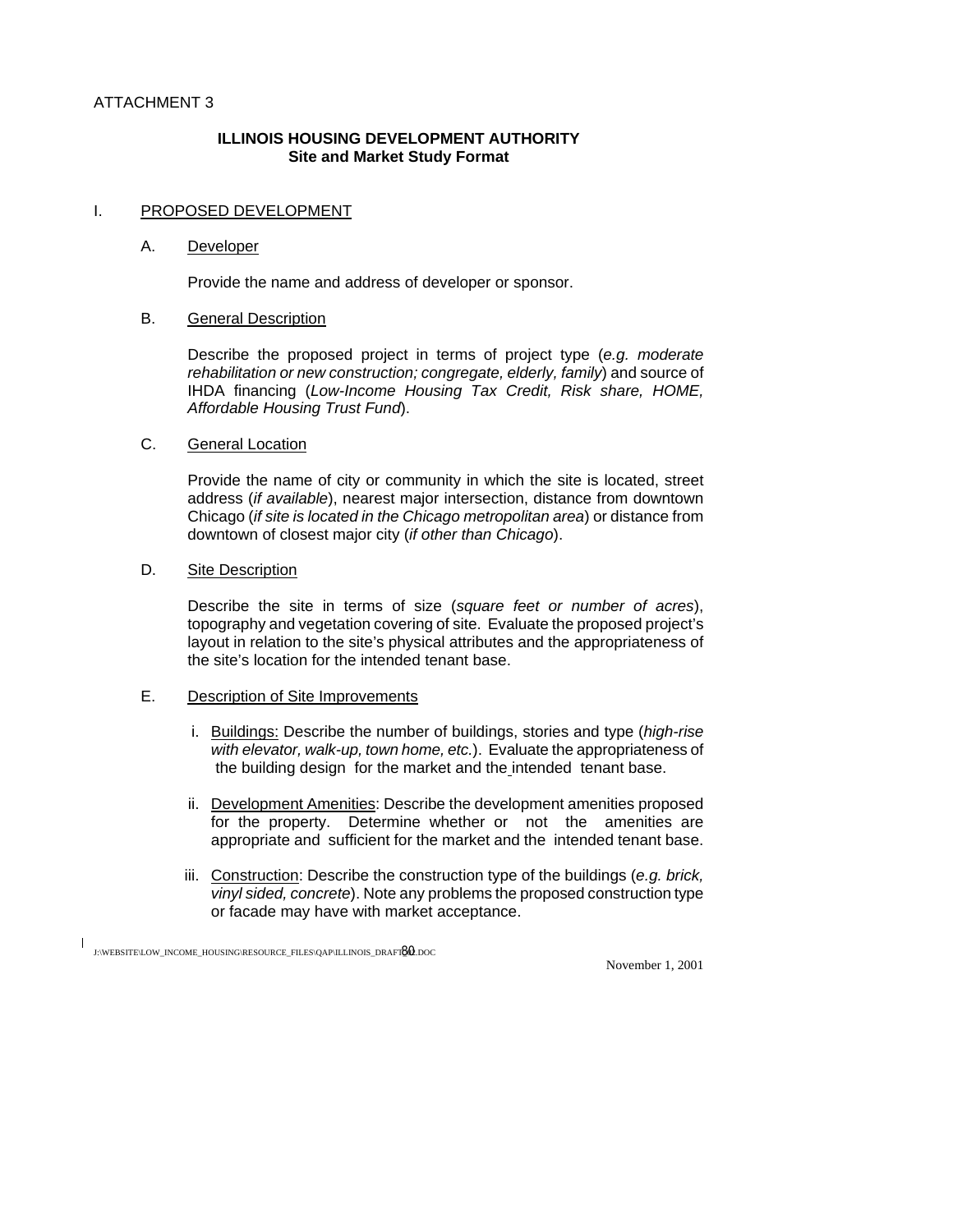- iv. Parking: Provide the number and type of parking spaces proposed. Evaluate the parking-to-unit ratio and indicate whether the proposed parking will be sufficient for the property. If there is an additional fee to be charged to the tenants for parking, evaluate the charge in regards to the market.
- v. Density: Provide the number of units per acre. Indicate whether the proposed density is appropriate for the market.
- vi. **Zoning:** Present zoning of the site and any applicable restrictions.
	- vii. Other: Describe any other separate structures located at the development (*e.g., maintenance shed, separate clubhouse, etc.*).
	- F. Apartment Details

Describe the proposed project at the unit level including: unit types, number of units, square footage and proposed rents for both market rate and income restricted/affordable units. It should be noted if the proposed rents do or do not include tenant paid heating, cooling, cooking expenses. Describe the unit amenities. Evaluate the appropriateness of the proposed unit mix, unit size, rents and amenities for the market and the targeted tenant population.

## II. FIELD OBSERVATIONS

- A. Site
	- 1. Access to Site: Note the street(s) which will provide access to the site and evaluate the accessibility of the site in terms of local public transportation, parking and major thoroughfares.
	- 2. Site Marketability: Describe and evaluate the location of the site in terms of its visibility and marketability.
- B. Adjacent Land
	- 1. Adjacent Land Use: Detail the use of land located directly north, south, west and east of the site. Possible environmental problems and objectionable adjacent land use should be noted.

J:\WEBSITE\LOW\_INCOME\_HOUSING\RESOURCE\_FILES\QAP\ILLINOIS\_DRAFT\_02.DOC 81

November 1, 2001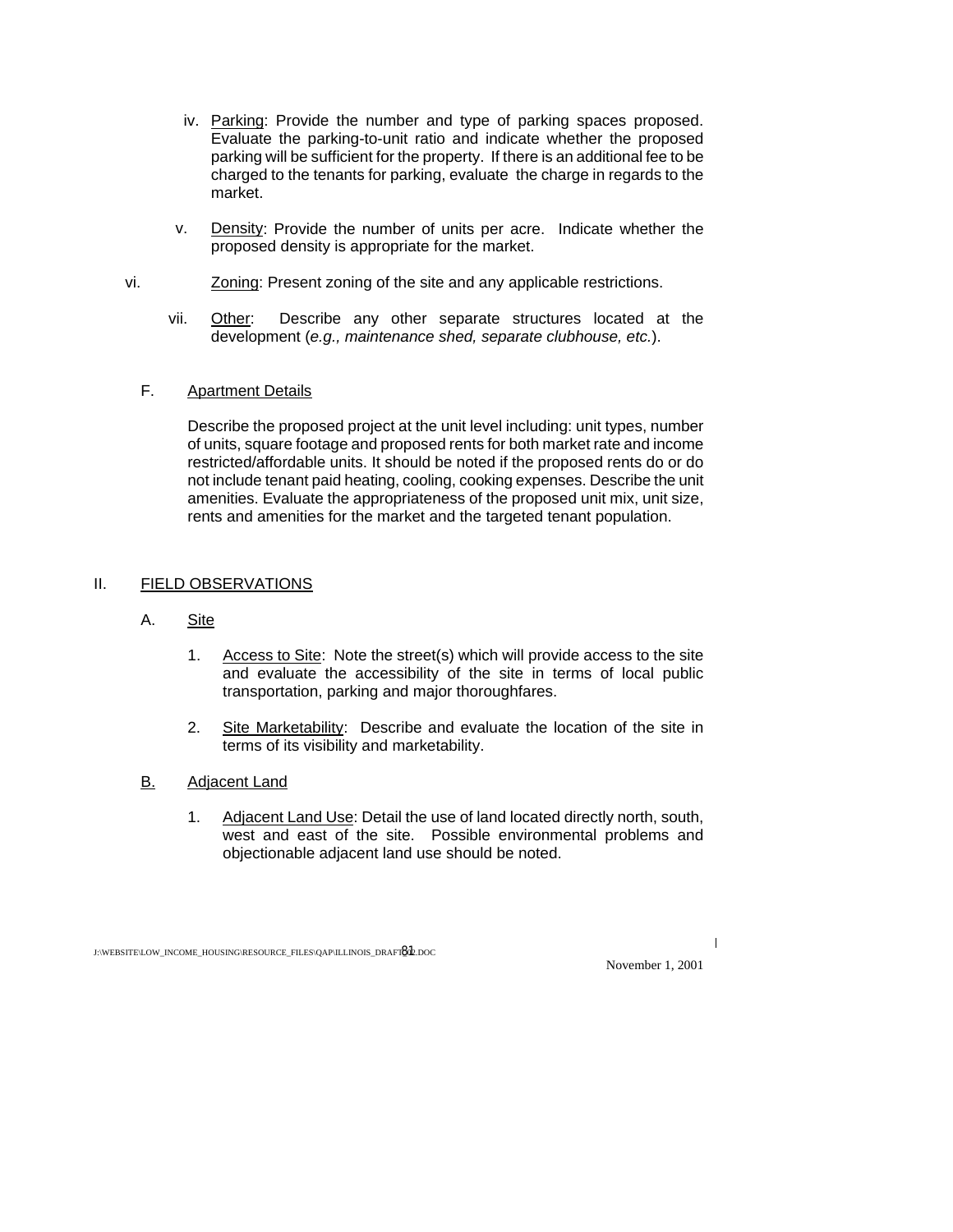2. Neighborhood Description: Describe the neighborhood in which the development will be located and evaluate the appropriateness of the proposed project within that setting.

## III. MARKET AREA CHARACTERISTICS:

## A. Market Area

Define the primary and any secondary market area for the property. Include a description of how the market was determined (*ex. geographic boundaries, population surveys, etc.*).

## B. Area Services

Describe and evaluate the availability of area services as related to the intended tenant base. Listed below are general categories that should be addressed. This list in not intended to be all-inclusive. Additional services may be applicable, while some of those listed may not.

- 1. Shopping and Related Services: Location and distance from the site of the nearest grocery, drugstore, convenience store, other essential services and retail shopping (*including neighborhood shopping malls and regional shopping centers*).
- 2. Transportation: Access and proximity to major roads and highways, bus service, commuter rail stations and airport(s).
- 3. Educational Facilities: ( *For properties serving families with children*) Name, location and distance from the site to schools in the local school district. Availability of bus service provided by the school district. Number of students and percent of capacity filled for each school.
- 4. Recreation: A list (*including location and distance from the site*) of outdoor and indoor recreational facilities such as parks, forest preserves, golf courses and movie theaters in the area.
- 5. Health Care: Location and distance from the site to the nearest hospital(s).
- 6. Senior Services/Center: (*For properties intended to serve elderly tenants*) The location and distance from the site of the area's senior center. List the services available through the center or through various organizations in the area serving the senior population.

J:\WEBSITE\LOW\_INCOME\_HOUSING\RESOURCE\_FILES\QAP\ILLINOIS\_DRAFT\_02.DOC 82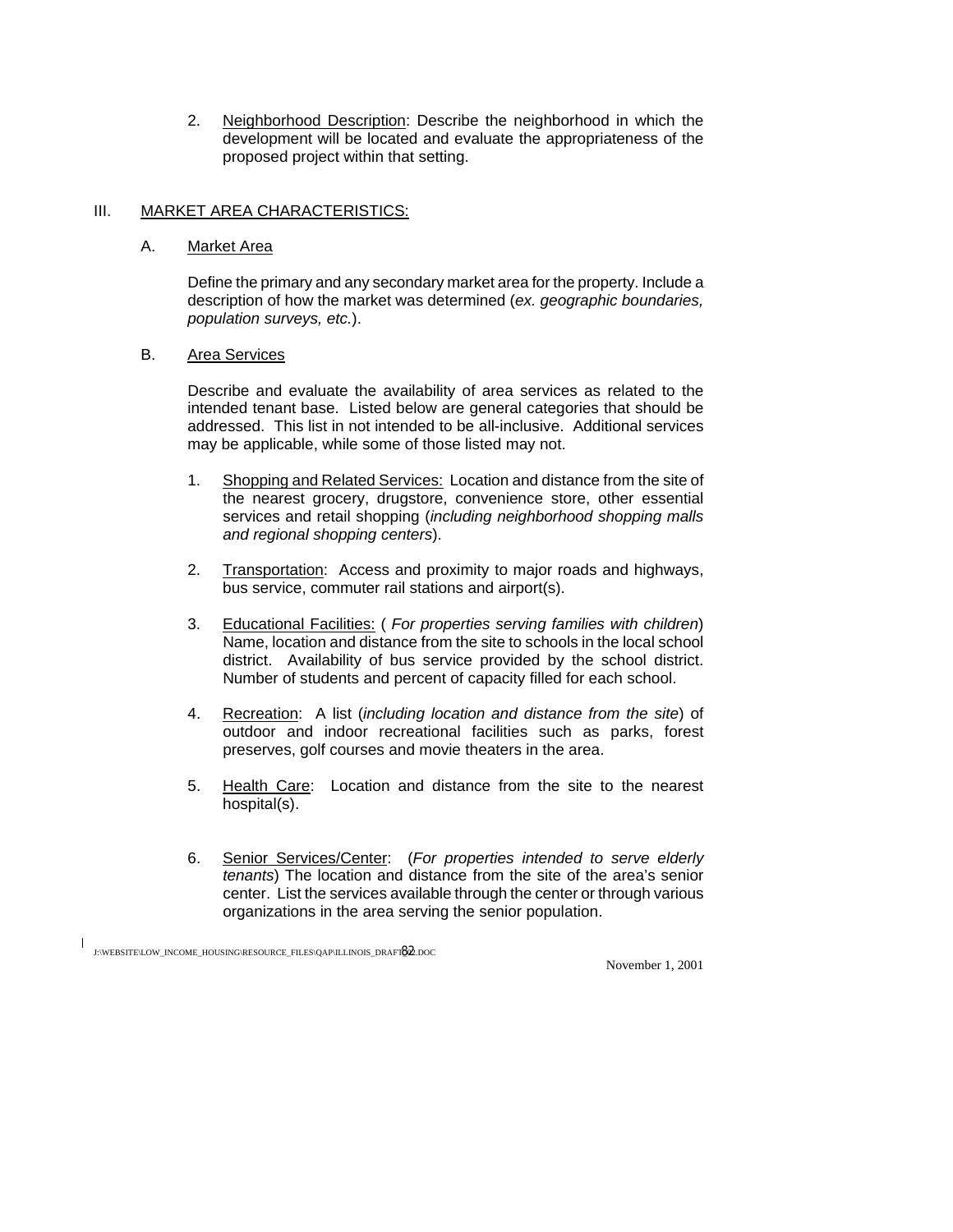## C. Population/Demographic Characteristics

Include the most current demographic data (*typically from the Census)* for both the defined primary and secondary market areas. Provide the percentage increase or decrease from the previous Census and any future projections.

The following data should be included in this demographic analysis: general population, number of households, population and households by age, households by size, and distribution of households by income. In addition the analysis should indicate the median age, median household size and median household income and show any trends. Indicate the source of demographic data.

## D. Employment

Present information on the employment base and recent or predicted growth in the area. Note any local employment declines or losses of major area employers. Indicate the source of the above information.

## IV. HOUSING MARKET CHARACTERISTICS

## A. General Housing Characteristics

Provide the tenure (*owner vs. renter)* of the area housing stock. Include the age of the housing stock, the total number of year- round housing units, and the number and percent of occupied units. Indicate the source of this information.

Discuss the affordability of single family housing alternatives for the targeted population in the primary market area.

## B. Housing Activity

Indicate the number of building permits issued from 1985 to the present for both single family and multifamily units. Indicate the source of this data.

## C. Consolidated Plan

Determine whether the municipality has a local Consolidated Plan. If so, explain how the proposed project addresses the priorities stated in the local Consolidated Plan. Provide sources for the information presented.

J:\WEBSITE\LOW\_INCOME\_HOUSING\RESOURCE\_FILES\QAP\ILLINOIS\_DRAFT\_02.DOC 83

November 1, 2001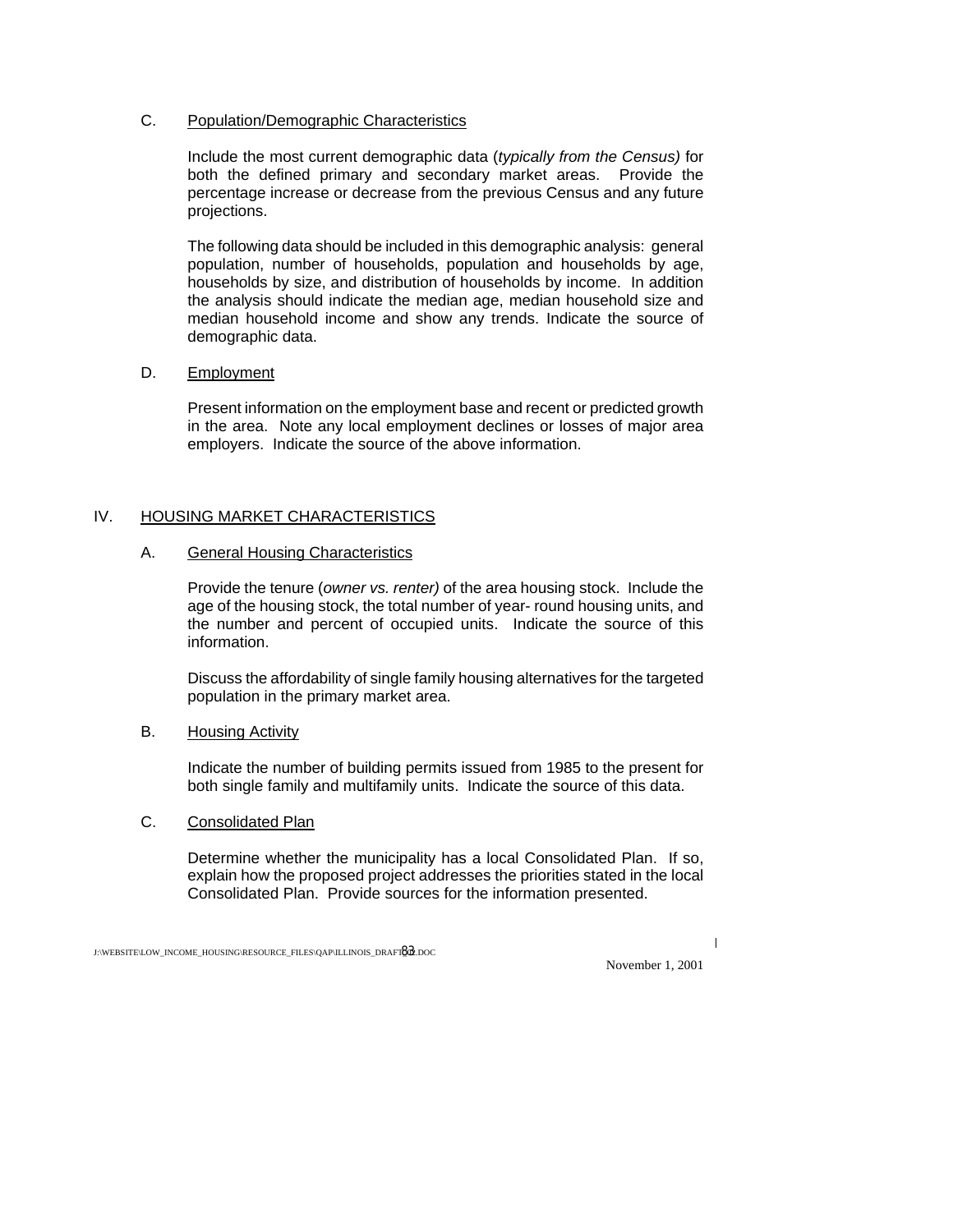## D. Comparable Analysis

- 1. Comparable Properties: Present a narrative description of each comparable in the rental market. Include information regarding the unit and development amenities offered, the condition of the property and occupancy information when available. A detailed summary of these developments in table format (*as shown in Exhibit 1*) should also be included.
- 2. Comparison of Market Area Rental Market: Provide a comparison summary of the proposed development and the competing market-area rental developments detailed above. The summary is to include rent, square footage and unit composition comparisons. If no comparable developments exist within the market area, the mean gross rent for the area and the census tract in which the site is located should be examined. A final statement of the proposed property's position in the rental market compared to the current rental market should be made. This statement should also indicate whether this position is acceptable and give reasons for the proposed developments acceptability.
- 3. Project and Market Rate Property Data (For projects with deep subsidy only i.e. Section 8 or Section 515): Provide data pertaining to the proposed project's current contract rents by unit type. Additionally, provide both a narrative and table discussion of comparable market-rate properties in terms of location, development size, amenities, and current rent levels by unit type.

## E. Other Affordable Housing Properties (*not listed as comps above)*

Provide a summary description of affordable housing in the primary market area. Include information on the condition of each property and the overall attitude in the market regarding these non-IHDA affordable housing options. Further detail on each property is provided in Exhibit 2.

## AFFORDABILITY/DEMAND

## A. Affordable Rent Analysis

Calculate what percentage of a household's monthly income will be required for rent, utilizing maximum income limits and proposed rents. Provide a range of affordability, based on annual income by calculating the minimum monthly income a household can make and still afford the proposed rent. Please indicate the percentage of household income used to determine the minimum annual income affordability. Note: historically the Authority has considered 35% of monthly household income for family households and 45% of monthly income for elderly households as a reasonable threshold for affordability. This data should be presented in table format, using the following example.

J:\WEBSITE\LOW\_INCOME\_HOUSING\RESOURCE\_FILES\QAP\ILLINOIS\_DRAFT\_02.DOC 84

**Formatted**

**Formatted**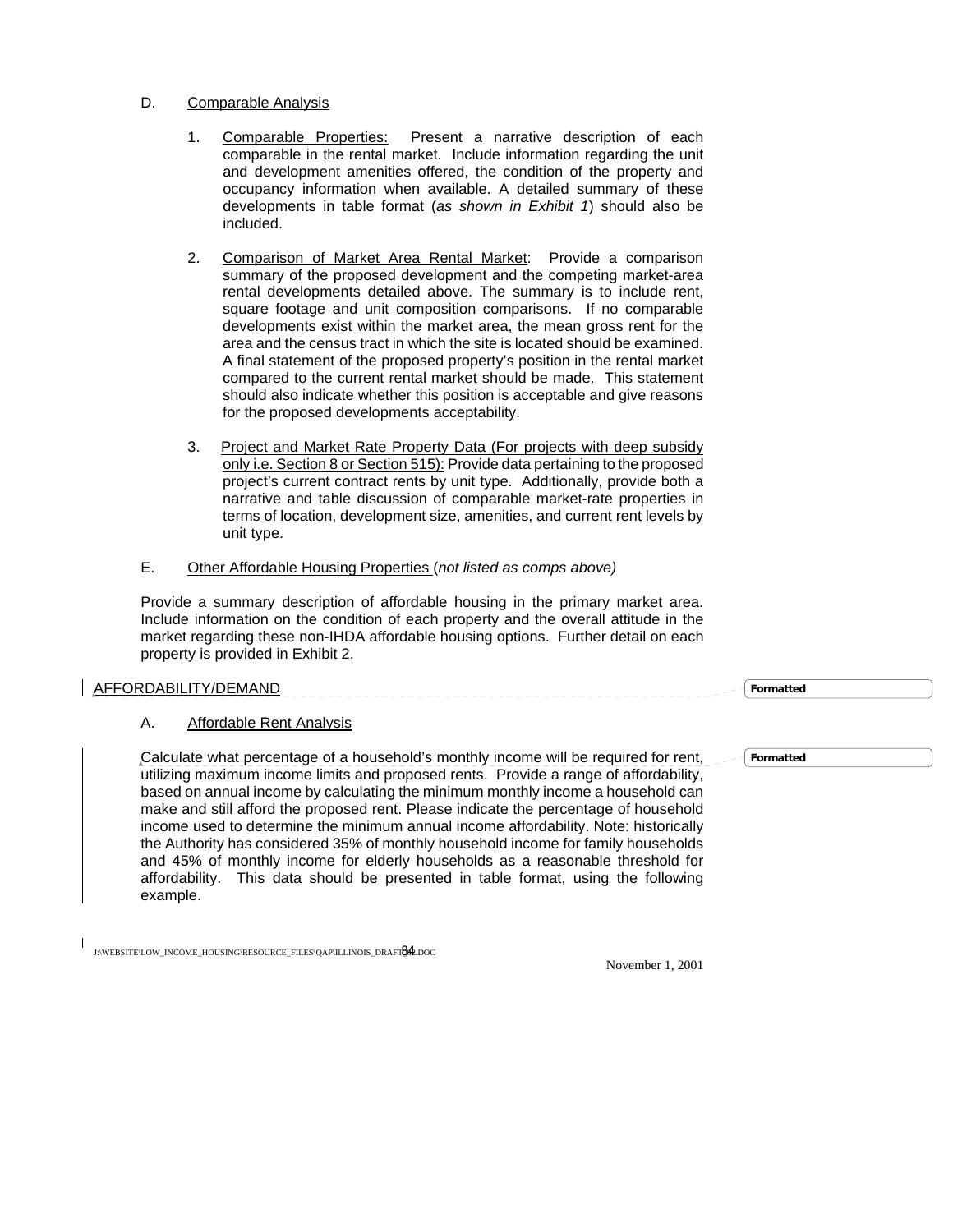| 1 Person  | 2 Person  | 3 Person  | 4 Person  |
|-----------|-----------|-----------|-----------|
| Household | Household | Household | Household |

#### *Very Low Income Units*

(X% median income)

#### 1 BR Units

Maximum Income Limit for Household Size Proposed Monthly Rent Plus Utilities Rent as % of Maximum Monthly Income Minimum Income Needed for Affordability (Based on X % of Monthly Income)

#### 2 BR Units

Maximum Income Limit for Household Size Proposed Monthly Rent Plus Utilities Rent as % of Maximum Monthly Income Minimum Income Needed for Affordability (Based on X % of Monthly Income)

#### *Low Income Limits*

(X% median income)

#### 1 BR Units

Maximum Income Limit for Household Size Proposed Monthly Rent Plus Utilities Rent as % of Maximum Monthly Income Minimum Income Needed for Affordability (Based on X % of Monthly Income)

#### 2 BR Units

Maximum Income Limit for Household Size Proposed Monthly Rent Plus Utilities Rent as % of Maximum Monthly Income Minimum Income Needed for Affordability (Based on X % of Monthly Income)

### B. Penetration Rate

Calculate the penetration rate for each income strata (*market rate, 80%, 60%, 50%, etc.*) proposed. Penetration rate is calculated as follows: divide the number of the proposed units, within each income strata, by the total number of income/age eligible households. The number of households should be based on those households at the minimum annual income as determined above, in Section A, up to the maximum income level for a given income strata. Also calculate an overall penetration rate for the property based on the total number of proposed units. Indicate if the penetration rates are at acceptable percentages and why. Note: historically the Authority has considered 5% – 7% penetration rate to be a reasonable maximum penetration rate for a given income strata/property. **In addition** to IHDA's penetration rate analysis explained above, differing

J:\WEBSITE\LOW\_INCOME\_HOUSING\RESOURCE\_FILES\QAP\ILLINOIS\_DRAFT\_02.DOC 85

November 1, 2001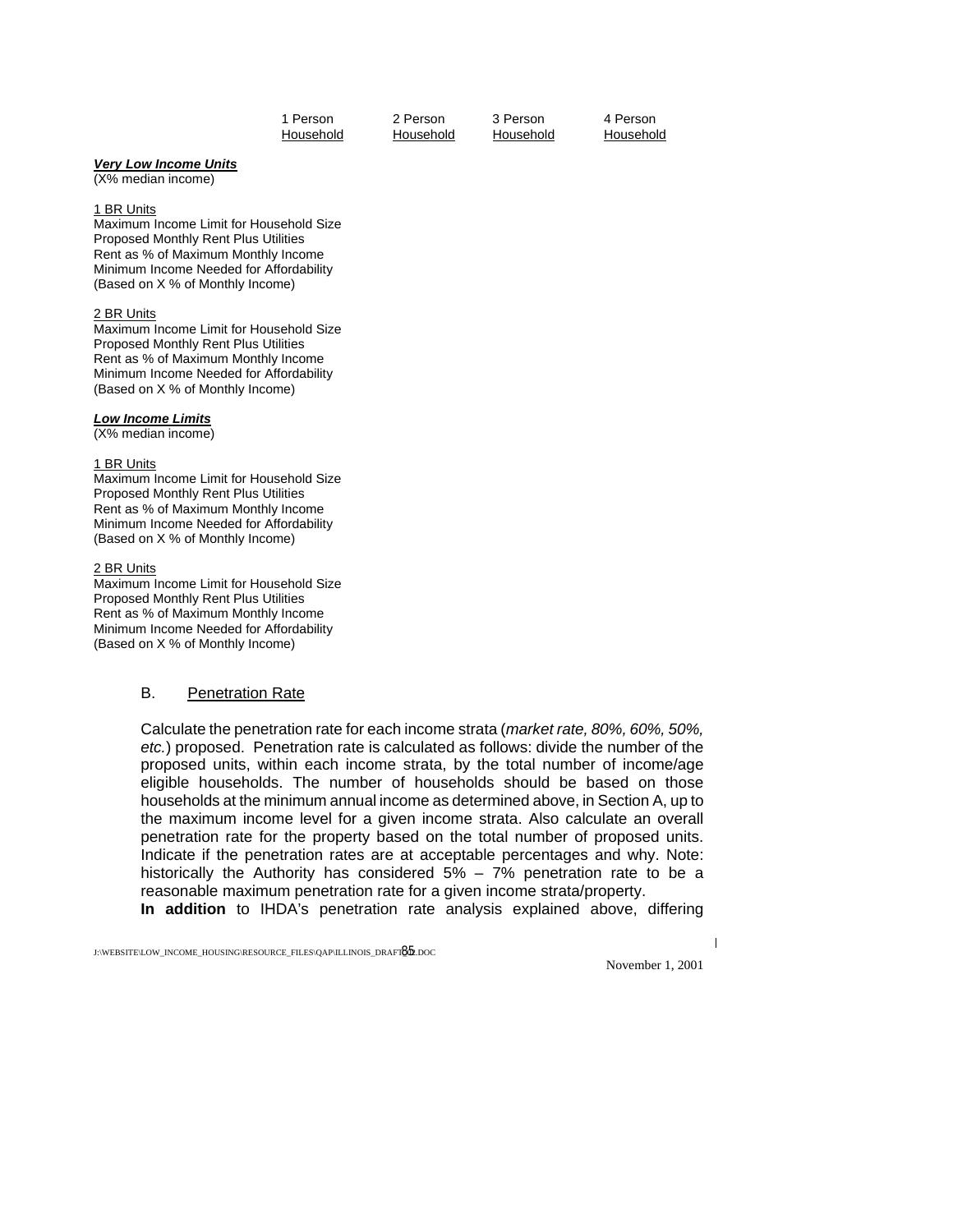methodologies of penetration rate analysis may be utilized in the report and presented at this point. Please thoroughly explain the methodology used and any benchmark figures utilized.

## C. Absorption Rate

Project the amount of time expected to achieve stabilized occupancy (95%) at the proposed development based on the average number of units leased per month at comparable new construction or substantially rehabilitated properties. If this information is not available explain why the data was not available.

## D. Housing Need

Determine the need for additional affordable housing units by analyzing, at a minimum, the following data:

- 1. Compare the number of other affordable housing units in the area to the number of income/age eligible households in the market area.
- 2. Discuss how vacancy rates, type of housing provided and quality of the affordable housing stock impact the existing supply of affordable housing.
- 3. Look at the cost of homeownership and estimate the number of renters versus homeowners within the income/age eligible household population.
- 4. Compare the household sizes of income/age eligible families to the unit sizes provided in the affordable housing stock and the proposed property.

## VI. IMPACT ON OTHER AFFORDABLE HOUSING AND MARKET RATE HOUSING

## A. Impact on Other IHDA Properties

Evaluate the impact the proposed property will have on the occupancy of existing IHDA properties in the market area. Discuss whether or not the proposed property will significantly reduce the tenancy of established IHDA properties and provide attributing factors for your conclusion. **A list of all IHDA properties is available on 3 ½ inch floppy in both Lotus and EXCEL format. For a copy of the disk, email your request to lsomers@ihda.org or call (312) 836-5374. Similar data is also available on the IHDA web page @ www.ihda.org. To access this information choose Rental Info. on the home page.** 

J:\WEBSITE\LOW\_INCOME\_HOUSING\RESOURCE\_FILES\QAP\ILLINOIS\_DRAFT\_02.DOC 86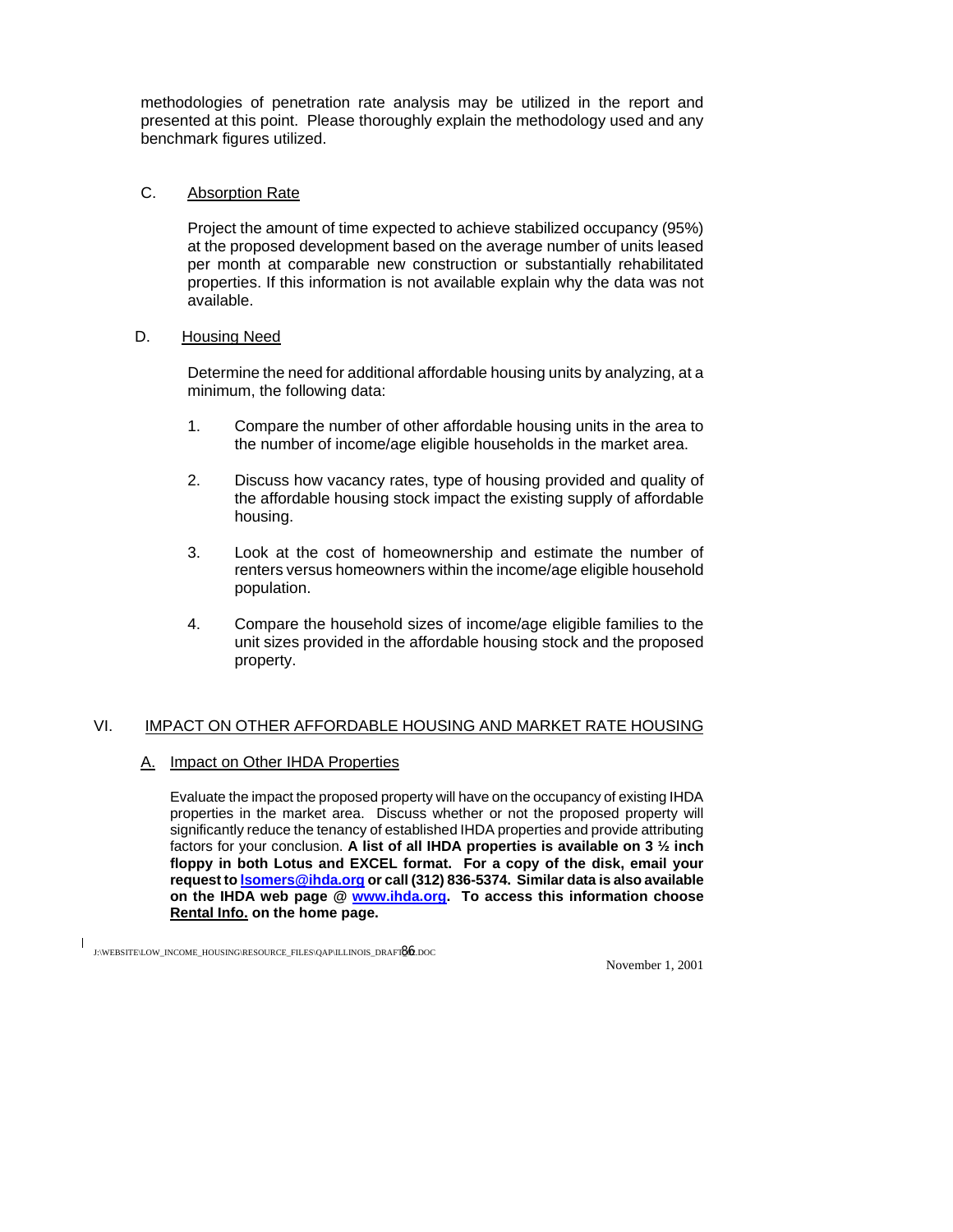November 1, 2001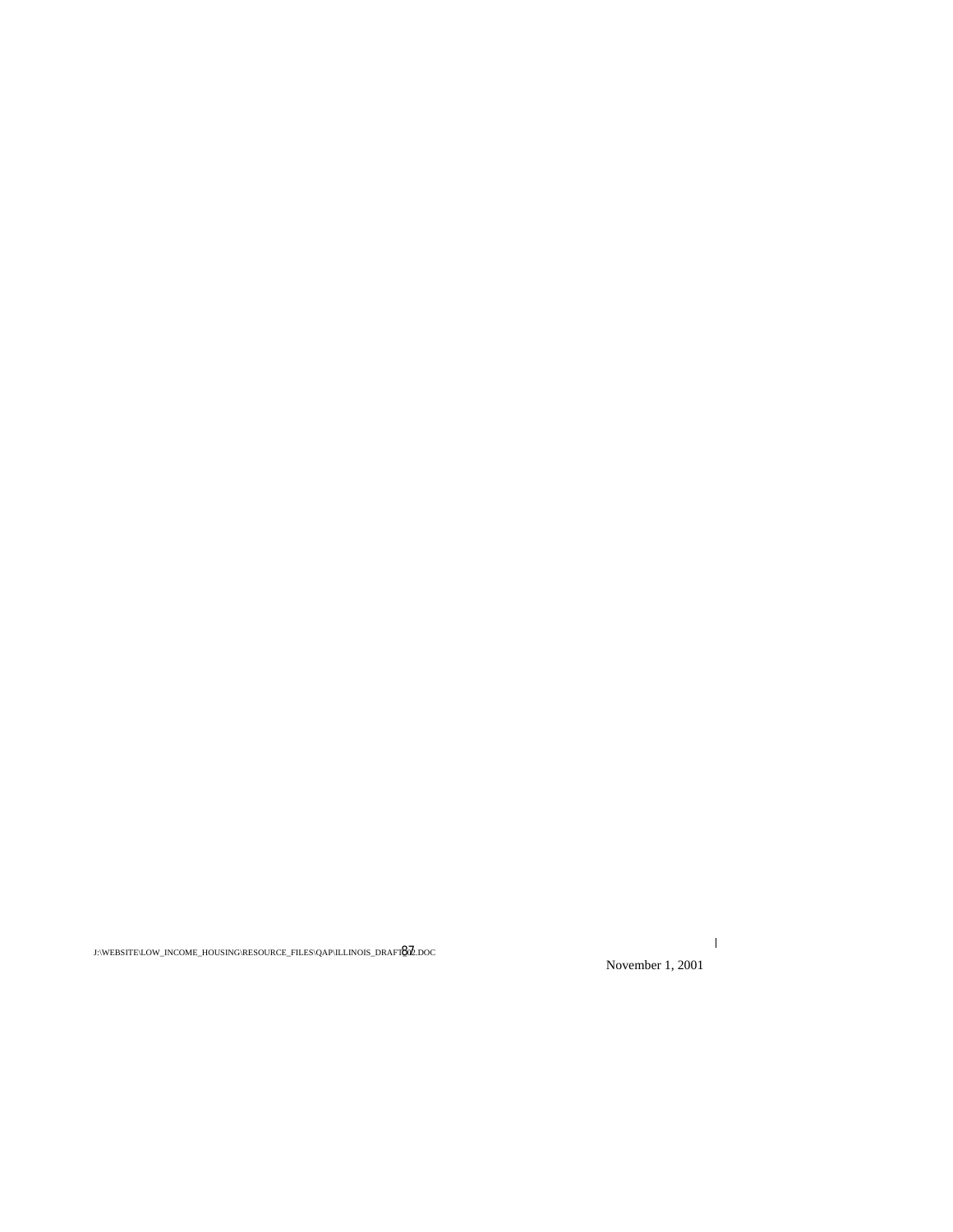## B. Impact on Other Assisted/Affordable Housing (non-IHDA properties)

Evaluate the impact the proposed property will have on the occupancy of other affordable housing properties in the market area. Discuss whether or not the proposed property will significantly reduce the tenancy of established affordable housing properties and provide the attributing factors for your conclusion.

## C. Impact on Market Rate Housing

If the rents of the proposed property are comparable to market rate units, evaluate the impact the proposed property will have on the occupancy level of existing market rate properties in the area. Discuss whether or not the proposed property will significantly reduce the tenancy of established market rate properties and provide attributing factors for your conclusion.

## VII. CONCLUSIONS AND RECOMMENDATIONS

## A. Conclusions

Provide strengths and weakness of the proposed property in terms of the area's rental market and the income restricted population to be served. Assess the demand for housing based on the current absorption rates and vacancy figures of existing developments. In addition, provide an evaluation of how the proposed property is positioned in the marketplace taking into consideration unit mix, bedroom size, square footage and rents to the market average and to the most comparable existing development(s).

## B. Recommendations

Based on the findings summarized in the conclusion, provide a recommendation regarding whether to accept the property as proposed, accept the property with changes or to decline the property. If a change is recommended, state the reason for the change and provide an alternative that would fit the market. If the recommendation is to decline a property, provide justification for this conclusion.

*(Generally, recommended changes involve a reconfiguration of the proposed amenities, unit mix, unit type, square footage or rents. Most recommendations to decline a property occur when the recommended changes are too numerous or the market conditions do not support the property).*

J:\WEBSITE\LOW\_INCOME\_HOUSING\RESOURCE\_FILES\QAP\ILLINOIS\_DRAFT\_02.DOC 88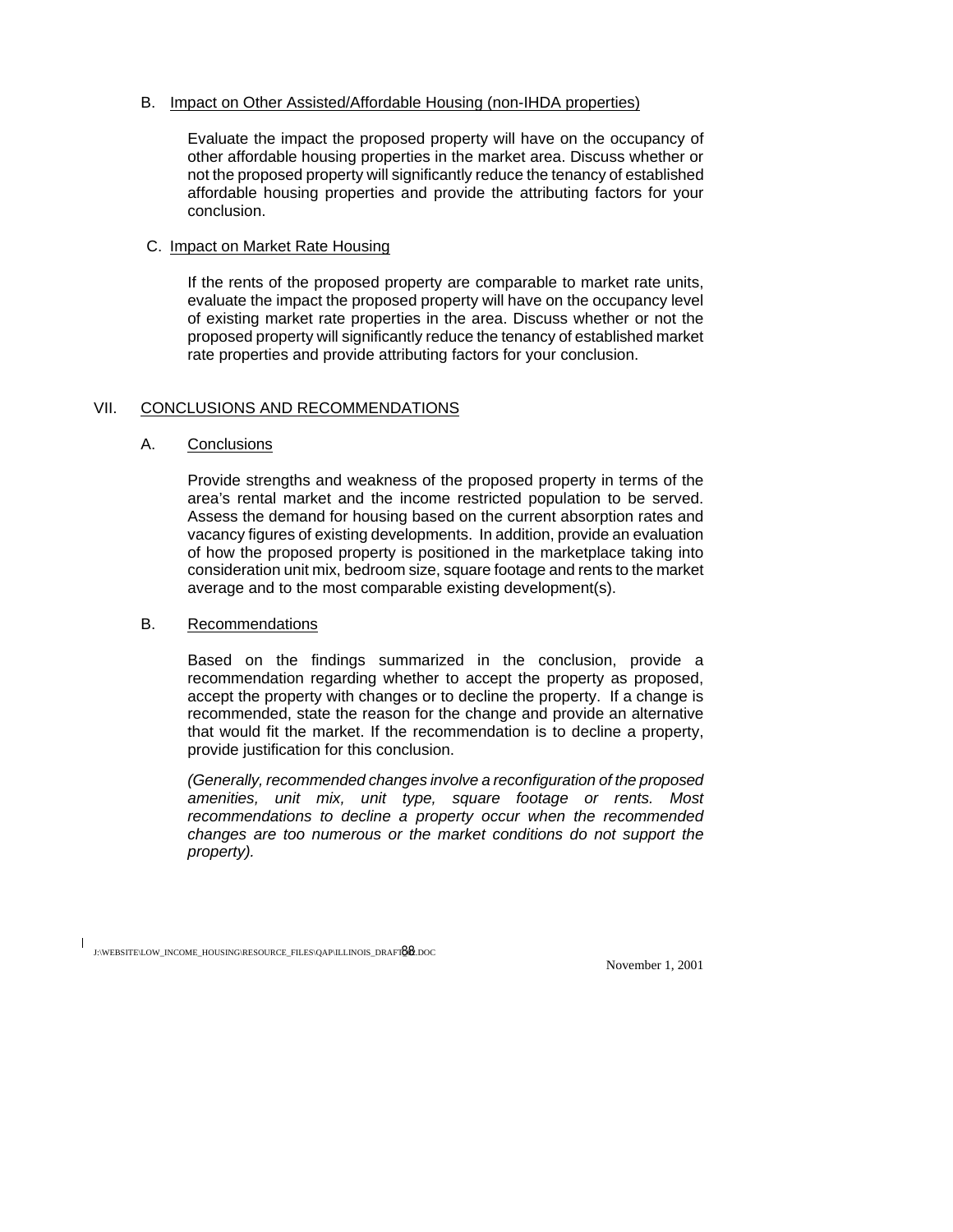## APPENDIX

Include a map of the primary and secondary market areas denoting the subject property and comps, a site map, color photographs of the site and comparable developments, the market area comparable survey (*see Exhibit 1)*, population and housing characteristics (*if not provided in the body of the study)*, building permit data (*if not provided in the body of the study)*, and the affordable housing data as described below (*illustrated in Exhibit 2)*.

A. Affordable Housing Table (*non-IHDA properties)*

 Using the table format shown in Exhibit 2, provide data on affordable housing developments within the primary Market Area. This data is to include:

- The type of affordable housing public housing, HOME, Tax Credits, etc.
- Tenant type family, elderly, mixed (*family and elderly)*
- Development condition poor, adequate, good, excellent
- Tenant demographics general income levels, single parents, etc. (*information garnered from Management)*
- Other general characteristics total number of units, number of income restricted units, occupancy rate, etc.

## B. Affordable Housing Map

 Include in the Appendix, a separate map denoting the subject property and each of the affordable housing developments. This map should present as much detail as possible.

**Formatted**

J:\WEBSITE\LOW\_INCOME\_HOUSING\RESOURCE\_FILES\QAP\ILLINOIS\_DRAFT\_02.DOC 89

November 1, 2001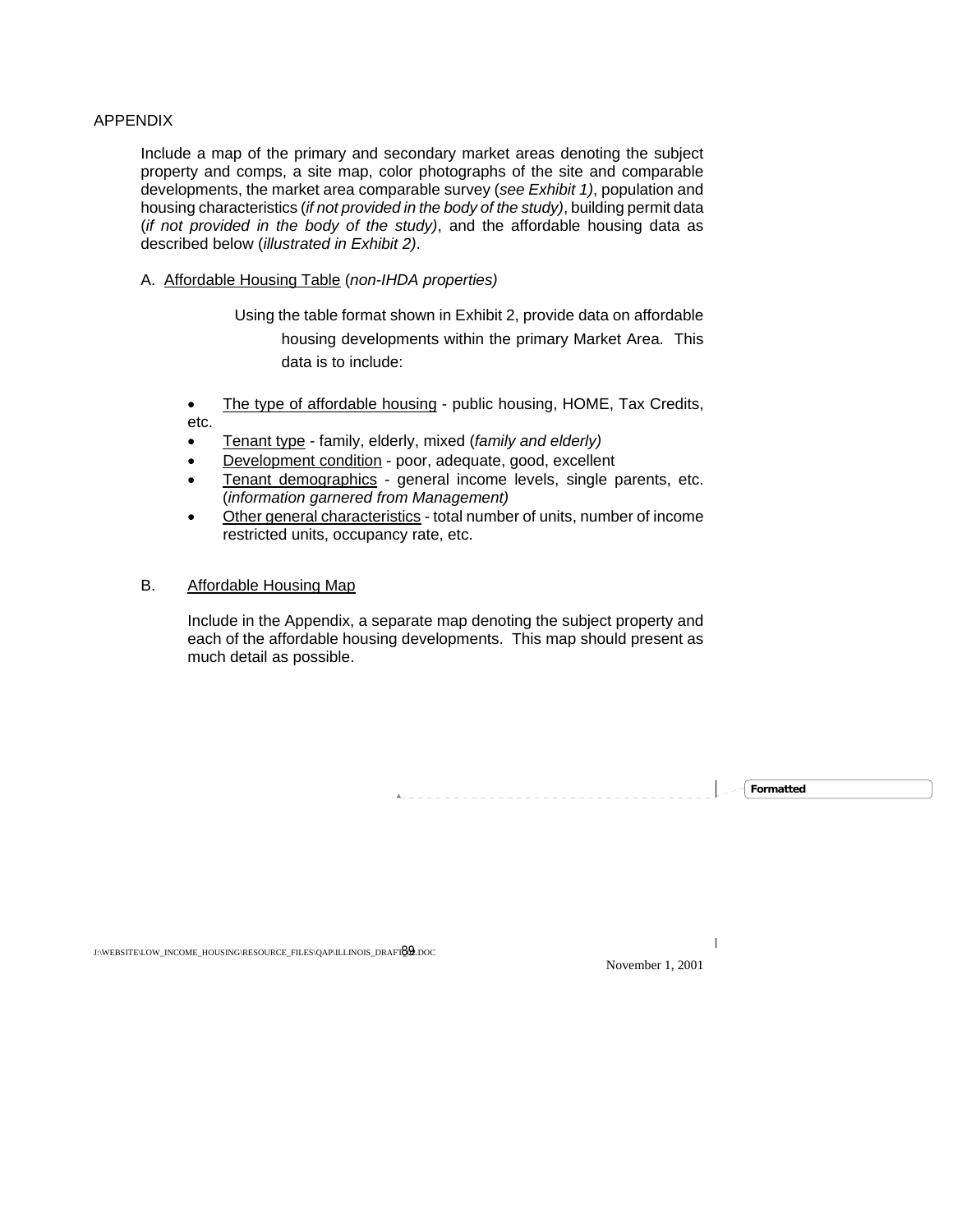# **EXHIBIT 1** *CONTREMENTAL <b>EXHIBIT*

 $\overline{\phantom{a}}$ 

**Formatted**

## Comparable Properties

| <b>Development</b><br>Name/Addre<br>SS |                 | Year<br><b>Built</b> | Total<br><b>Units</b> | Unit<br><b>Type</b> | <b>Units</b><br>By<br><b>Type</b> | Rent<br>Range  | Sq. Ft.<br>Range | Rent/Sq.<br>Ft. Range |
|----------------------------------------|-----------------|----------------------|-----------------------|---------------------|-----------------------------------|----------------|------------------|-----------------------|
| Main<br><b>Street</b><br><u>Apts.</u>  |                 | 1999                 | 99                    | 1 BR                | 33                                | \$693          | 650              | \$1.06                |
| 123 Main Street<br>Your Town, IL       |                 |                      |                       | 2 BR<br>3 BR        | 33<br>33                          | \$836<br>\$970 | 857<br>1,026     | \$0.97<br>\$0.95      |
| <b>Phone</b><br>Number:                | $123 -$<br>1234 |                      |                       |                     |                                   |                |                  |                       |
| Occupancy:                             | 100%            |                      |                       |                     |                                   |                |                  |                       |
| <b>Utilities:</b>                      | Incl.           |                      |                       |                     |                                   |                |                  |                       |
| <b>Amenities:</b>                      | Pool            |                      |                       |                     |                                   |                |                  |                       |
| <b>Comments:</b>                       | Good<br>Cond.   |                      |                       |                     |                                   |                |                  |                       |
| Weighted<br>Average<br>Rent/Sq. Ft.:   |                 |                      |                       |                     |                                   |                |                  |                       |

J:\WEBSITE\LOW\_INCOME\_HOUSING\RESOURCE\_FILES\QAP\ILLINOIS\_DRAFT\_02.DOC 90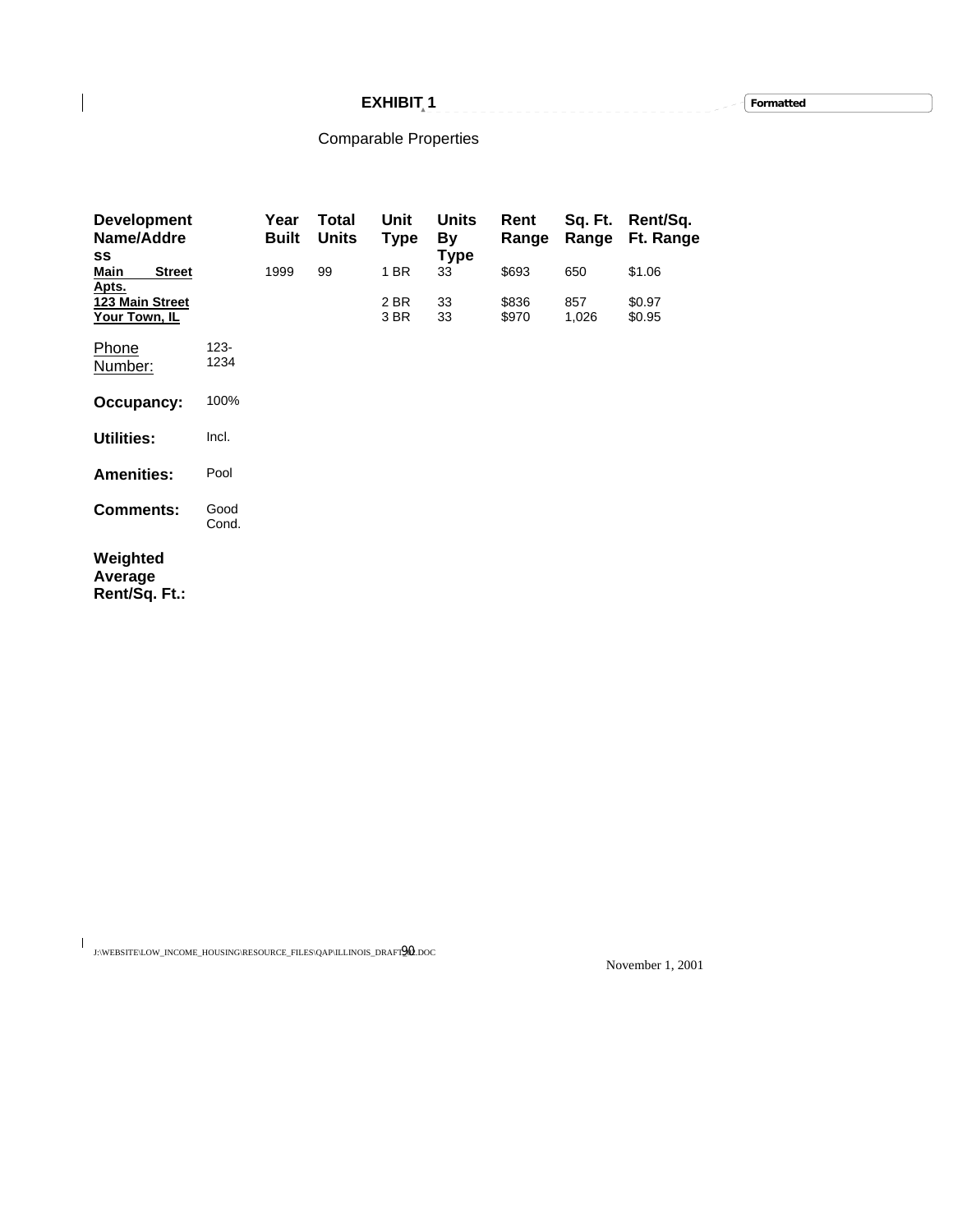**EXHIBIT,2 EXHIBIT,2 EXHIBIT,2 EXHIBIT,2 EXHIBIT,2 EXHIBIT,2 EXHIBIT,2 EXHIBIT,2 EXHIBIT,2 EXHIBIT,2 EXHIBIT,2 EXHIBIT,2 EXHIBIT,2 EXHIBIT,2 EXHIBIT,2 EXHIBIT,2 EXHIBIT,2 EXHIBIT,2 EXHIB** 

**Formatted**

 $\mathsf{L}$ 

Sample format for the Summary of Market Area Affordable Housing

#### **EXHIBIT 2 Formatted**

## **Sample format for the Summary of Market Area Affordable Housing**

| <b>Development</b>   | County             | <b>Phone</b>     | <b>Tenant Base</b> | <b>Bedroom</b>  | <b>Affordable</b> | <b>Total</b>  |
|----------------------|--------------------|------------------|--------------------|-----------------|-------------------|---------------|
| Name/Address         |                    | <b>Number</b>    |                    | <b>Types</b>    | <b>Housing</b>    | <b>Number</b> |
| <b>City/Zip Code</b> |                    |                  |                    |                 | Program           | of Units      |
| City                 | McClean            | 123-1234         | Elderly            |                 | Section 8         | 100           |
| Apartments           |                    |                  |                    |                 |                   |               |
|                      |                    |                  |                    |                 |                   |               |
| <b>Low Income</b>    | <b>Development</b> | <b>Overall</b>   | <b>Tenant</b>      | <b>Comments</b> |                   |               |
| <b>Units</b>         | <b>Condition</b>   | <b>Occupancy</b> | Demographic        |                 |                   |               |
| 100                  | Adequate           | 100%             | 50% of             | none            |                   |               |
|                      |                    |                  | median             |                 |                   |               |
|                      |                    |                  |                    |                 |                   |               |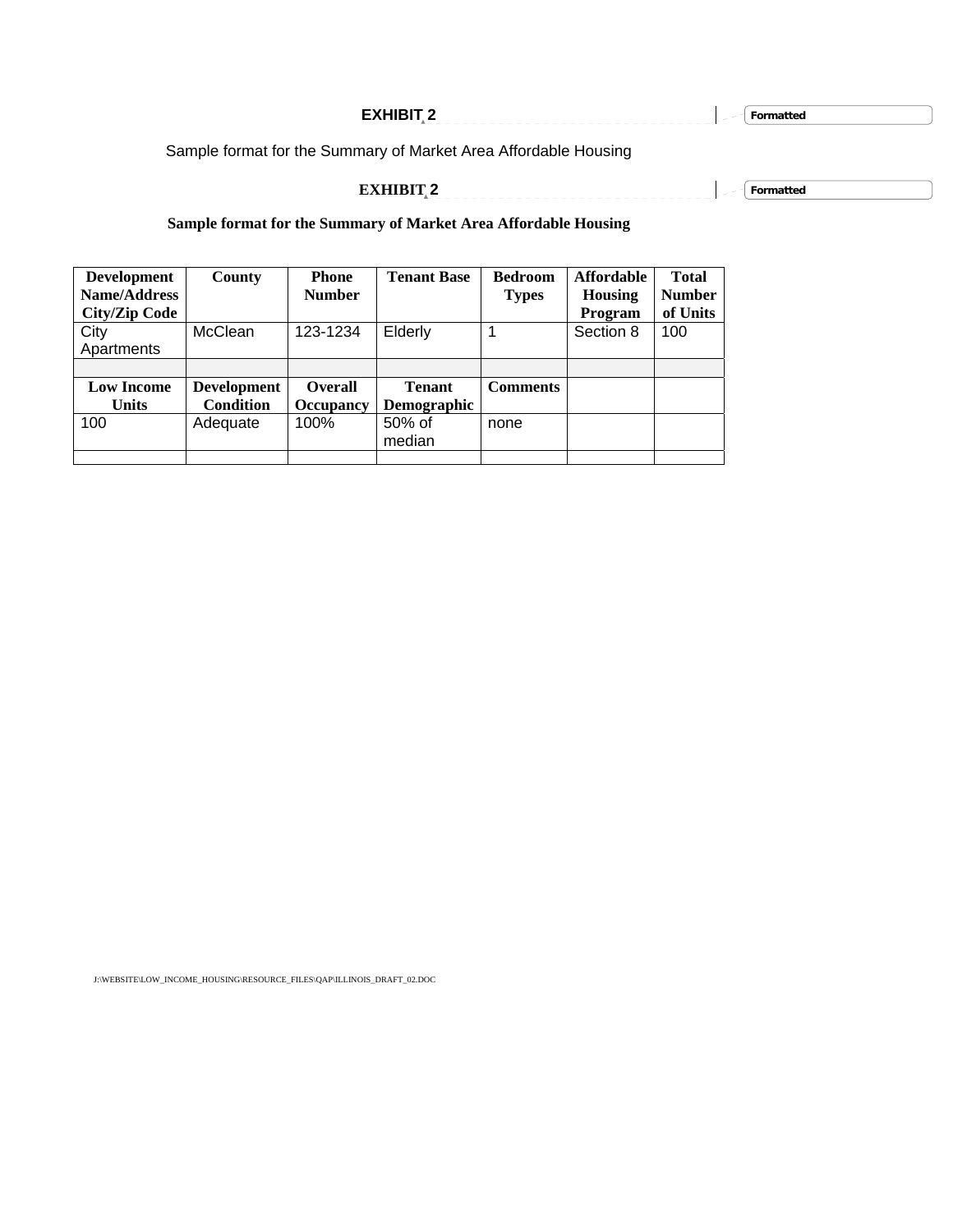| ttachment<br>– Д <del>† †</del>                                                            | Formatted<br>. |
|--------------------------------------------------------------------------------------------|----------------|
| ___<br>__<br>__<br>.<br>$\sim$<br>$\sim$<br>-<br>$\sim$<br>$\sim$<br>-<br>$\sim$<br>$\sim$ |                |

# **FANNIE MAE**

# **PHYSICAL NEEDS ASSESSMENT**

# **GUIDANCE TO THE PROPERTY EVALUATOR**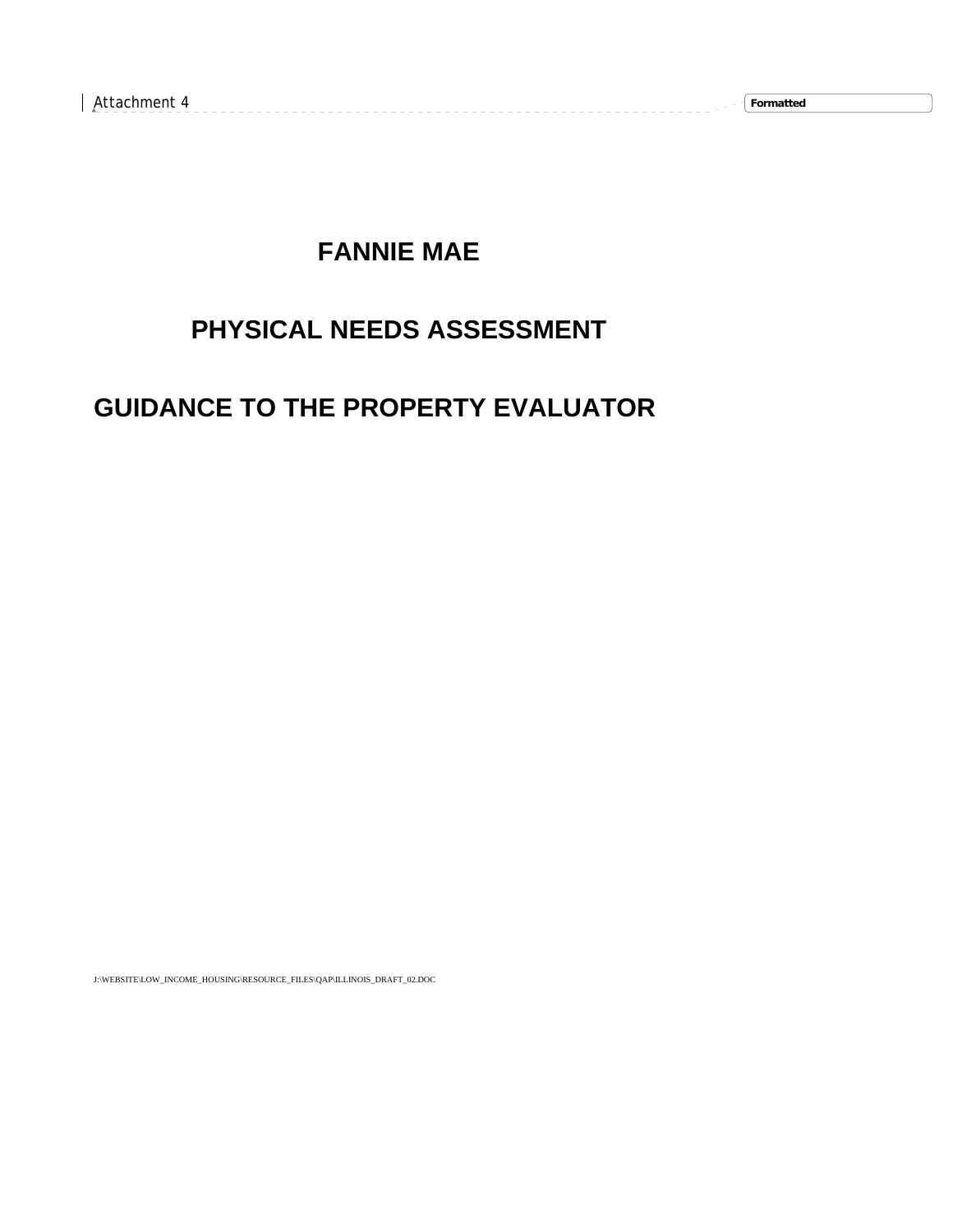## Specific Guidance to the Property Evaluator

## Purpose

The purpose of the Physical Needs Assessment is to identify and provide cost estimates for the following key items:

- Immediate Physical Needs repairs, replacements and significant maintenance items which should be done immediately
- Physical Needs Over the Term repairs, replacements and significant maintenance items which will be needed over the term of the mortgage and two years beyond.

As part of the process, instances of deferred maintenance are also identified.

The assessment is based on the evaluator's judgment of the actual condition of the improvements and the expected useful life of those improvements. It is understood that the conclusions presented are based upon the evaluator's professional judgment and that the actual performance of individual components may vary from a reasonably expected standard and will be affected by circumstances which occur after the date of the evaluation.

This package explains how to use the set of forms provided by Fannie Mae. It is important to recognize that the forms are intended to help the evaluator conduct a comprehensive and accurate assessment. They also present the results of that assessment in a relatively standard format which will be useful to the lender in making underwriting decisions. However, the forms should not constrain the evaluator from fully presenting his or her concerns and findings. The forms should be used and supplemented in ways which facilitate the preparation and presentation of information useful to the lender regarding the physical needs of the property.

The Systems and Conditions forms may be altered and/or computerized to serve the evaluators' needs so long as information is provided on the condition and Effective Remaining Life of all components and the Effective Remaining Life is compared to the standard Expected Useful Life (EUL). The Summary forms may also be extended or computerized so long as the basic format is maintained.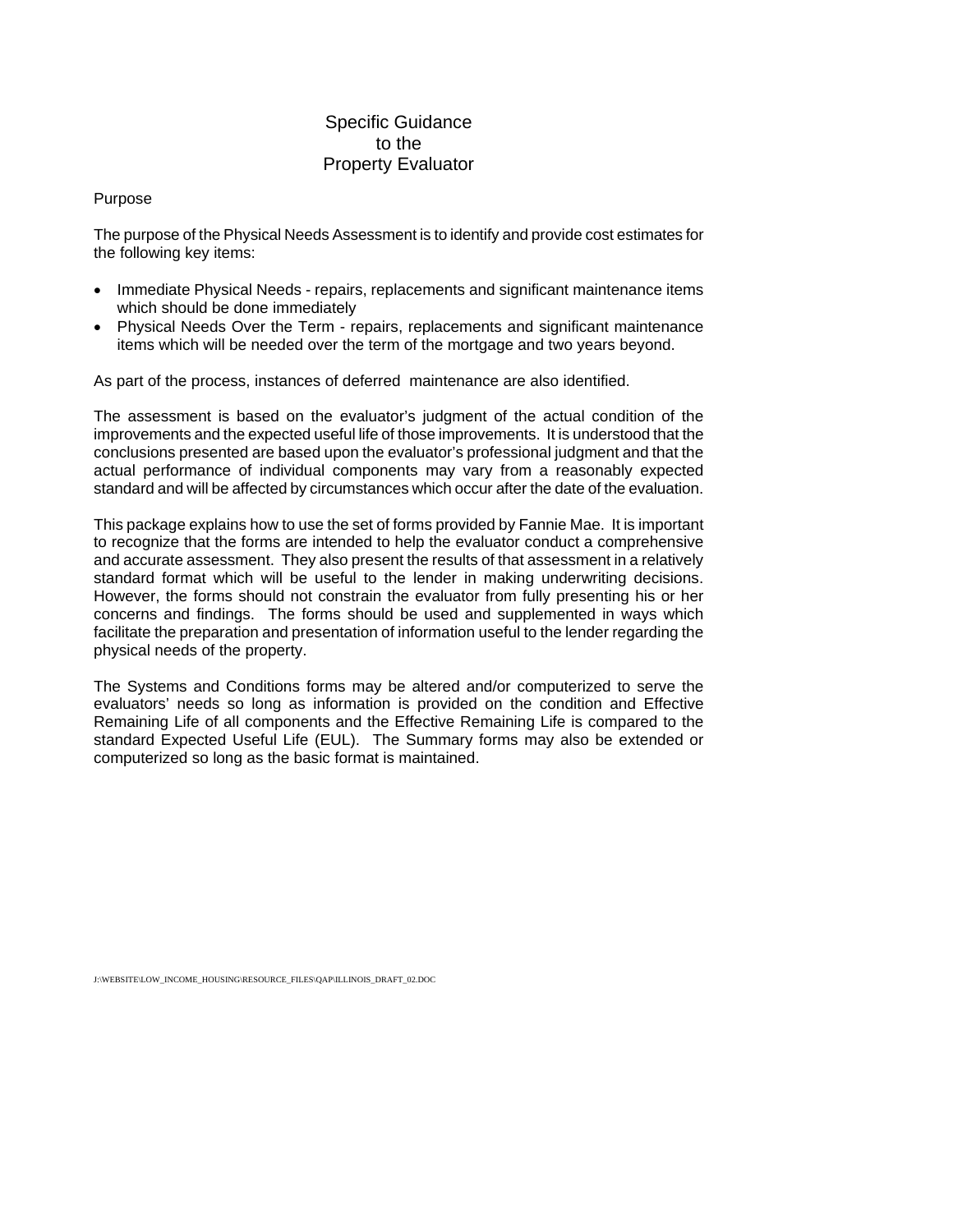## Terms of Reference Form

The lender completes this form for the evaluator. It serves as a reference point for the assessment and provides the evaluator with basic information about the property and the term of the loan. Four additional topics are covered:

• *Sampling Expectations* - The lender's expectations about the number and/or percentage of dwelling units, buildings and specialized systems to evaluate may be stated. If there is no stated expectation, the evaluator should inspect sufficient units, buildings, and numbers of specialized systems to state *with confidence* the present and probable future condition of each system at the property. The evaluator should provide a separate statement indicating the sampling systems used to ensure a determination of conditions and costs with acceptable accuracy. If a Sampling Expectation is provided by the lender which is not adequate to achieve the requisite level of confidence, the evaluator should so advise the lender.

Considerations in determining an adequate sample size are age and number of buildings (especially if the property was developed in phases), total number of units, and variations in size, type and occupancy of units. Effective sampling is based on observing a sufficient number of each significant category. Using the above criteria, categories could include *buildings by age of each building* (e.g. inspect buildings in the 8 year old phase and in the 11 year old phase), *buildings by type* (e.g. row house, Lshaped row house, walkup, elevator) and/or *buildings by construction materials* (e.g. inspect the garden/flat roof/brick walls section and the garden/pitched roof/clapboard walls section). Dwelling units are separate categories from buildings. At a minimum, sampling is by unit size (0/1/2/3/4 bedrooms). There may be further categories if units are differently configured or equipped, or have different occupants (especially family or elderly). Generally, we would expect the percentage of units inspected to decrease as the total number of units increases. Systems which are not unit specific, such as boilers, compactors, elevators and roofs, will often have a 100% sample.

The overriding objective: SEE ENOUGH OF EACH UNIT TYPE AND SYSTEM TO BE ABLE TO STATE WITH CONFIDENCE THE PRESENT AND PROBABLE FUTURE CONDITON.

- *Market Issues* In certain instances, market conditions may necessitate action on certain systems. Examples are early appliance replacement or recarpeting, new entry paving, special plantings, and redecorated lobbies. If the owner or lender has identified such an action, the evaluator should include a cost estimation for such action and indicate what, if any, other costs would be eliminated by such action.
- *Work In Progress* In some instances, work may be underway (which can be observed) or under contract. When known by the lender, this will be noted. For purposes of the report, such work should be assumed to be complete, unless observed to be unacceptable in quality or scope.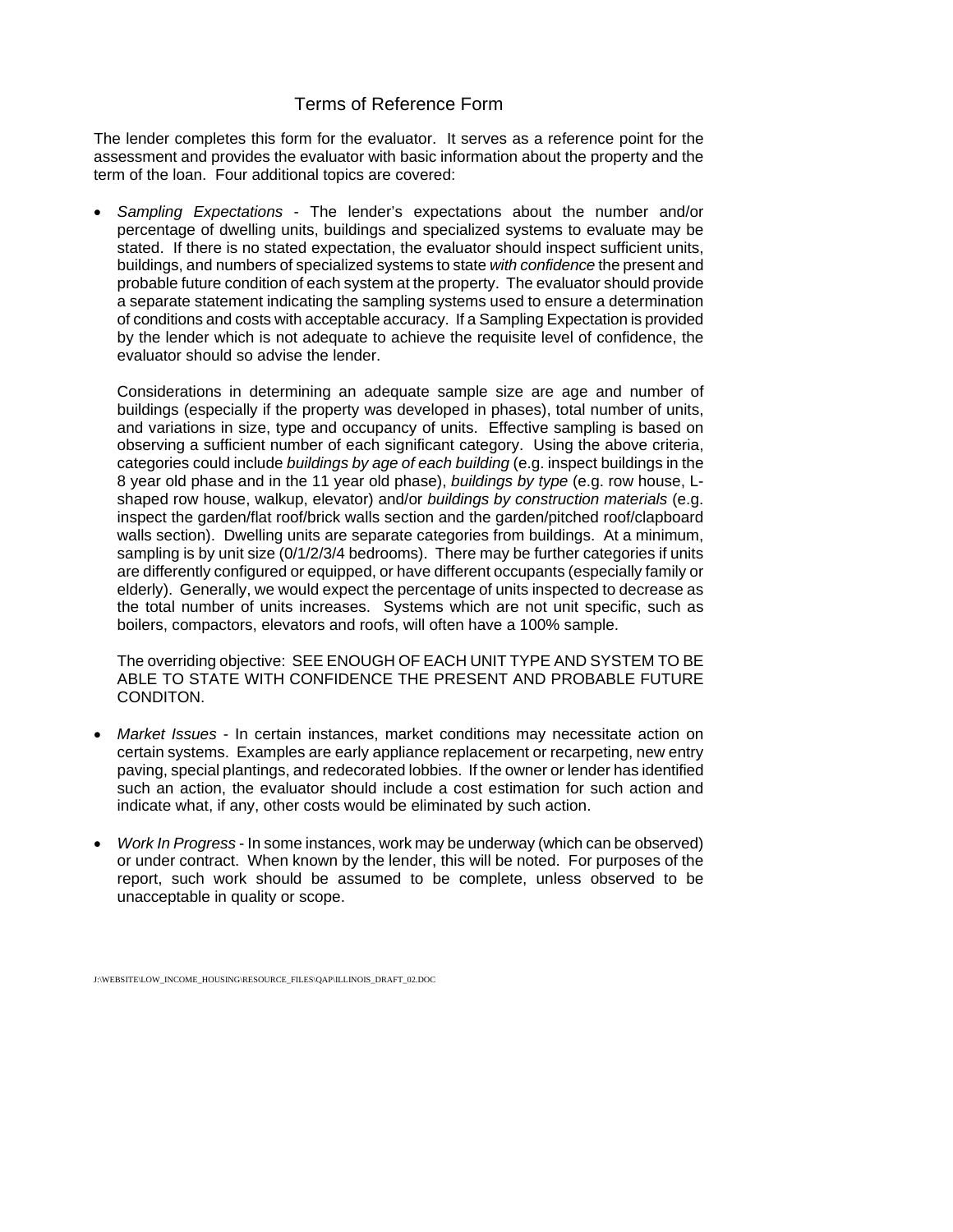• *Management-Reported Replacements* - In some instances, the property ownership or management will provide the lender with information about prior repairs or replacements which have been completed in recent years. The lender may provide this information to the evaluator to assist in the assessment of these components. The evaluator should include enough units, buildings, or systems in the sample to reasonably verify the reported repairs or replacements.

## **Systems and Conditions Forms**

It is the responsibility of the evaluator to assess the condition of every system which is present at a property. All conditions, except as noted below, requiring action during the life of the loan must be addressed regardless of whether the action anticipated is a capital or operating expense.

To assist evaluators in reviewing all systems at a property, four Systems and Conditions Forms are provided. Each lists a group of systems typically related by trade and/or location. The four forms are Site, Architectural, Mechanical and Electrical, and Dwelling Units. While the forms have several columns in which information may be recorded, *in many instances only the first three columns will be completed.* If the condition of a system is acceptable, the Effective Remaining Life exceeds the term of the mortgage by two years, and no action is required, no other columns need to be completed.

The report is not expected to identify minor, inexpensive repairs or other maintenance items which are clearly part of the property owner's current operating pattern and budget so long as these items appear to be taken care of on a regular basis. Examples of such minor operating items are occasional window glazing replacement and/or caulking, modest plumbing repairs, and annual boiler servicing. However, the evaluator *should* comment on such items in the report if they do not appear to be routinely addressed or are in need of immediate repair.

The report is expected to address infrequently occurring "big ticket" maintenance items, such as exterior painting, all deferred maintenance of any kind, and repairs or replacements which normally involve significant expense or outside contracting. While the evaluator should note any environmental hazards seen in the course of the inspection, environment-related actions, such as removal of lead-based paint, will be addressed in a separate report prepared by an environmental consultant.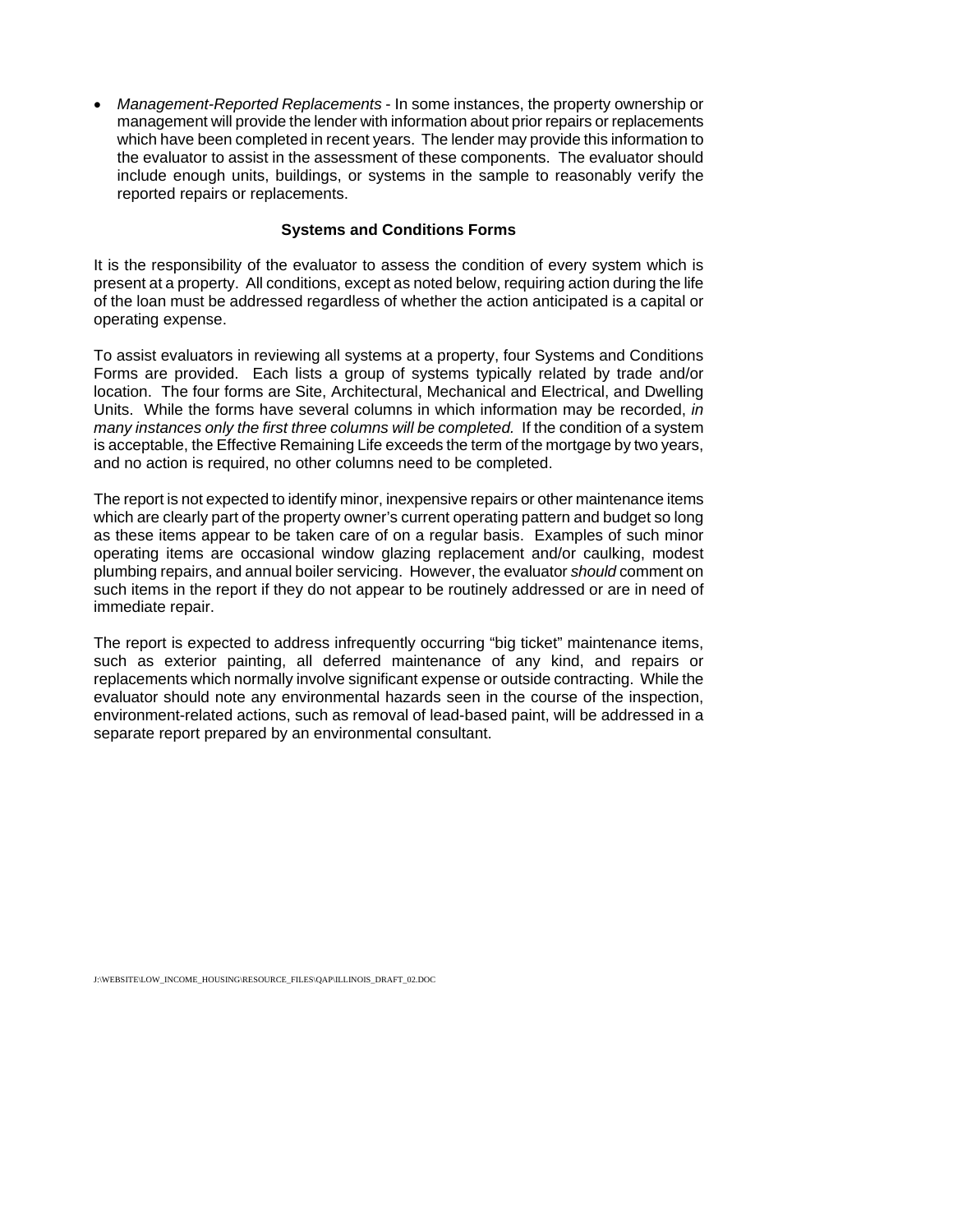## **Using the Systems and Conditions Forms**

## *Purpose*

The forms can be used both to record actual observations at a specific location and for an overall summary. For example, the Architectural form can be used for a specific building (or group or identical buildings) as well as for summarizing all information for buildings at a property. The same is true for the Dwelling Unit form. An unlabeled form is included which can be used as a second page for any of the Systems and Conditions Forms.

In some instances, the evaluator will note components which, while they may continue to be functional, may reduce marketability of the property. For example, single-door refrigerators or appliances in outmoded colors may have such an impact in some properties. The evaluator should note these items, discuss them with the lender, and provide separate estimates of the cost to replace such items if requested.

## **Items (EUL)**

Each of the four forms has a number of frequently-occurring systems and components listed. This list represents only the most frequently observed and is not meant to be all inclusive. *Every system present at the property must be observed and recorded.* Any system not listed on the form may be included in the spaces labeled Other. Note that the assessment includes the systems and components in both residential and non-residential structures. Thus, garages, community buildings, management and maintenance offices, cabanas, pools, commercial space, and other non-residential buildings and areas are included.

The Expected Useful Life (EUL) figure which appears in parentheses after the Item is taken from the Expected Useful Life Table provided. This table provides standard useful lives of many components typically found in apartment complexes. Where the parentheses do not contain a number, it is because there are various types of similar components with differing economic lives. The evaluator should turn to the Expected Useful Life Table and select, and insert, the appropriate Expected Useful Life (EUL) number. If the Expected Useful Life (EUL) will, without question, far exceed the term of the mortgage plus two years, the Expected Useful Life (EUL) number need not be inserted.

Note: It is recognized that the Expected Useful Life Tables represents only one possible judgment of the expected life of the various components. If we receive substantial material to the effect that one or more of the estimates are inappropriate, we will make adjustments. Until such changes are made, the Tables provide a useful and consistent standard for all evaluators to use. They avoid debate on what the appropriate expected life is and permit focus on the evaluator's judgment of the effective remaining life of the actual component in place, as discussed below.

**Age**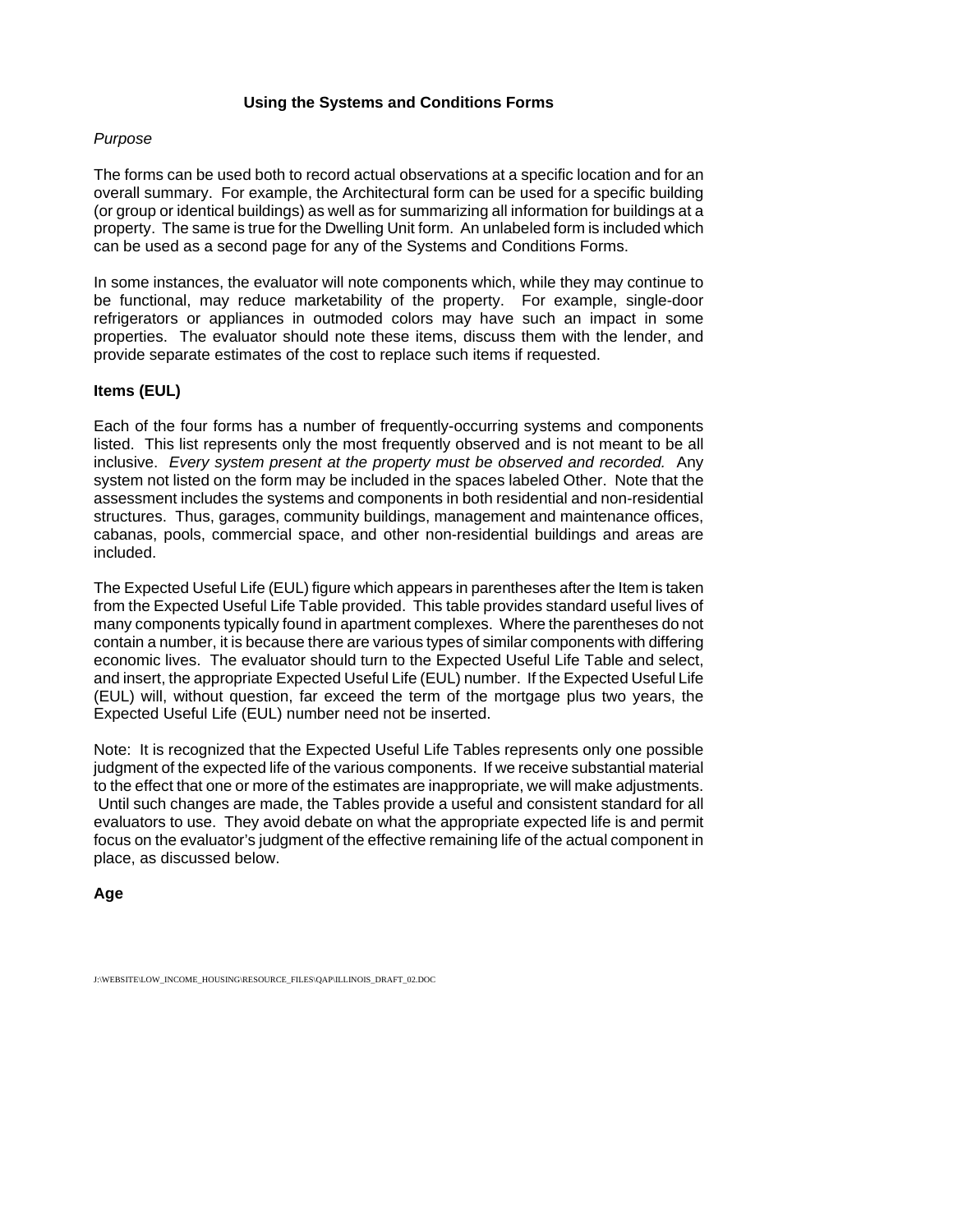The evaluator should insert the actual Age of the component or may insert "OR" for original. If the actual age is unknown, an estimate is acceptable. If there is a range in Age (for example, components replaced over time), the evaluator may note the range (i.e., 5-7 years) or may use several lines for the same system, putting a different Age of that system on each line.

## **Condition**

This space is provided to indicate the Condition of the component, generally excellent, good, fair, or poor, or a similar and *consistent* qualitative evaluation.

## **Effective Remaining Life**

This space is provided for the evaluator to indicate the remaining life of the component as is. For standard components with standard maintenance, the Expected Useful Life Table provided by the Lender could be used to determine Effective Remaining Life by deducting the Age from Expected Useful Life (EUL). However, this should not be done automatically. A component with unusually good original quality or exceptional maintenance could have a longer life. On the other hand, if the component has been poorly maintained or was of below standard original quality, the useful life could be shorter that expected. *The evaluator applies his or her professional judgment in making a determination of the*  Effective Remaining Life.

If the Effective Remaining Life *is longer than the term of the loan plus two years, no deferred maintenance exists, and no action needs to be taken during the life of the loan, no other columns need to be filled out.* The only exception may be Diff? (Difference), as discussed below. This should be noted when the evaluator's estimate of the Effective Remaining Life varies by more than two years from the standard estimate.

## **Diff? (Difference)**

The Age of the component should be deducted from the Expected Useful Life (EUL) in parentheses and the answer compared to the Effective Remaining Life estimated by the evaluator. Where there is a difference of over two years, the evaluator should insert a footnote number in the DIFF? (Difference) column and supply, in an attached list of footnotes, a brief statement of why, in his or her judgment, the Effective Remaining Life of the component varies from the standard estimate. This approach provides consistency among evaluators while making best of the evaluators' professional judgment.

## **Action**

If any Action is required - immediately, over the life of the loan, or within two years thereafter - the Action should be recorded as *repair, replace, or maintain*. Repair is used when only a part of an item requires action, such as the hydraulics and/or controls of a compactor. Replace is used when the entire item is replaced. Maintain is used where special, non-routine maintenance is required, such as the sandblasting of a swimming pool.

J:\WEBSITE\LOW\_INCOME\_HOUSING\RESOURCE\_FILES\QAP\ILLINOIS\_DRAFT\_02.DOC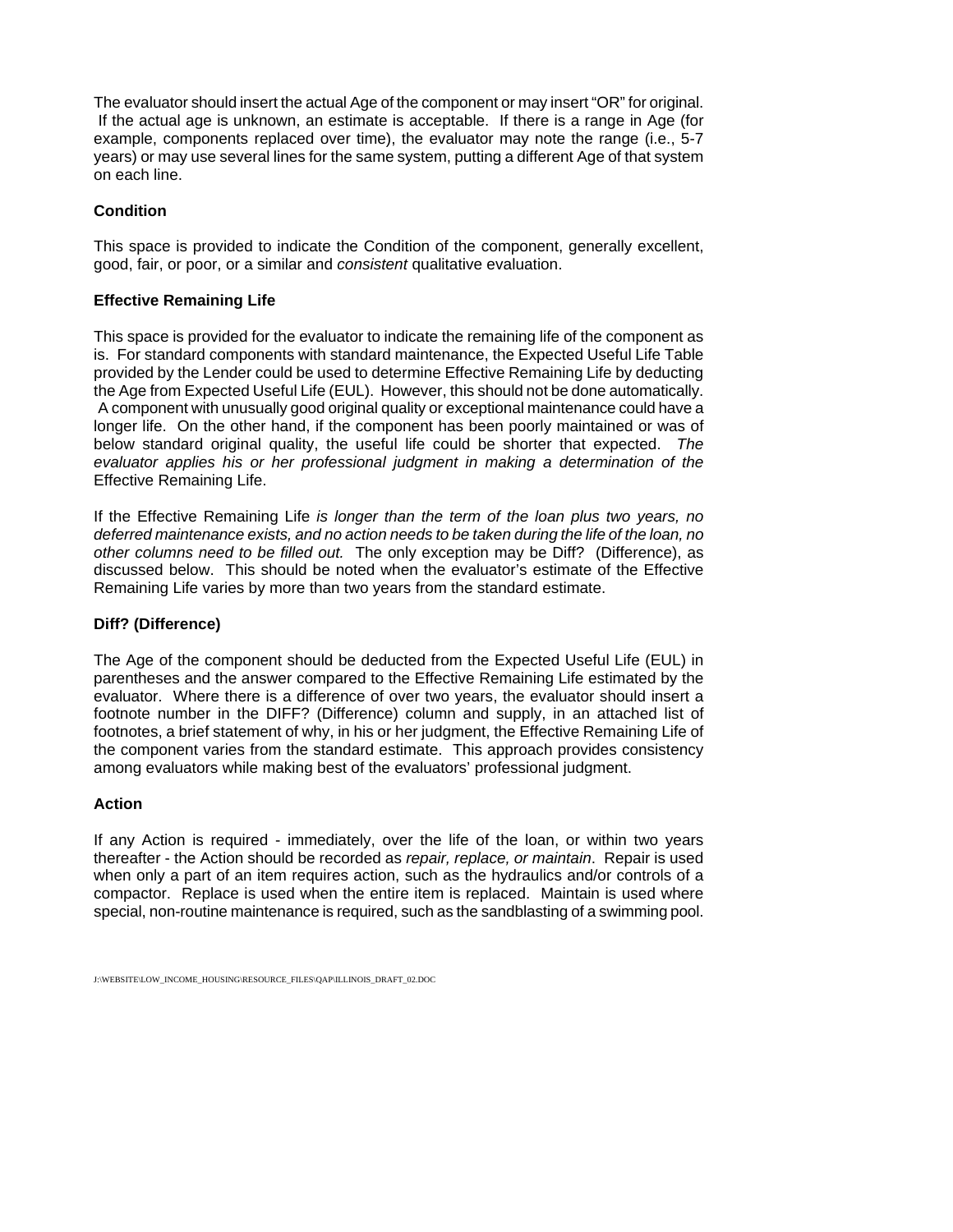In cases where a repair or maintenance may be needed now, and replacement or further maintenance may be needed later, separate lines may be used to identify the separate actions and timing.

## **Now?**

If the item involves a threat to the immediate health and safety of the residents, clearly affects curb appeal, will result in more serious problems if not corrected, or should otherwise be accomplished as part of an immediate repair, maintenance or replacement program, this space should be checked. Replacements which may be needed in year one, but do not require immediate attention, need not be checked.

## **DM (Deferred Maintenance)**

The DM (Deferred Maintenance) space is marked in any instances where current management practice is clearly inadequate and the owner's attention should be called to the item, even if no major expenditure or significant labor may be required.

## **Quantity**

For items requiring action, the evaluator should note the Quantity of the system, with the applicable unit of measure entered (each, unit, square feet, square yards, linear feet, lump sum, etc.).

## **Field Notes**

This space, as well as attachments may be used to record the type of component (16cf, fros. free, Hotpoint), the problem (valves leaking) or other information (consider replacement for marketing purposes, replace 30% per year, work in progress, etc.) that the evaluator will need to complete the Evaluator's Summary.

## **Sample Form**

The following example from the Dwelling Unit Systems and Conditions form illustrates how this form is properly used. The example presumes an 11 story building containing 1 and 2 bedroom units. There are 100 units. The age of the building is 9 years. The term of the proposed loan is 7 years.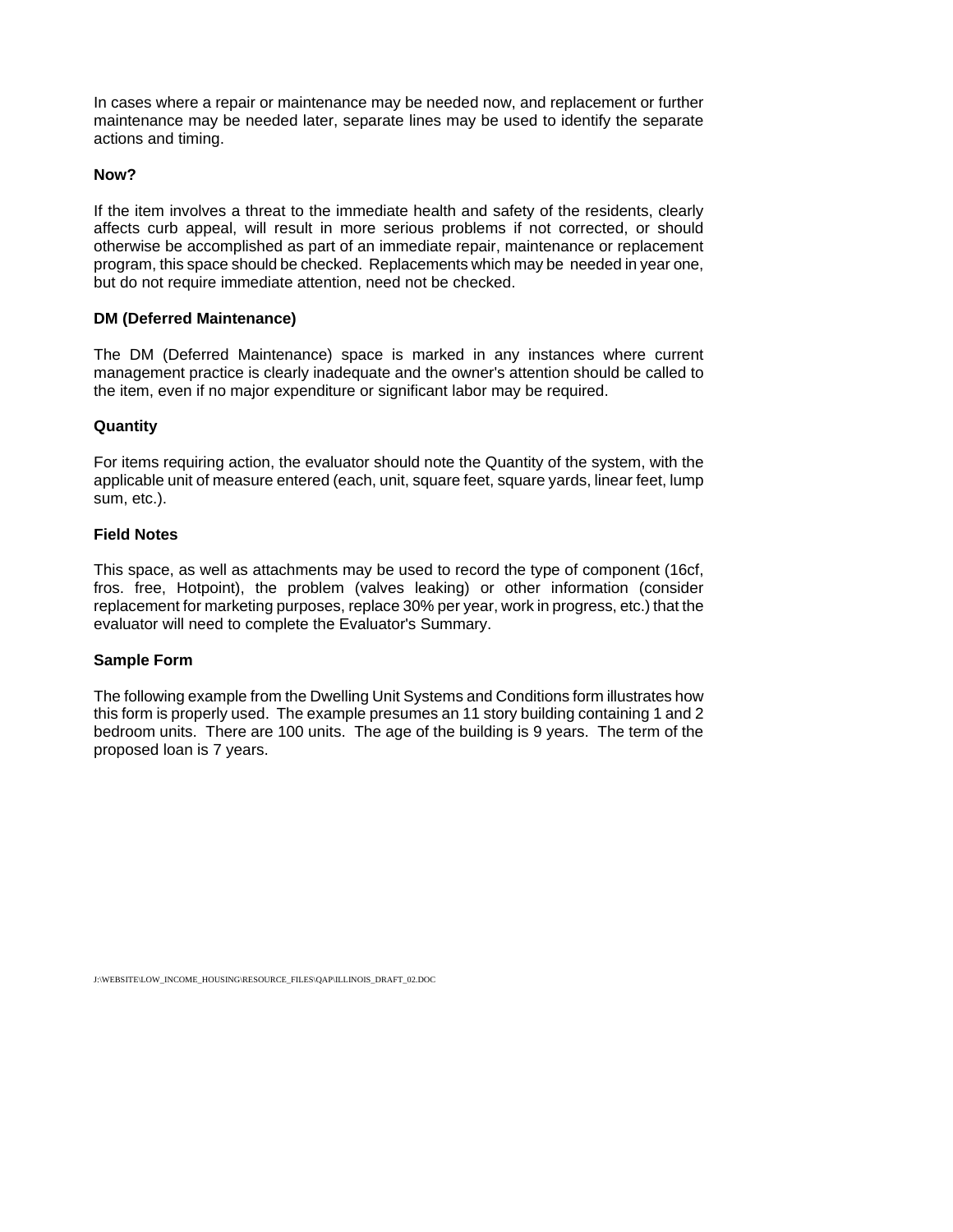| <b>ITEM</b>     | <b>AGE</b> | <b>COND</b> | ERL     | DIFF? | <b>ACTION</b> | NOW? | DM? | <b>QUANTIT</b><br>v | <b>NOTES</b>           |
|-----------------|------------|-------------|---------|-------|---------------|------|-----|---------------------|------------------------|
| (EUL)           |            |             |         |       |               |      |     |                     |                        |
| Countertop      | 9          | EX          | $10+$   |       | -             | ۰    |     | - еа.               | Corian                 |
| /Sink (10)      |            |             |         |       |               |      |     |                     | <b>Stainless Steel</b> |
| Refrigerato     | 9          | Good        | 6       |       | <b>REPL</b>   |      |     | 100ea               | Hot point 16cf. ff     |
| r(15)           |            |             |         |       |               |      |     |                     | 20%/yr @ YR 5          |
| Disposal        | $0 - 9$    | Good        | $0 - 5$ |       | <b>REPL</b>   |      |     | 100ea               | 20%/yr. @ YR.          |
| (5)             |            |             |         |       |               |      |     |                     | 1 OPTE                 |
| <b>Bath</b>     | 9          | Good        | $11+$   |       | ۰             | ۰    |     | $\blacksquare$      | Dated Looking          |
| <b>Fixtures</b> |            |             |         |       |               |      |     |                     | Repair - Now           |
| (20)            |            |             |         |       |               |      |     |                     |                        |
| Ceiling (04)    | 9          | Hater       | ۰       |       | Repair        | Yes  | ۰   | 10ea                | <b>Plumbing Leak</b>   |
| stack           |            | Damage      |         |       |               |      |     |                     |                        |

*Countertop/sinks* are 9 years old. (The entry could also be "OR"). Condition is excellent, with an Effective Remaining Life of 10 years. This is significantly different from the anticipated Effective Remaining Life of 1 (an EUL of 10 years minus an Age of 9 years). Therefore, there is a footnote entry "1" in the Diff? (Difference) column. The footnote will indicate that this item is made of an exceptionally durable material (Corian), along with a top quality stainless steel sink. The evaluator's estimate of an Effective Remaining Life of 10 years + is beyond the term of +2. No capital need would be reported.

*Refrigerators* are also original, reported as 16 cf frost free Hotpoints. Replacement is expected around the Effective Remaining Life, noted as 20% annually and beginning in the  $5<sup>th</sup>$  year of the loan when the refrigerators are 14 years old.

*Disposals* range from new to original (Age = 0-9). 20% per year replacements will be needed starting in year 1. The evaluator notes that disposals appear to be replaced as part of the project's normal operations.

*Bath fixtures* are original, and in good condition. No replacement is expected to be required during the term +2 years. The note indicates that they are "dated looking," which may prompt a market consideration for replacement.

*Ceiling* is a special entry. The "04" stack of units has experienced water damage to ceiling from major plumbing leak. This is noted for repair NOW. As this apparently occurs in all 10 units in this stack and therefore is likely to have more than a modest cost, this action would be reported on the Immediate Physical Needs summary form.

## **Evaluator's Summary Forms**

Two separate forms are used to summarize the evaluator's conclusions from the Systems and Conditions Forms. One summarizes Immediate Physical Needs and the other summarizes the Physical Needs Over The Term +2 years.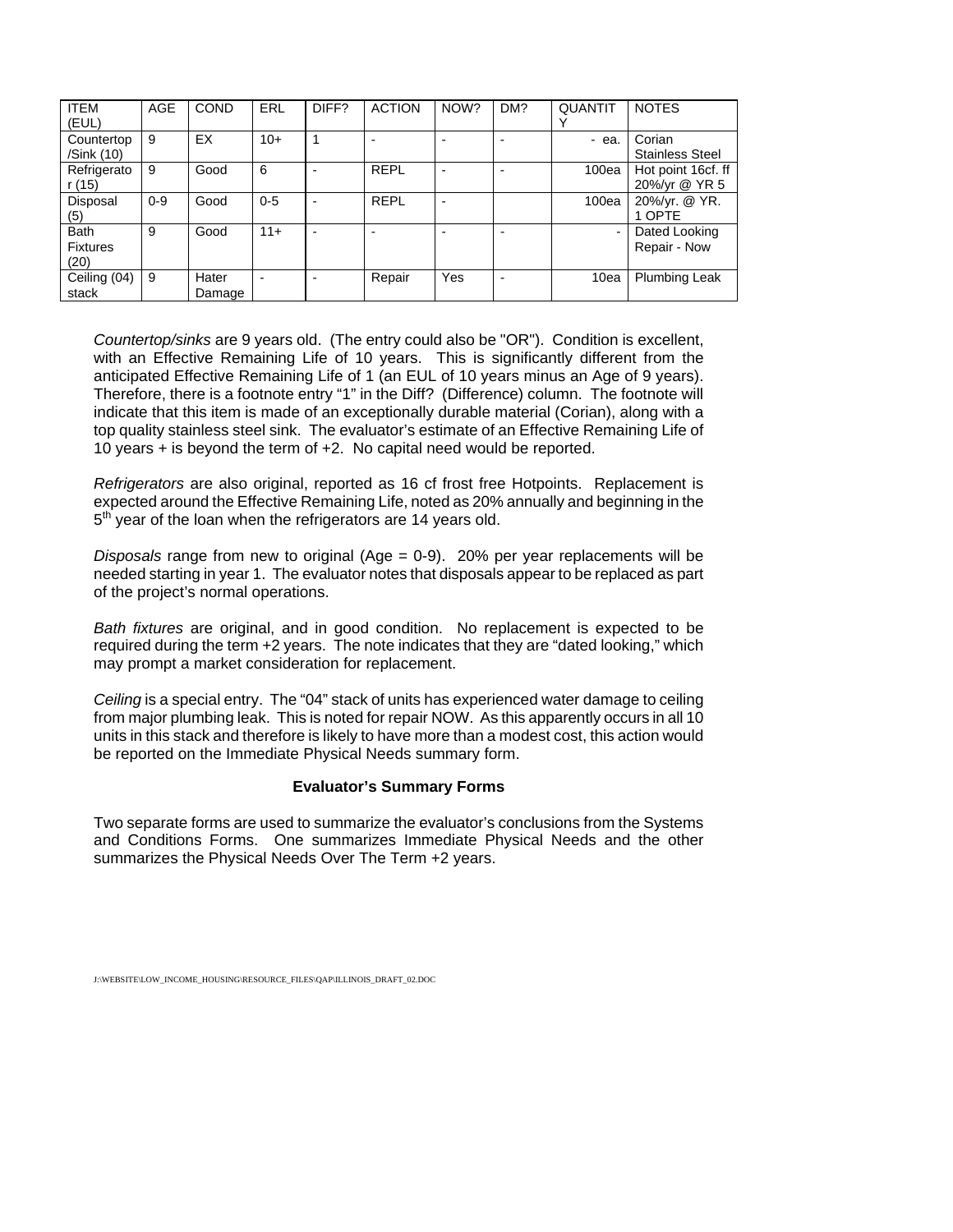## **Evaluator's Summary: Immediate Physical Needs**

All of the items for which Now? is checked are transferred to this form. This form provides for the listing of Items, Quantity, Unit Cost and Total Cost of each. The Item and Quantity are transferred directly from the Systems and Conditions Form.

*Unit Cost* - This is the cost per unit (sf, ea, lf, etc.) in current dollars to implement the required action. The source of the cost estimate should be listed in a separate attachment. The sources may include a third-party estimation service (e.g., R.S. Means: *Repair and Remodeling Cost Data*), actual bid or contract prices for the property, estimates from contractors or vendors, the evaluator's own cost files, or published supplier sources.

*Total Cost* - This is the result of multiplying the quantity times the unit cost. It is expressed in current year dollars.

*DM (Deferred Maintenance)* - If the item evidences deferred maintenance, this column is checked.

*Comments* - the comments column, or an attachment, should clearly provide information on the location and the nature of problem being addressed for each item. The information should be adequate for the owner to begin to implement the action.

## **Evaluator's Summary: Physical Needs Over the Term**

Those items not listed on the Immediate Physical Needs form, but for which action is anticipated during the term of the loan plus two years, are listed on the form. The item and Quantity are transferred directly from the Systems and Conditions Form. The Unit Cost is calculated in the same manner as on the Immediate Physical Needs Form. An attachment should be provided which gives any necessary information on the location of action items and the problem being addressed for each item. The information should be adequate for the owner to begin to implement the action.

*Cost by Year* - the result of multiplying the quantity times the unit cost, in current dollars, is inserted in the column for the year in which the action is expected to take place. Generally, the Effective Remaining Life estimate provided by the evaluator on the Systems and Conditions will indicate the action year. For example, if the evaluator has indicated that the Effective Remaining Life of the parking lot paving is 4 years, the cost, in current dollars, is inserted in Year 4. If the items are likely to be done over a number of years, the costs, in current dollars should be spread over the appropriate period. For example, if the Effective Remaining Life of the Refrigerators is estimated to be 4 years, or 3-5 years, one third of the cost of replacing the refrigerators may appear in each of Years 3, 4, and 5.

*Total Uninflated* - After inserting all of the appropriate action items, the evaluator should total the items for each year.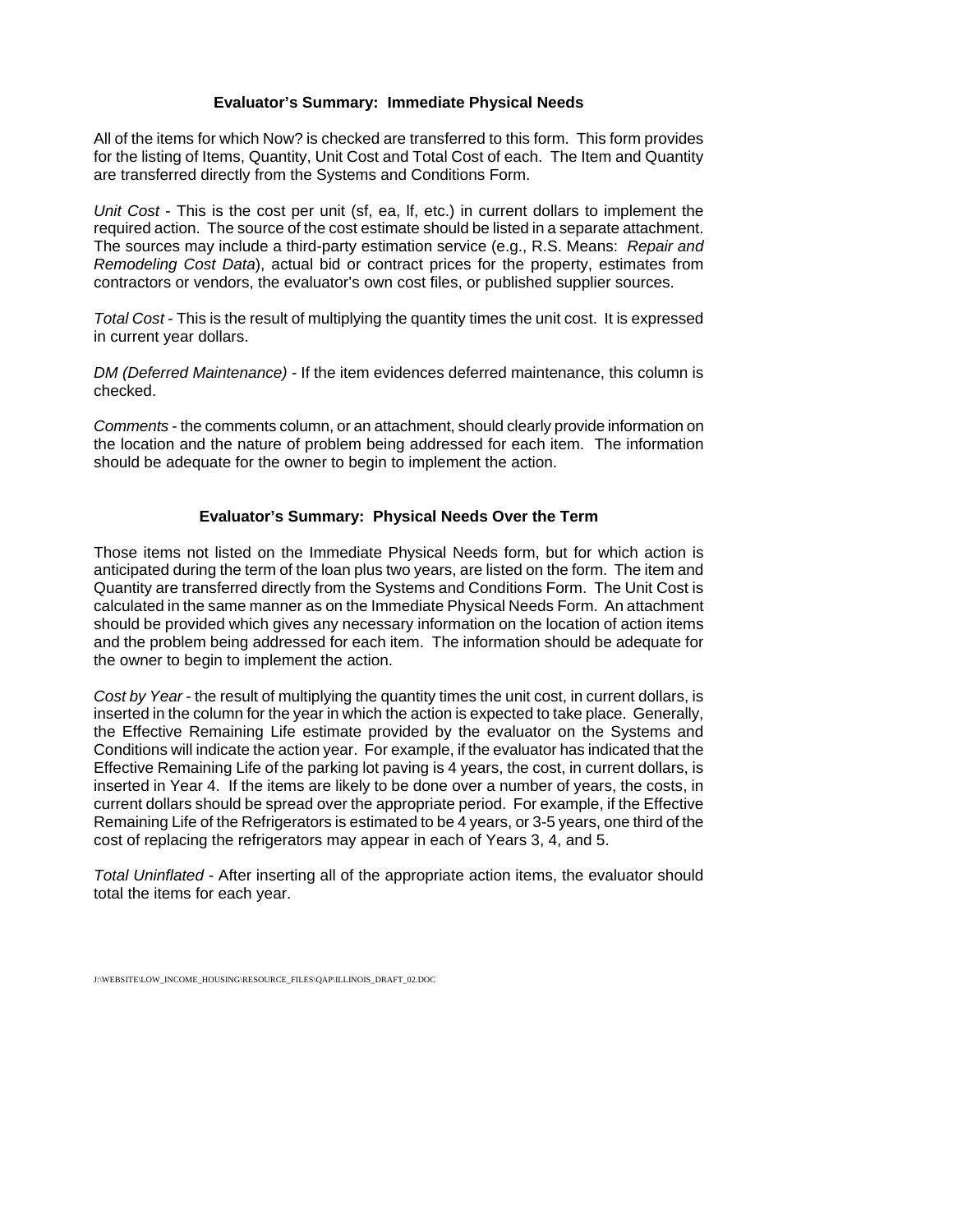*Total Inflated* - The evaluator should multiply the Total Uninflated times the factor provided to produce the Total Inflated.

*Total Inflated All Pages* - On the last sheet, the evaluator should include the Total Inflated Dollars for that page and all prior pages.

*Cumulative Total All Pages* - On the last sheet, the evaluator should insert the Total Inflated Dollars of that year and all prior years.

## **Special Repair and Replacement Requirements**

While performing a property inspection, the evaluator must be aware that certain building materials and construction practices may cause properties to experience (or to develop in a short time period) problems that can be corrected only with major repairs or replacements. The following identifies some specific construction related problems; however, the evaluator must be aware that other construction related problems may be found in any property and should be identified. If any of the following requirements are not met or if the evaluator determines that the following conditions (or others) are present, *the evaluator must contact the lender immediately to discuss the timing as well as the cost of the repairs or replacements.* The evaluator should ensure that any of these conditions are thoroughly addressed in the Physical Needs Assessment.

*Minimum Electrical Capacity* - Each apartment unit must have sufficient electrical capacity (amperage) to handle the number of electrical circuits and their use within an apartment. Therefore, the evaluator must determine, based on referencing the National Electric Code as well as local building codes, what is the minimum electrical service needed. In any event, that service must not be less than 60 amperes.

*Electrical Circuit Overload Protection* - All apartment unit circuits, as well as electrical circuits elsewhere in an apartment complex, must have circuit breakers as opposed to fuses as circuit overload protection.

*Aluminum Wiring* - In all cases, where aluminum wiring runs from the panel to the outlets of a unit, the evaluator's inspection should ascertain that the aluminum wiring connections (outlets, switches, appliances, etc.) are made to receptacles rated to accept aluminum wiring or that corrective repairs can be done immediately by the owner.

*Fire Retardant Treated Plywood* - While performing the roof inspection, the evaluator should investigate whether there is any indication that fire-retardant treated plywood was used in the construction of the roof (primarily roof sheathing). This inspection should focus on sections of the roof that are subjected to the greatest amount of heat (e.g., areas that are not shaded or that are poorly ventilated) and, if possible, to inspect the attic for signs of deteriorating fire-retardant treated plywood or plywood that is stamped with a fire rating.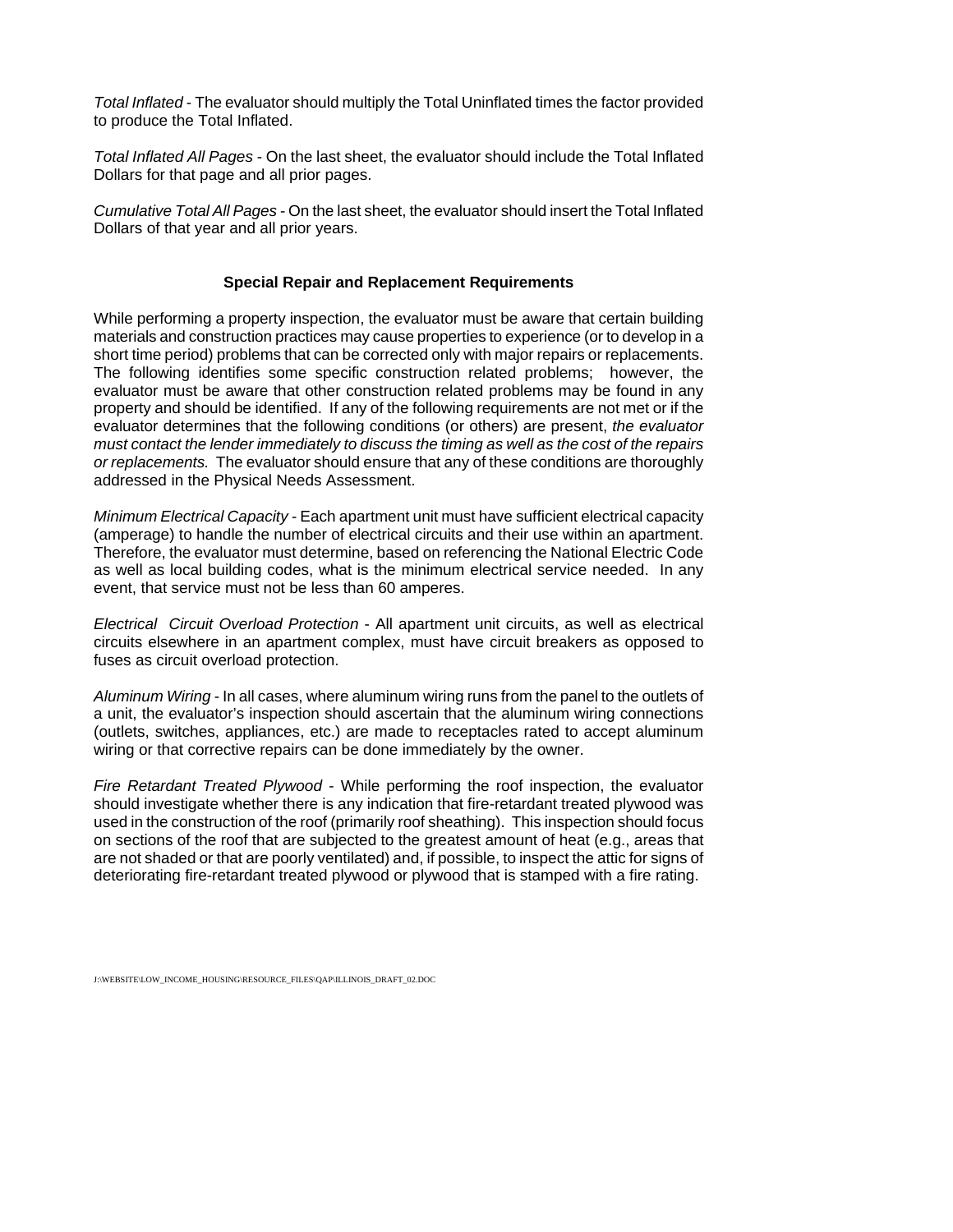Our concern is that certain types of fire-retardant treated plywood rapidly deteriorate when exposed to excessive heat and humidity or may cause nails or other metal fasteners to corrode. Common signs of this condition include a darkening of the wood and the presence of a powder-like substance, warping of the roof and the curling of the shingles. Fire-retardant treated plywood is most likely to be in townhouse properties or other properties with pitched, shingled roofs that were constructed after 1981 and that are located in states east of the Mississippi River and some southwestern states.

### **Narrative Conclusion and Attachments**

A complete narrative summary of the property and its components is not required. However, the evaluator should supply a concise summary of the conclusions reached concerning the overall condition of the property, its future prospects, and the quality of the current maintenance programs. *Any items affecting the health and safety of residents should be clearly flagged.* 

The summary should include a discussion of the sampling approach used, discussed above, and any market issues which the evaluator believes it may be appropriate to address or which were noted by the lender.

The narrative, the forms use and the attachments (footnotes explaining Differences, information regarding sources of costs, and, if necessary, information needed to identify the location and type of problem addressed in the Evaluator's Summary: Physical Needs Over the Term) should be supplied.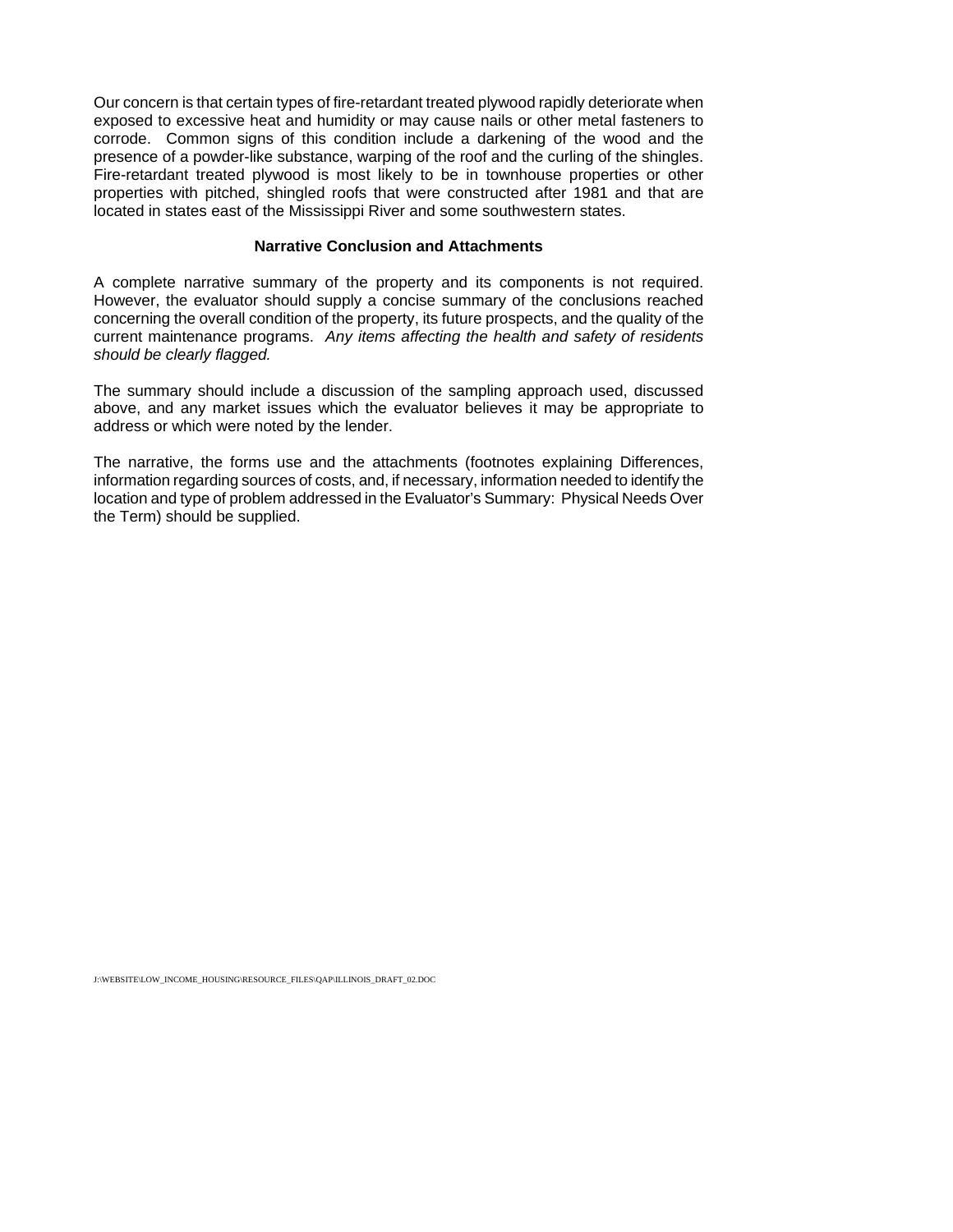## **EXPECTED USEFUL LIFE TABLES**

Forms and Expected Useful Life Tables developed for Fannie Mae by On-Site Insight of Needham, MA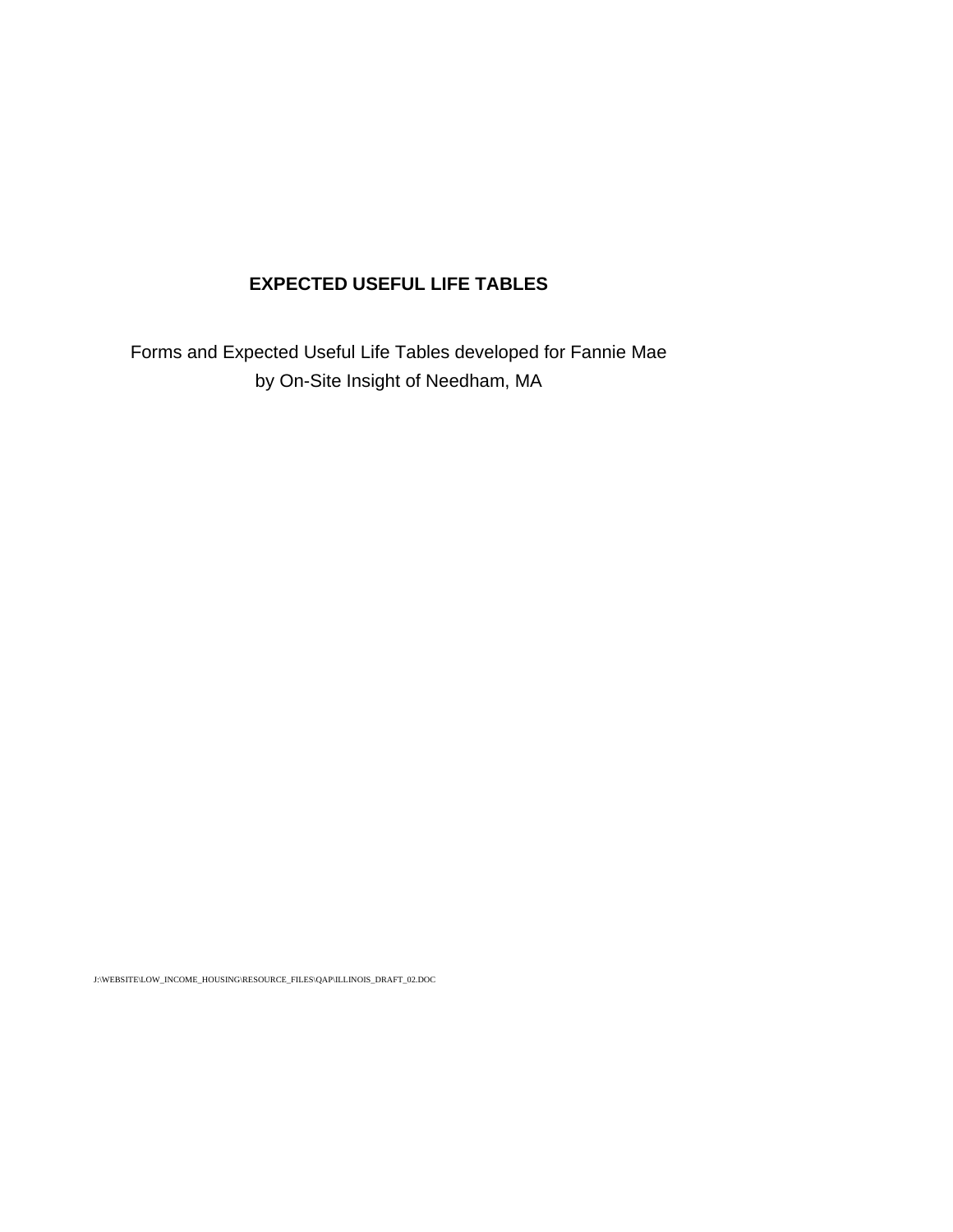|                                                                        | <b>EXPECTED USEFUL LIFE TABLE</b> |                            |                                          |  |  |  |  |
|------------------------------------------------------------------------|-----------------------------------|----------------------------|------------------------------------------|--|--|--|--|
| <b>SITE SYSTEMS</b>                                                    | <b>Family Development</b>         | <b>Elderly Development</b> | <b>Action</b><br>"Action" equals replace |  |  |  |  |
| NOTE: 50+ "long-lived" systems: EUL based on location and use specific |                                   |                            | unless other wise noted                  |  |  |  |  |
| conditions                                                             |                                   |                            |                                          |  |  |  |  |
| <b>Basketball Courts</b>                                               | 15                                | 25                         |                                          |  |  |  |  |
| Built Improvements (playgrounds/site                                   | 20                                | 20                         |                                          |  |  |  |  |
| furniture)                                                             |                                   |                            |                                          |  |  |  |  |
| Catch Basin                                                            | 40                                | 40                         |                                          |  |  |  |  |
| <b>Cold Water Lines</b>                                                | 40                                | 40                         |                                          |  |  |  |  |
| Compactors                                                             | 15                                | 15                         |                                          |  |  |  |  |
| DHW/Supply/Return                                                      | 30                                | 30                         |                                          |  |  |  |  |
| Dumpsters                                                              | 10                                | 10                         |                                          |  |  |  |  |
| <b>Dumpster Enclosure</b>                                              | 10                                | 10                         | Fence Only                               |  |  |  |  |
| Earthwork                                                              | 50+                               | 50+                        |                                          |  |  |  |  |
| <b>Electrical Distribution Center</b>                                  | 40                                | 40                         |                                          |  |  |  |  |
| <b>Emergency Generator</b>                                             | 15                                | 15                         |                                          |  |  |  |  |
| Fencing                                                                |                                   |                            |                                          |  |  |  |  |
| Chain Link                                                             | 40                                | 40                         |                                          |  |  |  |  |
| Wrought Iron                                                           | $50+$                             | $50+$                      |                                          |  |  |  |  |
| Stockade/Basinweave                                                    | 12                                | 12                         |                                          |  |  |  |  |
| Post and Rail                                                          | 25                                | 25                         |                                          |  |  |  |  |
| Gas Lines                                                              | 40                                | 40                         |                                          |  |  |  |  |
| Heating Supply/Return                                                  | 40                                | 40                         |                                          |  |  |  |  |
| Incinerators                                                           | $50+$                             | $50+$                      |                                          |  |  |  |  |
| <b>Irrigation System</b>                                               | 30                                | 30                         |                                          |  |  |  |  |
| <b>Lift Station</b>                                                    | 50                                | 50                         |                                          |  |  |  |  |
| <b>Mail Facilities</b>                                                 | 10                                | 10                         |                                          |  |  |  |  |
| Landscaping                                                            | $50+$                             | $50+$                      |                                          |  |  |  |  |
| Parking                                                                |                                   |                            |                                          |  |  |  |  |
| Asphalt                                                                | 25                                | 25                         | Resurface                                |  |  |  |  |
| Gravel                                                                 | 15                                | 15                         | Resurface                                |  |  |  |  |
| Pedestrian Paving                                                      | 15                                | 15                         | Resurface                                |  |  |  |  |
| <b>Bimminors</b>                                                       | 15                                | 15                         |                                          |  |  |  |  |
| Concrete                                                               | 30                                | 30                         |                                          |  |  |  |  |
| <b>Retaining Walls</b>                                                 |                                   |                            |                                          |  |  |  |  |
| Concrete                                                               | 20                                | 20                         | <b>Fill Cracks/Repoint</b>               |  |  |  |  |
| Masonry                                                                | 15                                | 15                         | Fill Cracks/Repoint                      |  |  |  |  |
| Wood                                                                   | 15                                | 15                         | Replace                                  |  |  |  |  |
| Stone                                                                  | 15                                | 15                         | Fill Cracks/Repoint                      |  |  |  |  |
| Roadways                                                               | 5                                 | 5                          | Seal                                     |  |  |  |  |
| Asphalt (Sealing)                                                      | 25                                | 25                         | Resurface                                |  |  |  |  |
| Asphalt<br>Gravel                                                      | 15                                | 15                         |                                          |  |  |  |  |
|                                                                        |                                   |                            | Resurface (grade and                     |  |  |  |  |
| <b>Sanitary Treatment</b>                                              | 40                                | 40                         | gravel)                                  |  |  |  |  |
| <b>Site Electrical Main</b>                                            | 40                                | 40                         |                                          |  |  |  |  |
| Site Gas Main                                                          | 40                                | 40                         |                                          |  |  |  |  |
| Site Lighting                                                          | 25                                | 25                         |                                          |  |  |  |  |
| Site Power Distribution                                                | 40                                | 40                         |                                          |  |  |  |  |
| <b>Site Sanitary Lines</b>                                             | $50+$                             | $50+$                      |                                          |  |  |  |  |
| Site Sewer Main                                                        | 50+                               | 50+                        |                                          |  |  |  |  |
| Site Water Main                                                        | 40                                | 40                         |                                          |  |  |  |  |
| <b>Storm Drain Lines</b>                                               | $50+$                             | $50+$                      |                                          |  |  |  |  |
| Swimming Pool - Deck                                                   | 15                                | 15                         | <b>Resurface Deck</b>                    |  |  |  |  |
| <b>Mechanical Equipment</b>                                            | 10                                | 10                         |                                          |  |  |  |  |
| (filter/pump/etc.)                                                     |                                   |                            |                                          |  |  |  |  |
| <b>Tennis Courts</b>                                                   | 15                                | 15                         | Resurface                                |  |  |  |  |
| Transformer                                                            | 30                                | 30                         |                                          |  |  |  |  |
| <b>Water Tower</b>                                                     | $50+$                             | $50+$                      |                                          |  |  |  |  |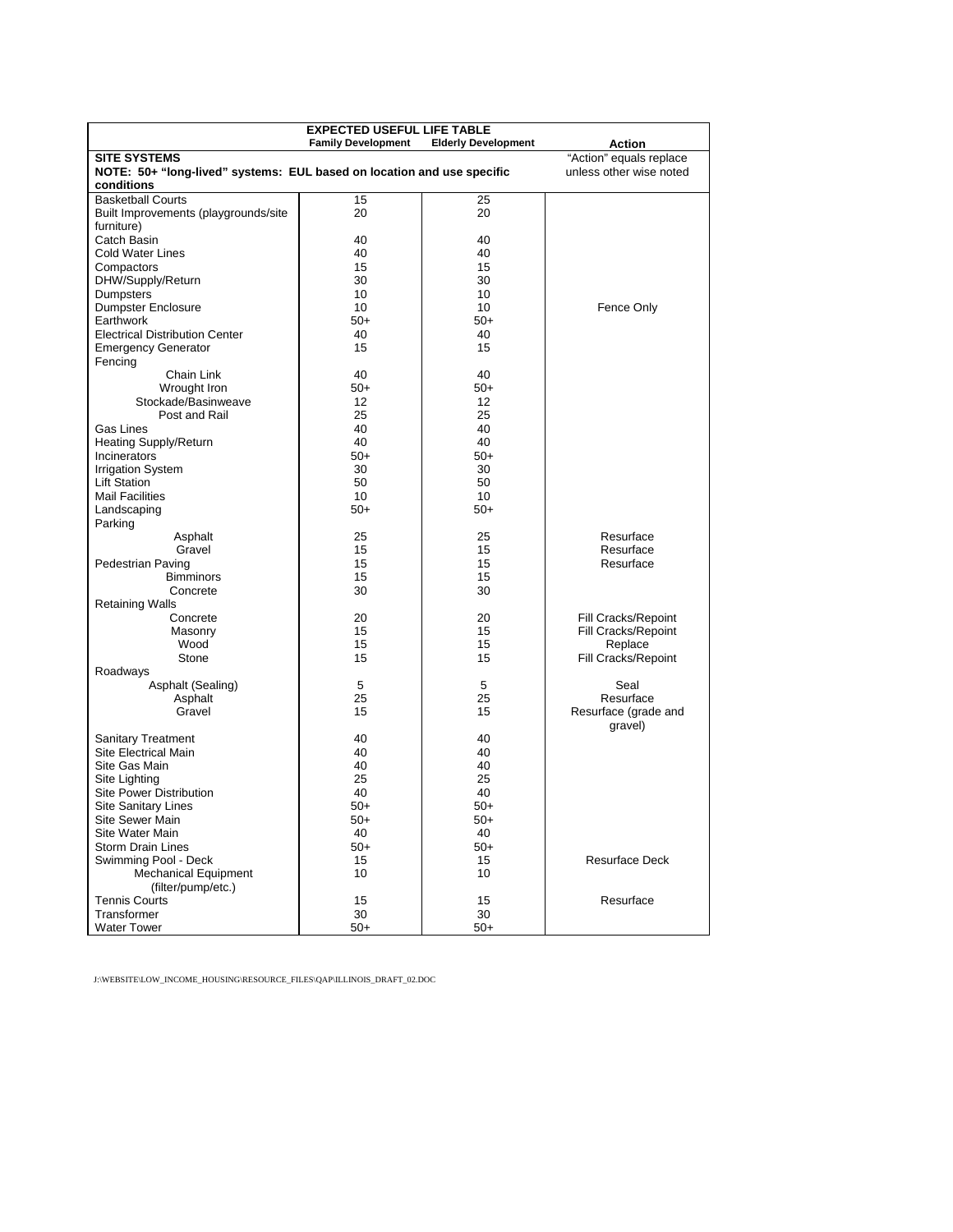|                                                                                                           | <b>EXPECTED USEFUL LIFE TABLE</b><br><b>Family Development</b> | <b>Elderly Development</b> | <b>Action</b>        |
|-----------------------------------------------------------------------------------------------------------|----------------------------------------------------------------|----------------------------|----------------------|
| BUILDING ARCHITECTURE NOTE: 50+ = "long-lived" systems: EUL based on location and use-specific conditions |                                                                |                            |                      |
| <b>Appurtenant Structures</b>                                                                             |                                                                |                            |                      |
| Porches                                                                                                   | 50                                                             | 50                         | Paint at 5 years     |
| <b>Wood Decks</b>                                                                                         | 20                                                             | 20                         | Paint at 5 years     |
| <b>Storage Sheds</b>                                                                                      | 30                                                             | 30                         | Paint at 5 years     |
| Greenhouses                                                                                               | 50                                                             | 50                         |                      |
| Carports                                                                                                  | 40                                                             | 40                         |                      |
| Garages                                                                                                   | $50+$                                                          | $50+$                      |                      |
| <b>Basement Stairs</b>                                                                                    | $50+$                                                          | $50+$                      |                      |
| <b>Building Mounted Exterior Lighting</b>                                                                 | 6                                                              | 10                         |                      |
| <b>Building Mounted HID Lighting</b>                                                                      | 6                                                              | 20                         |                      |
| <b>Bulkheads</b>                                                                                          | 30                                                             | 30                         |                      |
| Canopies                                                                                                  |                                                                |                            |                      |
| Wood/Metal                                                                                                | 40                                                             | 40                         | Replace              |
| Concrete                                                                                                  | 20                                                             | 20                         | Re-roof              |
| Ceilings, Exterior or Open                                                                                | 5                                                              | 5                          | Paint                |
| Chimney                                                                                                   | 25                                                             | 25                         | Point                |
| Common Area Doors (fire/hall/closet/etc.)                                                                 | $50+$                                                          | $50+$                      |                      |
| Common Area Floors                                                                                        |                                                                |                            |                      |
| Ceramic/Quarry Tile/Terrazzo                                                                              | $50+$                                                          | $50+$                      | Replace              |
| Wood (strip or parquet)                                                                                   | 30                                                             | 30                         | Replace              |
|                                                                                                           |                                                                |                            | Portion/Sand and     |
|                                                                                                           |                                                                |                            | Finish               |
| Resilient Flooring (tile or sheet)                                                                        | 15                                                             | 15                         | Replace              |
| Carpet                                                                                                    | $\overline{7}$                                                 | $\overline{7}$             | Replace              |
| Concrete                                                                                                  | $50+$                                                          | $50+$                      | Replace              |
| Common Area Railings                                                                                      | $50+$                                                          | $50+$                      |                      |
| Common Area Ceilings                                                                                      |                                                                |                            |                      |
| Concrete/Drywall/Plaster                                                                                  | 50+                                                            | $50+$                      | Replace (paint 5-8   |
|                                                                                                           |                                                                |                            | years)               |
| <b>Acoustic Tile</b>                                                                                      | 20                                                             | 20                         | Replace              |
| Common Area Countertop & Sink                                                                             | 20                                                             | 20                         |                      |
| Common Area Dishwasher                                                                                    | 15                                                             | 15                         |                      |
| Common Area Disposal                                                                                      | 5                                                              | 5                          |                      |
| Common Area Walls                                                                                         | $50+$                                                          | $50+$                      | Replace (paint 5-8   |
|                                                                                                           |                                                                |                            | years)               |
| <b>Exterior Common Doors</b>                                                                              |                                                                |                            |                      |
| Aluminum and Glass                                                                                        | 30                                                             | 30                         | Door only            |
| Solid Core (wood or metal)                                                                                | 25                                                             | 25                         | Door only            |
| Amo                                                                                                       | 15                                                             | 30                         | Door and             |
|                                                                                                           |                                                                |                            | mechanism            |
| <b>Exterior Stairs</b>                                                                                    |                                                                |                            |                      |
| Wood                                                                                                      | 30                                                             | 30                         | Replace              |
| <b>Filled Metal Pan</b>                                                                                   | 20                                                             | 20                         | Replace              |
| Concrete                                                                                                  | $50+$                                                          | $50+$                      | Replace              |
| <b>Exterior Unit Doors</b>                                                                                | 25                                                             | 25                         |                      |
| <b>Exterior Walls</b>                                                                                     |                                                                |                            |                      |
| Aluminum Siding                                                                                           | 15                                                             | 15                         | Prep and Paint       |
| <b>Brick or Block</b>                                                                                     | 40                                                             | 40                         | Repoint              |
| Brownstone/Stone Veneer                                                                                   | 20                                                             | 20                         | Waterproof and       |
| Glass Block                                                                                               | 15                                                             |                            | Caulk<br>Recaulk     |
| Granite Block                                                                                             | 40                                                             | 15<br>40                   | Repoint              |
| Metal/Glass Curtain Wall                                                                                  | 10                                                             | 10                         | Recaulk              |
| Pre-cast Concrete Panel                                                                                   | 15                                                             | 15                         | Recaulk              |
| Vinyl Siding                                                                                              | 30                                                             | 30                         | Replace              |
| Wood shingle, Clapboard, Plywood,                                                                         | 5                                                              | 5                          | Prep and Paint/Stain |
| Stucco                                                                                                    |                                                                |                            |                      |
| <b>Fire Escapes</b>                                                                                       | 40                                                             | 40                         | Resecure             |
| Foundations                                                                                               | $50+$                                                          | $50+$                      |                      |
|                                                                                                           |                                                                |                            |                      |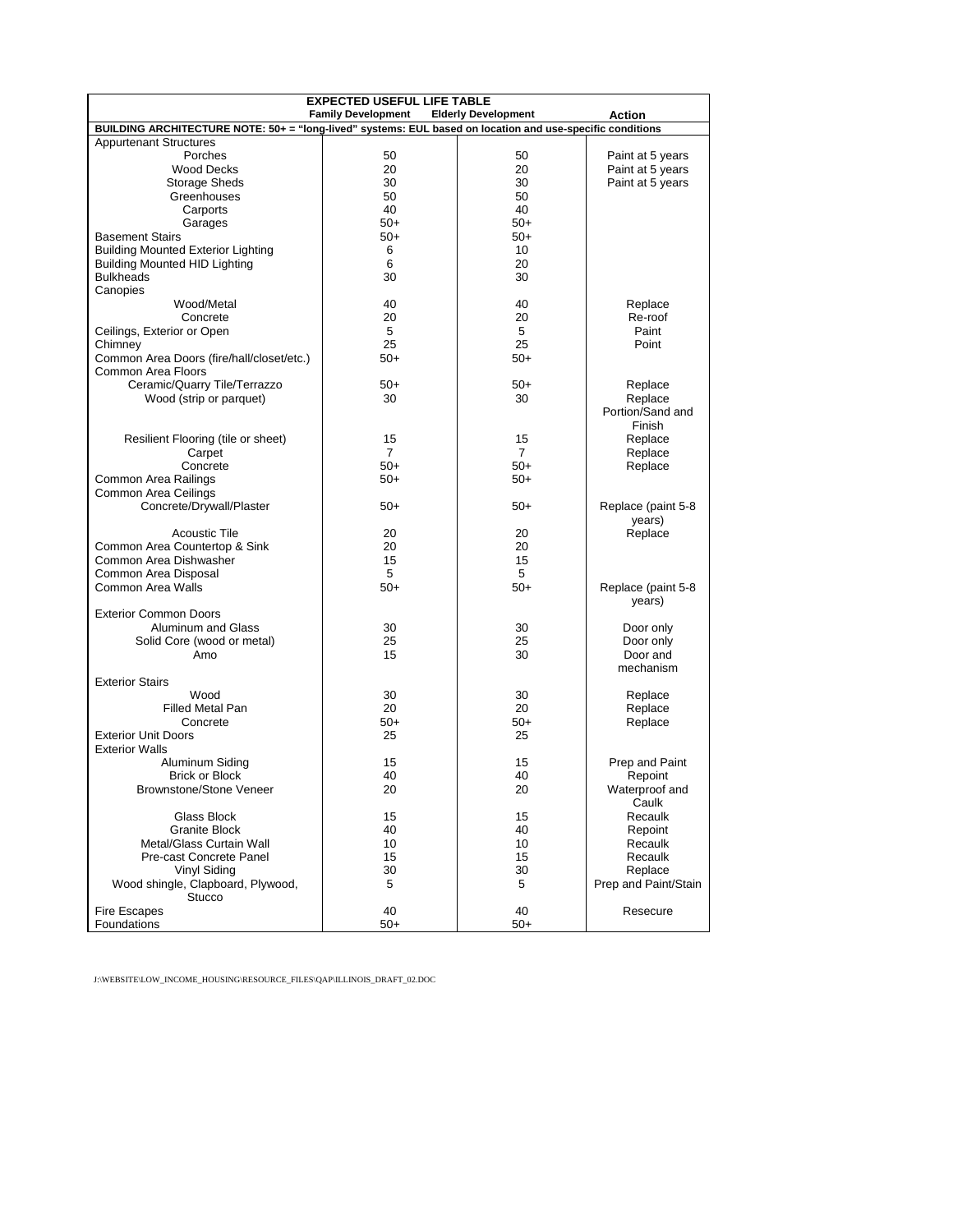| Family<br><b>Elderly Development</b><br>Development<br><b>Action</b><br>Hatches/Skylights<br>Access Hatch<br>30<br>30<br>$50+$<br>$50+$<br>Smoke Hatch or Skylight<br>Insulation/Wall<br>$50+$<br>$50+$<br>25<br>25<br>Interior Lighting<br><b>Interior Railings</b><br>$50+$<br>$50+$<br><b>Kitchen Cabinets</b><br>20<br>20<br>Local HVAC<br><b>Electrical Fan Coil</b><br>20<br>20<br>Electric Heat/Electrical AC<br>15<br>15<br>Gas Furnace With Split DX AC<br>20<br>20<br>Heat Pump w/ Supplementary Electrical<br>15<br>15<br>Heat Pump, Water Source<br>20<br>20<br>Hydronic Fan Coil<br>30<br>30<br>Hydronic Heat/Electrical AC<br>20<br>20<br><b>Mail Facilities</b><br>10<br>30<br>Parapet Wall<br>$50+$<br>$50+$<br>Penthouse<br>25<br>25<br>New Door and<br>Pointing<br><b>Public Bathroom Accessories</b><br>$\overline{7}$<br>$\overline{7}$<br><b>Public Bathroom Fixtures</b><br>15<br>15<br>Radiation<br>Hydronic (baseboard or freestanding)<br>50<br>50<br><b>Electric Baseboard</b><br>25<br>25<br><b>Electric Panel</b><br>20<br>20<br>Paint<br>Railings Roof<br>10<br>10<br>Refrigerator, Common Area<br>15<br>15<br><b>Residential Glass Doors</b><br>15<br>Sliding<br>15<br>Atrium/French<br>30<br>30<br>Roof Covering<br>40<br>40<br>Aluminum Shingles<br><b>Asphalt Shingles</b><br>20<br>20<br>Built-up (BUR)<br>20<br>20<br>Membrane<br>20<br>20<br>Metal (pre-formed)<br>40<br>40<br>Slate, Tile, Clay, or Concrete Shingles<br>$50+$<br>$50+$<br><b>Wood Shingles</b><br>20<br>20<br>Roof Drainage Exterior (gutter and fascia)<br>25<br>25<br><b>New Gutters</b><br>Roof drainage Interior (Drain Covers)<br>$50+$<br>$50+$<br>Roof Structure<br>$50+$<br>$50+$<br>Slab<br>$50+$<br>$50+$<br>Service Doors<br>25<br>25<br>Soffits<br>Wood / Stucco / Concrete<br>5<br>5<br>Paint<br>25<br>25<br>Aluminum or Vinyl<br>Replace<br><b>Stair Structure</b><br>$50+$<br>$50+$<br>Storm/Screen Doors<br>7<br>15<br>Storm/Screen Windows<br>20<br>20<br><b>Waterproofing Foundation</b><br>$50+$<br>$50+$<br><b>Window Security</b><br>40<br>40<br>Windows (Frames and Glazing)<br>30<br>30<br>Wood Floor Frame<br>$50+$<br>$50+$ | <b>EXPECTED USEFUL LIFE TABLE</b> |  |  |  |  |  |  |
|------------------------------------------------------------------------------------------------------------------------------------------------------------------------------------------------------------------------------------------------------------------------------------------------------------------------------------------------------------------------------------------------------------------------------------------------------------------------------------------------------------------------------------------------------------------------------------------------------------------------------------------------------------------------------------------------------------------------------------------------------------------------------------------------------------------------------------------------------------------------------------------------------------------------------------------------------------------------------------------------------------------------------------------------------------------------------------------------------------------------------------------------------------------------------------------------------------------------------------------------------------------------------------------------------------------------------------------------------------------------------------------------------------------------------------------------------------------------------------------------------------------------------------------------------------------------------------------------------------------------------------------------------------------------------------------------------------------------------------------------------------------------------------------------------------------------------------------------------------------------------------------------------------------------------------------------------------------------------------------------------------------------------------------------------------------------------------------------------------------------------------------------------------|-----------------------------------|--|--|--|--|--|--|
|                                                                                                                                                                                                                                                                                                                                                                                                                                                                                                                                                                                                                                                                                                                                                                                                                                                                                                                                                                                                                                                                                                                                                                                                                                                                                                                                                                                                                                                                                                                                                                                                                                                                                                                                                                                                                                                                                                                                                                                                                                                                                                                                                            |                                   |  |  |  |  |  |  |
|                                                                                                                                                                                                                                                                                                                                                                                                                                                                                                                                                                                                                                                                                                                                                                                                                                                                                                                                                                                                                                                                                                                                                                                                                                                                                                                                                                                                                                                                                                                                                                                                                                                                                                                                                                                                                                                                                                                                                                                                                                                                                                                                                            |                                   |  |  |  |  |  |  |
|                                                                                                                                                                                                                                                                                                                                                                                                                                                                                                                                                                                                                                                                                                                                                                                                                                                                                                                                                                                                                                                                                                                                                                                                                                                                                                                                                                                                                                                                                                                                                                                                                                                                                                                                                                                                                                                                                                                                                                                                                                                                                                                                                            |                                   |  |  |  |  |  |  |
|                                                                                                                                                                                                                                                                                                                                                                                                                                                                                                                                                                                                                                                                                                                                                                                                                                                                                                                                                                                                                                                                                                                                                                                                                                                                                                                                                                                                                                                                                                                                                                                                                                                                                                                                                                                                                                                                                                                                                                                                                                                                                                                                                            |                                   |  |  |  |  |  |  |
|                                                                                                                                                                                                                                                                                                                                                                                                                                                                                                                                                                                                                                                                                                                                                                                                                                                                                                                                                                                                                                                                                                                                                                                                                                                                                                                                                                                                                                                                                                                                                                                                                                                                                                                                                                                                                                                                                                                                                                                                                                                                                                                                                            |                                   |  |  |  |  |  |  |
|                                                                                                                                                                                                                                                                                                                                                                                                                                                                                                                                                                                                                                                                                                                                                                                                                                                                                                                                                                                                                                                                                                                                                                                                                                                                                                                                                                                                                                                                                                                                                                                                                                                                                                                                                                                                                                                                                                                                                                                                                                                                                                                                                            |                                   |  |  |  |  |  |  |
|                                                                                                                                                                                                                                                                                                                                                                                                                                                                                                                                                                                                                                                                                                                                                                                                                                                                                                                                                                                                                                                                                                                                                                                                                                                                                                                                                                                                                                                                                                                                                                                                                                                                                                                                                                                                                                                                                                                                                                                                                                                                                                                                                            |                                   |  |  |  |  |  |  |
|                                                                                                                                                                                                                                                                                                                                                                                                                                                                                                                                                                                                                                                                                                                                                                                                                                                                                                                                                                                                                                                                                                                                                                                                                                                                                                                                                                                                                                                                                                                                                                                                                                                                                                                                                                                                                                                                                                                                                                                                                                                                                                                                                            |                                   |  |  |  |  |  |  |
|                                                                                                                                                                                                                                                                                                                                                                                                                                                                                                                                                                                                                                                                                                                                                                                                                                                                                                                                                                                                                                                                                                                                                                                                                                                                                                                                                                                                                                                                                                                                                                                                                                                                                                                                                                                                                                                                                                                                                                                                                                                                                                                                                            |                                   |  |  |  |  |  |  |
|                                                                                                                                                                                                                                                                                                                                                                                                                                                                                                                                                                                                                                                                                                                                                                                                                                                                                                                                                                                                                                                                                                                                                                                                                                                                                                                                                                                                                                                                                                                                                                                                                                                                                                                                                                                                                                                                                                                                                                                                                                                                                                                                                            |                                   |  |  |  |  |  |  |
|                                                                                                                                                                                                                                                                                                                                                                                                                                                                                                                                                                                                                                                                                                                                                                                                                                                                                                                                                                                                                                                                                                                                                                                                                                                                                                                                                                                                                                                                                                                                                                                                                                                                                                                                                                                                                                                                                                                                                                                                                                                                                                                                                            |                                   |  |  |  |  |  |  |
|                                                                                                                                                                                                                                                                                                                                                                                                                                                                                                                                                                                                                                                                                                                                                                                                                                                                                                                                                                                                                                                                                                                                                                                                                                                                                                                                                                                                                                                                                                                                                                                                                                                                                                                                                                                                                                                                                                                                                                                                                                                                                                                                                            |                                   |  |  |  |  |  |  |
|                                                                                                                                                                                                                                                                                                                                                                                                                                                                                                                                                                                                                                                                                                                                                                                                                                                                                                                                                                                                                                                                                                                                                                                                                                                                                                                                                                                                                                                                                                                                                                                                                                                                                                                                                                                                                                                                                                                                                                                                                                                                                                                                                            |                                   |  |  |  |  |  |  |
|                                                                                                                                                                                                                                                                                                                                                                                                                                                                                                                                                                                                                                                                                                                                                                                                                                                                                                                                                                                                                                                                                                                                                                                                                                                                                                                                                                                                                                                                                                                                                                                                                                                                                                                                                                                                                                                                                                                                                                                                                                                                                                                                                            |                                   |  |  |  |  |  |  |
|                                                                                                                                                                                                                                                                                                                                                                                                                                                                                                                                                                                                                                                                                                                                                                                                                                                                                                                                                                                                                                                                                                                                                                                                                                                                                                                                                                                                                                                                                                                                                                                                                                                                                                                                                                                                                                                                                                                                                                                                                                                                                                                                                            |                                   |  |  |  |  |  |  |
|                                                                                                                                                                                                                                                                                                                                                                                                                                                                                                                                                                                                                                                                                                                                                                                                                                                                                                                                                                                                                                                                                                                                                                                                                                                                                                                                                                                                                                                                                                                                                                                                                                                                                                                                                                                                                                                                                                                                                                                                                                                                                                                                                            |                                   |  |  |  |  |  |  |
|                                                                                                                                                                                                                                                                                                                                                                                                                                                                                                                                                                                                                                                                                                                                                                                                                                                                                                                                                                                                                                                                                                                                                                                                                                                                                                                                                                                                                                                                                                                                                                                                                                                                                                                                                                                                                                                                                                                                                                                                                                                                                                                                                            |                                   |  |  |  |  |  |  |
|                                                                                                                                                                                                                                                                                                                                                                                                                                                                                                                                                                                                                                                                                                                                                                                                                                                                                                                                                                                                                                                                                                                                                                                                                                                                                                                                                                                                                                                                                                                                                                                                                                                                                                                                                                                                                                                                                                                                                                                                                                                                                                                                                            |                                   |  |  |  |  |  |  |
|                                                                                                                                                                                                                                                                                                                                                                                                                                                                                                                                                                                                                                                                                                                                                                                                                                                                                                                                                                                                                                                                                                                                                                                                                                                                                                                                                                                                                                                                                                                                                                                                                                                                                                                                                                                                                                                                                                                                                                                                                                                                                                                                                            |                                   |  |  |  |  |  |  |
|                                                                                                                                                                                                                                                                                                                                                                                                                                                                                                                                                                                                                                                                                                                                                                                                                                                                                                                                                                                                                                                                                                                                                                                                                                                                                                                                                                                                                                                                                                                                                                                                                                                                                                                                                                                                                                                                                                                                                                                                                                                                                                                                                            |                                   |  |  |  |  |  |  |
|                                                                                                                                                                                                                                                                                                                                                                                                                                                                                                                                                                                                                                                                                                                                                                                                                                                                                                                                                                                                                                                                                                                                                                                                                                                                                                                                                                                                                                                                                                                                                                                                                                                                                                                                                                                                                                                                                                                                                                                                                                                                                                                                                            |                                   |  |  |  |  |  |  |
|                                                                                                                                                                                                                                                                                                                                                                                                                                                                                                                                                                                                                                                                                                                                                                                                                                                                                                                                                                                                                                                                                                                                                                                                                                                                                                                                                                                                                                                                                                                                                                                                                                                                                                                                                                                                                                                                                                                                                                                                                                                                                                                                                            |                                   |  |  |  |  |  |  |
|                                                                                                                                                                                                                                                                                                                                                                                                                                                                                                                                                                                                                                                                                                                                                                                                                                                                                                                                                                                                                                                                                                                                                                                                                                                                                                                                                                                                                                                                                                                                                                                                                                                                                                                                                                                                                                                                                                                                                                                                                                                                                                                                                            |                                   |  |  |  |  |  |  |
|                                                                                                                                                                                                                                                                                                                                                                                                                                                                                                                                                                                                                                                                                                                                                                                                                                                                                                                                                                                                                                                                                                                                                                                                                                                                                                                                                                                                                                                                                                                                                                                                                                                                                                                                                                                                                                                                                                                                                                                                                                                                                                                                                            |                                   |  |  |  |  |  |  |
|                                                                                                                                                                                                                                                                                                                                                                                                                                                                                                                                                                                                                                                                                                                                                                                                                                                                                                                                                                                                                                                                                                                                                                                                                                                                                                                                                                                                                                                                                                                                                                                                                                                                                                                                                                                                                                                                                                                                                                                                                                                                                                                                                            |                                   |  |  |  |  |  |  |
|                                                                                                                                                                                                                                                                                                                                                                                                                                                                                                                                                                                                                                                                                                                                                                                                                                                                                                                                                                                                                                                                                                                                                                                                                                                                                                                                                                                                                                                                                                                                                                                                                                                                                                                                                                                                                                                                                                                                                                                                                                                                                                                                                            |                                   |  |  |  |  |  |  |
|                                                                                                                                                                                                                                                                                                                                                                                                                                                                                                                                                                                                                                                                                                                                                                                                                                                                                                                                                                                                                                                                                                                                                                                                                                                                                                                                                                                                                                                                                                                                                                                                                                                                                                                                                                                                                                                                                                                                                                                                                                                                                                                                                            |                                   |  |  |  |  |  |  |
|                                                                                                                                                                                                                                                                                                                                                                                                                                                                                                                                                                                                                                                                                                                                                                                                                                                                                                                                                                                                                                                                                                                                                                                                                                                                                                                                                                                                                                                                                                                                                                                                                                                                                                                                                                                                                                                                                                                                                                                                                                                                                                                                                            |                                   |  |  |  |  |  |  |
|                                                                                                                                                                                                                                                                                                                                                                                                                                                                                                                                                                                                                                                                                                                                                                                                                                                                                                                                                                                                                                                                                                                                                                                                                                                                                                                                                                                                                                                                                                                                                                                                                                                                                                                                                                                                                                                                                                                                                                                                                                                                                                                                                            |                                   |  |  |  |  |  |  |
|                                                                                                                                                                                                                                                                                                                                                                                                                                                                                                                                                                                                                                                                                                                                                                                                                                                                                                                                                                                                                                                                                                                                                                                                                                                                                                                                                                                                                                                                                                                                                                                                                                                                                                                                                                                                                                                                                                                                                                                                                                                                                                                                                            |                                   |  |  |  |  |  |  |
|                                                                                                                                                                                                                                                                                                                                                                                                                                                                                                                                                                                                                                                                                                                                                                                                                                                                                                                                                                                                                                                                                                                                                                                                                                                                                                                                                                                                                                                                                                                                                                                                                                                                                                                                                                                                                                                                                                                                                                                                                                                                                                                                                            |                                   |  |  |  |  |  |  |
|                                                                                                                                                                                                                                                                                                                                                                                                                                                                                                                                                                                                                                                                                                                                                                                                                                                                                                                                                                                                                                                                                                                                                                                                                                                                                                                                                                                                                                                                                                                                                                                                                                                                                                                                                                                                                                                                                                                                                                                                                                                                                                                                                            |                                   |  |  |  |  |  |  |
|                                                                                                                                                                                                                                                                                                                                                                                                                                                                                                                                                                                                                                                                                                                                                                                                                                                                                                                                                                                                                                                                                                                                                                                                                                                                                                                                                                                                                                                                                                                                                                                                                                                                                                                                                                                                                                                                                                                                                                                                                                                                                                                                                            |                                   |  |  |  |  |  |  |
|                                                                                                                                                                                                                                                                                                                                                                                                                                                                                                                                                                                                                                                                                                                                                                                                                                                                                                                                                                                                                                                                                                                                                                                                                                                                                                                                                                                                                                                                                                                                                                                                                                                                                                                                                                                                                                                                                                                                                                                                                                                                                                                                                            |                                   |  |  |  |  |  |  |
|                                                                                                                                                                                                                                                                                                                                                                                                                                                                                                                                                                                                                                                                                                                                                                                                                                                                                                                                                                                                                                                                                                                                                                                                                                                                                                                                                                                                                                                                                                                                                                                                                                                                                                                                                                                                                                                                                                                                                                                                                                                                                                                                                            |                                   |  |  |  |  |  |  |
|                                                                                                                                                                                                                                                                                                                                                                                                                                                                                                                                                                                                                                                                                                                                                                                                                                                                                                                                                                                                                                                                                                                                                                                                                                                                                                                                                                                                                                                                                                                                                                                                                                                                                                                                                                                                                                                                                                                                                                                                                                                                                                                                                            |                                   |  |  |  |  |  |  |
|                                                                                                                                                                                                                                                                                                                                                                                                                                                                                                                                                                                                                                                                                                                                                                                                                                                                                                                                                                                                                                                                                                                                                                                                                                                                                                                                                                                                                                                                                                                                                                                                                                                                                                                                                                                                                                                                                                                                                                                                                                                                                                                                                            |                                   |  |  |  |  |  |  |
|                                                                                                                                                                                                                                                                                                                                                                                                                                                                                                                                                                                                                                                                                                                                                                                                                                                                                                                                                                                                                                                                                                                                                                                                                                                                                                                                                                                                                                                                                                                                                                                                                                                                                                                                                                                                                                                                                                                                                                                                                                                                                                                                                            |                                   |  |  |  |  |  |  |
|                                                                                                                                                                                                                                                                                                                                                                                                                                                                                                                                                                                                                                                                                                                                                                                                                                                                                                                                                                                                                                                                                                                                                                                                                                                                                                                                                                                                                                                                                                                                                                                                                                                                                                                                                                                                                                                                                                                                                                                                                                                                                                                                                            |                                   |  |  |  |  |  |  |
|                                                                                                                                                                                                                                                                                                                                                                                                                                                                                                                                                                                                                                                                                                                                                                                                                                                                                                                                                                                                                                                                                                                                                                                                                                                                                                                                                                                                                                                                                                                                                                                                                                                                                                                                                                                                                                                                                                                                                                                                                                                                                                                                                            |                                   |  |  |  |  |  |  |
|                                                                                                                                                                                                                                                                                                                                                                                                                                                                                                                                                                                                                                                                                                                                                                                                                                                                                                                                                                                                                                                                                                                                                                                                                                                                                                                                                                                                                                                                                                                                                                                                                                                                                                                                                                                                                                                                                                                                                                                                                                                                                                                                                            |                                   |  |  |  |  |  |  |
|                                                                                                                                                                                                                                                                                                                                                                                                                                                                                                                                                                                                                                                                                                                                                                                                                                                                                                                                                                                                                                                                                                                                                                                                                                                                                                                                                                                                                                                                                                                                                                                                                                                                                                                                                                                                                                                                                                                                                                                                                                                                                                                                                            |                                   |  |  |  |  |  |  |
|                                                                                                                                                                                                                                                                                                                                                                                                                                                                                                                                                                                                                                                                                                                                                                                                                                                                                                                                                                                                                                                                                                                                                                                                                                                                                                                                                                                                                                                                                                                                                                                                                                                                                                                                                                                                                                                                                                                                                                                                                                                                                                                                                            |                                   |  |  |  |  |  |  |
|                                                                                                                                                                                                                                                                                                                                                                                                                                                                                                                                                                                                                                                                                                                                                                                                                                                                                                                                                                                                                                                                                                                                                                                                                                                                                                                                                                                                                                                                                                                                                                                                                                                                                                                                                                                                                                                                                                                                                                                                                                                                                                                                                            |                                   |  |  |  |  |  |  |
|                                                                                                                                                                                                                                                                                                                                                                                                                                                                                                                                                                                                                                                                                                                                                                                                                                                                                                                                                                                                                                                                                                                                                                                                                                                                                                                                                                                                                                                                                                                                                                                                                                                                                                                                                                                                                                                                                                                                                                                                                                                                                                                                                            |                                   |  |  |  |  |  |  |
|                                                                                                                                                                                                                                                                                                                                                                                                                                                                                                                                                                                                                                                                                                                                                                                                                                                                                                                                                                                                                                                                                                                                                                                                                                                                                                                                                                                                                                                                                                                                                                                                                                                                                                                                                                                                                                                                                                                                                                                                                                                                                                                                                            |                                   |  |  |  |  |  |  |
|                                                                                                                                                                                                                                                                                                                                                                                                                                                                                                                                                                                                                                                                                                                                                                                                                                                                                                                                                                                                                                                                                                                                                                                                                                                                                                                                                                                                                                                                                                                                                                                                                                                                                                                                                                                                                                                                                                                                                                                                                                                                                                                                                            |                                   |  |  |  |  |  |  |
|                                                                                                                                                                                                                                                                                                                                                                                                                                                                                                                                                                                                                                                                                                                                                                                                                                                                                                                                                                                                                                                                                                                                                                                                                                                                                                                                                                                                                                                                                                                                                                                                                                                                                                                                                                                                                                                                                                                                                                                                                                                                                                                                                            |                                   |  |  |  |  |  |  |
|                                                                                                                                                                                                                                                                                                                                                                                                                                                                                                                                                                                                                                                                                                                                                                                                                                                                                                                                                                                                                                                                                                                                                                                                                                                                                                                                                                                                                                                                                                                                                                                                                                                                                                                                                                                                                                                                                                                                                                                                                                                                                                                                                            |                                   |  |  |  |  |  |  |
|                                                                                                                                                                                                                                                                                                                                                                                                                                                                                                                                                                                                                                                                                                                                                                                                                                                                                                                                                                                                                                                                                                                                                                                                                                                                                                                                                                                                                                                                                                                                                                                                                                                                                                                                                                                                                                                                                                                                                                                                                                                                                                                                                            |                                   |  |  |  |  |  |  |
|                                                                                                                                                                                                                                                                                                                                                                                                                                                                                                                                                                                                                                                                                                                                                                                                                                                                                                                                                                                                                                                                                                                                                                                                                                                                                                                                                                                                                                                                                                                                                                                                                                                                                                                                                                                                                                                                                                                                                                                                                                                                                                                                                            |                                   |  |  |  |  |  |  |
|                                                                                                                                                                                                                                                                                                                                                                                                                                                                                                                                                                                                                                                                                                                                                                                                                                                                                                                                                                                                                                                                                                                                                                                                                                                                                                                                                                                                                                                                                                                                                                                                                                                                                                                                                                                                                                                                                                                                                                                                                                                                                                                                                            |                                   |  |  |  |  |  |  |
|                                                                                                                                                                                                                                                                                                                                                                                                                                                                                                                                                                                                                                                                                                                                                                                                                                                                                                                                                                                                                                                                                                                                                                                                                                                                                                                                                                                                                                                                                                                                                                                                                                                                                                                                                                                                                                                                                                                                                                                                                                                                                                                                                            |                                   |  |  |  |  |  |  |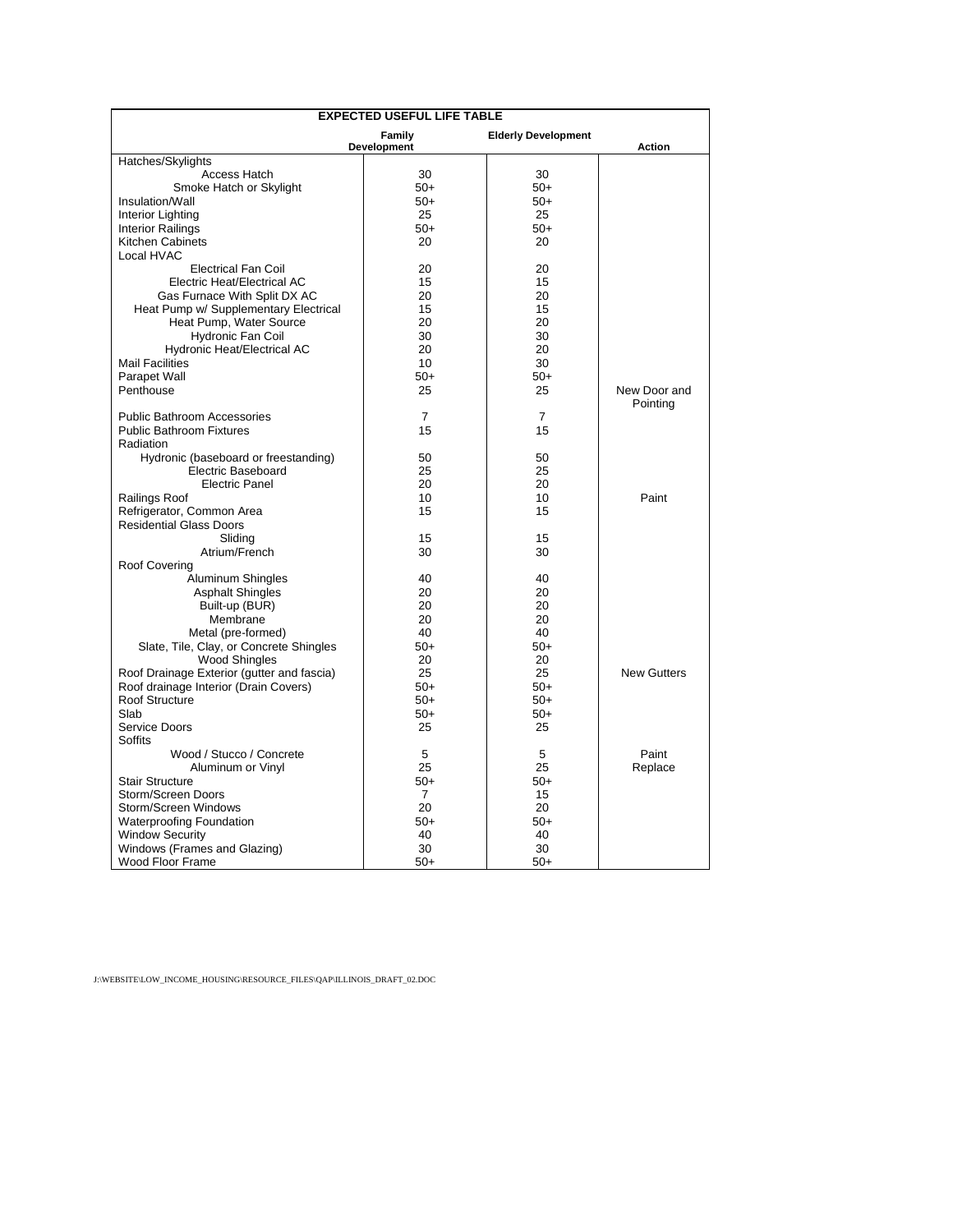| <b>EXPECTED USEFUL LIFE TABLE</b>                                                                              |                    |                            |                           |  |  |  |
|----------------------------------------------------------------------------------------------------------------|--------------------|----------------------------|---------------------------|--|--|--|
|                                                                                                                | Family             | <b>Elderly Development</b> |                           |  |  |  |
|                                                                                                                | <b>Development</b> |                            | <b>Action</b>             |  |  |  |
| <b>DWELLING UNITS</b>                                                                                          |                    |                            |                           |  |  |  |
| NOTE: 50+ = "long-lived" systems: EUL based on location and use-specific conditions<br><b>Bath Accessories</b> | 10                 | 15                         |                           |  |  |  |
| Bath Fixtures (Sink, toilet, tub)                                                                              | 20                 | 20                         |                           |  |  |  |
| <b>Closet Doors</b>                                                                                            | 10                 | 20                         |                           |  |  |  |
| Countertop and Sink                                                                                            | 10                 | 20                         |                           |  |  |  |
| Dishwasher                                                                                                     | 10                 | 15                         |                           |  |  |  |
| Disposal                                                                                                       | 5                  | 8                          |                           |  |  |  |
| <b>Electric Fixtures</b>                                                                                       | 20                 | 20                         |                           |  |  |  |
| <b>Hallway Door</b>                                                                                            | 30                 | 50                         | Door Only                 |  |  |  |
| <b>Heat Detectors</b>                                                                                          | 20                 | 20                         |                           |  |  |  |
| <b>Interior Door</b>                                                                                           | 30                 | 50                         | Door Only                 |  |  |  |
| <b>Interior Stairs</b>                                                                                         | $50+$              | $50+$                      |                           |  |  |  |
| Kitchen Cabinets                                                                                               | 20                 | 25                         |                           |  |  |  |
| Living Area Ceilings<br>Concrete/Drywall/Plaster                                                               | $50+$              | $50+$                      | Replace (Paint at         |  |  |  |
|                                                                                                                |                    |                            | 5-8 years)                |  |  |  |
| <b>Acoustic Tiles</b>                                                                                          | 20                 | 20                         |                           |  |  |  |
| Living Area Floors                                                                                             |                    |                            |                           |  |  |  |
| Ceramic/Quarry Tile/Terrazzo                                                                                   | $50+$              | $50+$                      | Replace                   |  |  |  |
| Wood (strip or parquet)                                                                                        | 30                 | 30                         | Replace                   |  |  |  |
|                                                                                                                |                    |                            | Portion/Sand and          |  |  |  |
|                                                                                                                |                    |                            | Finish                    |  |  |  |
| Resilient Flooring (tile or sheet)                                                                             | 15                 | 20                         | Replace                   |  |  |  |
| Carpet                                                                                                         | $\overline{7}$     | 10 <sup>1</sup>            | Replace                   |  |  |  |
| Concrete                                                                                                       | $50+$              | $50+$                      | Replace                   |  |  |  |
| Living Area Walls                                                                                              | $50+$              | $50+$                      | Replace (Paint at         |  |  |  |
|                                                                                                                |                    |                            | 5-8 years)                |  |  |  |
| Local HVAC<br><b>Electric Fan Coil</b>                                                                         | 20                 | 20                         |                           |  |  |  |
| Electric Heat/Electric AC                                                                                      | 15                 | 15                         |                           |  |  |  |
| Evaporative Condenser ("swamp cooler")                                                                         | 20                 | 20                         |                           |  |  |  |
| Gas furnace With Split DX AC                                                                                   | 20                 | 20                         |                           |  |  |  |
| Heat Pump w/ Supplementary Electric                                                                            | 15                 | 15                         |                           |  |  |  |
| Heat Pump, Water Source                                                                                        | 20                 | 20                         |                           |  |  |  |
| Hydronic Fan Coil                                                                                              | 30                 | 30                         |                           |  |  |  |
| Hydronic Heat/Electric AC                                                                                      | 20                 | 20                         |                           |  |  |  |
| Range                                                                                                          | 15                 | 20                         |                           |  |  |  |
| Rangehood                                                                                                      | 15                 | 15                         |                           |  |  |  |
| Refrigerator                                                                                                   | 15                 | 15                         |                           |  |  |  |
| Smoke/Fire Detectors                                                                                           | 10                 | 10                         |                           |  |  |  |
| Unit Air Conditioning (Window)                                                                                 | 15                 | 15                         |                           |  |  |  |
| Unit Electric Panel<br>Unit Level Boiler                                                                       | $50+$              | $50+$<br>25                |                           |  |  |  |
| Unit Buzzer/Intercom                                                                                           | 25<br>20           | 30                         |                           |  |  |  |
| Unit Level DHW                                                                                                 | 10                 | 10                         |                           |  |  |  |
| Unit Level Hot Air Furnace                                                                                     | 25                 | 25                         |                           |  |  |  |
| Unit Radiation                                                                                                 |                    |                            |                           |  |  |  |
| Hydronic or Steam (baseboard or                                                                                | 50                 | 50                         |                           |  |  |  |
| freestanding)                                                                                                  |                    |                            |                           |  |  |  |
| Electric Baseboard                                                                                             | 25                 | 25                         |                           |  |  |  |
| Unit Vent/Exhaust                                                                                              | 15                 | 15                         |                           |  |  |  |
| Unit Wiring                                                                                                    | 99                 | 99                         |                           |  |  |  |
| Vanities                                                                                                       | 20                 | 20                         |                           |  |  |  |
| <b>Window Covering</b>                                                                                         | $3 - 20$           | $3 - 25$                   | Material/User<br>Specific |  |  |  |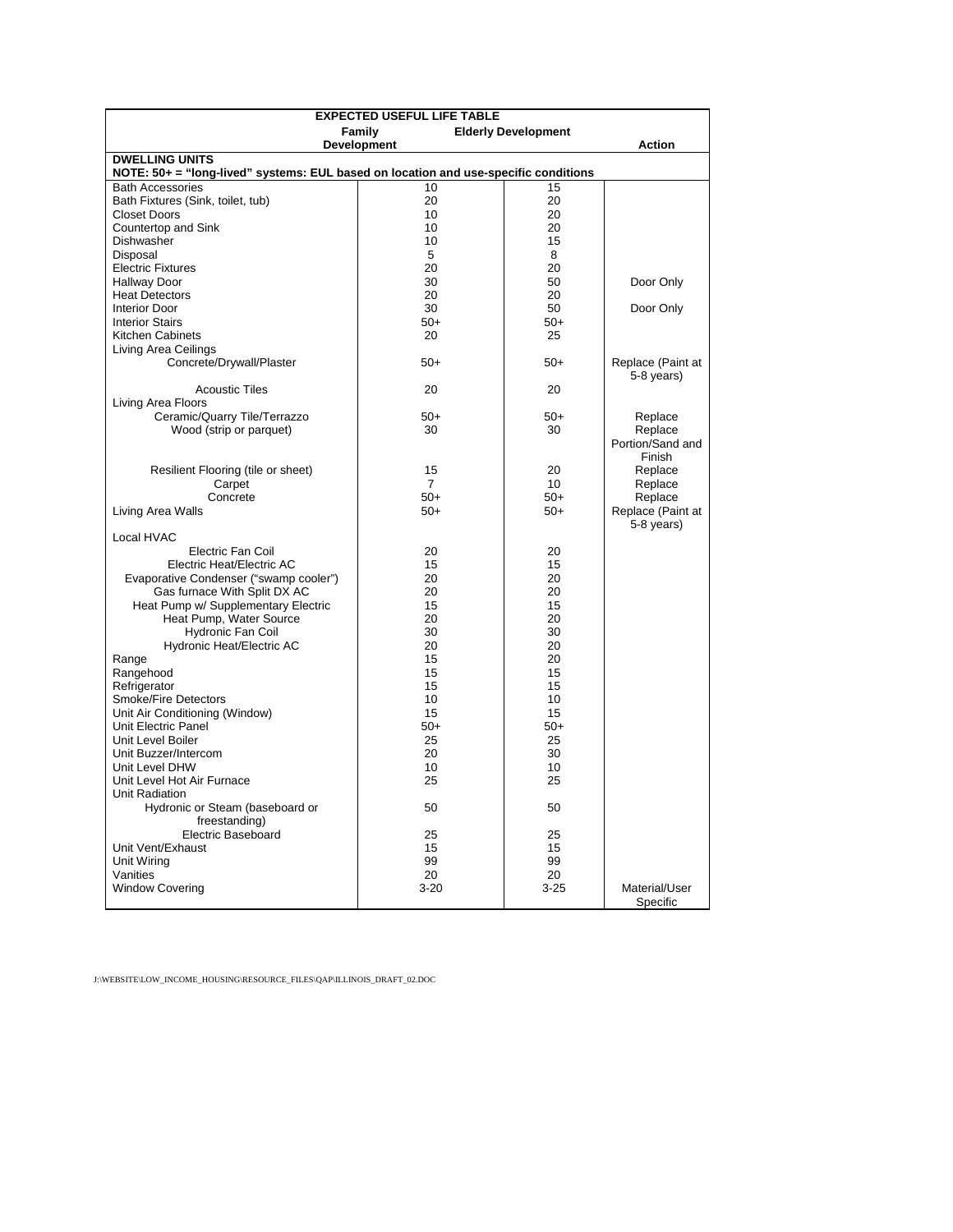| <b>EXPECTED USEFUL LIFE TABLE</b>                                                              |                |              |                                 |  |  |  |  |
|------------------------------------------------------------------------------------------------|----------------|--------------|---------------------------------|--|--|--|--|
|                                                                                                | Family Dev.    | Elderly Dev. | Action                          |  |  |  |  |
| MECHANICAL/ELECTRICAL NOTE: 50+ = "long-lived" systems: EUL based on location and use-specific |                |              |                                 |  |  |  |  |
| conditions                                                                                     |                |              |                                 |  |  |  |  |
| Central Unit Exhaust, Roof                                                                     | 15             | 15           |                                 |  |  |  |  |
| Mounted                                                                                        |                |              |                                 |  |  |  |  |
| <b>Chilled Water Distribution</b>                                                              | $50+$          | $50+$        |                                 |  |  |  |  |
| <b>Chilling Plant</b>                                                                          | 15             | 25           |                                 |  |  |  |  |
| Compactor                                                                                      | 15             | 15           |                                 |  |  |  |  |
| <b>Cooling Tower</b>                                                                           | 25             | 25           |                                 |  |  |  |  |
| <b>Electrical Switchgear</b>                                                                   | $50+$          | $50+$        |                                 |  |  |  |  |
| <b>Electrical Wiring</b>                                                                       | $50+$          | $50+$        |                                 |  |  |  |  |
| Elevator, Controller/Dispatcher                                                                | 15             | 20           |                                 |  |  |  |  |
| Elevator, Cab                                                                                  | 15             | 20           | Rebuild Interior                |  |  |  |  |
| Elevator, Machinery                                                                            | 30             | 30           |                                 |  |  |  |  |
| Elevator, Shaftway Doors<br>Elevator, Shaftways                                                | 20             | 30           | <b>Replace Gibs and Rollers</b> |  |  |  |  |
| Hoist Rails, Cables, Traveling<br>Equipment                                                    | 25             | 25           |                                 |  |  |  |  |
| Hydraulic Piston and Leveling<br>Equipment                                                     | 25             | 25           | Re-sleeve Piston                |  |  |  |  |
| Emergency Call Alarm System,<br>Station                                                        | 15             | 15           |                                 |  |  |  |  |
| <b>Emergency Generator</b>                                                                     | 35             | 35           |                                 |  |  |  |  |
| <b>Emergency Lights</b>                                                                        | 10             | 10           | Battery operated                |  |  |  |  |
| <b>Evaporative Cooler</b>                                                                      | 15             | 15           |                                 |  |  |  |  |
| Fire Pumps                                                                                     | 20             | 20           | Pump Motor                      |  |  |  |  |
| Fire Suppression                                                                               | $50+$          | $50+$        | Piping                          |  |  |  |  |
| <b>Gas Distribution</b>                                                                        | $50+$          | $50+$        | Piping                          |  |  |  |  |
| <b>Heat Sensors</b>                                                                            | 15             | 15           |                                 |  |  |  |  |
| Heating Risers and Distribution                                                                | $50+$          | $50+$        |                                 |  |  |  |  |
| <b>Heating Water Controller</b>                                                                | 15             | 15           |                                 |  |  |  |  |
| Hot and Cold Water Distribution                                                                | 50             | 50           |                                 |  |  |  |  |
| <b>HVAC</b>                                                                                    |                |              |                                 |  |  |  |  |
| Cooling Only                                                                                   | 15             | 15           |                                 |  |  |  |  |
| Heat Only                                                                                      | 15             | 15           |                                 |  |  |  |  |
| <b>Heating and Cooling</b>                                                                     | 15             | 15           |                                 |  |  |  |  |
| Master TV System                                                                               | 15             | 15           |                                 |  |  |  |  |
| <b>Outdoor Temperature Sensor</b>                                                              | 10             | 10           |                                 |  |  |  |  |
| Sanitary Waste and Vent System                                                                 | $50+$          | $50+$        |                                 |  |  |  |  |
| Sewage Ejectors                                                                                | 50             | 50           |                                 |  |  |  |  |
| Buzzer/Intercom Central Panel                                                                  | 15             | 15           |                                 |  |  |  |  |
| Smoke & Fire Detection System,                                                                 | 15             | 15           |                                 |  |  |  |  |
| <b>Central Panel</b>                                                                           |                |              |                                 |  |  |  |  |
| Sump Pump                                                                                      |                |              |                                 |  |  |  |  |
| Residential                                                                                    | $\overline{7}$ | 7            | Replace                         |  |  |  |  |
| Commercial                                                                                     | 15             | 15           | Replace Motor                   |  |  |  |  |
| Water Softening and Filtration                                                                 | 15             | 15           |                                 |  |  |  |  |
| <b>Water Tower</b>                                                                             | $50+$          | $50+$        |                                 |  |  |  |  |
|                                                                                                |                |              |                                 |  |  |  |  |
| Boiler Room Equipment                                                                          |                |              |                                 |  |  |  |  |
| Blowdown and Water Treatment                                                                   | 25             | 25           |                                 |  |  |  |  |
| Boiler Room Pipe Insulation                                                                    | With Boiler    | With Boiler  |                                 |  |  |  |  |
| Boiler Room Piping                                                                             | With Boiler    | With Boiler  |                                 |  |  |  |  |
| <b>Boiler Room Valves</b><br><b>Boiler Temperature Controls</b>                                | 15             | 15           | Repack Valves                   |  |  |  |  |
| <b>Boilers</b>                                                                                 | With boiler    | With boiler  |                                 |  |  |  |  |
| Oil-fired Sectional                                                                            | 22             | 22           |                                 |  |  |  |  |
| Gas or Dual-fuel-fired Sectional                                                               | 25             | 25           |                                 |  |  |  |  |
| Oil Gas or Dual-fuel-fired                                                                     | 30             | 30           |                                 |  |  |  |  |
| Package, Low MBH                                                                               |                |              |                                 |  |  |  |  |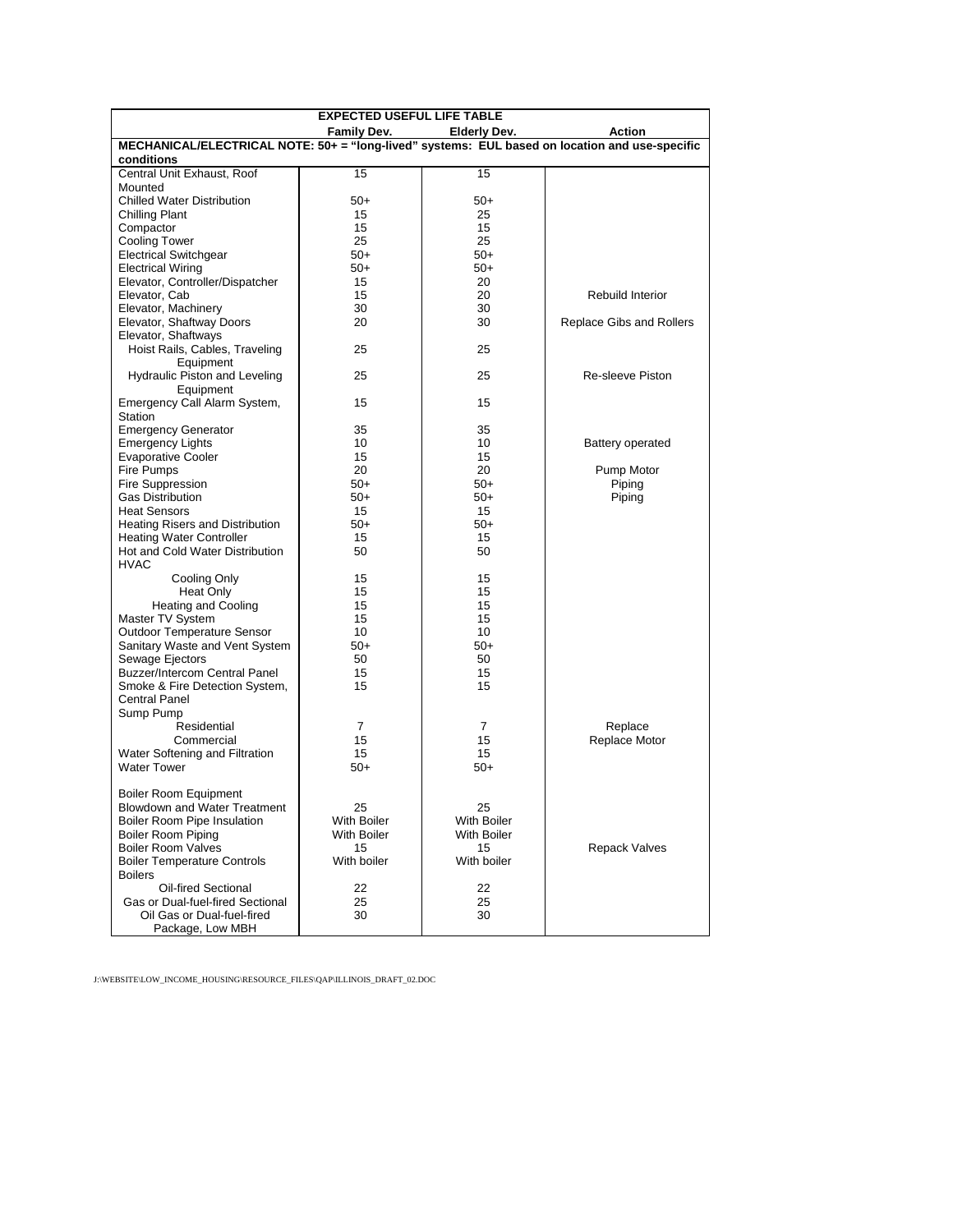|                                                       | <b>EXPECTED USEFUL LIFE TABLE</b> |                      |                                 |  |  |  |  |  |
|-------------------------------------------------------|-----------------------------------|----------------------|---------------------------------|--|--|--|--|--|
|                                                       | Family                            | Elderly              |                                 |  |  |  |  |  |
|                                                       | Development                       | <b>Development</b>   | <b>Action</b>                   |  |  |  |  |  |
| <b>MECHANICAL/ELECTRICAL</b><br>(continued)           |                                   |                      |                                 |  |  |  |  |  |
| Oil Gas or Dual-fuel-fired Package,                   | 40                                | 40                   |                                 |  |  |  |  |  |
| High MBH                                              |                                   |                      |                                 |  |  |  |  |  |
| Gas-fired Atmospheric                                 | 25                                | 25                   |                                 |  |  |  |  |  |
| Electric                                              | 20                                | 20                   |                                 |  |  |  |  |  |
| <b>Bottled Gas Storage</b>                            | 20                                | 20                   |                                 |  |  |  |  |  |
| <b>Building Heating Water</b>                         |                                   |                      |                                 |  |  |  |  |  |
| <b>Temperature Controls</b><br>Residential            | 12                                | 12                   |                                 |  |  |  |  |  |
| Commercial                                            | 15                                | 15                   |                                 |  |  |  |  |  |
| <b>Combustion Air</b>                                 |                                   |                      |                                 |  |  |  |  |  |
| Duct with Fixed Louvers                               | $50+$                             | $50+$                | Replace                         |  |  |  |  |  |
| Motorized Louver and Duct                             | 25                                | 25                   | Replace Motor                   |  |  |  |  |  |
| Make-up Air                                           | 25                                | 25                   | Replace Fan/Preheater           |  |  |  |  |  |
| Compressors                                           | 15                                | 15                   |                                 |  |  |  |  |  |
| <b>Condensate and Feedwater</b>                       |                                   |                      |                                 |  |  |  |  |  |
| Feedwater Only (Hydronic)                             | 10                                | 10                   |                                 |  |  |  |  |  |
| Condensate and Feedwater                              | <b>With Boiler</b>                | <b>With Boiler</b>   |                                 |  |  |  |  |  |
| (Steam)<br><b>DHW Circulating Pumps</b>               | By Size                           | By Size              |                                 |  |  |  |  |  |
| <b>DHW Generation</b>                                 |                                   |                      |                                 |  |  |  |  |  |
| Tank Only, Dedicated Fuel                             | 10                                | 10                   |                                 |  |  |  |  |  |
| Exchanger in Storage Tank                             | 15                                | 15                   |                                 |  |  |  |  |  |
| Exchanger in Boiler                                   | 15                                | 15                   |                                 |  |  |  |  |  |
| <b>External Tankless</b>                              | 15                                | 15                   |                                 |  |  |  |  |  |
| Instantaneous                                         | 10                                | 10                   |                                 |  |  |  |  |  |
| <b>DHW Storage Tanks</b>                              |                                   |                      |                                 |  |  |  |  |  |
| Small (up to 150 gallons)                             | 12                                | 12                   | Replace                         |  |  |  |  |  |
| Large (over 150 gallons)<br>Domestic Cold Water Pumps | 7<br>15                           | $\overline{7}$<br>15 | Point Tank Lining               |  |  |  |  |  |
| Fire Suppression                                      | $50+$                             | $50+$                |                                 |  |  |  |  |  |
| <b>Flue Exhaust</b>                                   | <b>With Boiler</b>                | <b>With Boiler</b>   |                                 |  |  |  |  |  |
| <b>Free Standing Chimney</b>                          | 50+                               | $50+$                |                                 |  |  |  |  |  |
| Fuel Oil Storage                                      | 25                                | 25                   |                                 |  |  |  |  |  |
| Fuel Transfer System                                  | 25                                | 25                   |                                 |  |  |  |  |  |
| Heat Exchanger                                        | 35                                | 35                   |                                 |  |  |  |  |  |
| <b>Heating Water Circulating</b>                      | By size                           | By size              |                                 |  |  |  |  |  |
| Pumps                                                 |                                   |                      |                                 |  |  |  |  |  |
| Line Dryers                                           | 15                                | 15                   |                                 |  |  |  |  |  |
| <b>Motorized Valves</b>                               | 12                                | 12                   |                                 |  |  |  |  |  |
| Outdoor Temp Sensor                                   | 10                                | 10                   |                                 |  |  |  |  |  |
| <b>Pneumatic Lines &amp; Controls</b>                 | 30                                | 30                   |                                 |  |  |  |  |  |
| <b>Purchased Steam Supply</b>                         | 50+                               | $50+$                |                                 |  |  |  |  |  |
| Station                                               |                                   |                      |                                 |  |  |  |  |  |
| Solar Hot Water                                       | 20                                | 20                   | <b>Replace Collector Panels</b> |  |  |  |  |  |
|                                                       |                                   |                      |                                 |  |  |  |  |  |

J:\WEBSITE\LOW\_INCOME\_HOUSING\RESOURCE\_FILES\QAP\ILLINOIS\_DRAFT\_02.DOC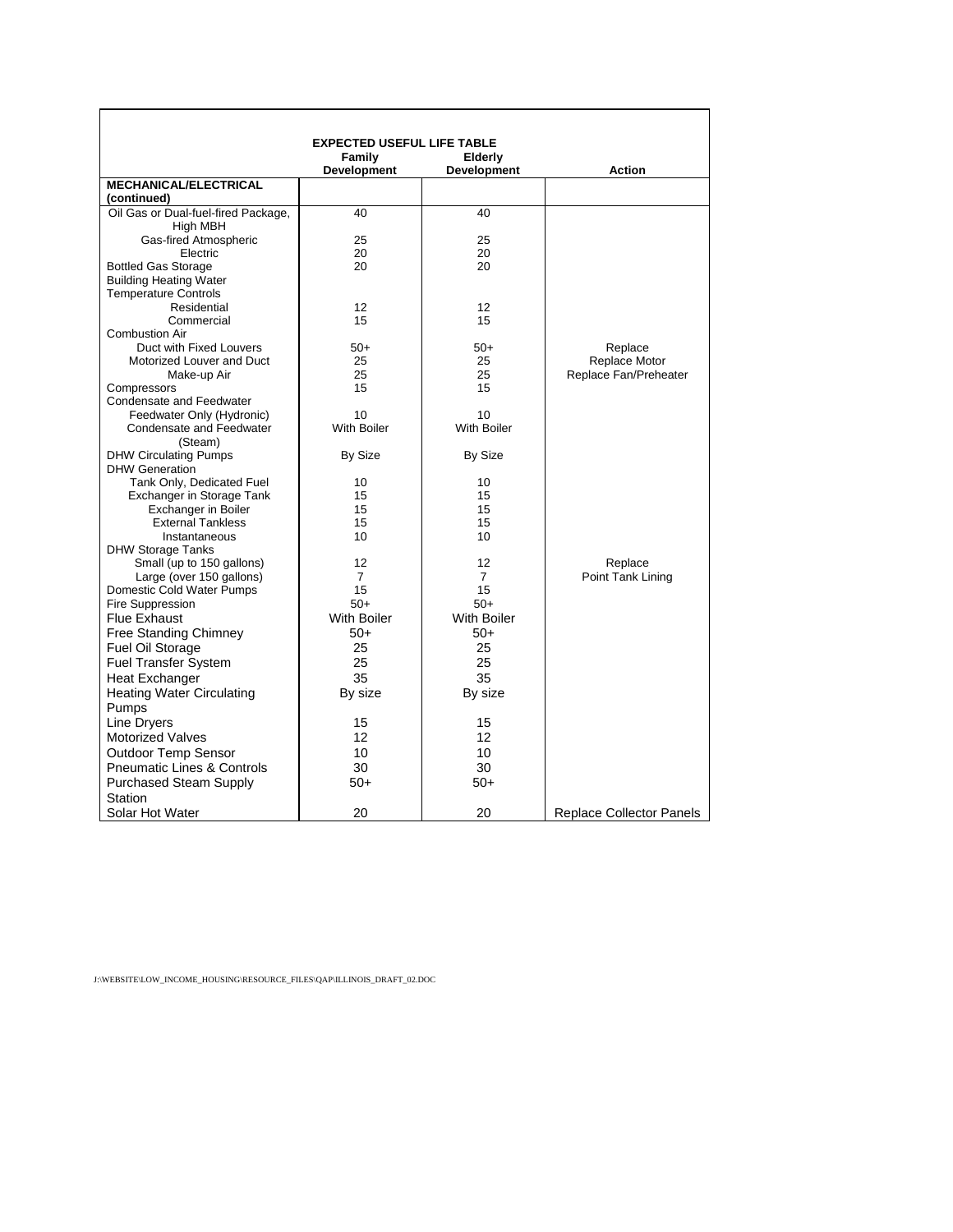#### *ARCHITECTURAL BARRIERS*

| <b>Code of Federal</b><br><b>Regulations</b><br><b>Number</b> | <b>Act/Section Application</b>                                                                                                                                                                                                                                                                                                                                                                                                                                                  | <b>Uniform</b><br>Federal<br><b>Accessibility</b><br><b>Standards</b><br><b>Apply</b><br>(USFAS)* | <b>Accessibility Requirements</b> |
|---------------------------------------------------------------|---------------------------------------------------------------------------------------------------------------------------------------------------------------------------------------------------------------------------------------------------------------------------------------------------------------------------------------------------------------------------------------------------------------------------------------------------------------------------------|---------------------------------------------------------------------------------------------------|-----------------------------------|
| 42 USC 4151-4157                                              | Certain buildings financed with Federal<br>funds are so designed and constructed as to<br>be accessible to the physically handicapped.<br>Projects financed with Federal funds<br>including:<br>Section 202/811 capital advances<br>$\bullet$<br>All newly constructed low-income public<br>$\bullet$<br>housing projects or;<br>Public housing projects undergoing<br>$\bullet$<br>rehabilitation financed by<br>Comprehensive Improvement<br>Assistance Program (CIAP) funds. | Yes                                                                                               |                                   |

**Deleted:** ¶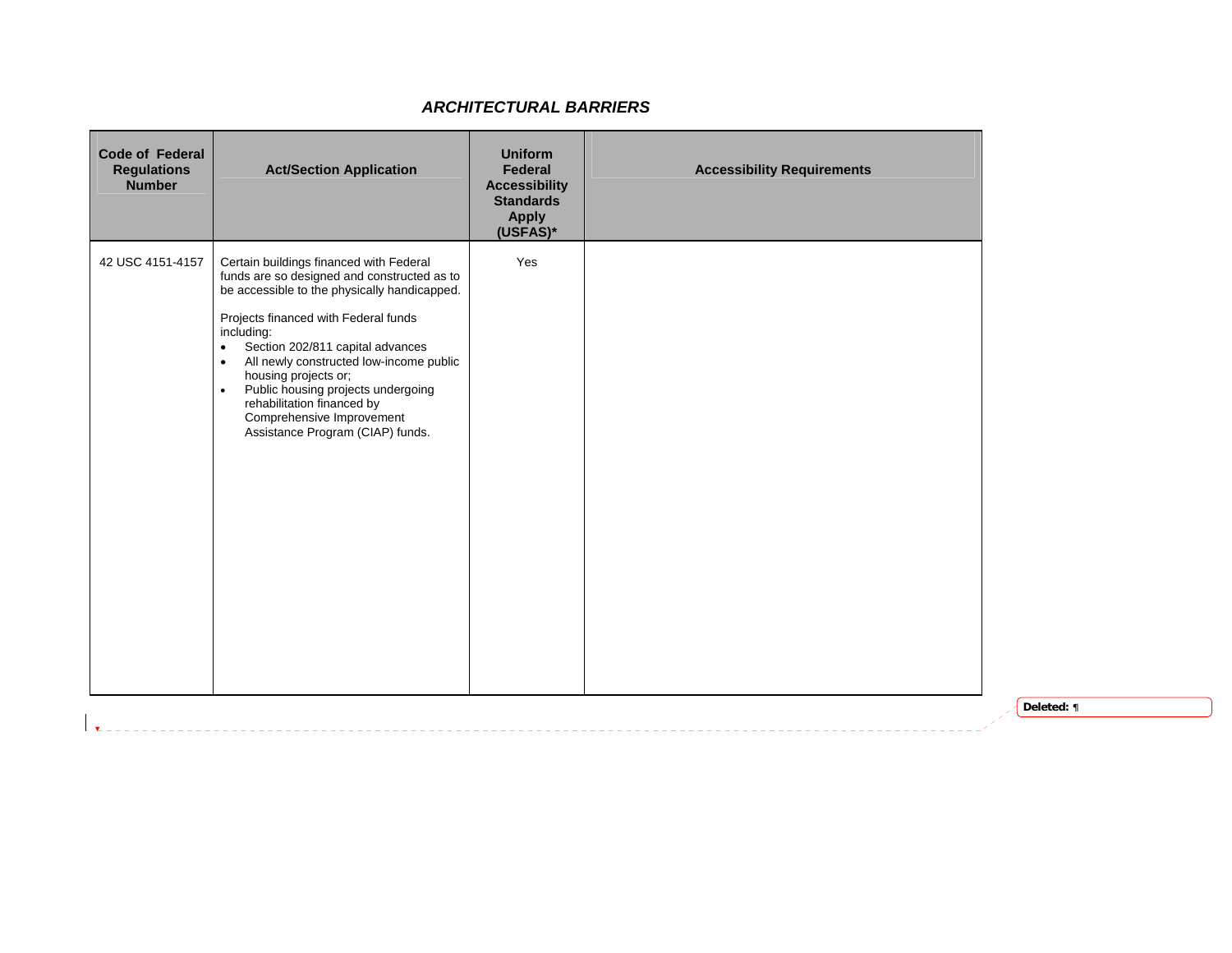| <b>Accessibility Requirements</b><br>New Construction (24 CFR 8.22 (6)):                                                                                                                                                                                                                                                                  | Deleted: ¶<br>Deleted: ¶<br>Deleted: ¶<br>Deleted: ¶<br>Deleted: ¶                                                                                                                                 |  |
|-------------------------------------------------------------------------------------------------------------------------------------------------------------------------------------------------------------------------------------------------------------------------------------------------------------------------------------------|----------------------------------------------------------------------------------------------------------------------------------------------------------------------------------------------------|--|
|                                                                                                                                                                                                                                                                                                                                           |                                                                                                                                                                                                    |  |
|                                                                                                                                                                                                                                                                                                                                           |                                                                                                                                                                                                    |  |
|                                                                                                                                                                                                                                                                                                                                           |                                                                                                                                                                                                    |  |
|                                                                                                                                                                                                                                                                                                                                           |                                                                                                                                                                                                    |  |
|                                                                                                                                                                                                                                                                                                                                           |                                                                                                                                                                                                    |  |
|                                                                                                                                                                                                                                                                                                                                           |                                                                                                                                                                                                    |  |
|                                                                                                                                                                                                                                                                                                                                           | Deleted: ¶                                                                                                                                                                                         |  |
| An additional 2% or a minimum of one DU must meet hearing                                                                                                                                                                                                                                                                                 | Deleted: ¶                                                                                                                                                                                         |  |
| Substantial Alteration (24 CFR 8.32(a)):                                                                                                                                                                                                                                                                                                  | Deleted: ¶                                                                                                                                                                                         |  |
| Buildings undergoing substantial alteration are only affected if                                                                                                                                                                                                                                                                          | Deleted: ¶                                                                                                                                                                                         |  |
| they contain 15 or more DU and the cost of the alterations is 75%                                                                                                                                                                                                                                                                         |                                                                                                                                                                                                    |  |
| Other Alterations / Clarifications (25 CFR 8.23(b)):                                                                                                                                                                                                                                                                                      |                                                                                                                                                                                                    |  |
| Regulation states that alterations "shall to the maximum extent<br>feasible, be made to be readily accessible to and usable by<br>individuals with handicaps. NOTE: This also applies to<br>alterations to common parts of facilities that affect accessibility of                                                                        |                                                                                                                                                                                                    |  |
| existing housing facilities must be completed to allow access for                                                                                                                                                                                                                                                                         |                                                                                                                                                                                                    |  |
| Owners and sponsors are not required to make the prescribed<br>alterations if doing so would impose an undue financial or<br>administrative burden on the operation of the multifamily housing                                                                                                                                            |                                                                                                                                                                                                    |  |
| spaces of a DU, amount to an alteration of a DU, the entire unit<br>If 5% of DU are readily accessible to the mobility impaired, no<br>further alterations are necessary. This section is silent on<br>visual/hearing impairments. However, additional requirements to<br>include these may be prescribed by the field office.<br>(24CFR) |                                                                                                                                                                                                    |  |
|                                                                                                                                                                                                                                                                                                                                           | 5% or a minimum of one dwelling unit (DU) must meet mobility<br>Alterations to DUs or common areas that affect accessibility of<br>If alterations, when considered together, to single elements or |  |

*SECTION 504 OF THE REHABILITATION ACT OF 1973***Accessibility Law ComplianceSummary of HUD's Responsibility Deleted:** *¶*

**Deleted:** ¶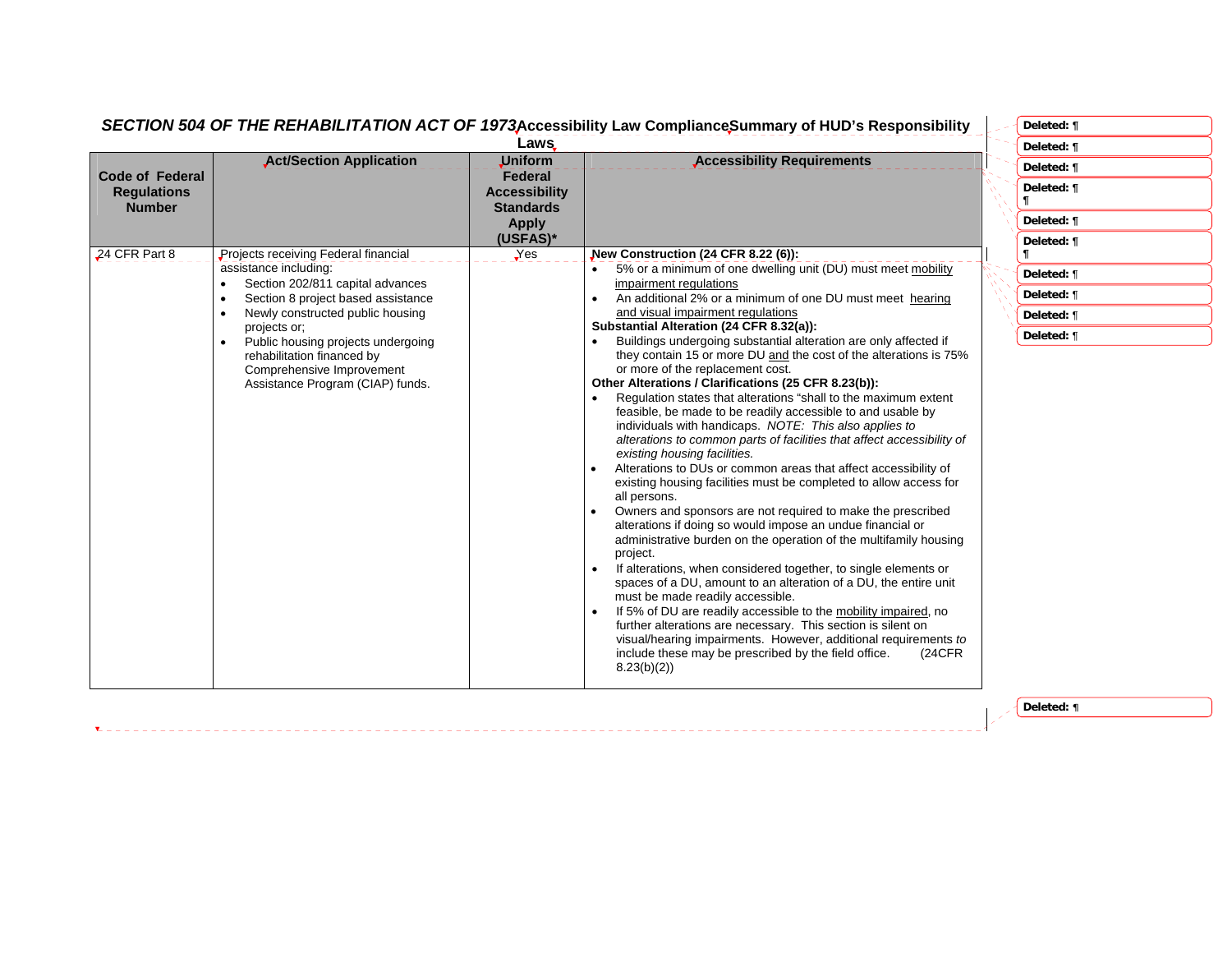| <b>Code of Federal</b><br><b>Regulations</b><br><b>Number</b> | <b>Act/Section Application</b> | <b>Uniform</b><br><b>Federal</b><br><b>Accessibility</b><br><b>Standards</b><br><b>Apply</b><br>(USFAS)* | <b>Accessibility Requirements</b>                                                                                                                                                                                                                                                                                                                                                                                                                                                                                                                                                                                                                                                                                                                                                                                            |
|---------------------------------------------------------------|--------------------------------|----------------------------------------------------------------------------------------------------------|------------------------------------------------------------------------------------------------------------------------------------------------------------------------------------------------------------------------------------------------------------------------------------------------------------------------------------------------------------------------------------------------------------------------------------------------------------------------------------------------------------------------------------------------------------------------------------------------------------------------------------------------------------------------------------------------------------------------------------------------------------------------------------------------------------------------------|
|                                                               | 24 CFR Part 100                | No                                                                                                       | At least one unit must be on an accessible route unless<br>$\bullet$<br>impractical due to terrain. (24 CFR 100.205(a))<br>All public and common use areas must be accessible. (24 CFR<br>$\bullet$<br>100.205(c)(1)<br>All external and internal doors must be wide enough to<br>$\bullet$<br>accommodate wheel chair access. (24 CFR 100.205 (c)(21))<br>All dwelling units must contain the following features of adaptable<br>$\bullet$<br>design:<br>Accessible route into and through the DU<br>$\Diamond$<br>$(24$ CFR 100.205 $(C)(3)(i))$<br>Light switches in accessible locations<br>♦<br>$(24$ CFR 100.205 $(C)(3)(ii)$<br>Reinforcements in bathroom walls for grab bars and;<br>♦<br>(24 CFR 100.205 (C)(3)(iii))<br>• Usable kitchens and bathrooms for persons in wheelchairs (24<br>CFR 100.205 (C)(3)(iv)) |

#### *FAIR HOUSING AMENDMENTS ACT OF 1988*

**Deleted:** ¶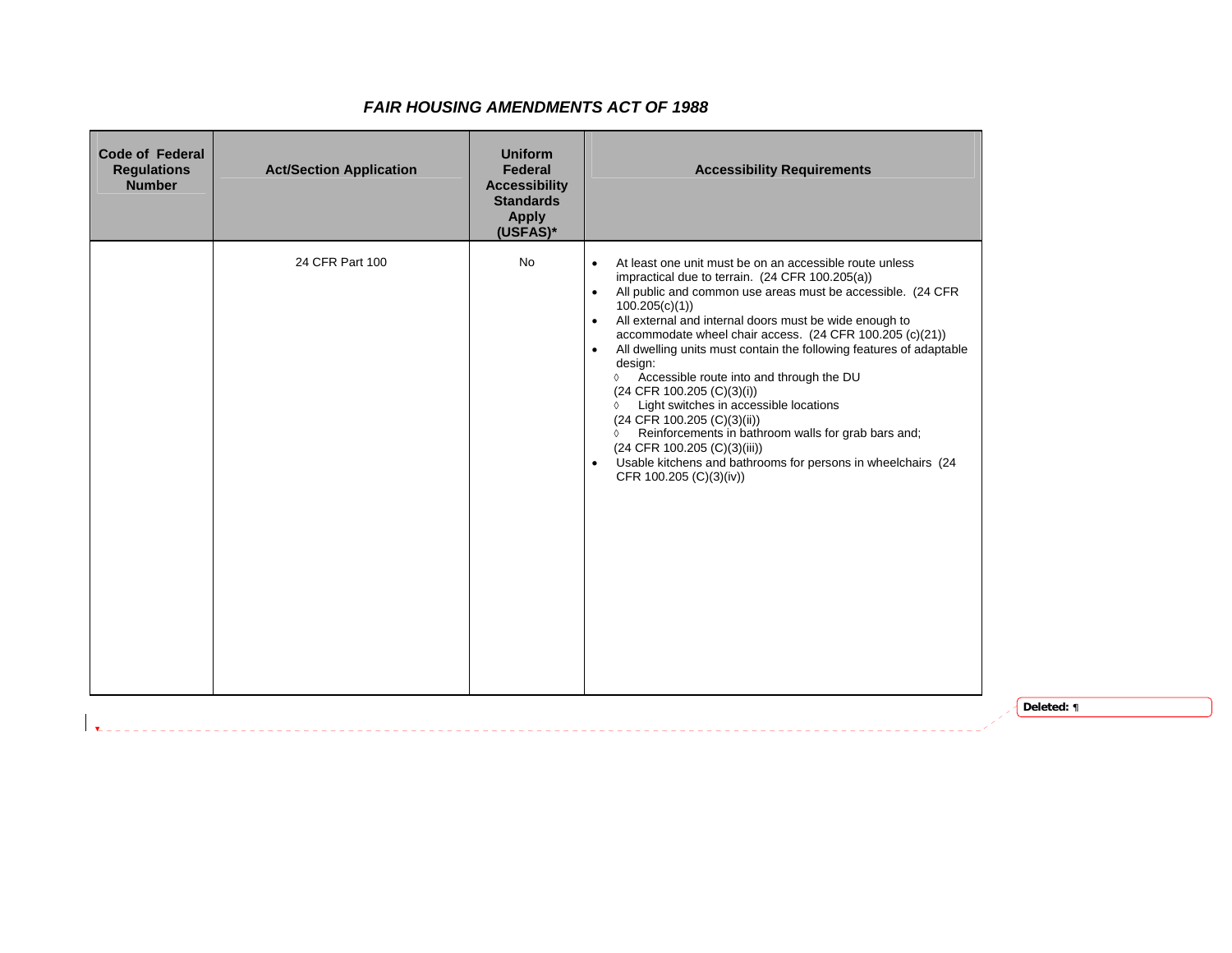# **2002 SCHEDULE OF FEES**\*

**Deleted:** Physical Needs Assessment for Rehabilitation Projects¶

- 1. Application Fee **\$500** for Projects with 25 or fewer units. **\$1,100** for Projects with more than 25 units. **\$1,100** for Projects with tax-exempt financing. **\$500** for Projects competing under the Nonprofit Set- Aside, regardless of the size of the Project. No additional fee is required if submitted a round one Application and resubmitting for round two. 2. Reservation Fee/ Determination Fee **6.5%** of annual Tax Credit amount stated in the Reservation Letter for Projects competing under the Authority Housing Credit Ceiling. **6.5%** of the annual Tax Credit amount identified in the Determination Letter for Projects financed with tax-exempt bonds. Minimum: \$500 One-Time
- 3. Modification Fee\*\* **\$250** for changes in the ownership structure or changes in the name of the ownership entity; or for requests for extensions for meeting special conditions set forth in the Reservation Letter. **\$500** for changes to the characteristics of the Project, such as unit type, distribution, or targeting, or for changes to scoring criteria. **\$1,000** for issuance of amended IRS Form(s) 8609 due to an error in the submission of final Allocation documentation. **\$1,000** for an amended Carryover Allocation resulting from a change in building identification numbers or other modification which requires the preparation of an amended IRS Form 8610.

| 4. | Monitoring Fee | # Low-Income Units in Project | Annual Fee     |
|----|----------------|-------------------------------|----------------|
|    |                | 1 - 10                        | \$75           |
|    |                | $11 - 19$                     | \$150          |
|    |                | 20 or more                    | \$ 22 per unit |

5. Subsidy Layering Fee **\$500**

All fees must be sent directly to the Illinois Housing Development Authority's lockbox at IHDA, P.O. Box 93397, Chicago IL 60673. A copy of the check must be sent directly to the Authority.

\*\* Any requests for modifications to the original Application subsequent to issuance of the Reservation Letter must be in writing, and must be accompanied by the appropriate processing fee.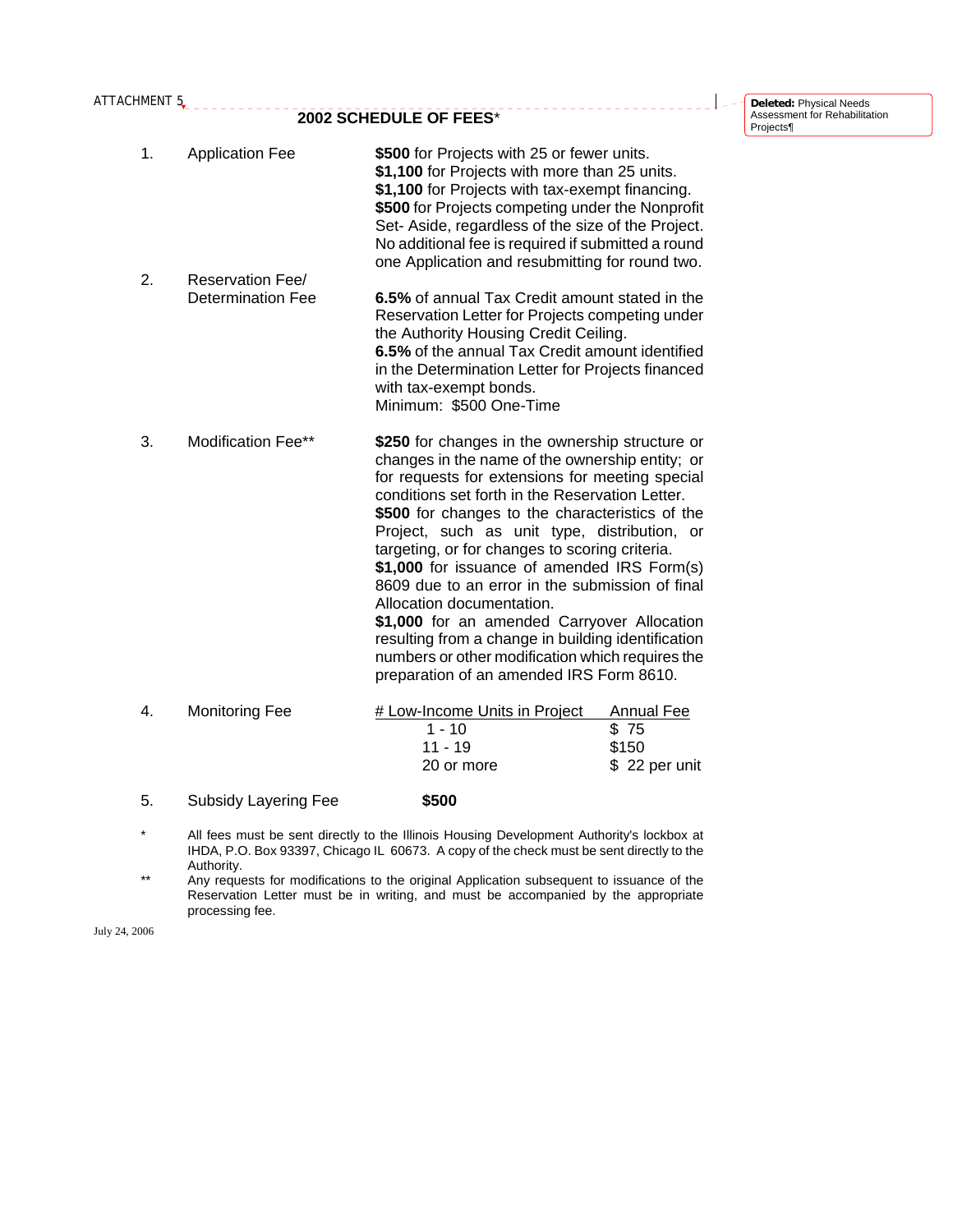| County                                                                                      | Tract   |                   | Tract   |      | Tract  |      | Tract |      | <u>Tract</u> |      | <u>Tract</u> |
|---------------------------------------------------------------------------------------------|---------|-------------------|---------|------|--------|------|-------|------|--------------|------|--------------|
| Adams                                                                                       | 0004    |                   | 0007    |      | 0008   |      |       |      |              |      |              |
| Alexander                                                                                   | 9577    |                   | 9578    |      | 9579   |      |       |      |              |      |              |
| Champaign                                                                                   | 0001    |                   | 0002    |      | 0003   |      | 0004  |      | 0014         |      | 0051         |
|                                                                                             | 0052    |                   | 0059    |      | 0060   |      |       |      |              |      |              |
| Christian                                                                                   | 9589    |                   |         |      |        |      |       |      |              |      |              |
| Coles                                                                                       | 0004    |                   | 0007    |      | 0008   |      |       |      |              |      |              |
| Cook                                                                                        |         | SEE ATTACHED LIST |         |      |        |      |       |      |              |      |              |
| DeKalb                                                                                      | 0010    |                   | 0011    |      | 0012   |      |       |      |              |      |              |
| Franklin                                                                                    | 0404    |                   | 0407    |      | 0409   |      | 0410  |      |              |      |              |
| Hamilton9731                                                                                |         |                   |         |      |        |      |       |      |              |      |              |
| Hardin                                                                                      | 9709    |                   |         |      |        |      |       |      |              |      |              |
| Henry                                                                                       | 0308    |                   |         |      |        |      |       |      |              |      |              |
| Jackson                                                                                     | 0107    |                   | 0108    |      | 0109   |      | 0111  |      | 0112         |      | 0113         |
|                                                                                             | 0114    |                   | 0115    |      |        |      |       |      |              |      |              |
| Jefferson                                                                                   | 0509    |                   | 0510    |      | 0511   |      |       |      |              |      |              |
| Kane                                                                                        | 8512    |                   | 8515    |      | 8529.4 |      | 8536  |      | 8537         |      | 8546.98      |
| Kankakee                                                                                    | 0110    |                   | 0114    |      | 0115   |      | 0116  |      | 0123         |      |              |
| Knox                                                                                        | 0008    |                   | 0011    |      |        |      |       |      |              |      |              |
| Lake                                                                                        | 8623    |                   | 8628    |      |        |      |       |      |              |      |              |
| LaSalle                                                                                     | 9633    |                   |         |      |        |      |       |      |              |      |              |
|                                                                                             |         |                   |         |      |        |      |       |      |              |      | 0007         |
| Macon                                                                                       | 0001    |                   | 0002    |      | 0003   |      | 0598  |      | 0006         |      |              |
|                                                                                             | 0008    |                   | 0009    |      |        |      |       |      |              |      |              |
| Madison 4005                                                                                |         | 4006              |         | 4007 |        | 4021 |       | 4024 |              | 4025 |              |
|                                                                                             | 4026    |                   | 4031    |      |        |      |       |      |              |      |              |
| Marion                                                                                      | 9525    |                   | 9527    |      |        |      |       |      |              |      |              |
| McLean 0101                                                                                 |         | 0002              |         | 0004 |        | 0501 |       | 1302 |              | 0015 |              |
|                                                                                             | 0016    |                   |         |      |        |      |       |      |              |      |              |
| McDonough                                                                                   | 0104    |                   | 0105    |      | 0106   |      | 0108  |      |              |      |              |
| Morgan                                                                                      | 9520    |                   |         |      |        |      |       |      |              |      |              |
| Peoria                                                                                      | 0001    |                   | 0002    |      | 0003   |      | 0005  |      | 0006         |      | 0007         |
|                                                                                             | 0008    |                   | 0009    |      | 0011   |      | 0012  |      | 0013         |      | 0014         |
|                                                                                             | 0015    |                   | 0017    |      | 0018   |      | 0019  |      |              |      |              |
| Perry                                                                                       | 0304    |                   |         |      |        |      |       |      |              |      |              |
| Pike                                                                                        | 9528    |                   |         |      |        |      |       |      |              |      |              |
| Pope                                                                                        | 9712    |                   |         |      |        |      |       |      |              |      |              |
| Pulaski                                                                                     | 9710    |                   | 9711    |      |        |      |       |      |              |      |              |
| Richland 9780                                                                               |         |                   |         |      |        |      |       |      |              |      |              |
| Rock                                                                                        | 0206    |                   | 0210    |      | 0223   |      | 0224  |      | 0226         |      | 0227         |
| Island                                                                                      | 0234    |                   | 0235    |      | 0236   |      | 0237  |      | 0244         |      |              |
| St. Clair                                                                                   | 5004    |                   | 5005    |      | 5006   |      | 5009  |      | 5010         |      | 5011         |
|                                                                                             | 5012    |                   | 5013    |      | 5014   |      | 5021  |      | 5022         |      | 5024.01      |
|                                                                                             | 5024.04 |                   | 5025    |      | 5027   |      | 5028  |      | 5029         |      | 5030         |
|                                                                                             | 5041    |                   | 5042.01 |      | 5044   |      |       |      |              |      |              |
|                                                                                             |         |                   |         |      |        |      |       |      |              |      |              |
| Sangamon                                                                                    | 0008    |                   | 0009    |      | 0014   |      | 0015  |      | 0016         |      | 0017         |
|                                                                                             | 0023    |                   | 0024    |      |        |      |       |      |              |      |              |
| Saline                                                                                      | 9555    |                   | 9559    |      |        |      |       |      |              |      |              |
| Stephenson                                                                                  | 0007    |                   |         |      |        |      |       |      |              |      |              |
| Tazewell0202                                                                                |         | 0209              |         |      |        |      |       |      |              |      |              |
| Vermillion                                                                                  | 0001    |                   | 0002    |      | 0004   |      | 006   |      |              |      |              |
| White                                                                                       | 9580    |                   |         |      |        |      |       |      |              |      |              |
| Whiteside                                                                                   | 0017    |                   |         |      |        |      |       |      |              |      |              |
| Will                                                                                        | 8812    |                   | 8813    |      | 8819   |      | 8820  |      | 8825         |      |              |
| Williamson                                                                                  | 0201    |                   |         |      |        |      |       |      |              |      |              |
| Winnebago                                                                                   | 0010    |                   | 0011    |      | 0012   |      | 0021  |      | 0024         |      | 0025         |
|                                                                                             | 0026    |                   | 0027    |      | 0028   |      | 0029  |      |              |      |              |
| NOTE: THERE ARE NO DIFFICULT DEVELOPMENT AREAS (IRS Section 42 (d)(5)(C)(iii)) IN ILLINOIS. |         |                   |         |      |        |      |       |      |              |      |              |
|                                                                                             |         |                   |         |      |        |      |       |      |              |      |              |

### ATTACHMENT 6 **QUALIFIED CENSUS TRACTS** IRS SECTION 42(d)(5)(C)(ii) (Effective September 11, 2001)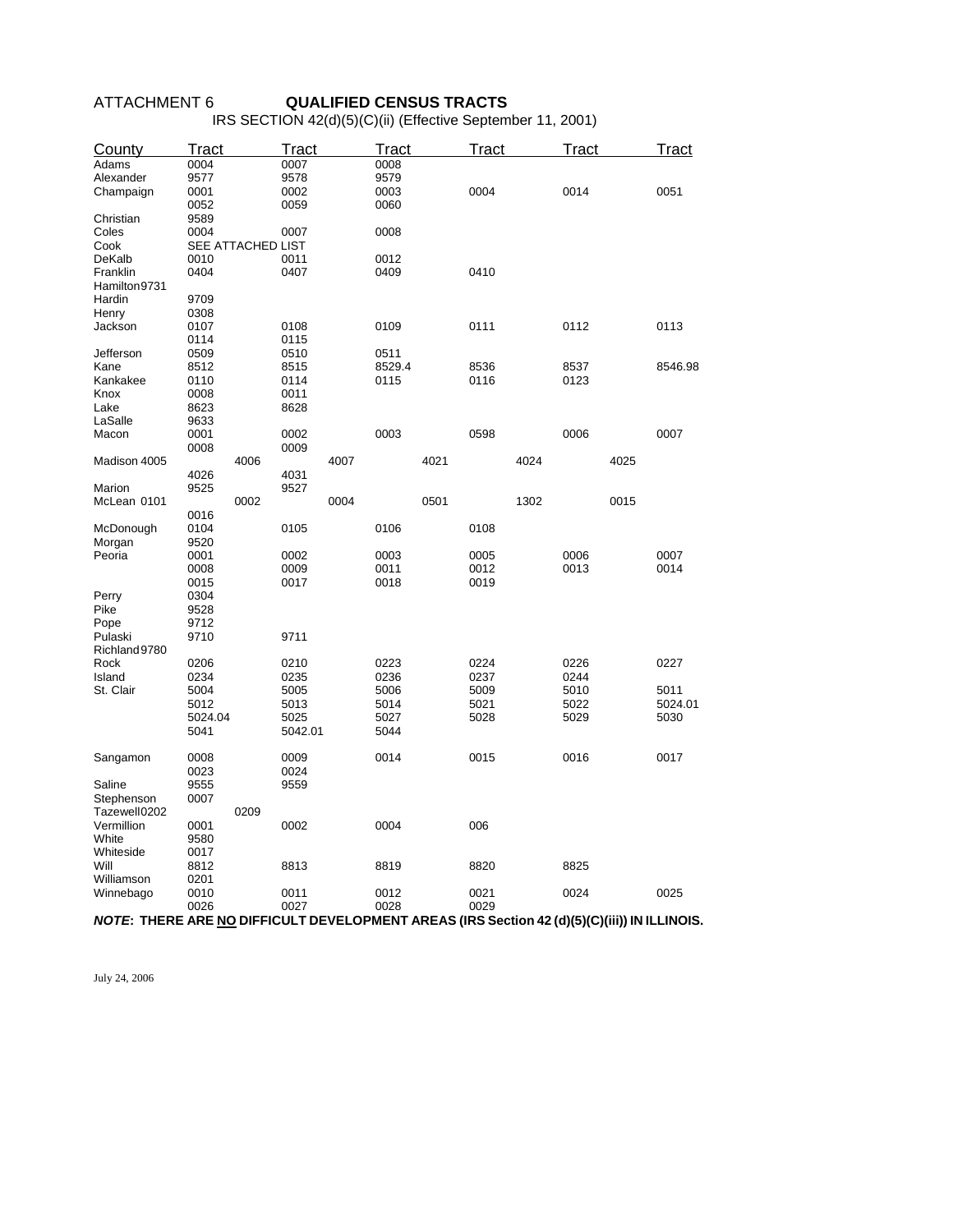## ATTACHMENT 6 - CONTINUED

### **QUALIFIED CENSUS TRACTS**

IRS SECTION  $42(d)(5)(C)(ii)$ Effective January 1, 1995 Current for 2001

# COOK COUNTY

| 0101<br>0607<br>1406<br>2214<br>2303<br>2318<br>2415<br>2431<br>2516<br>2605<br>2707<br>2719<br>2812<br>2833<br>2905<br>2917<br>3003<br>3015<br>3111<br>3405<br>3602<br>3805<br>3817<br>4005<br>4207<br>4308<br>4610<br>5401<br>6106<br>6120<br>6703<br>6716<br>6811 | 0105<br>0707<br>2005<br>2215<br>2304<br>2401<br>2416<br>2432<br>2517<br>2606<br>2708<br>2801<br>2813<br>2836<br>2906<br>2918<br>3004<br>3016<br>3112<br>3406<br>3603<br>3806<br>3818<br>4006<br>4208<br>4310<br>4901<br>5602<br>6108<br>6121<br>6704<br>6717<br>6812 | 0303<br>0708<br>2108<br>2217<br>2305<br>2405<br>2417<br>2433<br>2518<br>2607<br>2709<br>2802<br>2814<br>2837<br>2907<br>2919<br>3005<br>3017<br>3113<br>3502<br>3604<br>3807<br>3819<br>4007<br>4209<br>4313<br>4902<br>5901<br>6110<br>6122<br>6705<br>6801<br>6813 | 0311<br>0804<br>2109<br>2223<br>2306<br>2406<br>2418<br>2434<br>2519<br>2608<br>2710<br>2803<br>2815<br>2838<br>2908<br>2920<br>3006<br>3018<br>3114<br>3504<br>3605<br>3808<br>3820<br>4008<br>4210<br>4401<br>4910<br>6003<br>6111<br>6301<br>6706<br>6802<br>6814 | 0312<br>0805<br>2205<br>2224<br>2307<br>2407<br>2420<br>2436<br>2520<br>2609<br>2711<br>2804<br>2816<br>2839<br>2909<br>2921<br>3007<br>3101<br>3204<br>3506<br>3701<br>3809<br>3901<br>4102<br>4211<br>4501<br>4913<br>6007<br>6112<br>6306<br>6707<br>6803<br>6901 | 0315<br>0808<br>2207<br>2225<br>2309<br>2408<br>2421<br>2501<br>2521<br>2610<br>2712<br>2805<br>2817<br>2840<br>2910<br>2922<br>3008<br>3102<br>3301<br>3507<br>3702<br>3810<br>3902<br>4106<br>4212<br>4601<br>4914<br>6008<br>6113<br>6601<br>6708<br>6804<br>6902 | 0316<br>0809<br>2208<br>2226<br>2310<br>2409<br>2422<br>2506<br>2522<br>2701<br>2713<br>2806<br>2818<br>2841<br>2911<br>2923<br>3009<br>3105<br>3302<br>3511<br>3703<br>3811<br>3903<br>4201<br>4301<br>4602<br>5002<br>6009<br>6114<br>6602<br>6709<br>6805<br>6903 | 0317<br>0818<br>2209<br>2227<br>2311<br>2410<br>2423<br>2509<br>2523<br>2702<br>2714<br>2807<br>2826<br>2842<br>2912<br>2924<br>3010<br>3106<br>3303<br>3512<br>3704<br>3812<br>3904<br>4202<br>4302<br>4603<br>5105<br>6013<br>6115<br>6603<br>6710<br>6806<br>6904 | 0320<br>0819<br>2210<br>2228<br>2312<br>2411<br>2425<br>2510<br>2601<br>2703<br>2715<br>2808<br>2827<br>2843<br>2913<br>2925<br>3011<br>3107<br>3304<br>3513<br>3801<br>3813<br>4001<br>4203<br>4303<br>4606<br>5201<br>6101<br>6116<br>6606<br>6711<br>6807<br>6906 | 0321<br>1304<br>2211<br>2229<br>2315<br>2412<br>2426<br>2511<br>2602<br>2704<br>2716<br>2809<br>2828<br>2902<br>2914<br>2926<br>3012<br>3108<br>3305<br>3514<br>3802<br>3814<br>4002<br>4204<br>4304<br>4607<br>5202<br>6102<br>6117<br>6609<br>6712<br>6808<br>6907 | 0514<br>1401<br>2212<br>2301<br>2316<br>2413<br>2427<br>2514<br>2603<br>2705<br>2717<br>2810<br>2831<br>2903<br>2915<br>3001<br>3013<br>3109<br>3402<br>3515<br>3803<br>3815<br>4003<br>4205<br>4305<br>4608<br>5301<br>6103<br>6118<br>6701<br>6713<br>6809<br>6908 | 0605<br>1402<br>2213<br>2302<br>2317<br>2414<br>2429<br>2515<br>2604<br>2706<br>2718<br>2811<br>2832<br>2904<br>2916<br>3002<br>3014<br>3110<br>3404<br>3601<br>3804<br>3816<br>4004<br>4206<br>4306<br>4609<br>5302<br>6104<br>6119<br>6702<br>6715<br>6810<br>6909 |
|----------------------------------------------------------------------------------------------------------------------------------------------------------------------------------------------------------------------------------------------------------------------|----------------------------------------------------------------------------------------------------------------------------------------------------------------------------------------------------------------------------------------------------------------------|----------------------------------------------------------------------------------------------------------------------------------------------------------------------------------------------------------------------------------------------------------------------|----------------------------------------------------------------------------------------------------------------------------------------------------------------------------------------------------------------------------------------------------------------------|----------------------------------------------------------------------------------------------------------------------------------------------------------------------------------------------------------------------------------------------------------------------|----------------------------------------------------------------------------------------------------------------------------------------------------------------------------------------------------------------------------------------------------------------------|----------------------------------------------------------------------------------------------------------------------------------------------------------------------------------------------------------------------------------------------------------------------|----------------------------------------------------------------------------------------------------------------------------------------------------------------------------------------------------------------------------------------------------------------------|----------------------------------------------------------------------------------------------------------------------------------------------------------------------------------------------------------------------------------------------------------------------|----------------------------------------------------------------------------------------------------------------------------------------------------------------------------------------------------------------------------------------------------------------------|----------------------------------------------------------------------------------------------------------------------------------------------------------------------------------------------------------------------------------------------------------------------|----------------------------------------------------------------------------------------------------------------------------------------------------------------------------------------------------------------------------------------------------------------------|
|                                                                                                                                                                                                                                                                      |                                                                                                                                                                                                                                                                      |                                                                                                                                                                                                                                                                      |                                                                                                                                                                                                                                                                      |                                                                                                                                                                                                                                                                      |                                                                                                                                                                                                                                                                      |                                                                                                                                                                                                                                                                      |                                                                                                                                                                                                                                                                      |                                                                                                                                                                                                                                                                      |                                                                                                                                                                                                                                                                      |                                                                                                                                                                                                                                                                      |                                                                                                                                                                                                                                                                      |
|                                                                                                                                                                                                                                                                      |                                                                                                                                                                                                                                                                      |                                                                                                                                                                                                                                                                      |                                                                                                                                                                                                                                                                      |                                                                                                                                                                                                                                                                      |                                                                                                                                                                                                                                                                      |                                                                                                                                                                                                                                                                      |                                                                                                                                                                                                                                                                      |                                                                                                                                                                                                                                                                      |                                                                                                                                                                                                                                                                      |                                                                                                                                                                                                                                                                      |                                                                                                                                                                                                                                                                      |
| 6911                                                                                                                                                                                                                                                                 | 6915                                                                                                                                                                                                                                                                 | 7101                                                                                                                                                                                                                                                                 | 7102                                                                                                                                                                                                                                                                 | 7103                                                                                                                                                                                                                                                                 | 7107                                                                                                                                                                                                                                                                 | 7109                                                                                                                                                                                                                                                                 | 7609                                                                                                                                                                                                                                                                 |                                                                                                                                                                                                                                                                      | 8030.4 8087.2 8093                                                                                                                                                                                                                                                   |                                                                                                                                                                                                                                                                      | 8133                                                                                                                                                                                                                                                                 |
| 8175<br>8297                                                                                                                                                                                                                                                         | 8215                                                                                                                                                                                                                                                                 | 8236.38243                                                                                                                                                                                                                                                           |                                                                                                                                                                                                                                                                      | 8260                                                                                                                                                                                                                                                                 |                                                                                                                                                                                                                                                                      | 8269.1 8269.2 8273                                                                                                                                                                                                                                                   |                                                                                                                                                                                                                                                                      | 8274                                                                                                                                                                                                                                                                 | 8290                                                                                                                                                                                                                                                                 | 8291                                                                                                                                                                                                                                                                 | 8294.1                                                                                                                                                                                                                                                               |

\* 8236.03 \*\* 8269.01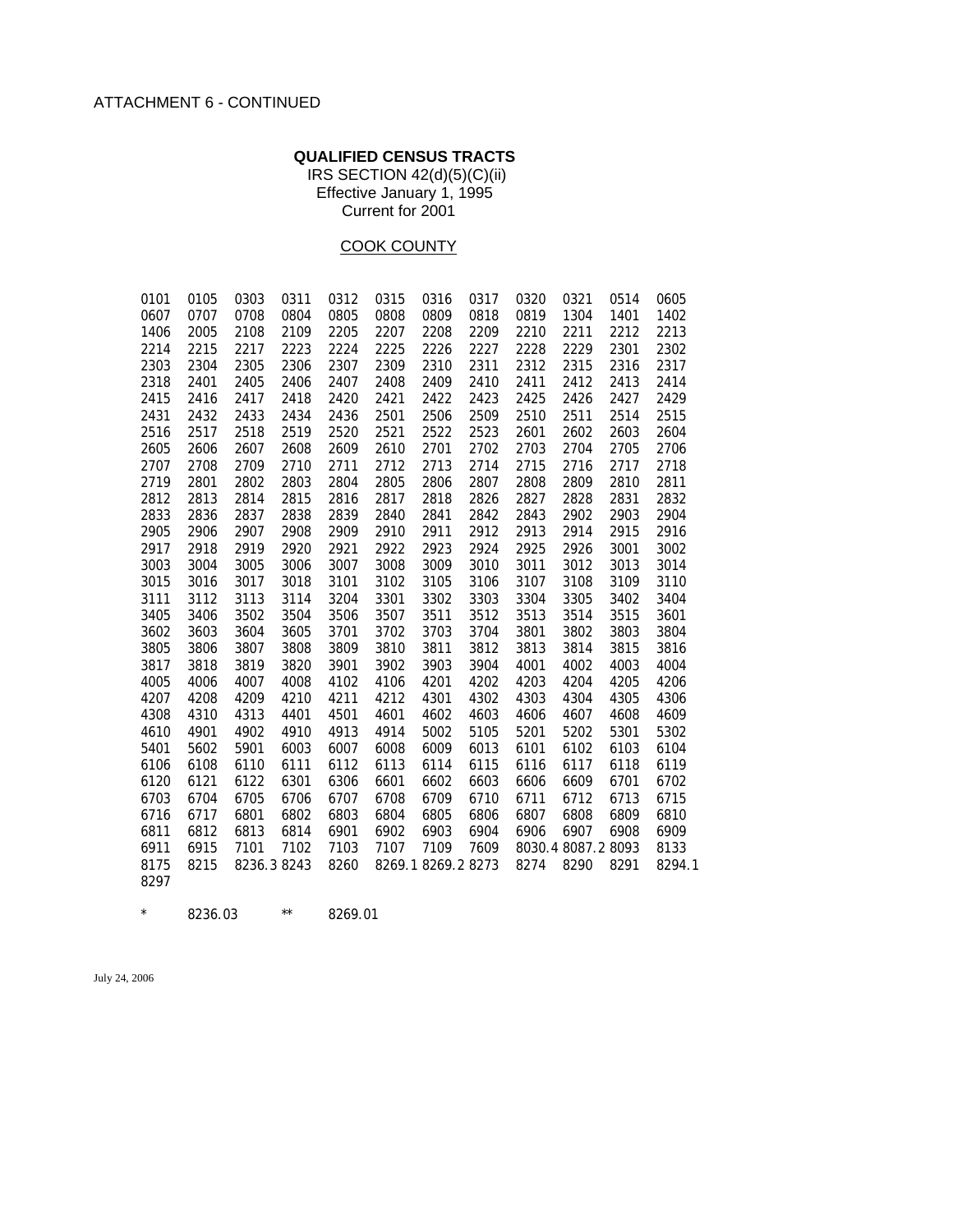## ATTACHMENT 7 **2002 NON-RURAL** MUNICIPALITIES

**ALL** MUNICIPALITIES IN COOK, DUPAGE, AND LAKE COUNTIES will **NOT** receive points as rural areas in the project location scoring category. The following cities, towns and villages will also **NOT** receive points as rural areas in the project location scoring category.

| <b>County</b>                                | <b>Municipality</b>                                                                                                                                           | County          | <b>Municipality</b> |
|----------------------------------------------|---------------------------------------------------------------------------------------------------------------------------------------------------------------|-----------------|---------------------|
| Adams                                        | Quincy                                                                                                                                                        | Sangamon        | Springfield         |
| <b>Boone</b>                                 | <b>Belvidere</b>                                                                                                                                              | Stephenson      | Freeport            |
| Champaign                                    | Champaign, Urbana, Savoy                                                                                                                                      | <b>Tazewell</b> | Creve Coeur,        |
| DeKalb                                       | DeKalb, Sycamore                                                                                                                                              |                 | East Peoria,        |
| Grundy                                       | Minooka                                                                                                                                                       |                 | Morton, Pekin       |
|                                              |                                                                                                                                                               |                 | Washington          |
| Jackson                                      | Carbondale                                                                                                                                                    | Vermilion       | Danville,           |
| Kane                                         | Aurora, Batavia,                                                                                                                                              |                 | Tilton              |
|                                              | Carpentersville,                                                                                                                                              | Will            | Bolingbrook,        |
|                                              | East Dundee, Elgin,                                                                                                                                           |                 | Crest Hill,         |
|                                              | Geneva, St. Charles,                                                                                                                                          |                 | Crete,              |
|                                              | South Elgin                                                                                                                                                   |                 | Elwood              |
|                                              | West Dundee,                                                                                                                                                  |                 | Frankfort,          |
|                                              |                                                                                                                                                               |                 | Joliet, Mokena,     |
| Kankakee                                     | Bradley,                                                                                                                                                      |                 | Monee,              |
|                                              | Bourbonnais,                                                                                                                                                  |                 | New Lenox,          |
|                                              | Kankakee                                                                                                                                                      |                 | Plainfield,         |
| Kendall                                      | Oswego                                                                                                                                                        |                 | Shorewood,          |
| Knox                                         | Galesburg                                                                                                                                                     |                 | Romeoville,         |
| Macon                                        | Decatur                                                                                                                                                       |                 | Tinley Park,        |
| Madison                                      | Alton,                                                                                                                                                        |                 | University Pk.      |
|                                              | Bethalto,                                                                                                                                                     | Winnebago       | Cherry Valley,      |
|                                              | Collinsville,                                                                                                                                                 |                 | Loves Park,         |
|                                              | East Alton,                                                                                                                                                   |                 | Machesney Pk        |
|                                              | Edwardsville,                                                                                                                                                 |                 | Rockford,           |
|                                              | <b>Granite City</b>                                                                                                                                           |                 | Rockton,            |
| McHenry                                      | Algonquin, Cary,                                                                                                                                              |                 | Roscoe,             |
|                                              | Crystal Lake,                                                                                                                                                 |                 | South Beloit        |
|                                              | Huntley,                                                                                                                                                      |                 |                     |
|                                              | Lake in the Hills,                                                                                                                                            |                 |                     |
|                                              | McHenry, Woodstock                                                                                                                                            |                 |                     |
|                                              |                                                                                                                                                               |                 |                     |
|                                              |                                                                                                                                                               |                 |                     |
|                                              |                                                                                                                                                               |                 |                     |
|                                              |                                                                                                                                                               |                 |                     |
|                                              |                                                                                                                                                               |                 |                     |
|                                              |                                                                                                                                                               |                 |                     |
|                                              |                                                                                                                                                               |                 |                     |
| McLean<br>Peoria<br>Rock Island<br>St. Clair | Bloomington, Normal<br>Peoria, Peoria Heights<br>East Moline, Moline,<br>Rock Island<br>Belleville, Cahokia,<br>East St. Louis,<br>Fairview Heights, O'Fallon |                 |                     |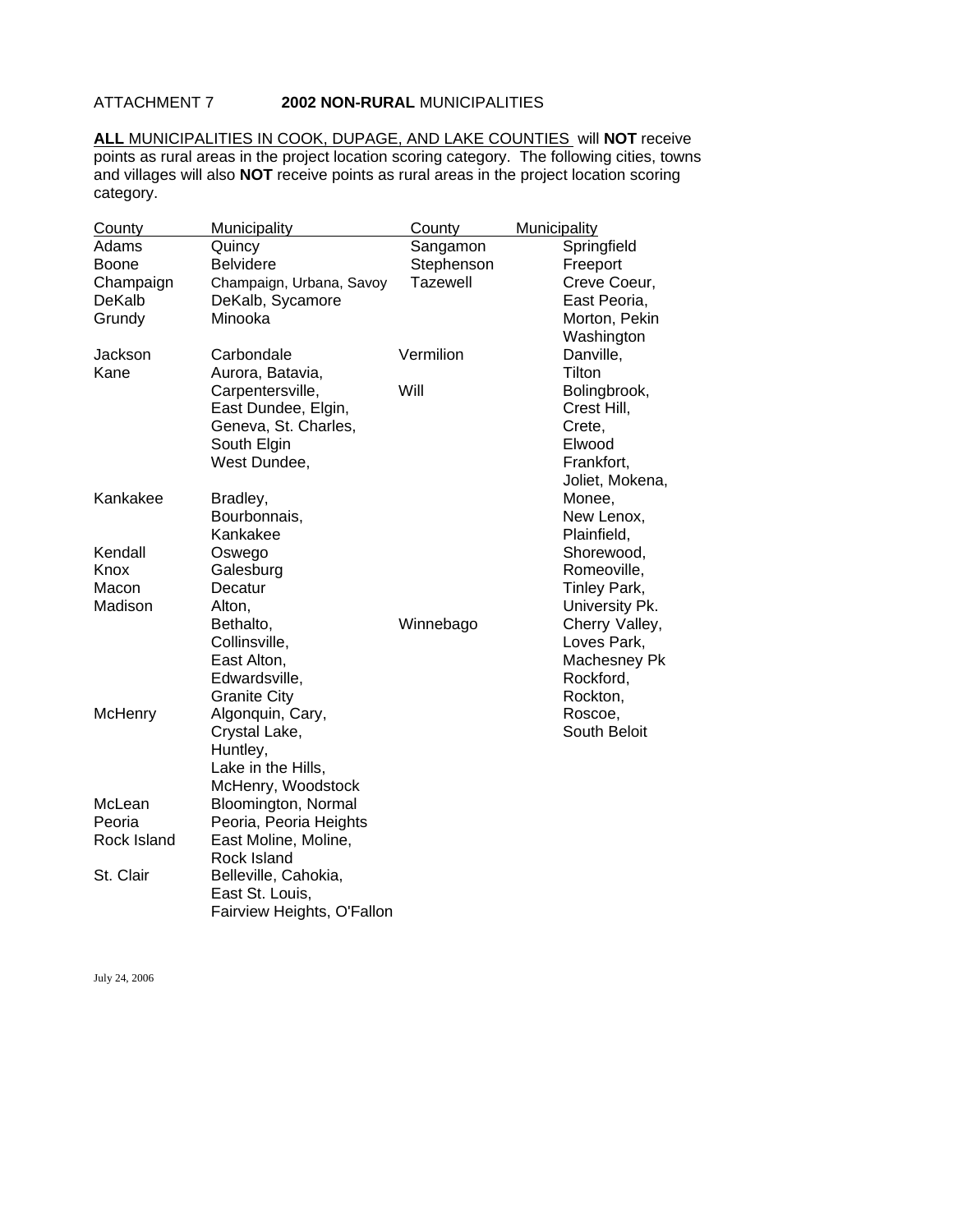## 2002 PER UNIT COST LIMITATIONS

| <b>Area Name &amp; Counties</b>                                                                                                                               | <b>Bedrooms</b> | Limit   |
|---------------------------------------------------------------------------------------------------------------------------------------------------------------|-----------------|---------|
| Champaign                                                                                                                                                     | 0 BR            | 78,765  |
| Champaign, Clark, Clay, Coles, Crawford,                                                                                                                      | 1 BR            | 90,288  |
| Cumberland, De Witt, Douglas, Edgar,                                                                                                                          | 2 BR            | 109,790 |
| Edwards, Effingham, Ford, Gallatin, Hamilton,                                                                                                                 | 3 BR            | 142,031 |
| Hardin, Iroquois, Jasper, Lawrence,<br>Livingston, Macon, McLean, Moultrie, Platt,<br>Pope, Richland, Saline, Shelby, Vermillion,<br>Wabash, Wayne, and White | $4 + BR$        | 155,906 |
| Chicago                                                                                                                                                       | 0 BR            | 92,482  |
| Cook, DuPage, Grundy, Kane,                                                                                                                                   | 1 BR            | 106,012 |
| Kankakee, Kendall, Lake, McHenry and Will                                                                                                                     | 2 BR            | 128,911 |
|                                                                                                                                                               | 3 BR            | 166,766 |
|                                                                                                                                                               | $4 + BR$        | 183,057 |
| East St. Louis                                                                                                                                                | 0 BR            | 81,862  |
| Madison and St. Clair                                                                                                                                         | 1 BR            | 93,838  |
|                                                                                                                                                               | 2 BR            | 114,107 |
|                                                                                                                                                               | 3 BR            | 147,616 |
|                                                                                                                                                               | $4 + BR$        | 162,037 |
| Peoria                                                                                                                                                        | 0 BR            | 78,765  |
| Bureau, Fulton, Henderson, Henry, Knox,                                                                                                                       | 1 BR            | 90,288  |
| LaSalle, Marshall, McDonough, Mercer,<br>Peoria, Putnam, Stark, Tazewell, Warren, and                                                                         | 2 BR            | 109,790 |
| Woodford.                                                                                                                                                     | 3 BR            | 142,031 |
|                                                                                                                                                               | $4 + BR$        | 155,906 |
| Quincy                                                                                                                                                        | 0 BR            | 77,880  |
| Adams, Brown, Calhoun, Hancock,                                                                                                                               | 1 BR            | 89,273  |
| Pike, and Schuyler.                                                                                                                                           | 2 BR            | 108,556 |
|                                                                                                                                                               | 3 BR            | 140,435 |
|                                                                                                                                                               | $4 + BR$        | 154,153 |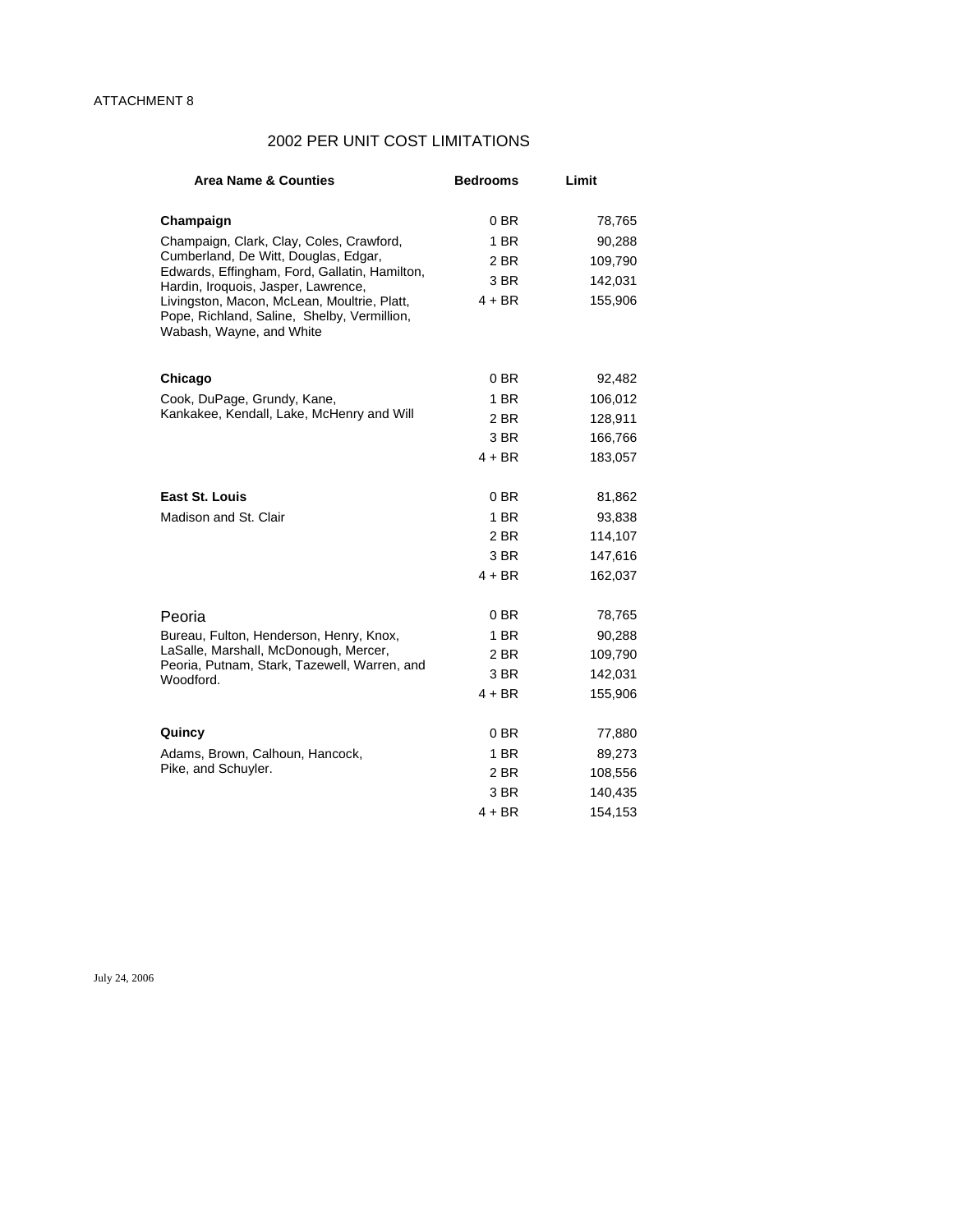### 2002 Per Unit Cost Limitations

**Formatted**

| Area Name & Counties                                                                                                   | <b>Bedrooms</b> | Limit   |
|------------------------------------------------------------------------------------------------------------------------|-----------------|---------|
| Rockford                                                                                                               | 0 BR            | 77,437  |
| Boone, DeKalb, Stephenson,                                                                                             | $1$ BR          | 88,766  |
| and Winnebago.                                                                                                         | 2 BR            | 107,940 |
|                                                                                                                        | 3 BR            | 139,637 |
|                                                                                                                        | $4 + BR$        | 153,278 |
| <b>Rock Island</b>                                                                                                     | 0 BR            | 76,552  |
| Rock Island                                                                                                            | 1 BR            | 87,752  |
|                                                                                                                        | 2 BR            | 106,706 |
|                                                                                                                        | 3 BR            | 138,041 |
|                                                                                                                        | $4 + BR$        | 151,526 |
| Springfield                                                                                                            | 0 BR            | 78,322  |
| Alexander, Bond, Cass, Christian,                                                                                      | 1 BR            | 89,781  |
| Clinton, Fayette, Franklin, Greene,                                                                                    | 2 BR            | 109,173 |
| Jackson, Jefferson, Jersey, Johnson,<br>Logan, Macoupin, Marion, Mason, Massac,                                        | 3 BR            | 141,232 |
| Menard, Monroe, Montgomery, Morgan,<br>Randolph, Perry, Pulaski, Sangamon, Scott,<br>Washington, Williamson, and Union | $4 + BR$        | 155,030 |
|                                                                                                                        |                 |         |
| Sterling                                                                                                               | 0 BR            | 78,765  |
| Carroll, Jo Daviess, Lee, Ogle,<br>and Whiteside.                                                                      | 1 BR            | 90,288  |
|                                                                                                                        | 2 BR            | 109,790 |
|                                                                                                                        | 3 BR            | 142.031 |

1. Establish the maximum allowable total project cost for your project using the limits provided here.

4 + BR 155,906

\_\_\_\_\_\_\_\_\_\_\_\_\_\_\_\_\_\_\_\_\_\_\_\_\_\_\_\_\_\_\_\_

2. Compare the proposed total project cost for your project with the calculated maximum from #1. If your proposed total cost exceeds the maximum allowable total project cost, you must request a waiver to the per unit cost limits and provide a written explanation for such a request.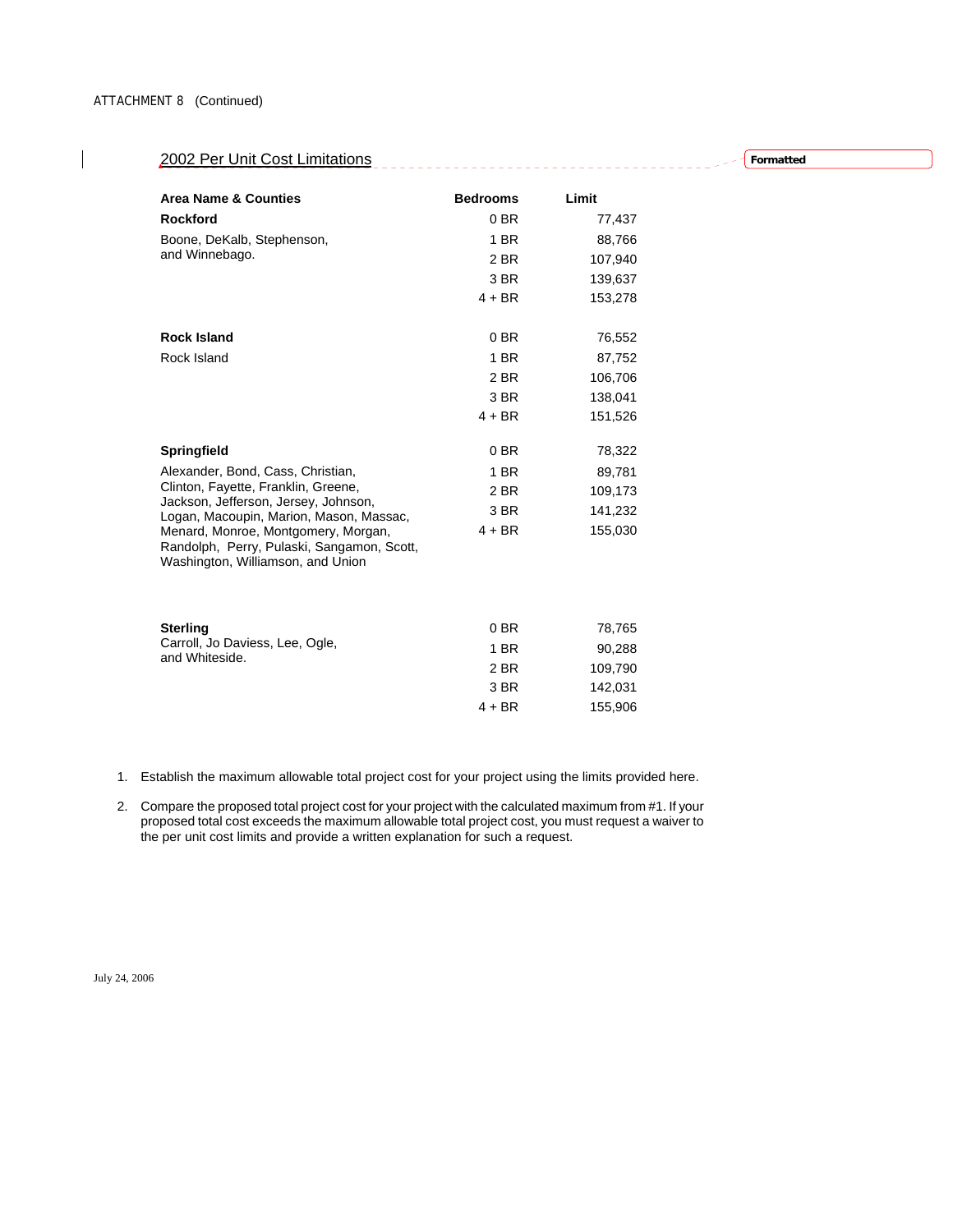### ATTACHMENT 9 **SAMPLE CALCULATION OF ANNUAL TAX CREDIT AMOUNT**

|          | <b>Qualified Basis Method:</b>                                          | <b>Equity Gap Method:</b> |                                                     |  |
|----------|-------------------------------------------------------------------------|---------------------------|-----------------------------------------------------|--|
|          | Total Costs**<br>Non-Depreciable Costs                                  |                           | Total Costs**<br><b>Total Financing</b>             |  |
|          | <b>Total Depreciable Costs</b><br>Grants<br><b>Historic Tax Credits</b> |                           | <b>Equity Required</b><br><b>TC Value Factor***</b> |  |
| $=$<br>x | <b>Total Eligible Basis</b><br>1.30 if in a Qualified Census Tract      |                           | Annual Tax Credit Amount                            |  |
| $=$<br>x | <b>Total Eligible Basis</b><br>% Low Income Units (or Floor Space)      |                           |                                                     |  |
| x        | <b>Total Qualified Basis</b><br>3.75% or 8.5%                           |                           |                                                     |  |
|          | Annual Tax Credit Amount                                                |                           |                                                     |  |

**Annual Tax Credit Amount Reserved** = Lesser of Qualified Basis or Equity Gap Method

\*The 3.75% rate is used for acquisition costs and for total qualified basis for tax-exempt Projects, while 8.5% is used for rehabilitation or new construction costs. The source of financing affects the percentage. If the source of financing is federal with a below market (AFR) interest rate, then the 3.75% level is used for the entire Project, even for the rehabilitation and new construction costs. The exceptions to this rule, where the 8.5% level still applies, are as follows: (1) CDBG loans; and (2) HOME loans where 40% of the units are set aside for persons with incomes at or below 50% of median family income (the project is ineligible for the 30% increase for qualified census tracts under this scenario).

\*\*Only those costs up to the maximum fee levels for developer's fee and overhead, contractor profit and overhead, and general requirements are included in total costs for purposes of these calculations.

\*\*\*The TC Value Factor is an estimate of the gross value of the tax credits (inclusive of bridge loan interest and fees). It is calculated as follows: First an estimate of the value of the credits is established. This estimate is then multiplied by 10 (the number of years the credit can be claimed). For example, the estimated value of tax credits currently used is 70 cents on the dollar. This 70 cents, or .70 is multiplied by 10 to get a TC Value Factor of 7.0. The Equity Required under this example would be divided by the TC Value Factor of 7.0 to obtain the annual tax credit amount. The TC Value Factor is subject to change depending upon the current market value of Tax Credits.